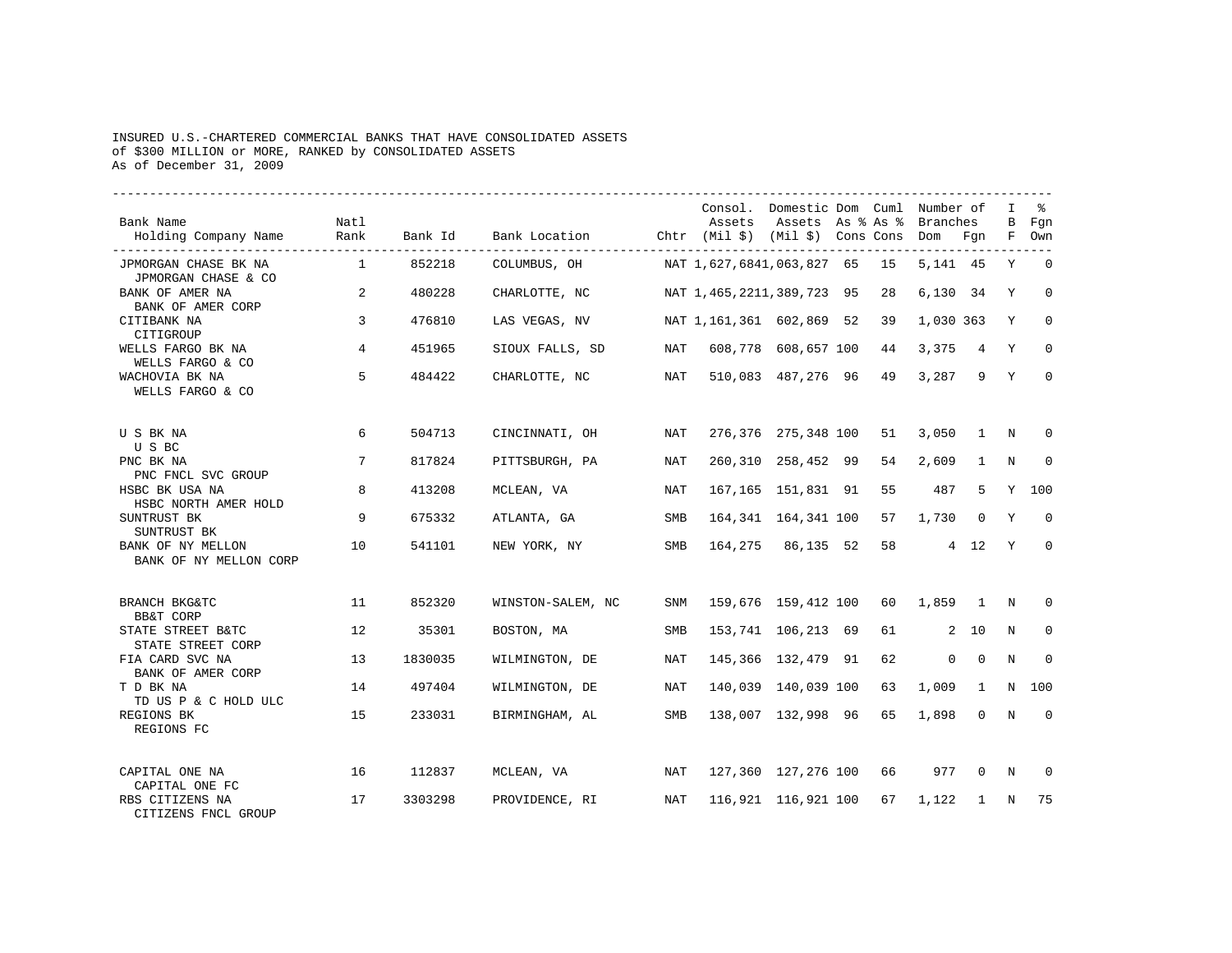| FIFTH THIRD BK<br>FIFTH THIRD BC                   | 18 | 723112  | CINCINNATI, OH     | SMB        |        | 112,736 112,182 100 | 68 | 1,365        | 1            | N           | $\Omega$    |
|----------------------------------------------------|----|---------|--------------------|------------|--------|---------------------|----|--------------|--------------|-------------|-------------|
| CITIBANK SD NA<br>CITIGROUP                        | 19 | 486752  | SIOUX FALLS, SD    | <b>NAT</b> | 97,969 | 97,969 100          | 69 | $\mathbf 0$  | $\Omega$     | N           | $\mathbf 0$ |
| CHASE BK USA NA<br>JPMORGAN CHASE & CO             | 20 | 489913  | NEWARK, DE         | NAT        | 91,043 | 91,043 100          | 70 | $\mathbf{1}$ | $\Omega$     | Y           | $\Omega$    |
| GOLDMAN SACHS BK USA<br>GOLDMAN SACHS GROUP THE    | 21 | 2182786 | NEW YORK, NY       | <b>SMB</b> | 91,016 | 91,014 100          | 71 | 4            | $\Omega$     | N           | $\Omega$    |
| KEYBANK NA<br>KEYCORP                              | 22 | 280110  | CLEVELAND, OH      | NAT        | 90,179 | 88,692 98           | 71 | 1,029        | $\mathbf{1}$ | N           | $\mathbf 0$ |
| UNION BK NA<br>UNIONBANCAL CORP                    | 23 | 212465  | SAN FRANCISCO, CA  | NAT        | 85,196 | 84,249 99           | 72 | 344          | $\mathbf{1}$ | Y           | 100         |
| NORTHERN TC<br>NORTHERN TR CORP                    | 24 | 210434  | CHICAGO, IL        | <b>SMB</b> | 68,809 | 56,991 83           | 73 | 15           | 4            | Y           | $\mathbf 0$ |
| MANUFACTURERS & TRADERS TC<br>M&T BK CORP          | 25 | 501105  | BUFFALO, NY        | SMB        | 67,860 | 67,860 100          | 73 | 837          | $\mathbf{1}$ | Y           | 24          |
| MORGAN STANLEY BK NA<br>MORGAN STANLEY             | 26 | 1456501 | SALT LAKE CITY, UT | NAT        | 66,159 | 66,159 100          | 74 | $\mathbf 0$  | $\mathbf 0$  | $\mathbf N$ | 21          |
| DISCOVER BK<br>DISCOVER FS                         | 27 | 30810   | GREENWOOD, DE      | <b>SNM</b> | 65,845 | 65,845 100          | 75 | $\mathbf 0$  | $\Omega$     | $\mathbf N$ | $\mathbf 0$ |
| <b>COMPASS BK</b><br>BBVA USA BSHRS                | 28 | 697633  | BIRMINGHAM, AL     | SMB        | 64,608 | 64,608 100          | 75 | 751          | 0            | N           | 100         |
| BANK OF THE WEST<br><b>BANCWEST CORP</b>           | 29 | 804963  | SAN FRANCISCO, CA  | SNM        | 60,001 | 60,001 100          | 76 | 670          | $\mathbf 0$  | Y           | 10          |
| COMERICA BK<br>COMERICA                            | 30 | 60143   | DALLAS, TX         | SMB        | 59,144 | 58,165 98           | 76 | 446          | $\mathbf{1}$ | N           | $\mathbf 0$ |
| ALLY BK<br>GMAC                                    | 31 | 3284070 | MIDVALE, UT        | <b>SNM</b> | 55,303 | 55,303 100          | 77 | $\mathbf 0$  | $\mathbf 0$  | N           | 0           |
| HUNTINGTON NB<br>HUNTINGTON BSHRS                  | 32 | 12311   | COLUMBUS, OH       | NAT        | 51,111 | 51,111 100          | 77 | 656          | $\mathbf 0$  | N           | $\mathbf 0$ |
| M&I MARSHALL & ILSLEY BK<br>MARSHALL & ILSLEY CORP | 33 | 983448  | MILWAUKEE, WI      | <b>SMB</b> | 50,254 | 50,254 100          | 78 | 366          | 0            | $\mathbf N$ | $\mathbf 0$ |
| DEUTSCHE BK TC AMERICAS<br>TAUNUS CORP             | 34 | 214807  | NEW YORK, NY       | <b>SMB</b> | 45,892 | 41,799 91           | 78 | $\mathbf{1}$ | $\mathbf{1}$ |             | Y 100       |
| HARRIS NA<br>HARRIS FC                             | 35 | 75633   | CHICAGO, IL        | <b>NAT</b> | 43,972 | 43,877 100          | 78 | 287          | $\mathbf 0$  | N           | 100         |
| WELLS FARGO BK S CENT NA<br>WELLS FARGO & CO       | 36 | 2362458 | HOUSTON, TX        | NAT        | 40,565 | 40,565 100          | 79 | 0            | $\mathbf 0$  | N           | 0           |
| CAPITAL ONE BK USA NA<br>CAPITAL ONE FC            | 37 | 2253891 | GLEN ALLEN, VA     | <b>NAT</b> | 37,991 | 37,775 99           | 79 | $\mathbf 0$  | 1            | N           | $\mathbf 0$ |
| RBC BK USA<br>ROYAL BK HOLD                        | 38 | 1494240 | RALEIGH, NC        | <b>SMB</b> | 27,448 | 27,448 100          | 79 | 438          | 1            | N           | 99          |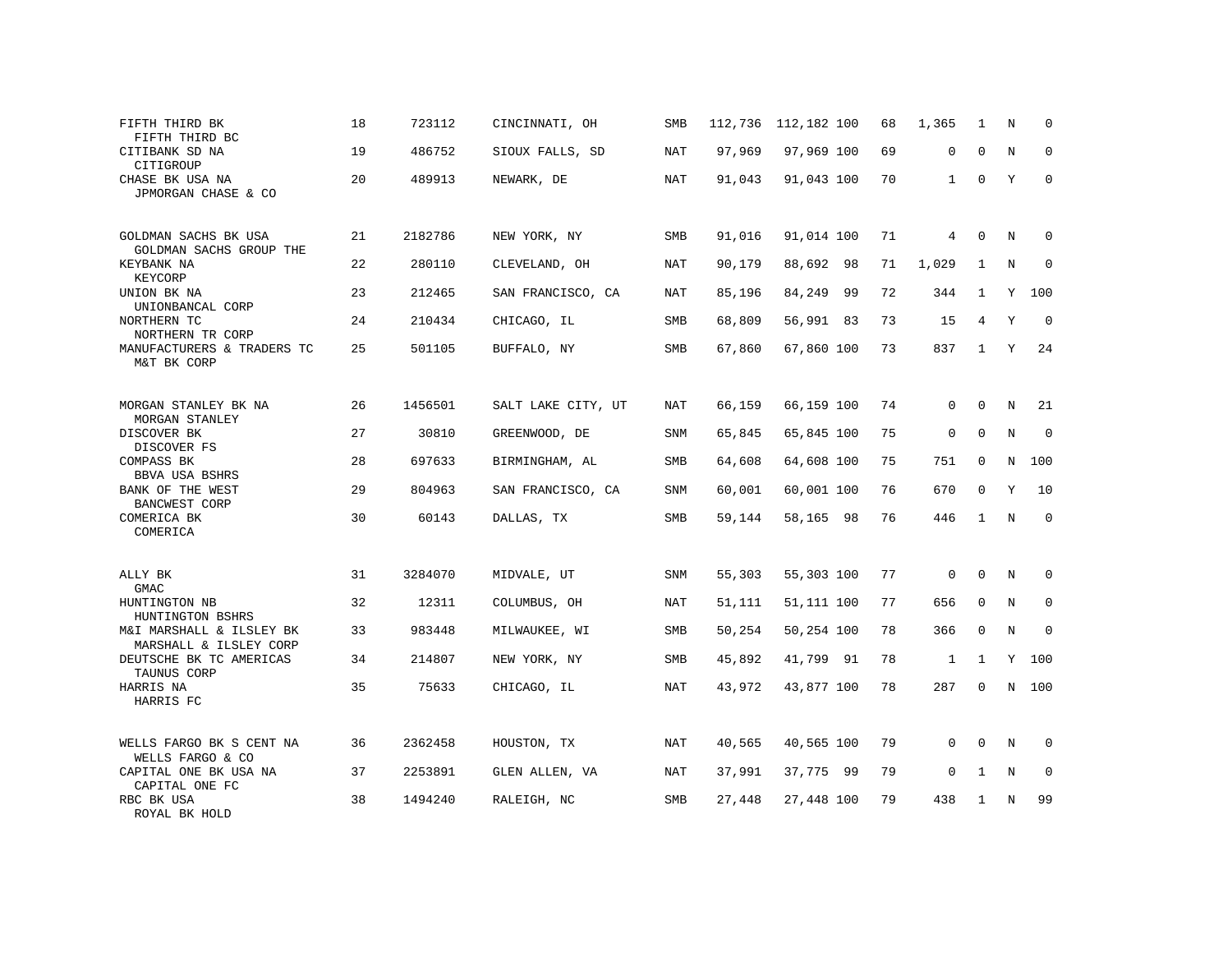| FIRST TENNESSEE BK NA MMPHS<br>FIRST HORIZON NAT CORP | 39 | 485559  | MEMPHIS, TN        | NAT | 25,842 | 25,841 100 | 80 | 187          | 0            | Y           | $\Omega$            |
|-------------------------------------------------------|----|---------|--------------------|-----|--------|------------|----|--------------|--------------|-------------|---------------------|
| BANK OF AMERICA RI NA<br>BANK OF AMER CORP            | 40 | 3344611 | PROVIDENCE, RI     | NAT | 23,651 | 23,651 100 | 80 | $\mathbf 0$  | $\Omega$     | N           | $\mathbf 0$         |
| BANK OF AMER CA NA<br>BANK OF AMER CORP               | 41 | 1443266 | SAN FRANCISCO, CA  | NAT | 23,478 | 23,478 100 | 80 | $\mathbf 0$  | $\mathbf 0$  | $\rm N$     | $\mathbf 0$         |
| ASSOCIATED BK NA<br>ASSOCIATED BANC CORP              | 42 | 917742  | GREEN BAY, WI      | NAT | 22,564 | 22,564 100 | 80 | 290          | $\mathbf{1}$ | $\mathbf N$ | $\mathbf 0$         |
| CITY NB<br>CITY NAT CORP                              | 43 | 63069   | LOS ANGELES, CA    | NAT | 20,749 | 20,749 100 | 80 | 71           | $\mathbf 0$  | N           | $\mathbf 0$         |
| EAST WEST BK<br>EAST W BC                             | 44 | 197478  | PASADENA, CA       | SMB | 20,560 | 19,635 96  | 81 | 140          | 2            | N           | $\mathbf 0$         |
| COMMERCE BK NA<br>COMMERCE BSHRS                      | 45 | 601050  | KANSAS CITY, MO    | NAT | 17,959 | 17,959 100 | 81 | 211          | $\mathbf{0}$ | N           | $\mathbf 0$         |
| TCF NB<br>TCF FC                                      | 46 | 266271  | SIOUX FALLS, SD    | NAT | 17,922 | 17,922 100 | 81 | 452          | $\mathbf 0$  | N           | 0                   |
| ZIONS FIRST NB<br>ZIONS BC                            | 47 | 276579  | SALT LAKE CITY, UT | NAT | 17,860 | 17,860 100 | 81 | 129          | $\mathbf{0}$ | N           | $\mathbf 0$         |
| WEBSTER BK NA<br>WEBSTER FNCL CORP                    | 48 | 761806  | WATERBURY, CT      | NAT | 17,699 | 17,699 100 | 81 | 180          | $\mathbf{0}$ | Y           | $\mathbf 0$         |
| BANK OF OK NA<br>BOK FC                               | 49 | 339858  | TULSA, OK          | NAT | 16,430 | 16,430 100 | 81 | 83           | 0            | Y           | $\mathbf 0$         |
| FROST NB<br><b>CULLEN/FROST BKR</b>                   | 50 | 682563  | SAN ANTONIO, TX    | NAT | 16,344 | 16,344 100 | 82 | 127          | $\mathbf 0$  | $\mathbb N$ | $\mathsf{O}\xspace$ |
| BANK OF AMER OR NA<br>BANK OF AMER CORP               | 51 | 2867056 | PORTLAND, OR       | NAT | 16,107 | 16,107 100 | 82 | $\mathbf 0$  | $\mathbf 0$  | N           | $\mathbf 0$         |
| FIRST-CITIZENS B&TC<br>FIRST CITIZENS BSHRS           | 52 | 491224  | RALEIGH, NC        | SNM | 15,799 | 15,799 100 | 82 | 373          | $\mathbf 0$  | $_{\rm N}$  | $\mathbf 0$         |
| WELLS FARGO BK NW NA<br>WELLS FARGO & CO              | 53 | 688079  | OGDEN, UT          | NAT | 14,504 | 14,504 100 | 82 | $\mathbf 0$  | $\Omega$     | $\mathbf N$ | $\mathbf 0$         |
| VALLEY NB<br>VALLEY NBC                               | 54 | 229801  | PASSAIC, NJ        | NAT | 14,263 | 14,263 100 | 82 | 197          | $\Omega$     | N           | $\mathbf 0$         |
| METLIFE BK NA<br>METLIFE                              | 55 | 2777650 | BRIDGEWATER, NJ    | NAT | 14,107 | 14,107 100 | 82 | $\mathbf{1}$ | $\mathbf 0$  | N           | $\mathbf 0$         |
| FIRST HAWAIIAN BK<br><b>BANCWEST CORP</b>             | 56 | 980661  | HONOLULU, HI       | SNM | 13,705 | 13,107 96  | 82 | 62           | $\mathbf 0$  | Y           | 10                  |
| SUSQUEHANNA BK<br>SUSQUEHANNA BSHRS                   | 57 | 682611  | LITITZ, PA         | SMB | 13,494 | 13,494 100 | 82 | 215          | $\mathbf 0$  | N           | 0                   |
| BANCORPSOUTH BK<br>BANCORPSOUTH                       | 58 | 606046  | TUPELO, MS         | SNM | 13,196 | 13,196 100 | 83 | 278          | $\mathbf 0$  | N           | $\mathbf 0$         |
| NORTHERN TR NA<br>NORTHERN TR CORP                    | 59 | 665931  | MIAMI, FL          | NAT | 12,650 | 12,650 100 | 83 | 60           | 0            | Y           | $\mathbf 0$         |
|                                                       |    |         |                    |     |        |            |    |              |              |             |                     |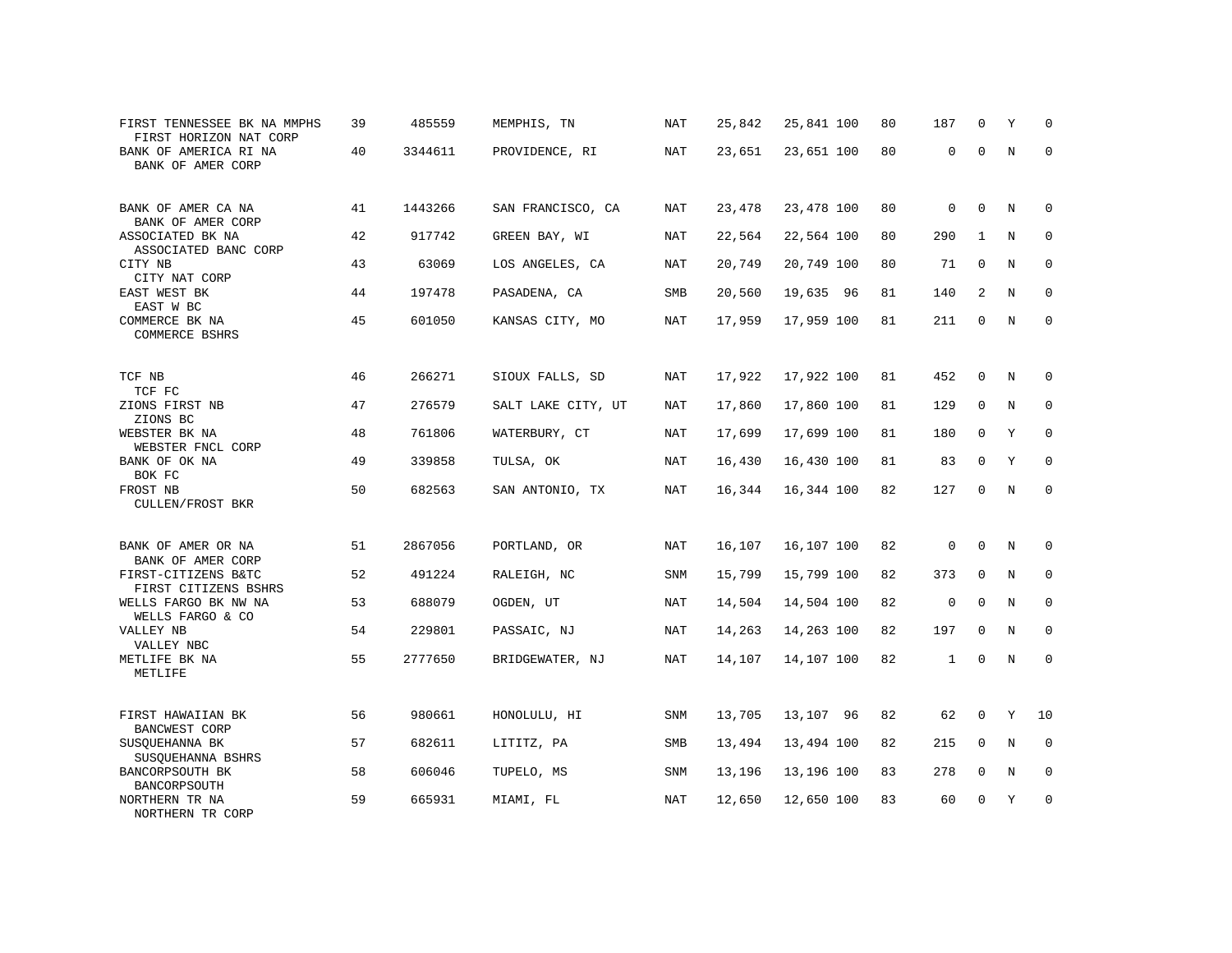| BARCLAYS BK DE<br>BARCLAYS GROUP US                  | 60 | 2980209 | WILMINGTON, DE    | <b>SNM</b> | 12,614 | 12,614 100 | 83 | 0            | 0            | N           | 100         |
|------------------------------------------------------|----|---------|-------------------|------------|--------|------------|----|--------------|--------------|-------------|-------------|
| BANK OF HAWAII<br>BANK OF HI CORP                    | 61 | 795968  | HONOLULU, HI      | <b>SMB</b> | 12,392 | 11,916 96  | 83 | 80           | $\mathbf{1}$ | Y           | $\Omega$    |
| SILICON VALLEY BK<br>SVB FNCL GRP                    | 62 | 802866  | SANTA CLARA, CA   | SMB        | 12,191 | 12,191 100 | 83 | 3            | $\mathbf 0$  | $\mathbb N$ | $\mathbf 0$ |
| PRIVATEBANK & TC<br>PRIVATEBANCORP                   | 63 | 1842065 | CHICAGO, IL       | <b>SNM</b> | 11,902 | 11,902 100 | 83 | 30           | $\Omega$     | N           | $\Omega$    |
| WHITNEY NB<br>WHITNEY HC                             | 64 | 873138  | NEW ORLEANS, LA   | NAT        | 11,877 | 11,877 100 | 83 | 168          | 1            | N           | $\mathbf 0$ |
| CAROLINA FIRST BK<br>SOUTH FNCL GROUP                | 65 | 310727  | GREENVILLE, SC    | <b>SNM</b> | 11,876 | 11,876 100 | 83 | 177          | $\mathbf 0$  | $\mathbb N$ | $\mathbf 0$ |
| CATHAY BK<br>CATHAY GEN BC                           | 66 | 595869  | LOS ANGELES, CA   | SNM        | 11,573 | 11,327 98  | 83 | 48           | $\mathbf{1}$ | N           | 0           |
| CITIZENS BK<br>CITIZENS REPUBLIC BC                  | 67 | 222147  | FLINT, MI         | <b>SMB</b> | 11,336 | 11,336 100 | 84 | 228          | $\mathbf 0$  | $\mathbb N$ | $\mathbf 0$ |
| ARVEST BK<br>ARVEST BK GROUP                         | 68 | 311845  | FAYETTEVILLE, AR  | <b>SMB</b> | 11,314 | 11,314 100 | 84 | 243          | $\mathbf 0$  | N           | $\mathbf 0$ |
| CALIFORNIA B&TC<br>ZIONS BC                          | 69 | 837260  | SAN DIEGO, CA     | <b>SNM</b> | 11,255 | 11,255 100 | 84 | 108          | $\Omega$     | N           | $\mathbf 0$ |
| AMEGY BK NA<br>ZIONS BC                              | 70 | 676656  | HOUSTON, TX       | <b>NAT</b> | 11,089 | 11,089 100 | 84 | 86           | $\Omega$     | N           | $\mathbf 0$ |
| BANCO POPULAR N AMER<br>POPULAR                      | 71 | 2736291 | NEW YORK, NY      | <b>SMB</b> | 10,865 | 10,865 100 | 84 | 100          | $\Omega$     | Y           | 100         |
| MB FNCL BK NA<br>MB FNCL                             | 72 | 656733  | CHICAGO, IL       | NAT        | 10,841 | 10,840 100 | 84 | 95           | $\mathbf 0$  | Y           | $\mathbf 0$ |
| FIRST BK<br>FIRST BKS                                | 73 | 169653  | CREVE COEUR, MO   | SMB        | 10,550 | 10,550 100 | 84 | 207          | $\mathbf 0$  | N           | $\mathbf 0$ |
| FIRSTMERIT BK NA<br>FIRSTMERIT CORP                  | 74 | 67311   | AKRON, OH         | <b>NAT</b> | 10,522 | 10,522 100 | 84 | 160          | $\Omega$     | $_{\rm N}$  | $\mathbf 0$ |
| STERLING SVG BK<br>STERLING FC                       | 75 | 741871  | SPOKANE, WA       | SNM        | 10,300 | 10,300 100 | 84 | 177          | $\mathbf 0$  | N           | $\mathbf 0$ |
| UMB BK NA<br>UMB FC                                  | 76 | 936855  | KANSAS CITY, MO   | NAT        | 10,220 | 10,220 100 | 84 | 107          | $\mathbf 0$  | N           | $\mathbf 0$ |
| T D BK USA NA<br>TD US P & C HOLD ULC                | 77 | 2121196 | PORTLAND, ME      | NAT        | 10,063 | 10,063 100 | 85 | $\mathbf{1}$ | $\mathbf 0$  | $\mathbf N$ | 100         |
| JPMORGAN B&TC NA<br>JPMORGAN CHASE & CO              | 78 | 3812165 | SAN FRANCISCO, CA | <b>NAT</b> | 10,049 | 10,049 100 | 85 | $\mathbf{1}$ | $\Omega$     | N           | $\mathbf 0$ |
| INTERNATIONAL BK OF CMRC<br>INTERNATIONAL BSHRS CORP | 79 | 1001152 | LAREDO, TX        | SNM        | 9,911  | 9,911 100  | 85 | 246          | $\mathbf 0$  | N           | 0           |
| BNY MELLON NA<br>BANK OF NY MELLON CORP              | 80 | 934329  | PITTSBURGH, PA    | <b>NAT</b> | 9,827  | 9,827 100  | 85 | 23           | $\Omega$     | N           | $\mathbf 0$ |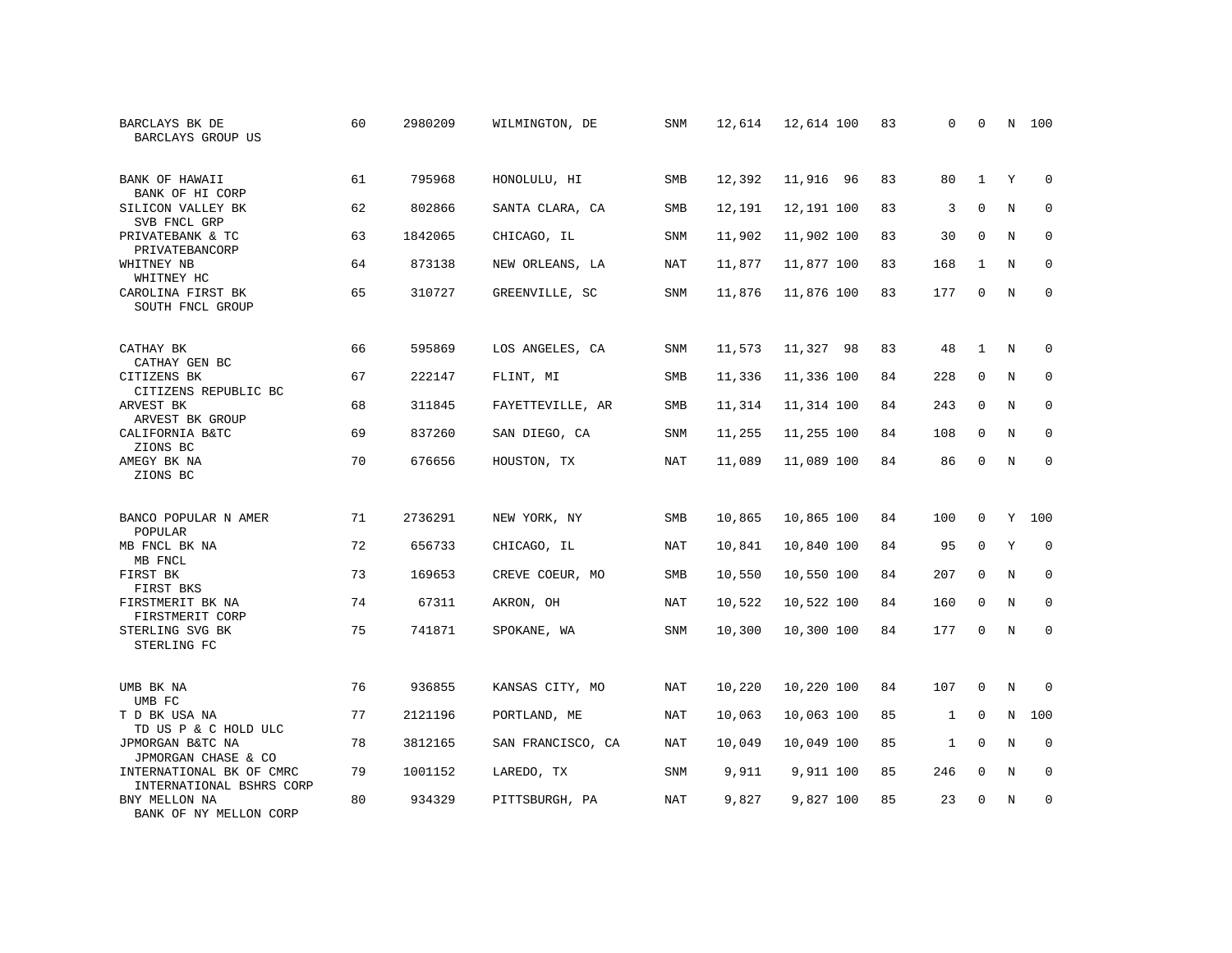| WILMINGTON TC<br>WILMINGTON TR CORP        | 81  | 272218  | WILMINGTON, DE     | <b>SMB</b> | 9,610 | 9,610 100 | 85 | 60          | $\Omega$     | N           | 0           |
|--------------------------------------------|-----|---------|--------------------|------------|-------|-----------|----|-------------|--------------|-------------|-------------|
| ISRAEL DISCOUNT BK OF NY<br>DISCOUNT BC    | 82  | 320119  | NEW YORK, NY       | <b>SNM</b> | 9,514 | 8,087 85  | 85 | 4           | 0            | Y           | $\mathbf 0$ |
| RABOBANK NA<br>RABOBANK INTL HOLD BV       | 83  | 877369  | EL CENTRO, CA      | <b>NAT</b> | 9,434 | 9,434 100 | 85 | 85          | $\mathbf 0$  | N           | 100         |
| TRUSTMARK NB<br>TRUSTMARK CORP             | 84  | 342634  | JACKSON, MS        | NAT        | 9,396 | 9,396 100 | 85 | 160         | $\Omega$     | N           | $\mathbf 0$ |
| UMPOUA BK<br>UMPOUA HC                     | 85  | 143662  | ROSEBURG, OR       | <b>SNM</b> | 9,378 | 9,378 100 | 85 | 145         | $\Omega$     | $\mathbf N$ | $\mathbf 0$ |
| NATIONAL PENN BK<br>NATIONAL PENN BSHRS    | 86  | 802110  | BOYERTOWN, PA      | NAT        | 9,196 | 9,196 100 | 85 | 133         | $\mathbf 0$  | N           | 0           |
| SIGNATURE BK                               | 87  | 2942690 | NEW YORK, NY       | SNM        | 9,146 | 9,146 100 | 85 | 7           | $\mathbf 0$  | N           | 0           |
| CIT BK<br>CIT GROUP                        | 88  | 2950677 | SALT LAKE CITY, UT | SNM        | 9,146 | 9,146 100 | 86 | $\mathbf 0$ | $\Omega$     | N           | $\mathbf 0$ |
| PROSPERITY BK<br>PROSPERITY BSHRS          | 89  | 664756  | EL CAMPO, TX       | SNM        | 8,845 | 8,845 100 | 86 | 162         | 0            | N           | 0           |
| FIRST NB OF OMAHA<br>LAURITZEN CORP        | 90  | 527954  | OMAHA, NE          | <b>NAT</b> | 8,807 | 8,807 100 | 86 | 44          | $\Omega$     | $_{\rm N}$  | $\mathbf 0$ |
| FIRST NB OF PA<br>FNB CORP                 | 91  | 379920  | GREENVILLE, PA     | NAT        | 8,503 | 8,503 100 | 86 | 224         | $\mathbf 0$  | N           | 0           |
| FULTON BK NA<br>FULTON FNCL CORP           | 92  | 474919  | LANCASTER, PA      | NAT        | 8,429 | 8,429 100 | 86 | 107         | $\mathbf 0$  | N           | $\mathbf 0$ |
| FIRST CITIZENS B&T CO<br>FIRST CITIZENS BC | 93  | 93721   | COLUMBIA, SC       | SNM        | 8,275 | 8,275 100 | 86 | 188         | $\mathbf 0$  | N           | 0           |
| IBERIABANK<br>IBERIABANK CORP              | 94  | 808176  | LAFAYETTE, LA      | SMB        | 8,115 | 8,115 100 | 86 | 95          | $\Omega$     | N           | $\mathbf 0$ |
| UNITED CMNTY BK<br>UNITED CMNTY BK         | 95  | 1017939 | BLAIRSVILLE, GA    | SNM        | 7,984 | 7,984 100 | 86 | 114         | $\mathbf 0$  | N           | $\mathbf 0$ |
| OLD NB<br>OLD NAT BANCORP                  | 96  | 208244  | EVANSVILLE, IN     | NAT        | 7,845 | 7,845 100 | 86 | 174         | 0            | N           | 0           |
| FIRST MIDWEST BK<br>FIRST MIDWEST BC       | 97  | 1007846 | ITASCA, IL         | SMB        | 7,761 | 7,761 100 | 86 | 96          | $\Omega$     | N           | $\mathbf 0$ |
| PACIFIC CAP BK NA<br>PACIFIC CAP BC        | 98  | 785062  | SANTA BARBARA, CA  | NAT        | 7,531 | 7,531 100 | 86 | 49          | $\mathbf 0$  | N           | 0           |
| COLUMBUS B&TC<br>SYNOVUS FC                | 99  | 395238  | COLUMBUS, GA       | <b>SNM</b> | 7,202 | 7,202 100 | 86 | 19          | $\mathbf{1}$ | N           | $\mathbf 0$ |
| FIRST INTRST BK<br>FIRST INTRST BANCSYSTEM | 100 | 659855  | BILLINGS, MT       | <b>SMB</b> | 7,113 | 7,113 100 | 86 | 71          | $\mathbf 0$  | N           | 0           |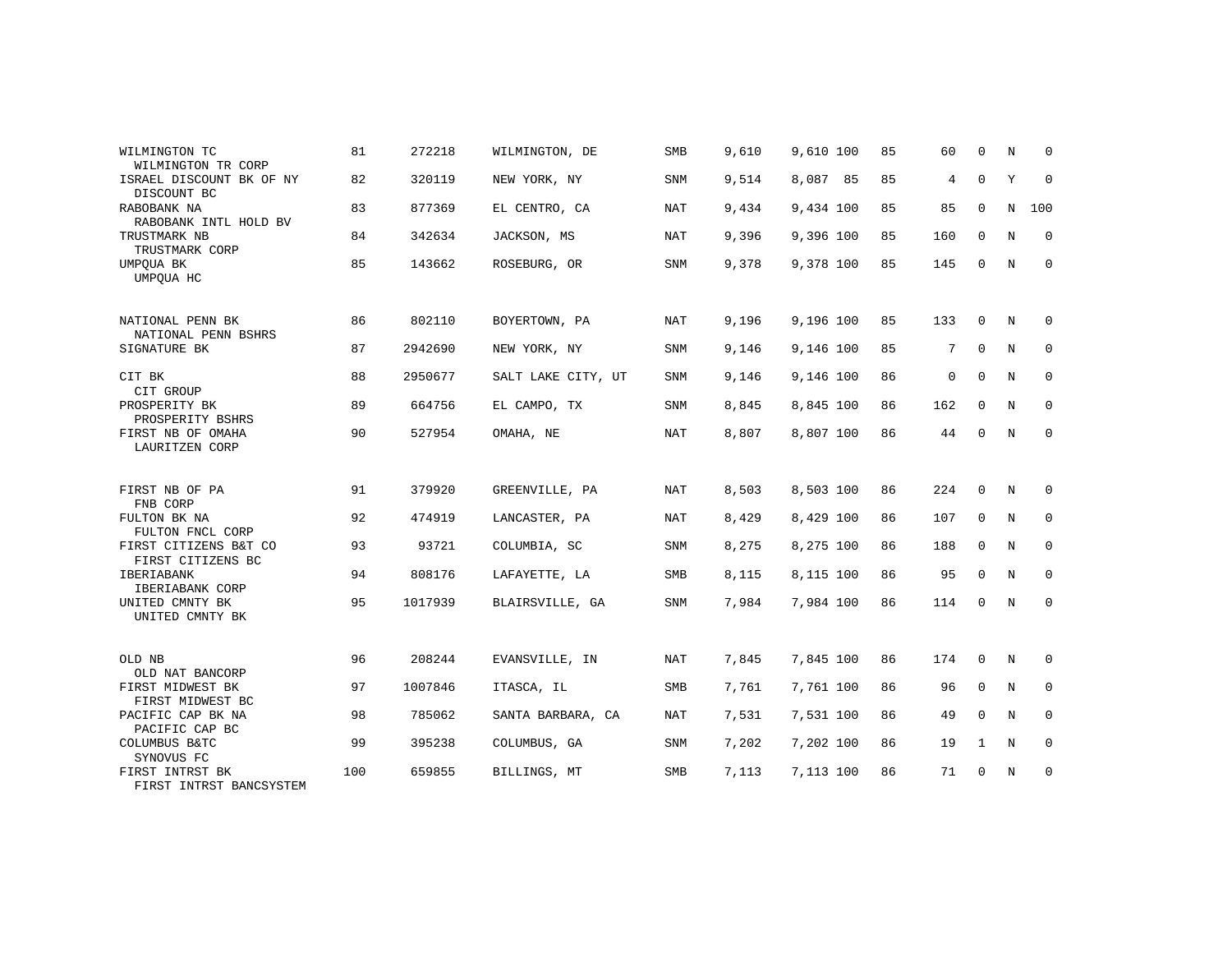| CITIZENS BUS BK<br>CVB FC                              | 101 | 933966  | ONTARIO, CA       | SNM        | 6,735 | 6,735 100 | 86 | 47       | $\Omega$     | N           | $\mathbf 0$  |
|--------------------------------------------------------|-----|---------|-------------------|------------|-------|-----------|----|----------|--------------|-------------|--------------|
| FIRST FNCL BK NA<br>FIRST FNCL BC                      | 102 | 165628  | HAMILTON, OH      | NAT        | 6,672 | 6,667 100 | 87 | 131      | $\Omega$     | N           | $\mathbf 0$  |
| FIRST COMMONWEALTH BK<br>FIRST COMMONWEALTH FNCL CORP  | 103 | 42420   | INDIANA, PA       | SNM        | 6,388 | 6,388 100 | 87 | 114      | $\mathbf 0$  | N           | $\mathbf{0}$ |
| PARK NB<br>PARK NAT CORP                               | 104 | 489623  | NEWARK, OH        | NAT        | 6,187 | 6,187 100 | 87 | 128      | $\Omega$     | N           | $\mathbf{0}$ |
| SOUTHWEST BK AN M&I BK<br>MARSHALL & ILSLEY CORP       | 105 | 543253  | SAINT LOUIS, MO   | SMB        | 6,124 | 6,124 100 | 87 | 16       | $\Omega$     | N           | $\Omega$     |
| MERCANTIL COMMERCEBANK NA<br>MERCANTIL COMMERCEBANK HC | 106 | 83638   | CORAL GABLES, FL  | NAT        | 5,992 | 5,992 100 | 87 | 15       | $\Omega$     | Y           | $\Omega$     |
| BANK TX NA<br>BOK FC                                   | 107 | 533852  | DALLAS, TX        | NAT        | 5,932 | 5,932 100 | 87 | 47       | $\mathbf 0$  | N           | $\mathbf{0}$ |
| TEXAS CAP BK NA<br>TEXAS CAP BSHRS                     | 108 | 2618780 | DALLAS, TX        | NAT        | 5,694 | 5,694 100 | 87 | 8        | $\Omega$     | N           | $\Omega$     |
| JOHNSON BK<br>JOHNSON FNCL GRP                         | 109 | 58243   | RACINE, WI        | SMB        | 5,572 | 5,572 100 | 87 | 58       | $\mathbf 0$  | N           | $\mathbf 0$  |
| NBT BK NA<br>NBT BC                                    | 110 | 702117  | WHITNEY POINT, NY | NAT        | 5,425 | 5,425 100 | 87 | 124      | $\Omega$     | N           | $\Omega$     |
| WESBANCO BK<br>WESBANCO                                | 111 | 645625  | WHEELING, WV      | SNM        | 5,378 | 5,378 100 | 87 | 113      | 0            | N           | $\mathbf 0$  |
| COMMUNITY BK NA<br>COMMUNITY BK SYS                    | 112 | 202907  | CANTON, NY        | NAT        | 5,377 | 5,377 100 | 87 | 147      | $\Omega$     | $_{\rm N}$  | $\Omega$     |
| GREAT WESTERN BK<br>NATIONAL AMER HOLD LLC             | 113 | 131650  | SIOUX FALLS, SD   | <b>SNM</b> | 5,332 | 5,332 100 | 87 | 126      | 0            | N           | 100          |
| PACIFIC WESTERN BK<br>CAPGEN CAP GRP II LLC            | 114 | 494261  | SAN DIEGO, CA     | <b>SNM</b> | 5,315 | 5,315 100 | 87 | 68       | $\Omega$     | $\mathbb N$ | $\mathbf 0$  |
| HANCOCK BK<br>HANCOCK HC                               | 115 | 463735  | GULFPORT, MS      | SNM        | 5,301 | 5,301 100 | 87 | 46       | $\mathbf 0$  | N           | $\mathbf 0$  |
| HARLEYSVILLE NB&TC<br>HARLEYSVILLE NAT CORP            | 116 | 284819  | HARLEYSVILLE, PA  | NAT        | 5,180 | 5,180 100 | 87 | 84       | $\mathbf 0$  | N           | $\mathbf{0}$ |
| PINNACLE NB<br>PINNACLE FNCL PTNR                      | 117 | 2925666 | NASHVILLE, TN     | NAT        | 5,137 | 5,137 100 | 87 | 34       | $\mathbf 0$  | N           | $\mathbf 0$  |
| U S BK NA ND<br>U S BC                                 | 118 | 2582023 | FARGO, ND         | NAT        | 5,123 | 5,123 100 | 87 | $\Omega$ | $\Omega$     | $_{\rm N}$  | $\mathbf 0$  |
| BANK LEUMI USA<br>BANK LEUMI LE-ISRAEL CORP            | 119 | 101019  | NEW YORK, NY      | SNM        | 5,101 | 4,879 96  | 87 | 11       | 0            | Υ           | 98           |
| BANK OF N GA<br>SYNOVUS FC                             | 120 | 832377  | ALPHARETTA, GA    | <b>SNM</b> | 5,083 | 5,083 100 | 87 | 49       | $\Omega$     | $_{\rm N}$  | $\mathbf{0}$ |
| WESTAMERICA BK<br>WESTAMERICA BC                       | 121 | 697763  | SAN RAFAEL, CA    | <b>SNM</b> | 4,941 | 4,941 100 | 87 | 98       | <sup>0</sup> | N           | $\Omega$     |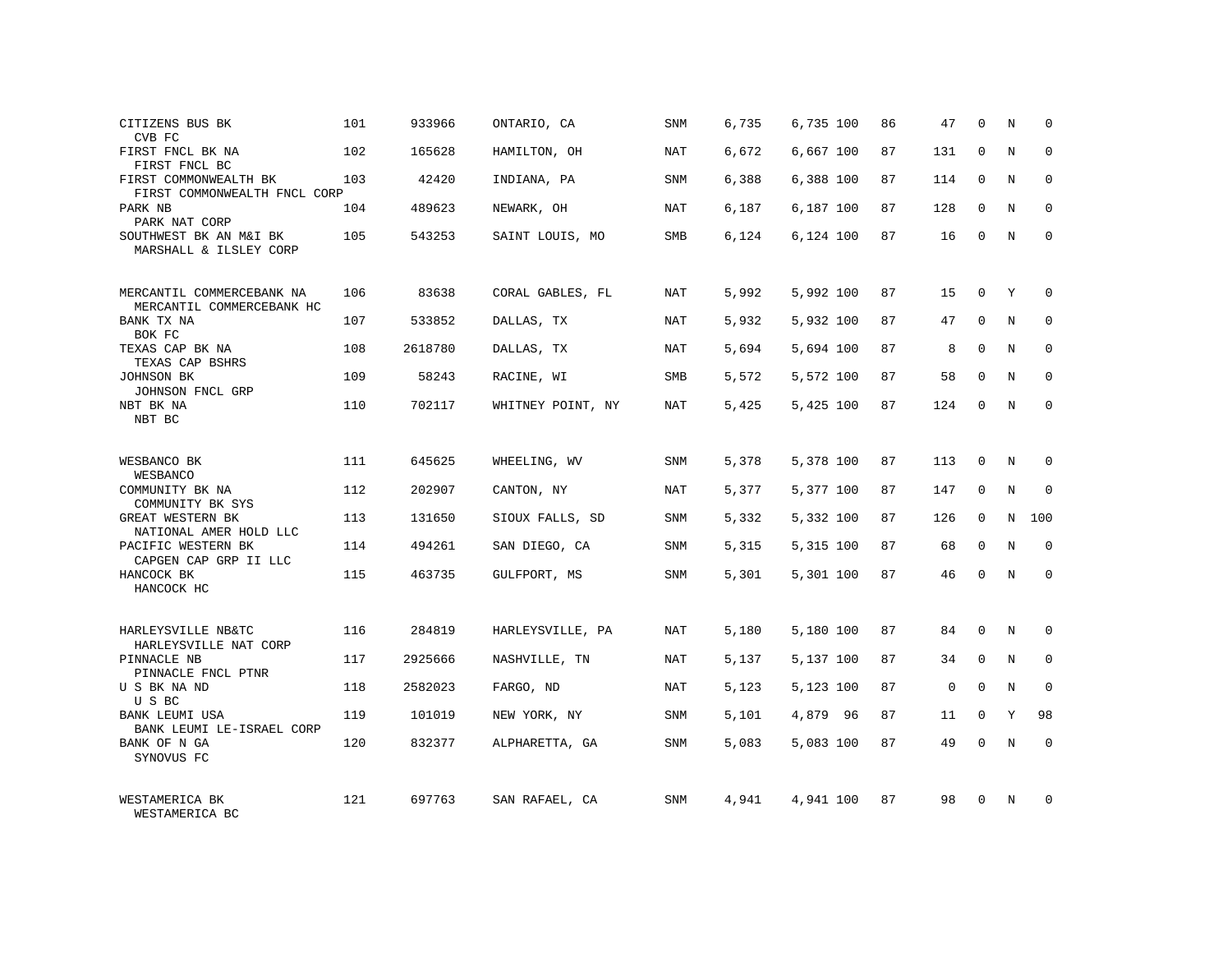| STERLING BK<br>STERLING BSHRS            | 122 | 978154  | HOUSTON, TX       | SNM        | 4,937 | 4,894 99  | 88 | 61          | $\mathbf 0$ | N          | $\mathbf 0$  |
|------------------------------------------|-----|---------|-------------------|------------|-------|-----------|----|-------------|-------------|------------|--------------|
| BANK TOK-MIT UFJ TC                      | 123 | 968605  | NEW YORK, NY      | SNM        | 4,907 | 4,907 100 | 88 | $\mathbf 0$ | $\Omega$    | Υ          | 100          |
| CENTRAL PACIFIC BK<br>CENTRAL PACIFIC FC | 124 | 701062  | HONOLULU, HI      | SNM        | 4,888 | 4,888 100 | 88 | 38          | $\mathbf 0$ | N          | $\mathbf 0$  |
| AMALGAMATED BK<br>UNITE HERE             | 125 | 661308  | NEW YORK, NY      | SNM        | 4,774 | 4,774 100 | 88 | 20          | $\mathbf 0$ | N          | $\mathbf 0$  |
| NATIONAL BK OF SC<br>SYNOVUS FC          | 126 | 580623  | SUMTER, SC        | NAT        | 4,546 | 4,546 100 | 88 | 45          | $\mathbf 0$ | N          | $\mathbf 0$  |
| PLAINSCAPITAL BK<br>MAEDGEN & WHITE      | 127 | 637451  | LUBBOCK, TX       | <b>SMB</b> | 4,545 | 4,545 100 | 88 | 32          | $\Omega$    | N          | $\mathbf 0$  |
| NATIONAL BK OF AZ<br>ZIONS BC            | 128 | 1004368 | TUCSON, AZ        | NAT        | 4,541 | 4,541 100 | 88 | 74          | $\mathbf 0$ | N          | $\mathbf{0}$ |
| BANNER BK<br>BANNER CORP                 | 129 | 352772  | WALLA WALLA, WA   | SNM        | 4,526 | 4,526 100 | 88 | 85          | $\Omega$    | N          | $\mathbf 0$  |
| 1ST SOURCE BK<br>1ST SOURCE CORP         | 130 | 991340  | SOUTH BEND, IN    | SMB        | 4,523 | 4,523 100 | 88 | 75          | 0           | N          | $\mathbf 0$  |
| ROCKLAND TC<br>INDEPENDENT BC            | 131 | 613008  | ROCKLAND, MA      | SNM        | 4,486 | 4,486 100 | 88 | 74          | 0           | N          | $\mathbf 0$  |
| CITY NB OF FL<br>CAJA MADRID CIBELES SA  | 132 | 814430  | MIAMI, FL         | NAT        | 4,455 | 4,455 100 | 88 | 21          | 0           | N          | 83           |
| FIRST MRCH BK NA<br>FIRST MRCH CORP      | 133 | 17147   | MUNCIE, IN        | <b>NAT</b> | 4,449 | 4,449 100 | 88 | 79          | $\mathbf 0$ | N          | $\mathbf{0}$ |
| COLE TAYLOR BK<br>TAYLOR CAP GRP         | 134 | 412135  | CHICAGO, IL       | SMB        | 4,396 | 4,396 100 | 88 | 11          | 0           | N          | $\mathbf 0$  |
| <b>BANCFIRST</b><br>BANCFIRST CORP       | 135 | 1386251 | OKLAHOMA CITY, OK | SNM        | 4,369 | 4,369 100 | 88 | 89          | $\mathbf 0$ | N          | $\mathbf{0}$ |
| BANK MIDWEST NA<br>DICKINSON FC II       | 136 | 635859  | KANSAS CITY, MO   | NAT        | 4,264 | 4,264 100 | 88 | 66          | $\mathbf 0$ | N          | 0            |
| CHEMICAL BK<br>CHEMICAL FC               | 137 | 542649  | MIDLAND, MI       | SMB        | 4,243 | 4,243 100 | 88 | 135         | 0           | N          | $\mathbf 0$  |
| NEVADA ST BK<br>ZIONS BC                 | 138 | 456960  | LAS VEGAS, NV     | SNM        | 4,236 | 4,236 100 | 88 | 58          | $\mathbf 0$ | N          | $\mathbf 0$  |
| S&T BK<br>S&T BC                         | 139 | 936426  | INDIANA, PA       | SNM        | 4,147 | 4,147 100 | 88 | 55          | 0           | $_{\rm N}$ | $\mathbf 0$  |
| WASHINGTON TR BK<br>WTB FC               | 140 | 58971   | SPOKANE, WA       | SNM        | 4,098 | 4,098 100 | 88 | 40          | $\mathbf 0$ | N          | $\mathbf{0}$ |
| WACHOVIA BK OF DE NA<br>WELLS FARGO & CO | 141 | 1224812 | WILMINGTON, DE    | NAT        | 4,085 | 4,085 100 | 88 | 19          | 0           | N          | 0            |
| UNITED BK<br>UNITED BSHRS                | 142 | 365325  | FAIRFAX, VA       | SMB        | 4,044 | 4,044 100 | 88 | 57          | $\mathbf 0$ | N          | $\mathbf{0}$ |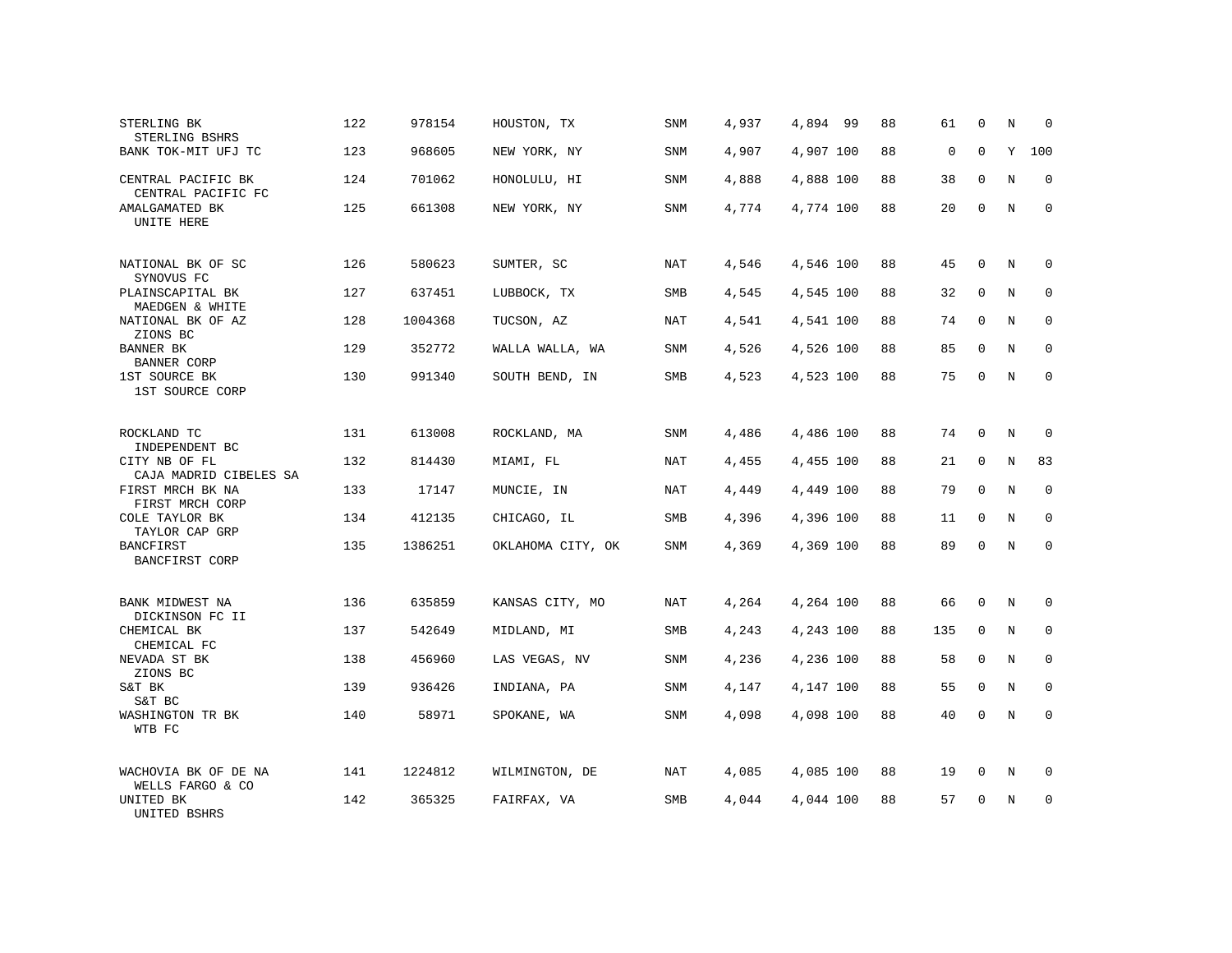| FARMERS & MRCH BK<br>PALOMAR ENT LLC        | 143 | 871769  | LONG BEACH, CA   | SMB        | 3,981 | 3,981 100 | 88 | 21          | 0            | Ν           | 0           |
|---------------------------------------------|-----|---------|------------------|------------|-------|-----------|----|-------------|--------------|-------------|-------------|
| <b>OCEAN BK</b><br><b>OCEAN BSHRS</b>       | 144 | 663834  | MIAMI, FL        | <b>SNM</b> | 3,962 | 3,962 100 | 88 | 20          | $\Omega$     | N           | $\Omega$    |
| WELLS FARGO FNCL NB<br>WELLS FARGO & CO     | 145 | 1225761 | LAS VEGAS, NV    | <b>NAT</b> | 3,873 | 3,873 100 | 88 | $\mathbf 0$ | $\mathbf 0$  | N           | 0           |
| FIRST NB<br>FIRST NB GROUP                  | 146 | 659257  | EDINBURG, TX     | NAT        | 3,849 | 3,849 100 | 88 | 63          | 0            | N           | 0           |
| REPUBLIC B&TC<br>REPUBLIC BANCORP           | 147 | 316840  | LOUISVILLE, KY   | SNM        | 3,818 | 3,818 100 | 88 | 38          | $\Omega$     | N           | $\mathbf 0$ |
| BUSEY BK<br>FIRST BUSEY CORP                | 148 | 416245  | CHAMPAIGN, IL    | SNM        | 3,780 | 3,780 100 | 89 | 53          | $\mathbf 0$  | N           | 0           |
| AMCORE BK NA<br>AMCORE FNCL                 | 149 | 938840  | ROCKFORD, IL     | <b>NAT</b> | 3,769 | 3,769 100 | 89 | 64          | $\Omega$     | N           | $\Omega$    |
| SAFRA NB OF NY<br>SNBNY HOLD                | 150 | 918918  | NEW YORK, NY     | NAT        | 3,767 | 3,255 86  | 89 | 2           | $\Omega$     | Y           | 99          |
| UNITED BK                                   | 151 | 1010930 | PARKERSBURG, WV  | SMB        | 3,738 | 3,738 100 | 89 | 55          | 0            | N           | $\Omega$    |
| UNITED BSHRS<br>INTRUST BK NA<br>INTRUST FC | 152 | 557858  | WICHITA, KS      | <b>NAT</b> | 3,694 | 3,694 100 | 89 | 48          | $\Omega$     | N           | $\mathbf 0$ |
| GREAT SOUTHERN BK<br>GREAT SOUTHERN BANCORP | 153 | 572374  | REEDS SPRING, MO | SNM        | 3,640 | 3,640 100 | 89 | 77          | $\Omega$     | N           | $\mathbf 0$ |
| RENASANT BK<br>RENASANT CORP                | 154 | 749242  | TUPELO, MS       | SNM        | 3,635 | 3,635 100 | 89 | 61          | 0            | N           | $\mathbf 0$ |
| SANDY SPRING BK<br>SANDY SPRING BC          | 155 | 506922  | OLNEY, MD        | <b>SMB</b> | 3,631 | 3,631 100 | 89 | 42          | $\Omega$     | N           | $\mathbf 0$ |
| FRONTIER BK                                 | 156 | 150071  | EVERETT, WA      | SNM        | 3,626 | 3,626 100 | 89 | 49          | 0            | N           | 0           |
| FRONTIER FC<br>TOWNEBANK                    | 157 | 2797724 | PORTSMOUTH, VA   | <b>SNM</b> | 3,606 | 3,606 100 | 89 | 17          | $\mathbf 0$  | $\mathbf N$ | $\mathbf 0$ |
| SUN NB<br>SUN BC NJ                         | 158 | 925710  | VINELAND, NJ     | NAT        | 3,575 | 3,575 100 | 89 | 67          | $\mathbf 0$  | N           | $\mathbf 0$ |
| FIRST BK<br>FIRST BC                        | 159 | 216922  | TROY, NC         | SNM        | 3,549 | 3,549 100 | 89 | 90          | $\mathbf 0$  | $\rm N$     | $\mathbf 0$ |
| MIZUHO CORP BK USA                          | 160 | 229913  | NEW YORK, NY     | <b>SMB</b> | 3,479 | 3,454 99  | 89 | $\mathbf 0$ | $\mathbf{1}$ | Y           | 100         |
| WILSHIRE ST BK<br>WILSHIRE BC               | 161 | 382667  | LOS ANGELES, CA  | SNM        | 3,432 | 3,432 100 | 89 | 22          | 0            | N           | 0           |
| MIDWEST B&TC<br>MIDWEST BANC HOLD           | 162 | 968436  | ELMWOOD PARK, IL | SMB        | 3,427 | 3,427 100 | 89 | 25          | 0            | Ν           | 0           |
| RIVERSIDE NB OF FL<br>RIVERSIDE BKG CO      | 163 | 101233  | FORT PIERCE, FL  | <b>NAT</b> | 3,395 | 3,395 100 | 89 | 56          | $\Omega$     | N           | $\mathbf 0$ |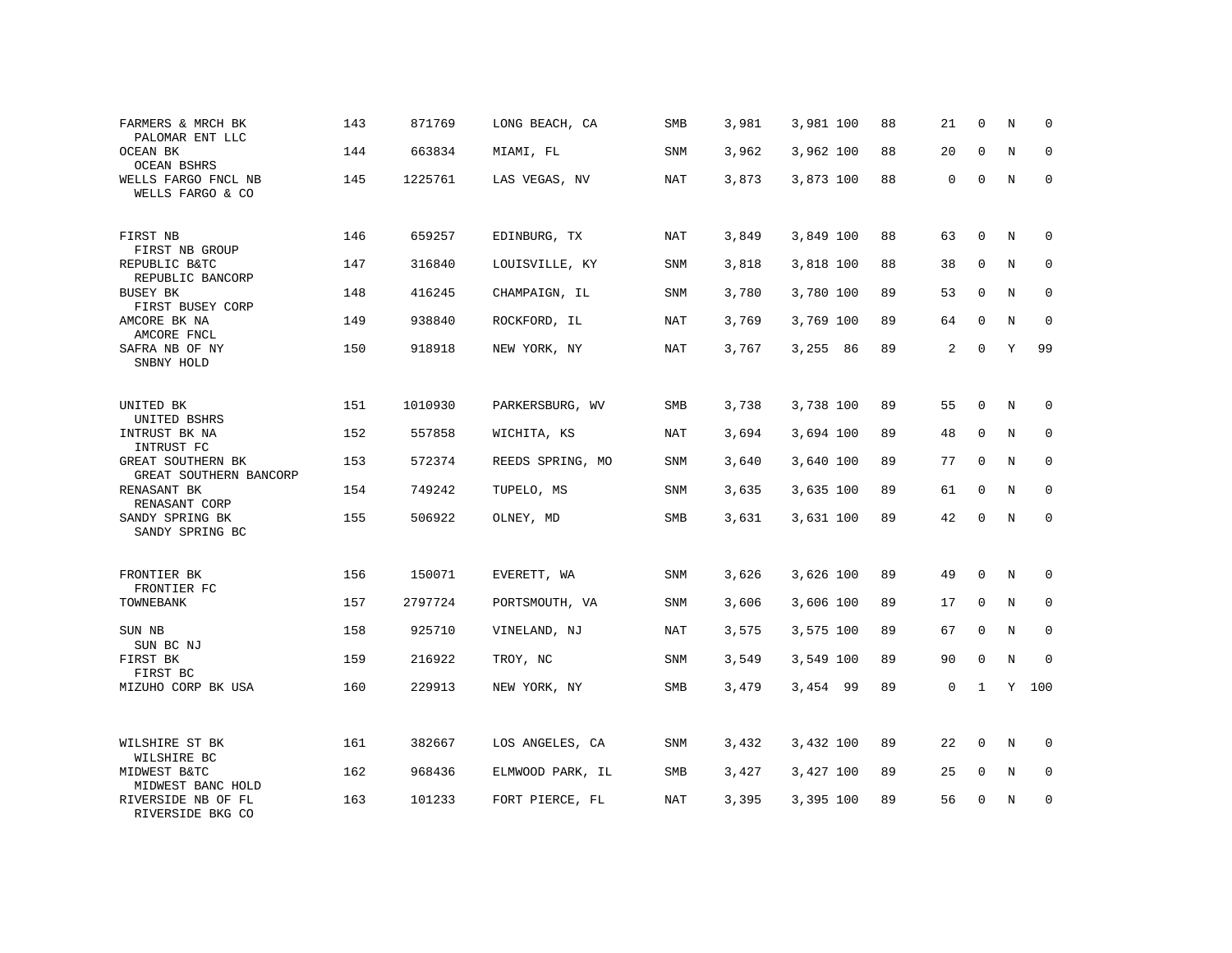| CARTER BK & TR                                           | 164 | 3476192 | MARTINSVILLE, VA      | SNM        | 3,389 | 3,389 100 | 89 | 125      | $\mathbf 0$  | N | $\Omega$     |
|----------------------------------------------------------|-----|---------|-----------------------|------------|-------|-----------|----|----------|--------------|---|--------------|
| NARA BK<br>NARA BC                                       | 165 | 1398580 | LOS ANGELES, CA       | SMB        | 3,225 | 3,225 100 | 89 | 21       | $\mathbf 0$  | N | $\mathbf{0}$ |
| COLUMBIA ST BK                                           | 166 | 2078290 | TACOMA, WA            | SNM        | 3,200 | 3,200 100 | 89 | 50       | $\mathbf 0$  | N | $\Omega$     |
| COLUMBIA BKG SYS<br>WOODFOREST NB                        | 167 | 412751  | HOUSTON, TX           | NAT        | 3,193 | 3,193 100 | 89 | 573      | $\mathbf{0}$ | N | $\mathbf{0}$ |
| WOODFOREST FNCL GROUP<br>BOSTON PRIVATE B&TC             | 168 | 964700  | BOSTON, MA            | SNM        | 3,184 | 3,184 100 | 89 | 9        | $\mathbf 0$  | N | $\mathbf{0}$ |
| BOSTON PRIVATE FNCL HOLD<br>HANMI BK                     | 169 | 657365  | LOS ANGELES, CA       | SMB        | 3,156 | 3,156 100 | 89 | 27       | $\mathbf 0$  | N | $\mathbf{0}$ |
| HANMI FC<br>WACHOVIA CARD SVC NA<br>WELLS FARGO & CO     | 170 | 3550131 | ATLANTA, GA           | <b>NAT</b> | 3,148 | 3,148 100 | 89 | $\Omega$ | $\Omega$     | N | $\Omega$     |
| COMMUNITY TR BK INC<br>COMMUNITY TR BC                   | 171 | 509811  | PIKEVILLE, KY         | <b>SMB</b> | 3,072 | 3,072 100 | 89 | 75       | $\mathbf 0$  | N | 0            |
| FIRST SECURITY BK<br>FIRST SECURITY BANCORP              | 172 | 673440  | SEARCY, AR            | SNM        | 3,058 | 3,058 100 | 89 | 67       | $\mathbf{0}$ | N | $\mathbf 0$  |
| SOUTHSIDE BK<br>SOUTHSIDE BSHRS                          | 173 | 361167  | TYLER, TX             | SNM        | 3,020 | 3,020 100 | 89 | 36       | $\mathbf 0$  | N | $\mathbf{0}$ |
| STELLARONE BK                                            | 174 | 1009420 | CHRISTIANSBURG, VA    | <b>SMB</b> | 3,015 | 3,015 100 | 89 | 56       | $\mathbf{0}$ | N | $\mathbf{0}$ |
| STELLARONE CORP<br>INDEPENDENT BK<br>INDEPENDENT BK CORP | 175 | 636771  | IONIA, MI             | SMB        | 2,963 | 2,963 100 | 89 | 108      | $\mathbf 0$  | N | $\mathbf{0}$ |
| MECHANICS BK                                             | 176 | 936462  | RICHMOND, CA          | SNM        | 2,945 | 2,945 100 | 89 | 32       | 0            | Ν | 0            |
| INTEGRA BK NA<br>INTEGRA BK CORP                         | 177 | 23241   | EVANSVILLE, IN        | NAT        | 2,919 | 2,919 100 | 89 | 71       | $\mathbf{0}$ | N | $\mathbf 0$  |
| HANCOCK BK OF LA                                         | 178 | 1464122 | BATON ROUGE, LA       | SNM        | 2,897 | 2,897 100 | 89 | 49       | $\mathbf 0$  | N | 0            |
| HANCOCK HC<br>MAINSOURCE BK                              | 179 | 623445  | GREENSBURG, IN        | SNM        | 2,885 | 2,885 100 | 89 | 88       | $\mathbf{0}$ | N | $\mathbf 0$  |
| MAINSOURCE FNCL GRP<br>WASHINGTON TC<br>WASHINGTON TR BC | 180 | 816603  | WESTERLY, RI          | SNM        | 2,882 | 2,882 100 | 89 | 17       | $\Omega$     | N | $\mathbf{0}$ |
| FIRST AMER BK<br>FIRST AMER BK CORP                      | 181 | 850036  | ELK GROVE VILLAGE, IL | SNM        | 2,866 | 2,866 100 | 90 | 47       | $\mathbf 0$  | N | 0            |
| AMARILLO NB<br>AMARILLO NAT BC                           | 182 | 353555  | AMARILLO, TX          | NAT        | 2,792 | 2,792 100 | 90 | 15       | $\mathbf{0}$ | N | $\mathbf 0$  |
| BANK OF NV<br>WESTERN ALLI BC                            | 183 | 2197098 | LAS VEGAS, NV         | SNM        | 2,779 | 2,779 100 | 90 | 12       | 0            | N | 0            |
| BANK OF THE OZARKS<br>BANK OF THE OZARKS                 | 184 | 107244  | LITTLE ROCK, AR       | SNM        | 2,755 | 2,755 100 | 90 | 71       | $\Omega$     | N | $\mathbf{0}$ |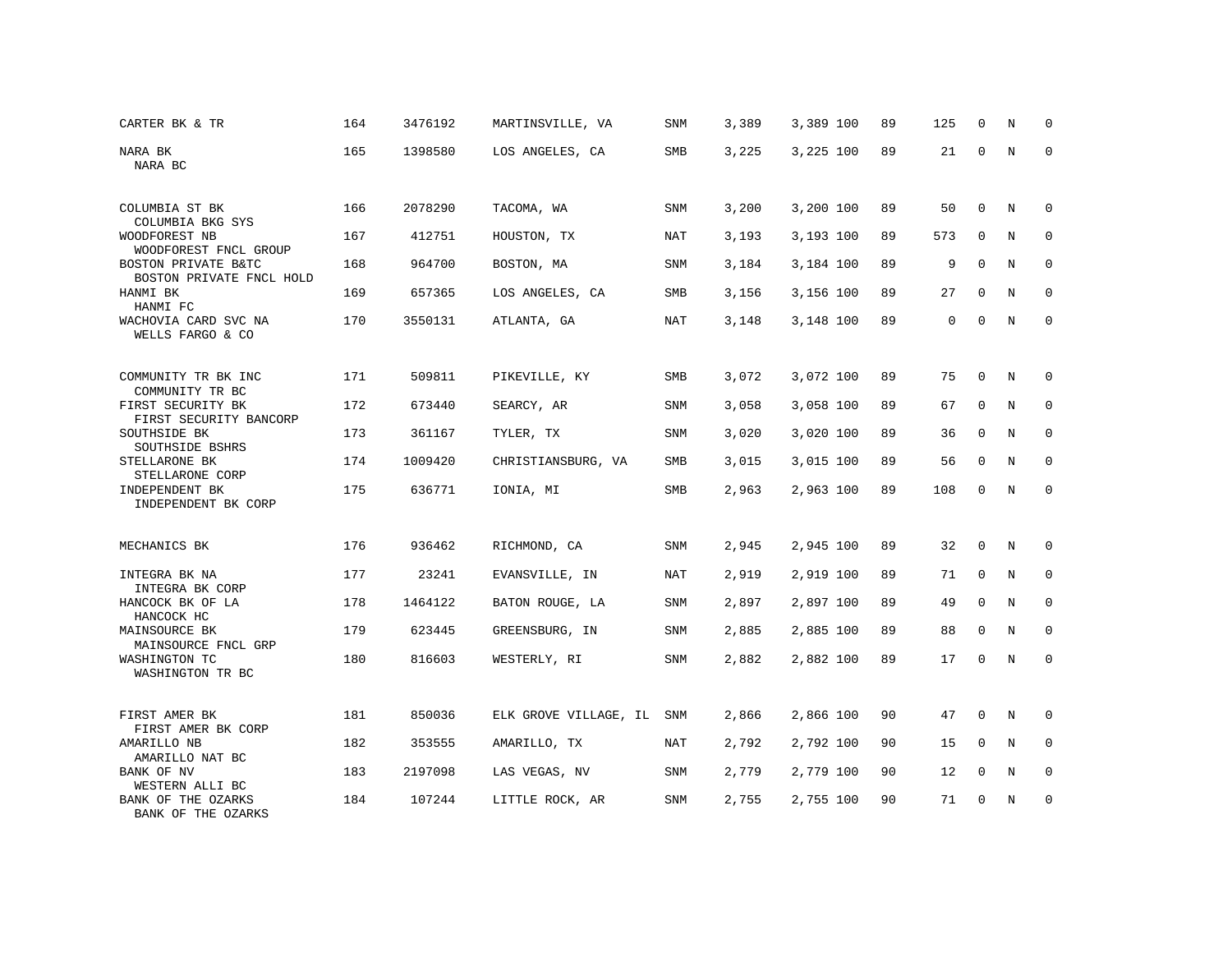| STILLWATER NB&TC<br>SOUTHWEST BC               | 185 | 398350  | STILLWATER, OK       | NAT        | 2,747 | 2,747 100 | 90 | 14 | 0            | N           | $\mathbf 0$  |
|------------------------------------------------|-----|---------|----------------------|------------|-------|-----------|----|----|--------------|-------------|--------------|
| FIRST CMNTY BK<br>FIRST ST BC                  | 186 | 236751  | TAOS, NM             | <b>SMB</b> | 2,741 | 2,741 100 | 90 | 42 | $\Omega$     | N           | $\Omega$     |
| AMERICAN CHARTERED BK<br>AMERICAN CHARTERED BC | 187 | 231242  | SCHAUMBURG, IL       | SNM        | 2,739 | 2,739 100 | 90 | 14 | $\mathbf 0$  | N           | $\mathbf 0$  |
| AMBOY BK<br>AMBOY BC                           | 188 | 9807    | OLD BRIDGE, NJ       | <b>SMB</b> | 2,732 | 2,732 100 | 90 | 25 | $\Omega$     | N           | $\Omega$     |
| WEST COAST BK<br>WEST COAST BC                 | 189 | 593865  | LAKE OSWEGO, OR      | SNM        | 2,729 | 2,729 100 | 90 | 65 | $\mathbf 0$  | N           | 0            |
| BANK OF HAMPTON ROADS<br>HAMPTON ROADS BSHRS   | 190 | 1161029 | NORFOLK, VA          | SMB        | 2,724 | 2,724 100 | 90 | 51 | $\mathbf{0}$ | N           | $\mathbf 0$  |
| VIRGINIA CMRC BK<br>VIRGINIA CMRC BC           | 191 | 1190074 | ARLINGTON, VA        | SMB        | 2,721 | 2,721 100 | 90 | 26 | $\mathbf{0}$ | N           | $\mathbf 0$  |
| LAKELAND BK<br>LAKELAND BC                     | 192 | 687009  | NEWFOUNDLAND, NJ     | <b>SNM</b> | 2,713 | 2,713 100 | 90 | 48 | $\mathbf 0$  | N           | 0            |
| SCBT NA<br>SCBT FNCL CORP                      | 193 | 540926  | ORANGEBURG, SC       | NAT        | 2,700 | 2,700 100 | 90 | 47 | $\mathbf 0$  | N           | $\mathbf 0$  |
| CAPITAL CITY BK<br>CAPITAL CITY BK GRP         | 194 | 876634  | TALLAHASSEE, FL      | <b>SMB</b> | 2,688 | 2,688 100 | 90 | 76 | $\mathbf 0$  | N           | $\mathbf{0}$ |
| CENTENNIAL BK<br>HOME BSHRS                    | 195 | 456045  | CONWAY, AR           | SMB        | 2,676 | 2,676 100 | 90 | 64 | $\Omega$     | $\mathbf N$ | $\mathbf{0}$ |
| ALPINE BK                                      | 196 | 260055  | GLENWOOD SPRINGS, CO | <b>SNM</b> | 2,666 | 2,666 100 | 90 | 41 | $\mathbf{0}$ | N           | $\mathbf 0$  |
| ALPINE BK OF CO<br>FIRST NB ALASKA             | 197 | 114260  | ANCHORAGE, AK        | NAT        | 2,652 | 2,652 100 | 90 | 29 | 0            | N           | 0            |
| BREMER BK NA<br>OTTO BREMER FOUNDATION         | 198 | 800657  | SOUTH SAINT PAUL, MN | NAT        | 2,648 | 2,648 100 | 90 | 28 | $\mathbf 0$  | N           | $\mathbf 0$  |
| BANK OF SMITHTOWN<br>SMITHTOWN BC              | 199 | 475215  | SMITHTOWN, NY        | <b>SNM</b> | 2,632 | 2,632 100 | 90 | 28 | $\Omega$     | N           | 0            |
| <b>GREENBANK</b><br><b>GREEN BSHRS</b>         | 200 | 488439  | GREENEVILLE, TN      | SNM        | 2,615 | 2,615 100 | 90 | 66 | $\mathbf 0$  | N           | $\mathbf 0$  |
| CITY NB OF WV<br>CITY HC                       | 201 | 1011526 | CHARLESTON, WV       | NAT        | 2,602 | 2,602 100 | 90 | 69 | $\mathbf 0$  | N           | 0            |
| UNITED CENTRAL BK<br>CENTRAL BC                | 202 | 259657  | GARLAND, TX          | SNM        | 2,596 | 2,596 100 | 90 | 31 | $\mathbf 0$  | N           | 0            |
| UNION B&TC<br>FARMERS & MRCH INV               | 203 | 450856  | LINCOLN, NE          | SNM        | 2,575 | 2,575 100 | 90 | 35 | $\Omega$     | N           | $\mathbf 0$  |
| LAKE CITY BK<br>LAKELAND FC                    | 204 | 874845  | WARSAW, IN           | SMB        | 2,570 | 2,570 100 | 90 | 44 | $\mathbf 0$  | N           | 0            |
| OLD SECOND NB<br>OLD SECOND BC                 | 205 | 936136  | AURORA, IL           | NAT        | 2,554 | 2,554 100 | 90 | 30 | $\Omega$     | N           | $\mathbf{0}$ |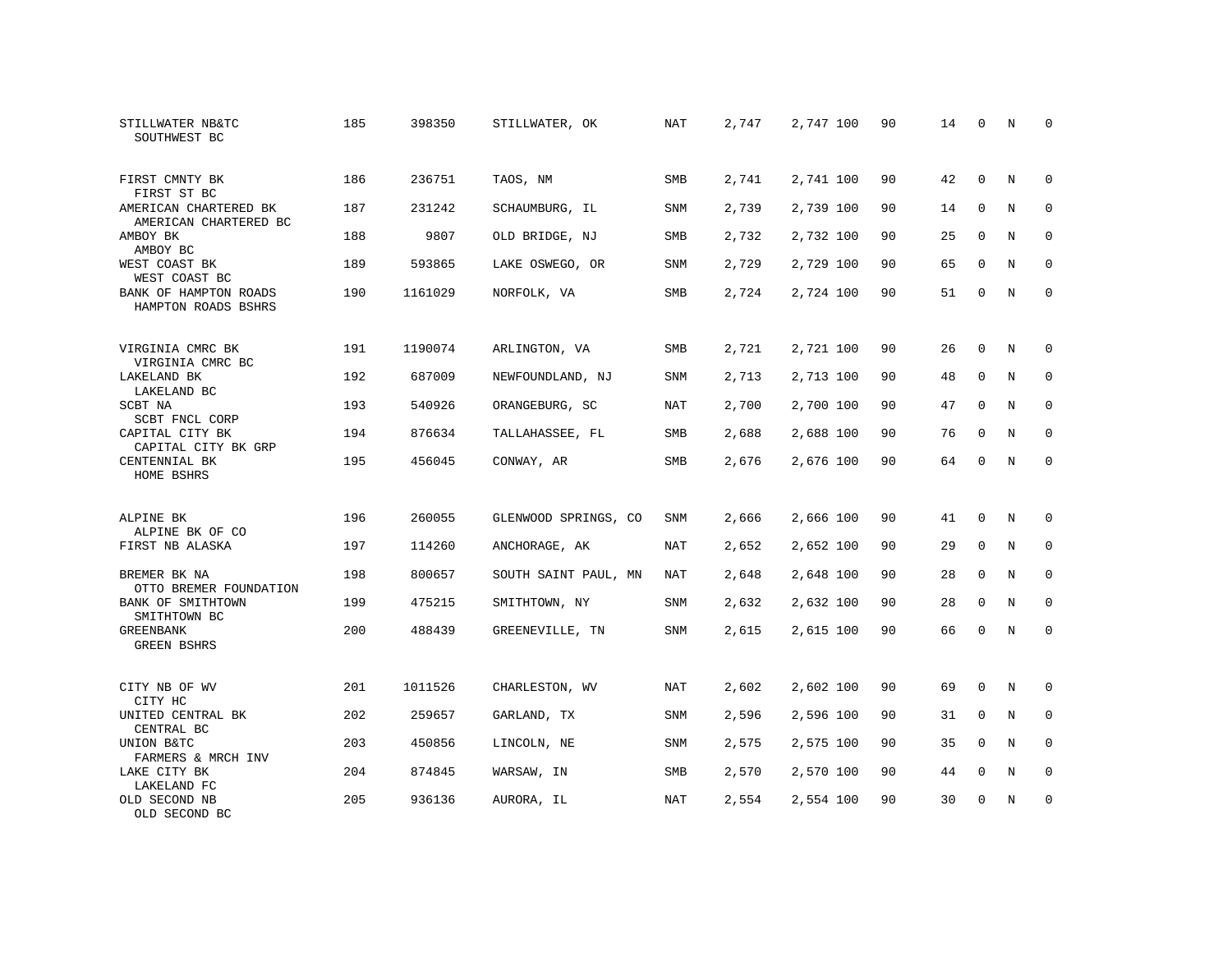| LIBERTY BANK OF ARKANSAS<br>LIBERTY BSHRS           | 206 | 2967349 | JONESBORO, AR       | <b>SMB</b> | 2,547 | 2,547 100 | 90 | 44 | $\Omega$    | N | $\Omega$    |
|-----------------------------------------------------|-----|---------|---------------------|------------|-------|-----------|----|----|-------------|---|-------------|
| PINNACLE BK<br>PINNACLE BC                          | 207 | 913856  | LINCOLN, NE         | <b>SNM</b> | 2,539 | 2,539 100 | 90 | 58 | $\mathbf 0$ | N | $\mathbf 0$ |
| HUDSON VALLEY BK NA<br>HUDSON VALLEY HOLD CORP      | 208 | 436711  | STAMFORD, CT        | <b>NAT</b> | 2,530 | 2,530 100 | 90 | 32 | $\mathbf 0$ | N | 0           |
| NEW YORK CMRL BK<br>NEW YORK CMNTY BC               | 209 | 1438589 | ISLANDIA, NY        | <b>SNM</b> | 2,512 | 2,512 100 | 90 | 36 | $\mathbf 0$ | N | 0           |
| STATE B&TC                                          | 210 | 3384318 | MACON, GA           | <b>SNM</b> | 2,496 | 2,496 100 | 90 | 32 | $\mathbf 0$ | N | $\mathbf 0$ |
|                                                     |     |         |                     |            |       |           |    |    |             |   |             |
| PARKWAY B&TC<br>PARKWAY BC                          | 211 | 1001639 | HARWOOD HEIGHTS, IL | <b>SNM</b> | 2,475 | 2,475 100 | 90 | 28 | $\Omega$    | N | $\Omega$    |
| VECTRA BK COLORADO NA<br>ZIONS BC                   | 212 | 933957  | FARMINGTON, NM      | NAT        | 2,440 | 2,440 100 | 90 | 38 | $\mathbf 0$ | N | 0           |
| COMMUNITY BK                                        | 213 | 770367  | PASADENA, CA        | <b>SNM</b> | 2,440 | 2,440 100 | 90 | 14 | $\mathbf 0$ | N | 0           |
| FIRST FNCL BK NA<br>FIRST FC                        | 214 | 693345  | TERRE HAUTE, IN     | NAT        | 2,435 | 2,435 100 | 90 | 53 | $\mathbf 0$ | N | $\mathbf 0$ |
| AMERIS BK<br>AMERIS BC                              | 215 | 764030  | MOULTRIE, GA        | SNM        | 2,409 | 2,409 100 | 90 | 56 | $\mathbf 0$ | N | $\mathbf 0$ |
|                                                     |     |         |                     |            |       |           |    |    |             |   |             |
| AMERICAN ST BK<br>AMERICAN ST FNCL CORP             | 216 | 822154  | LUBBOCK, TX         | <b>SNM</b> | 2,404 | 2,404 100 | 90 | 43 | $\Omega$    | N | $\Omega$    |
| <b>BANKERS TC</b><br>BTC FC                         | 217 | 811046  | DES MOINES, IA      | SNM        | 2,388 | 2,388 100 | 90 | 18 | $\mathbf 0$ | N | $\mathbf 0$ |
| STANDARD B&TC<br>STANDARD BSHRS                     | 218 | 19730   | HICKORY HILLS, IL   | <b>SNM</b> | 2,382 | 2,382 100 | 90 | 41 | $\mathbf 0$ | N | 0           |
| COBIZ BK<br>COBIZ FNCL                              | 219 | 56557   | DENVER, CO          | SMB        | 2,377 | 2,377 100 | 90 | 20 | $\mathbf 0$ | N | $\mathbf 0$ |
| INTERVEST NB<br>INTERVEST BSHRS CORP                | 220 | 2764258 | NEW YORK, NY        | NAT        | 2,376 | 2,376 100 | 90 | 6  | $\mathbf 0$ | N | 0           |
|                                                     |     |         |                     |            |       |           |    |    |             |   |             |
| MORTON CMNTY BK<br>HOMETOWN CMNTY BC ESOP & TR      | 221 | 825146  | MORTON, IL          | <b>SMB</b> | 2,363 | 2,363 100 | 90 | 28 | $\mathbf 0$ | N | 0           |
| FREMONT BK<br>FREMONT BC                            | 222 | 739560  | FREMONT, CA         | SNM        | 2,359 | 2,359 100 | 90 | 24 | $\Omega$    | N | $\mathbf 0$ |
| ENTERPRISE BK & TR<br>ENTERPRISE FINANCIAL SVC CORP | 223 | 1190476 | CLAYTON, MO         | <b>SNM</b> | 2,340 | 2,340 100 | 90 | 11 | $\mathbf 0$ | N | 0           |
| FIRST BK<br>FIRST SOUTH BC                          | 224 | 436159  | LEXINGTON, TN       | <b>SNM</b> | 2,276 | 2,276 100 | 91 | 39 | $\mathbf 0$ | N | $\mathbf 0$ |
| CHINATRUST BK USA<br>CHINATRUST CAP CORP            | 225 | 996260  | TORRANCE, CA        | <b>SNM</b> | 2,269 | 2,269 100 | 91 | 21 | $\mathbf 0$ | N | 100         |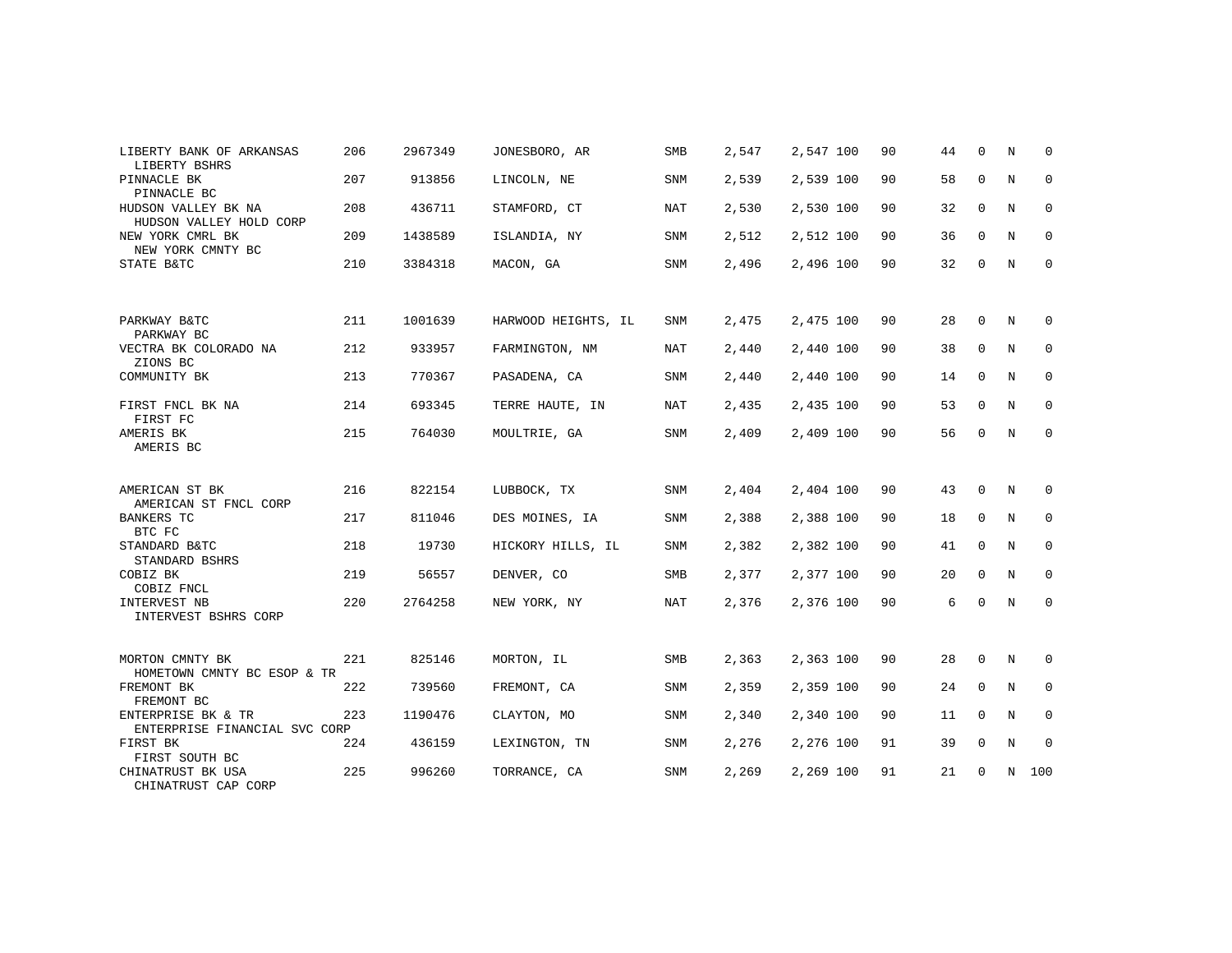| CENTURY B&TC<br>CENTURY BC                        | 226 | 377908  | SOMERVILLE, MA  | <b>SNM</b> | 2,250 | 2,250 100 | 91 | 20 | $\Omega$    | N           | $\Omega$    |
|---------------------------------------------------|-----|---------|-----------------|------------|-------|-----------|----|----|-------------|-------------|-------------|
| FIRST CMNTY BK NA<br>FIRST CMNTY BSHRS            | 227 | 2353595 | BLUEFIELD, VA   | <b>NAT</b> | 2,249 | 2,249 100 | 91 | 56 | $\mathbf 0$ | N           | $\mathbf 0$ |
| SHOREBANK<br>SHOREBANK CORP                       | 228 | 141734  | CHICAGO, IL     | SNM        | 2,247 | 2,247 100 | 91 | 13 | 0           | N           | 0           |
| COLUMBIA BK<br>FULTON FNCL CORP                   | 229 | 1189993 | COLUMBIA, MD    | SNM        | 2,223 | 2,223 100 | 91 | 40 | 0           | N           | 0           |
| CAMDEN NB<br>CAMDEN NAT CORP                      | 230 | 593007  | CAMDEN, ME      | <b>NAT</b> | 2,215 | 2,215 100 | 91 | 36 | $\mathbf 0$ | N           | $\mathbf 0$ |
| AMERICAN NB TX<br>ANB HC                          | 231 | 599764  | TERRELL, TX     | <b>NAT</b> | 2,210 | 2,210 100 | 91 | 28 | 0           | N           | 0           |
| BANK OF THE CASCADES<br>CASCADE BC                | 232 | 17464   | BEND, OR        | SNM        | 2,192 | 2,192 100 | 91 | 31 | $\mathbf 0$ | $\mathbf N$ | $\mathbf 0$ |
| BROADWAY NB<br>BROADWAY BSHRS                     | 233 | 474254  | SAN ANTONIO, TX | NAT        | 2,191 | 2,191 100 | 91 | 40 | $\mathbf 0$ | N           | $\mathbf 0$ |
| CENTER BK<br>CENTER FC                            | 234 | 671464  | LOS ANGELES, CA | SNM        | 2,190 | 2,190 100 | 91 | 18 | 0           | N           | $\mathbf 0$ |
| FIRST UNITED B&TC<br>DURANT BC                    | 235 | 509950  | DURANT, OK      | SNM        | 2,190 | 2,190 100 | 91 | 30 | 0           | N           | 0           |
| TRI CTY BK<br>TRICO BSHRS                         | 236 | 100562  | CHICO, CA       | SNM        | 2,169 | 2,169 100 | 91 | 59 | 0           | N           | 0           |
| SEACOAST NB<br>CAPGEN CAP GRP III LLC             | 237 | 34537   | STUART, FL      | NAT        | 2,152 | 2,152 100 | 91 | 41 | 0           | N           | 0           |
| METRO BK<br>METRO BC                              | 238 | 775214  | LEMOYNE, PA     | SNM        | 2,146 | 2,146 100 | 91 | 32 | $\mathbf 0$ | $\mathbf N$ | 8           |
| <b>BANKPLUS</b><br>BANCPLUS CORP                  | 239 | 121642  | BELZONI, MS     | SNM        | 2,145 | 2,145 100 | 91 | 64 | $\mathbf 0$ | N           | 0           |
| INTER NB<br>BANORTE USA CORP                      | 240 | 894553  | MCALLEN, TX     | NAT        | 2,132 | 2,132 100 | 91 | 19 | $\mathbf 0$ | N           | 97          |
| STERLING NB<br>STERLING BC                        | 241 | 64619   | NEW YORK, NY    | <b>NAT</b> | 2,127 | 2,127 100 | 91 | 11 | $\mathbf 0$ | Υ           | 0           |
| <b>GUARANTY B&amp;TC</b><br>LEGIONS IV ADVIS CORP | 242 | 666657  | DENVER, CO      | SMB        | 2,124 | 2,124 100 | 91 | 99 | 0           | N           | $\mathbf 0$ |
| GUARANTY B&TC<br>RUH CAP LLC                      | 242 | 666657  | DENVER, CO      | SMB        |       |           |    |    |             |             |             |
| GUARANTY B&TC<br>EGGEMEYER CAP LLC                | 242 | 666657  | DENVER, CO      | <b>SMB</b> |       |           |    |    |             |             |             |
| YADKIN VALLEY B&TC<br>YADKIN VALLEY FC            | 243 | 282329  | ELKIN, NC       | SNM        | 2,110 | 2,110 100 | 91 | 41 | $\Omega$    | N           | $\mathbf 0$ |
| WORLD FNCL NETWORK NB                             | 244 | 1391778 | COLUMBUS, OH    | NAT        | 2,100 | 2,100 100 | 91 | 0  | 0           | N           | 0           |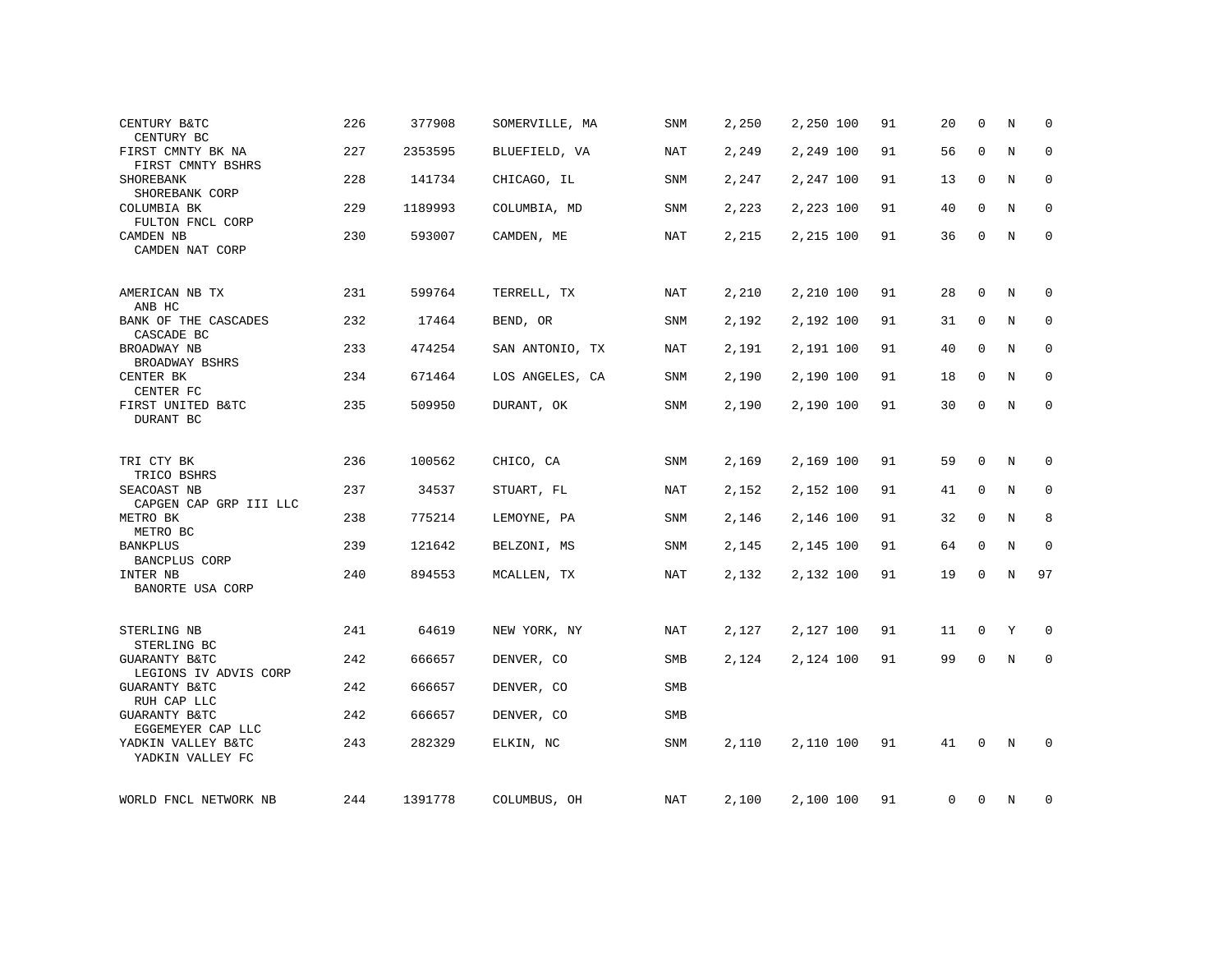| COMMUNITYONE BK NA<br>FNB UNITED CORP                 | 245 | 591825  | ASHEBORO, NC       | NAT        | 2,098 | 2,098 100 | 91 | 44          | $\mathbf 0$  | N       | $\mathbf 0$  |
|-------------------------------------------------------|-----|---------|--------------------|------------|-------|-----------|----|-------------|--------------|---------|--------------|
| <b>BANK</b><br>FULTON FNCL CORP                       | 246 | 1407932 | WOODBURY, NJ       | SNM        | 2,093 | 2,093 100 | 91 | 49          | $\mathbf 0$  | N       | $\mathbf 0$  |
| FIRST RGNL BK<br>FIRST RGNL BC                        | 247 | 974866  | LOS ANGELES, CA    | SNM        | 2,083 | 2,083 100 | 91 | 7           | 0            | N       | $\mathbf{0}$ |
| FAR E NB<br>SINOPAC BC                                | 248 | 676160  | LOS ANGELES, CA    | NAT        | 2,080 | 2,037 98  | 91 | 10          | $\mathbf{1}$ | Y       | 100          |
| FIVE STAR BK                                          | 249 | 601416  | WARSAW, NY         | <b>SMB</b> | 2,054 | 2,054 100 | 91 | 50          | 0            | N       | $\mathbf{0}$ |
| FINANCIAL INST<br>UNIVEST NB&TC<br>UNIVEST CORP OF PA | 250 | 354310  | SOUDERTON, PA      | NAT        | 2,053 | 2,053 100 | 91 | 46          | $\mathbf 0$  | N       | $\mathbf 0$  |
| CENTRAL TR BK<br>CENTRAL BANCOMPANY                   | 251 | 853952  | JEFFERSON CITY, MO | SNM        | 2,048 | 2,048 100 | 91 | 10          | 0            | N       | 0            |
| CITY BK<br>SOUTH PLAINS FNCL ESOP                     | 252 | 575254  | LUBBOCK, TX        | SNM        | 2,046 | 2,046 100 | 91 | 28          | $\mathbf 0$  | N       | $\mathbf 0$  |
| BANCORP BK<br><b>BANCORP</b>                          | 253 | 2858960 | WILMINGTON, DE     | SNM        | 2,041 | 2,041 100 | 91 | $\mathbf 0$ | $\mathbf 0$  | N       | $\mathbf 0$  |
| UNION B&TC                                            | 254 | 693224  | BOWLING GREEN, VA  | SMB        | 2,038 | 2,038 100 | 91 | 39          | $\mathbf 0$  | N       | $\mathbf 0$  |
| UNION BSHRS<br>US CENTURY BK                          | 255 | 3146150 | MIAMI, FL          | SNM        | 2,024 | 2,024 100 | 91 | 0           | $\Omega$     | Y       | $\mathbf 0$  |
| BURKE & HERBERT B&TC                                  | 256 | 933621  | ALEXANDRIA, VA     | SNM        | 2,013 | 2,013 100 | 91 | 18          | $\mathbf 0$  | N       | $\mathbf 0$  |
| CENTIER BK<br>FIRST BSHRS                             | 257 | 783648  | WHITING, IN        | SNM        | 2,011 | 2,011 100 | 91 | 44          | $\mathbf 0$  | N       | $\mathbf 0$  |
| PEOPLES BK NA<br>PEOPLES BC                           | 258 | 577128  | MARIETTA, OH       | NAT        | 1,996 | 1,996 100 | 91 | 46          | $\Omega$     | N       | $\mathbf{0}$ |
| TIB INDEPENDENT BANKERSBANK                           | 259 | 529958  | IRVING, TX         | SMB        | 1,988 | 1,988 100 | 91 | 3           | $\mathbf 0$  | N       | $\mathbf{0}$ |
| INDEPENDENT BKR FC<br>FIRST CMRL BK                   | 260 | 44134   | BIRMINGHAM, AL     | SNM        | 1,985 | 1,985 100 | 91 | 13          | 1            | N       | 0            |
| SYNOVUS FC<br>STATE B&T<br>STATE BSHRS                | 261 | 929352  | FARGO, ND          | <b>SNM</b> | 1,968 | 1,968 100 | 91 | 14          | $\mathbf 0$  | N       | $\mathbf{0}$ |
| CARDINAL BK<br>CARDINAL FC                            | 262 | 2683014 | MCLEAN, VA         | SNM        | 1,966 | 1,966 100 | 91 | 24          | $\mathbf 0$  | N       | $\mathbf{0}$ |
| MANUFACTURERS BK                                      | 263 | 930965  | LOS ANGELES, CA    | SNM        | 1,965 | 1,965 100 | 91 | 9           | $\mathbf 0$  | $\rm N$ | 100          |
| TOTALBANK                                             | 264 | 790534  | MIAMI, FL          | SNM        | 1,962 | 1,962 100 | 91 | 16          | 0            | N       | 100          |
| BK OF NY MELLON TR CO NA<br>BANK OF NY MELLON CORP    | 265 | 398668  | LOS ANGELES, CA    | NAT        | 1,949 | 1,949 100 | 91 | $\mathbf 0$ | 0            | N       | $\mathbf 0$  |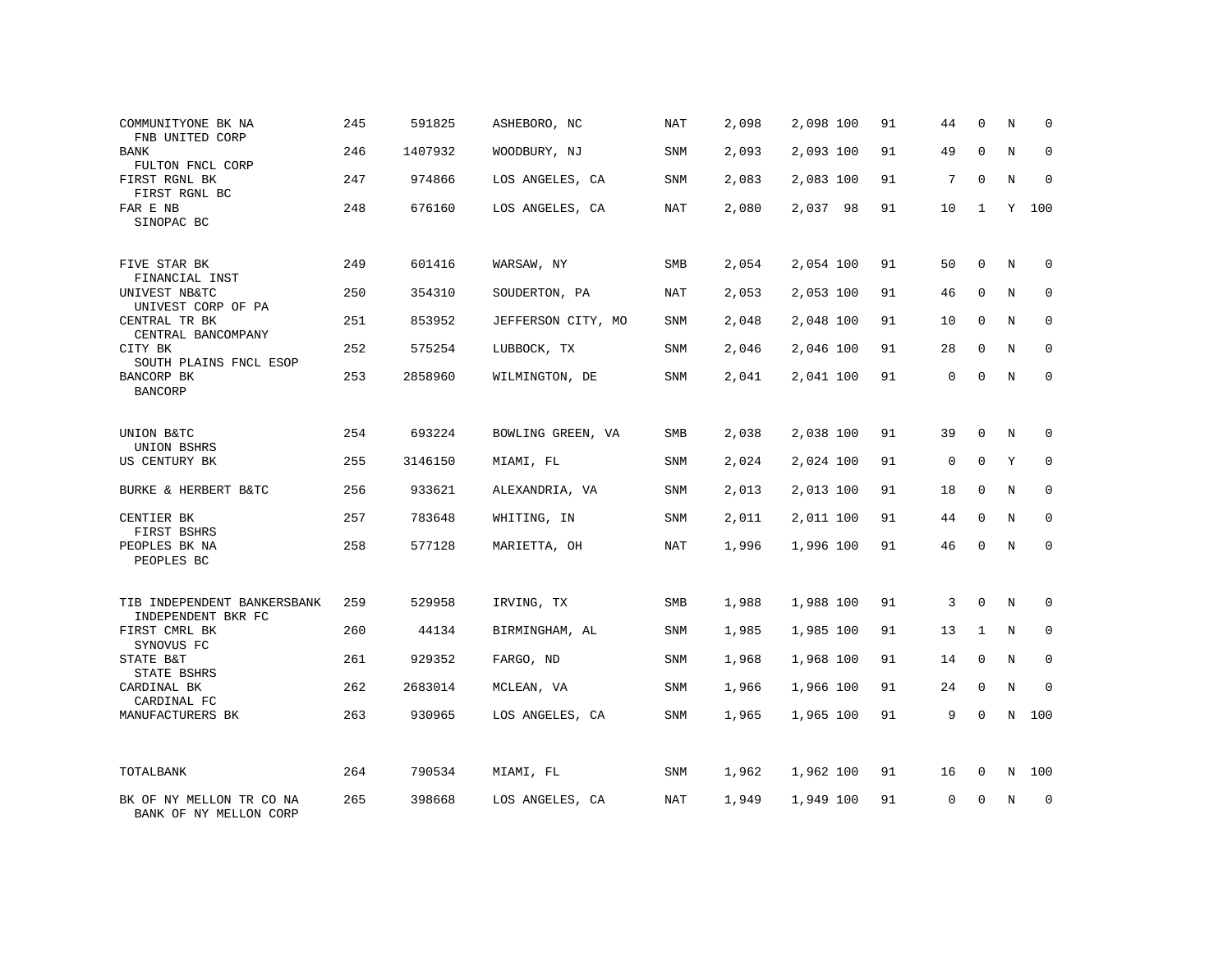| BANK OF STOCKTON<br>1867 WESTERN FC             | 266 | 479268  | STOCKTON, CA     | <b>SNM</b> | 1,948 | 1,948 100 | 91 | 16          | $\mathbf 0$ | N           | 0           |
|-------------------------------------------------|-----|---------|------------------|------------|-------|-----------|----|-------------|-------------|-------------|-------------|
| NEWBRIDGE BK<br>NEWBRIDGE BC                    | 267 | 617024  | LEXINGTON, NC    | SNM        | 1,945 | 1,945 100 | 91 | 37          | $\mathbf 0$ | N           | 0           |
| <b>BANKTRUST</b><br>BANCTRUST FNCL GRP          | 268 | 576130  | MOBILE, AL       | SNM        | 1,943 | 1,943 100 | 91 | 49          | $\mathbf 0$ | N           | $\mathbf 0$ |
| FIRST NB<br>LAURITZEN CORP                      | 269 | 552451  | FORT COLLINS, CO | NAT        | 1,942 | 1,942 100 | 91 | 26          | $\Omega$    | N           | $\Omega$    |
| WEST SUBURBAN BK<br>WEST SUBURBAN BC            | 270 | 375034  | LOMBARD, IL      | SNM        | 1,933 | 1,933 100 | 91 | 40          | 0           | N           | $\mathbf 0$ |
| HSBC BK NV NA<br>HSBC NORTH AMER HOLD           | 271 | 2129008 | LAS VEGAS, NV    | NAT        | 1,906 | 1,906 100 | 91 | $\mathbf 0$ | $\mathbf 0$ | N           | 100         |
| MERCANTILE BK MI<br>MERCANTILE BK CORP          | 272 | 2608754 | GRAND RAPIDS, MI | SNM        | 1,905 | 1,905 100 | 91 | 6           | $\mathbf 0$ | N           | $\mathbf 0$ |
| BANK OF COLORADO<br>PINNACLE BC                 | 273 | 255659  | FORT COLLINS, CO | SNM        | 1,890 | 1,890 100 | 91 | 37          | $\mathbf 0$ | $\mathbf N$ | $\mathbf 0$ |
| LONE STAR NB<br>LONE STAR NAT BSHRS TX          | 274 | 842460  | PHARR, TX        | <b>NAT</b> | 1,856 | 1,856 100 | 91 | 24          | $\mathbf 0$ | N           | 0           |
| FIDELITY BK<br>FIDELITY SOUTHERN CORP           | 275 | 598534  | NORCROSS, GA     | SNM        | 1,846 | 1,846 100 | 91 | 23          | $\mathbf 0$ | N           | 0           |
| CADENCE BK NA<br>CADENCE FNCL CORP              | 276 | 115641  | STARKVILLE, MS   | NAT        | 1,833 | 1,833 100 | 91 | 37          | 0           | N           | 0           |
| HILLS B&TC<br>HILLS BC                          | 277 | 731247  | HILLS, IA        | SNM        | 1,829 | 1,829 100 | 91 | 12          | 0           | N           | 0           |
| MELLON UNITED NB<br>BANK OF NY MELLON CORP      | 278 | 53033   | MIAMI, FL        | <b>NAT</b> | 1,828 | 1,828 100 | 92 | 14          | $\mathbf 0$ | $\rm N$     | 0           |
| MACATAWA BK<br>MACATAWA BC                      | 279 | 2634351 | HOLLAND, MI      | SNM        | 1,827 | 1,827 100 | 92 | 28          | 0           | N           | 0           |
| PBI BK<br>PORTER BANCORP                        | 280 | 522847  | LOUISVILLE, KY   | SNM        | 1,825 | 1,825 100 | 92 | 17          | 0           | N           | 0           |
| LAKE FOREST B&TC<br>WINTRUST FC                 | 281 | 1917301 | LAKE FOREST, IL  | SMB        | 1,816 | 1,816 100 | 92 | 8           | 0           | N           | 0           |
| SUNFLOWER BK NA<br>SUNFLOWER FNCL               | 282 | 474759  | SALINA, KS       | <b>NAT</b> | 1,810 | 1,810 100 | 92 | 32          | $\mathbf 0$ | N           | $\mathbf 0$ |
| MARQUETTE BK<br>MARQUETTE NAT CORP              | 283 | 716833  | CHICAGO, IL      | SMB        | 1,800 | 1,800 100 | 92 | 23          | $\mathbf 0$ | N           | $\mathbf 0$ |
| AMERICAN NAT BK<br>STURM FNCL GROUP INC         | 284 | 828651  | DENVER, CO       | <b>NAT</b> | 1,796 | 1,796 100 | 92 | 37          | $\mathbf 0$ | N           | 0           |
| STOCKMAN BK OF MT<br>STOCKMAN FC                | 285 | 651859  | MILES CITY, MT   | <b>SNM</b> | 1,788 | 1,788 100 | 92 | 24          | $\mathbf 0$ | N           | $\mathbf 0$ |
| FARMERS & MRCH BK CENT CA<br>FARMERS & MRCHS BC | 286 | 808260  | LODI, CA         | SNM        | 1,783 | 1,783 100 | 92 | 22          | U           | N           | $\mathbf 0$ |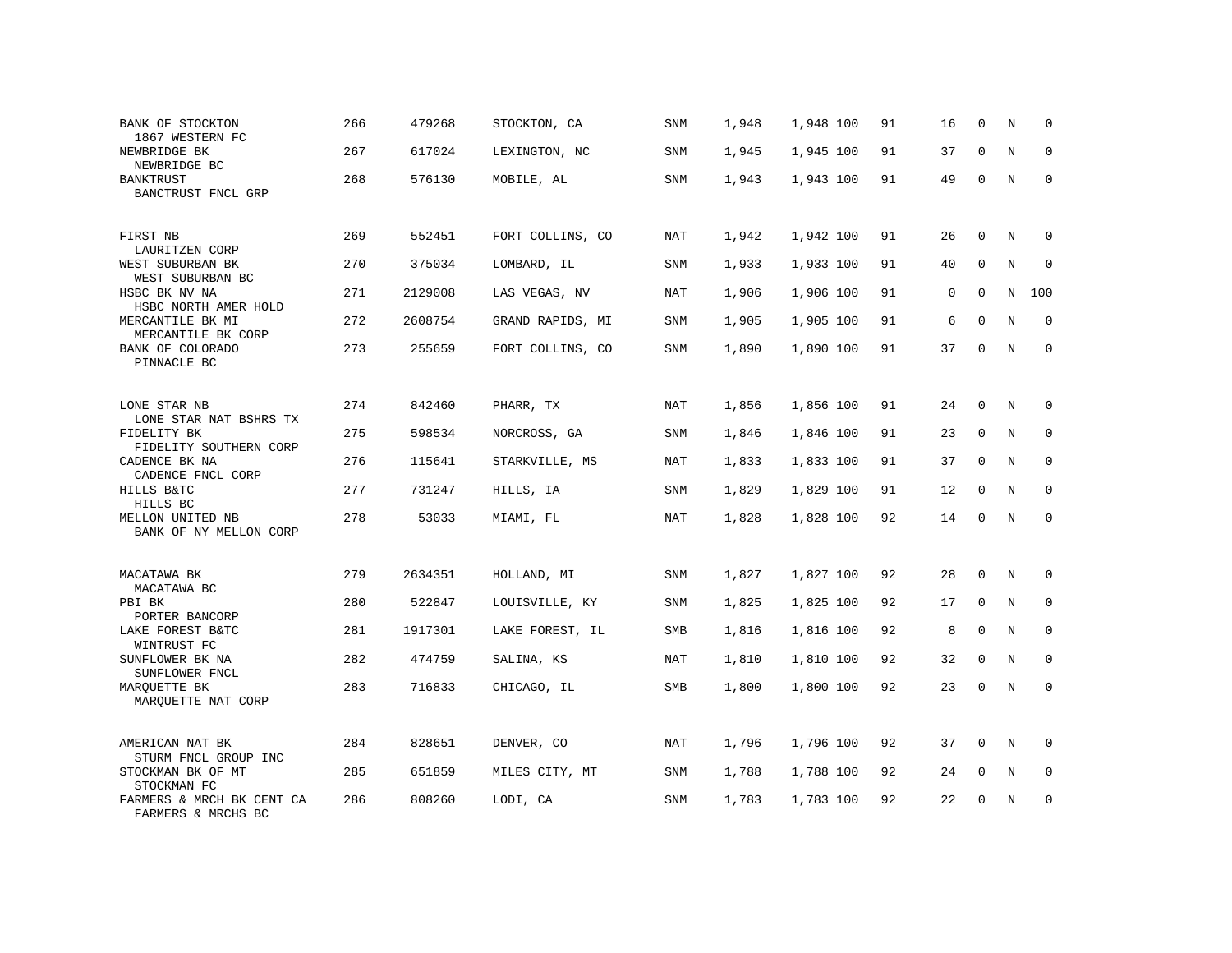| COASTAL B&TC OF FL<br>SYNOVUS FC                     | 287 | 391838  | PENSACOLA, FL         | SNM        | 1,777 | 1,777 100 | 92 | 20 | $\mathbf 0$ | N           | $\Omega$    |
|------------------------------------------------------|-----|---------|-----------------------|------------|-------|-----------|----|----|-------------|-------------|-------------|
| STOCK YARDS B&TC<br>S Y BANCORP                      | 288 | 317342  | LOUISVILLE, KY        | SNM        | 1,773 | 1,773 100 | 92 | 27 | 0           | N           | $\mathbf 0$ |
| GREAT FL BK                                          | 289 | 3277876 | MIAMI, FL             | SNM        | 1,772 | 1,772 100 | 92 | 21 | 0           | Y           | $\mathbf 0$ |
| EAGLEBANK<br>EAGLE BC                                | 290 | 2652092 | BETHESDA, MD          | <b>SMB</b> | 1,769 | 1,769 100 | 92 | 14 | $\Omega$    | N           | $\mathbf 0$ |
| HILLCREST BK<br>HILLCREST BSHRS                      | 291 | 400253  | OVERLAND PARK, KS     | SNM        | 1,766 | 1,766 100 | 92 | 40 | $\mathbf 0$ | N           | $\mathbf 0$ |
| COMMUNITY BKS OF CO<br>COMMUNITY BSHRS               | 292 | 785259  | GREENWOOD VILLAGE, CO | SMB        | 1,749 | 1,749 100 | 92 | 36 | 0           | N           | $\mathbf 0$ |
| FIRST UNITED B&TC<br>FIRST UNITED CORP               | 293 | 61122   | OAKLAND, MD           | SNM        | 1,737 | 1,737 100 | 92 | 25 | 0           | N           | $\mathbf 0$ |
| CAPITAL BK<br>CAPITAL BK CORP                        | 294 | 2532662 | RALEIGH, NC           | SNM        | 1,733 | 1,733 100 | 92 | 32 | 0           | N           | 0           |
| SOUTHERN CMNTY B&TC<br>SOUTHERN CMNTY FC             | 295 | 2514547 | WINSTON-SALEM, NC     | SNM        | 1,725 | 1,725 100 | 92 | 21 | 0           | N           | $\mathbf 0$ |
| TIB BK<br>TIB FNCL CORP                              | 296 | 267737  | NAPLES, FL            | SNM        | 1,722 | 1,722 100 | 92 | 26 | 0           | $\rm N$     | $\mathbf 0$ |
| CASCADE BK<br>CASCADE FC                             | 297 | 641476  | EVERETT, WA           | SNM        | 1,706 | 1,706 100 | 92 | 21 | $\mathbf 0$ | N           | $\mathbf 0$ |
| SUFFOLK CTY NB<br>SUFFOLK BC                         | 298 | 799612  | RIVERHEAD, NY         | NAT        | 1,694 | 1,694 100 | 92 | 28 | $\mathbf 0$ | $\mathbb N$ | $\mathbf 0$ |
| FIRST AMER BK<br>STARK BK GRP                        | 299 | 653648  | FORT DODGE, IA        | SMB        | 1,682 | 1,682 100 | 92 | 18 | 0           | N           | 0           |
| LEGACYTEXAS BK<br>LEGACYTEXAS GRP                    | 300 | 913267  | PLANO, TX             | SMB        | 1,682 | 1,682 100 | 92 | 18 | $\mathbf 0$ | N           | 0           |
| FIRST NB OF LONG ISLAND<br>FIRST OF LONG ISLAND CORP | 301 | 837000  | GLEN HEAD, NY         | NAT        | 1,675 | 1,675 100 | 92 | 28 | $\mathbf 0$ | N           | $\mathsf 0$ |
| LOS ALAMOS NB<br>TRINITY CAP CORP                    | 302 | 205654  | LOS ALAMOS, NM        | <b>NAT</b> | 1,668 | 1,668 100 | 92 | 4  | $\mathbf 0$ | $\rm N$     | $\mathbf 0$ |
| MERCHANTS & FARMERS BK<br>FIRST M&F CORP             | 303 | 844343  | KOSCIUSKO, MS         | SNM        | 1,661 | 1,661 100 | 92 | 43 | $\mathbf 0$ | $\mathbb N$ | $\mathbf 0$ |
| STAR FNCL BK<br>STAR FNCL GRP                        | 304 | 547840  | FORT WAYNE, IN        | <b>SNM</b> | 1,659 | 1,659 100 | 92 | 46 | 0           | N           | 0           |
| AMERICAN NB<br>AMERICAN NAT CORP                     | 305 | 660655  | OMAHA, NE             | <b>NAT</b> | 1,656 | 1,656 100 | 92 | 30 | $\mathbf 0$ | N           | 0           |
| AMERICANWEST BK<br>AMERICANWEST BC                   | 306 | 39475   | SPOKANE, WA           | SNM        | 1,654 | 1,654 100 | 92 | 62 | 0           | N           | 0           |
| DACOTAH BK<br>DACOTAH BKS                            | 307 | 256553  | ABERDEEN, SD          | SMB        | 1,653 | 1,653 100 | 92 | 32 | 0           | N           | $\mathbf 0$ |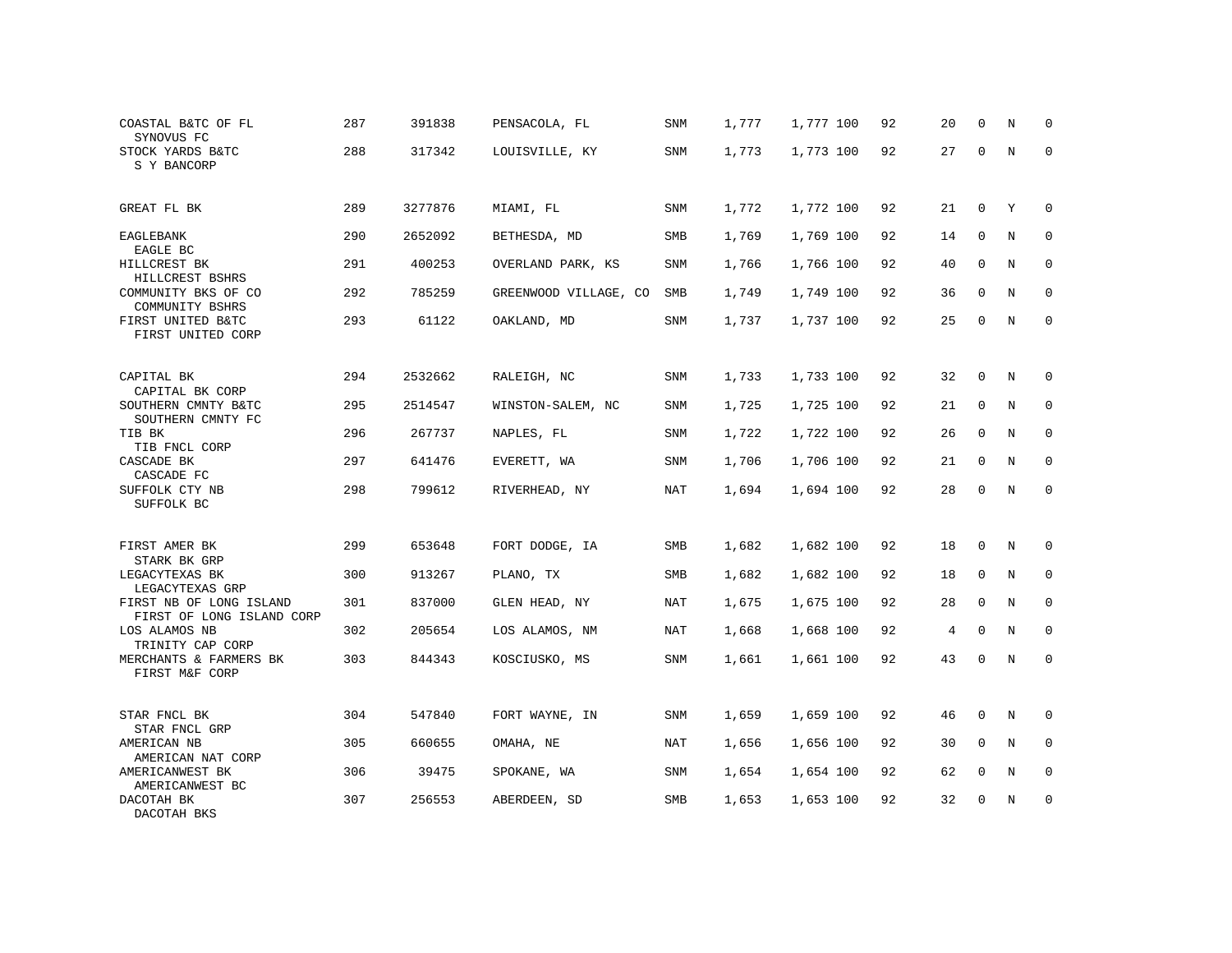| CENTRAL B&TC<br>CENTRAL BSHRS                    | 308 | 1007015 | LEXINGTON, KY       | <b>SNM</b> | 1,640 | 1,640 100 | 92 | 18 | 0           | N           | 0           |
|--------------------------------------------------|-----|---------|---------------------|------------|-------|-----------|----|----|-------------|-------------|-------------|
| BANK OF NC<br>BNC BC                             | 309 | 1908082 | THOMASVILLE, NC     | <b>SNM</b> | 1,634 | 1,634 100 | 92 | 16 | $\Omega$    | N           | $\Omega$    |
| <b>CNLBANK</b><br><b>CNLBANCSHARES</b>           | 310 | 2596262 | ORLANDO, FL         | SNM        | 1,633 | 1,633 100 | 92 | 15 | $\mathbf 0$ | N           | $\mathbf 0$ |
| ENCORE BK NA<br>ENCORE BSHRS                     | 311 | 2558970 | HOUSTON, TX         | NAT        | 1,628 | 1,628 100 | 92 | 17 | $\Omega$    | N           | $\Omega$    |
| BOREL PRIV B&TC<br>BOSTON PRIVATE FNCL HOLD      | 312 | 208169  | SAN MATEO, CA       | SNM        | 1,625 | 1,625 100 | 92 | 4  | $\mathbf 0$ | N           | $\mathbf 0$ |
| MERIDIAN BK NA<br>MAROUETTE FNCL CO              | 313 | 978369  | WICKENBURG, AZ      | <b>NAT</b> | 1,609 | 1,609 100 | 92 | 7  | $\Omega$    | $_{\rm N}$  | $\mathbf 0$ |
| STATE BK OF LONG ISLAND<br>STATE BC              | 314 | 651103  | NEW HYDE PARK, NY   | SNM        | 1,607 | 1,607 100 | 92 | 16 | 0           | N           | 0           |
| SIMMONS FIRST NB<br>SIMMONS FIRST NAT CORP       | 315 | 663245  | PINE BLUFF, AR      | <b>NAT</b> | 1,603 | 1,603 100 | 92 | 40 | $\mathbf 0$ | $\rm N$     | $\mathbf 0$ |
| <b>BANK RHODE ISLAND</b><br>BANCORP RHODE ISLAND | 316 | 2434113 | PROVIDENCE, RI      | SNM        | 1,590 | 1,590 100 | 92 | 16 | 0           | N           | $\mathbf 0$ |
| BANK OF ALBUQUERQUE NA<br>BOK FC                 | 317 | 2727673 | ALBUQUERQUE, NM     | <b>NAT</b> | 1,587 | 1,587 100 | 92 | 20 | $\Omega$    | $\rm N$     | $\mathbf 0$ |
| FIRST VICTORIA NB<br>MOW/RPW HOLD II LLC         | 318 | 488167  | VICTORIA, TX        | <b>NAT</b> | 1,575 | 1,575 100 | 92 | 23 | $\Omega$    | $_{\rm N}$  | $\Omega$    |
| SERVISFIRST BK<br>SERVISFIRST BSHRS              | 319 | 3348888 | BIRMINGHAM, AL      | <b>SNM</b> | 1,573 | 1,573 100 | 92 | 7  | $\Omega$    | $\mathbf N$ | 0           |
| GLENS FALLS NB&TC<br>ARROW FC                    | 320 | 866000  | GLENS FALLS, NY     | NAT        | 1,572 | 1,572 100 | 92 | 26 | $\mathbf 0$ | N           | 0           |
| SUMMIT CMNTY BK<br>SUMMIT FNCL GROUP             | 321 | 2372774 | MOOREFIELD, WV      | SNM        | 1,570 | 1,570 100 | 92 | 14 | $\mathbf 0$ | N           | $\mathbf 0$ |
| WEST BK<br>WEST BC                               | 322 | 139740  | WEST DES MOINES, IA | <b>SNM</b> | 1,569 | 1,569 100 | 92 | 10 | $\Omega$    | $_{\rm N}$  | $\mathbf 0$ |
| BANK OF KY<br>BANK OF KY FNCL CORP               | 323 | 1459034 | CRESTVIEW HILLS, KY | SNM        | 1,562 | 1,562 100 | 92 | 30 | $\mathbf 0$ | N           | $\mathbf 0$ |
| AFB&T<br>SYNOVUS FC                              | 324 | 947178  | ATHENS, GA          | SNM        | 1,543 | 1,543 100 | 92 | 16 | 0           | N           | 0           |
| CANANDAIGUA NB&TC<br>CANANDAIGUA NAT CORP        | 325 | 161602  | CANANDAIGUA, NY     | <b>NAT</b> | 1,541 | 1,541 100 | 92 | 21 | $\mathbf 0$ | N           | $\mathbf 0$ |
| PREMIERWEST BK<br>PREMIERWEST BC                 | 326 | 1457003 | MEDFORD, OR         | SNM        | 1,534 | 1,534 100 | 92 | 47 | $\Omega$    | N           | $\mathbf 0$ |
| EXCHANGE BK<br>FRANK P DOYLE TR ARTICLE IX       | 327 | 507068  | SANTA ROSA, CA      | SNM        | 1,532 | 1,532 100 | 92 | 18 | $\mathbf 0$ | N           | 0           |
| MIDWESTONE BK<br>MIDWESTONE FNCL GRP             | 328 | 836843  | IOWA CITY, IA       | SNM        | 1,528 | 1,528 100 | 92 | 30 | $\Omega$    | N           | $\mathbf 0$ |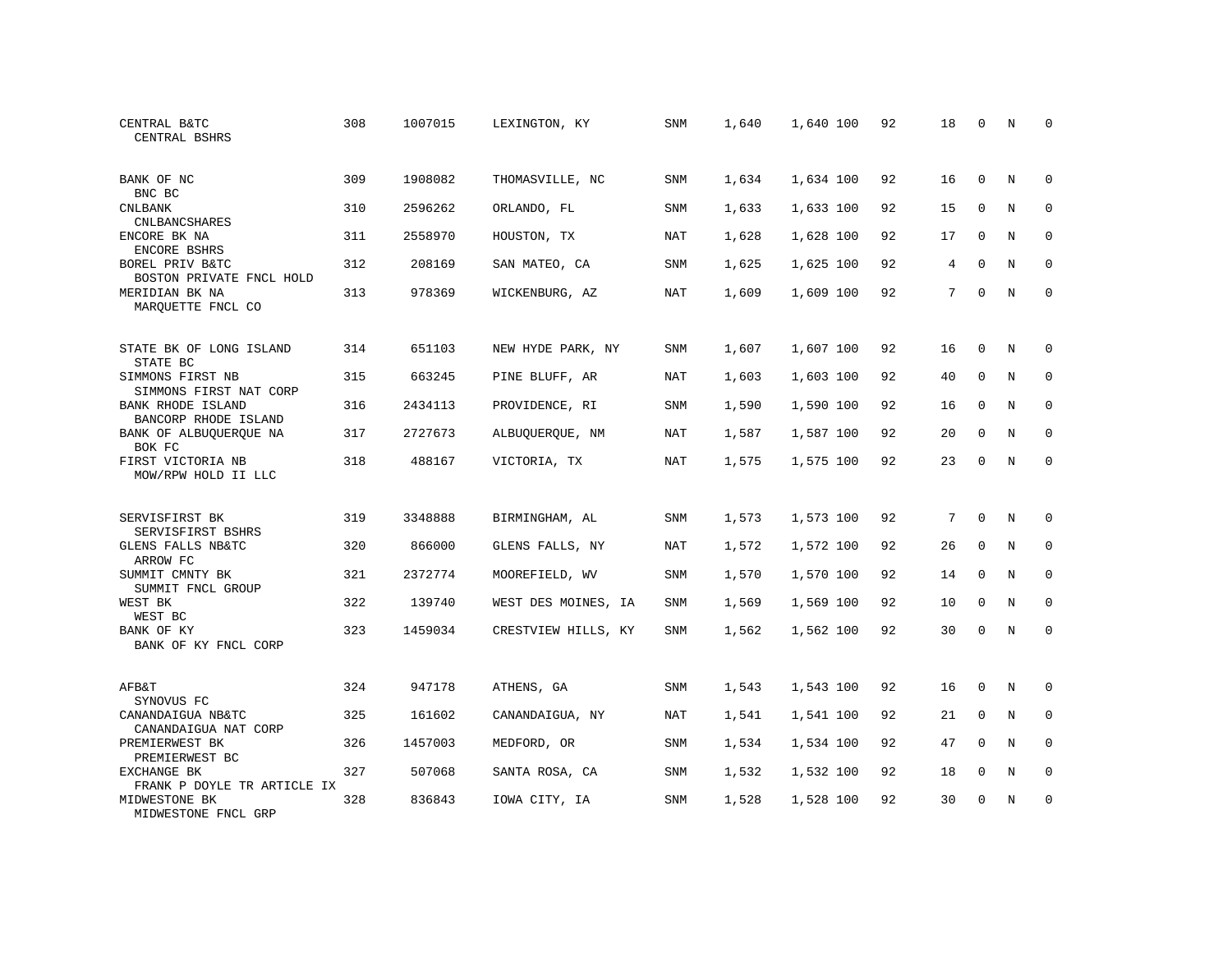| WHITAKER BK<br>WHITAKER BC                          | 329 | 1445943 | LEXINGTON, KY        | <b>SMB</b> | 1,514 | 1,514 100 | 92 | 40          | $\Omega$    | N       | $\Omega$    |
|-----------------------------------------------------|-----|---------|----------------------|------------|-------|-----------|----|-------------|-------------|---------|-------------|
| WELLS FARGO HSBC TRADE BK NA<br>WELLS FARGO & CO    | 330 | 2332808 | SAN FRANCISCO, CA    | NAT        | 1,513 | 1,513 100 | 92 | $\mathbf 0$ | $\mathbf 0$ | $\rm N$ | 20          |
| KLEINBANK<br>KLEIN FNCL                             | 331 | 303550  | BIG LAKE, MN         | <b>SNM</b> | 1,510 | 1,510 100 | 92 | 22          | $\mathbf 0$ | N       | 0           |
| PEAPACK GLADSTONE BK<br>PEAPACK GLADSTONE FNCL CORP | 332 | 236706  | GLADSTONE, NJ        | <b>SMB</b> | 1,508 | 1,508 100 | 92 | 23          | $\Omega$    | N       | 0           |
| TOMPKINS TC<br>TOMPKINS FNCL CORP                   | 333 | 433608  | ITHACA, NY           | <b>SNM</b> | 1,504 | 1,504 100 | 92 | 14          | $\Omega$    | N       | $\mathbf 0$ |
| BRIDGEVIEW BK GRP<br>BRIDGEVIEW BC                  | 334 | 312730  | BRIDGEVIEW, IL       | <b>SNM</b> | 1,499 | 1,499 100 | 92 | 14          | $\Omega$    | N       | $\Omega$    |
| F&M B&TC<br>ONE RICH HILL MINING LLC                | 335 | 405959  | TULSA, OK            | SMB        | 1,494 | 1,494 100 | 92 | 10          | $\mathbf 0$ | N       | 0           |
| TRISTATE CAP BK<br>TRISTATE CAP HLD INC             | 336 | 3475083 | PITTSBURGH, PA       | SNM        | 1,487 | 1,487 100 | 92 | $\mathbf 0$ | $\Omega$    | N       | 0           |
| FIRST NB OF ST LOUIS<br>CENTRAL BANCOMPANY          | 337 | 506249  | CLAYTON, MO          | NAT        | 1,487 | 1,487 100 | 92 | 13          | $\mathbf 0$ | N       | $\mathbf 0$ |
| METROPOLITAN NB<br>ROGERS BSHRS                     | 338 | 874649  | LITTLE ROCK, AR      | <b>NAT</b> | 1,478 | 1,478 100 | 92 | 50          | 0           | N       | $\mathbf 0$ |
| BREMER BK NA<br>OTTO BREMER FOUNDATION              | 339 | 2516327 | FARGO, ND            | <b>NAT</b> | 1,475 | 1,475 100 | 92 | 17          | $\Omega$    | N       | $\Omega$    |
| GRAYSTONE TOWER BK<br>TOWER BC                      | 340 | 3379471 | LANCASTER, PA        | SNM        | 1,475 | 1,475 100 | 92 | 25          | $\mathbf 0$ | N       | $\mathbf 0$ |
| LANDMARK BK NA<br>LANDRUM CO                        | 341 | 103255  | COLUMBIA, MO         | <b>NAT</b> | 1,465 | 1,465 100 | 92 | 36          | $\mathbf 0$ | N       | 0           |
| FIRST CA BK<br>FIRST CA FNCL GRP                    | 342 | 994565  | WESTLAKE VILLAGE, CA | SNM        | 1,457 | 1,457 100 | 92 | 16          | $\Omega$    | N       | $\mathbf 0$ |
| WILSON B&TC<br>WILSON BHC                           | 343 | 159636  | LEBANON, TN          | <b>SNM</b> | 1,451 | 1,451 100 | 92 | 21          | $\mathbf 0$ | N       | 0           |
| HEARTLAND B&TC<br>HEARTLAND BC                      | 344 | 426534  | BLOOMINGTON, IL      | SNM        | 1,448 | 1,448 100 | 92 | 39          | $\mathbf 0$ | N       | 0           |
| LAFAYETTE AMBASSADOR BK<br>FULTON FNCL CORP         | 345 | 140018  | EASTON, PA           | SMB        | 1,441 | 1,441 100 | 92 | 23          | $\Omega$    | N       | $\mathbf 0$ |
| HINSDALE B&TC<br>WINTRUST FC                        | 346 | 2119773 | HINSDALE, IL         | <b>SMB</b> | 1,439 | 1,439 100 | 93 | 9           | $\mathbf 0$ | N       | 0           |
| MERCHANTS BK<br>GENERAL EDUC FUND                   | 347 | 166803  | BURLINGTON, VT       | <b>SNM</b> | 1,439 | 1,439 100 | 93 | 35          | $\Omega$    | N       | $\mathbf 0$ |
| PALMETTO BK<br>PALMETTO BSHRS                       | 348 | 862824  | GREENVILLE, SC       | <b>SNM</b> | 1,437 | 1,437 100 | 93 | 33          | 0           | N       | 0           |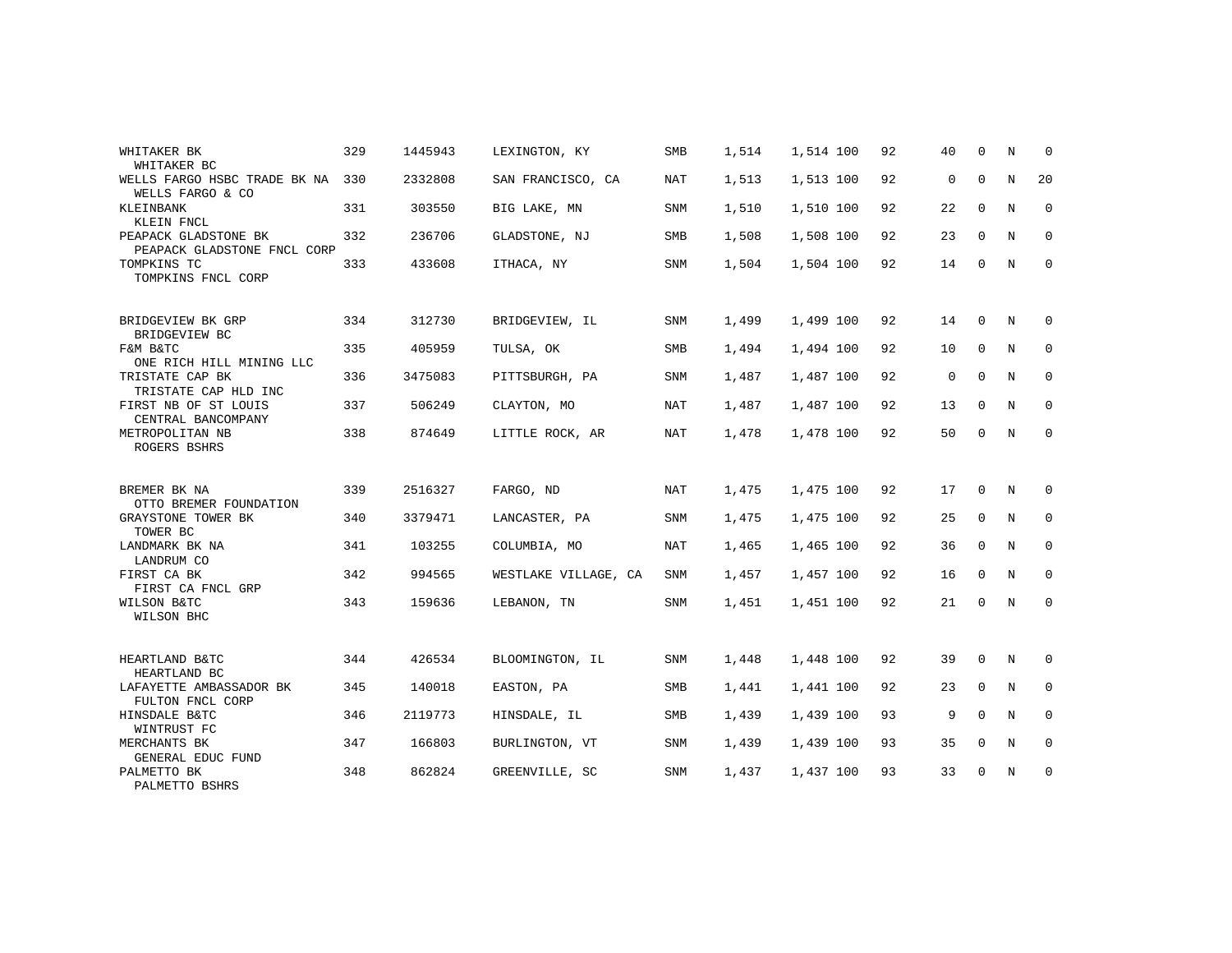| RELIANCE BK<br>RELIANCE BSHRS                     | 349 | 2769589 | DES PERES, MO        | SNM        | 1,434 | 1,434 100 | 93 | 22       | $\mathbf 0$ | N           | $\Omega$    |
|---------------------------------------------------|-----|---------|----------------------|------------|-------|-----------|----|----------|-------------|-------------|-------------|
| BANK OF EDWARDSVILLE<br>BANC ED CORP              | 350 | 219343  | EDWARDSVILLE, IL     | SNM        | 1,416 | 1,416 100 | 93 | 19       | $\Omega$    | N           | $\Omega$    |
| RCB BK<br>RCB HC                                  | 351 | 945053  | CLAREMORE, OK        | SNM        | 1,412 | 1,412 100 | 93 | 19       | $\mathbf 0$ | N           | $\mathbf 0$ |
| ALLIANCE BK NA<br>ALLIANCE FC                     | 352 | 814216  | SYRACUSE, NY         | <b>NAT</b> | 1,410 | 1,410 100 | 93 | 27       | $\Omega$    | N           | $\Omega$    |
| FIRST ST BK<br>COMMUNITY FIRST BSHRS              | 353 | 126254  | UNION CITY, TN       | SNM        | 1,403 | 1,403 100 | 93 | 28       | $\Omega$    | N           | $\Omega$    |
| EMPRISE BK<br>EMPRISE FC                          | 354 | 65858   | WICHITA, KS          | SNM        | 1,397 | 1,397 100 | 93 | 40       | $\Omega$    | N           | $\Omega$    |
| FIRST NAT CMNTY BK<br>FIRST NAT CMNTY BC          | 355 | 239613  | DUNMORE, PA          | NAT        | 1,395 | 1,395 100 | 93 | 20       | $\mathbf 0$ | N           | $\mathbf 0$ |
| FIRST NB OF CHESTER CTY<br>FIRST CHESTER CTY CORP | 356 | 23812   | WEST CHESTER, PA     | <b>NAT</b> | 1,395 | 1,395 100 | 93 | 24       | $\Omega$    | N           | $\Omega$    |
| HORIZON BK NA<br>HORIZON BC                       | 357 | 130541  | MICHIGAN CITY, IN    | NAT        | 1,384 | 1,384 100 | 93 | 16       | 0           | N           | $\mathbf 0$ |
| MONROE BK & TR<br>MBT FC                          | 358 | 364449  | MONROE, MI           | SNM        | 1,384 | 1,384 100 | 93 | 24       | $\Omega$    | N           | $\Omega$    |
| FIRST MARINER BK<br>FIRST MARINER BC              | 359 | 309570  | BALTIMORE, MD        | <b>SNM</b> | 1,380 | 1,380 100 | 93 | 25       | $\mathbf 0$ | N           | 0           |
| TENNESSEE CMRC BK<br>TENNESSEE CMRC BC            | 360 | 2874634 | FRANKLIN, TN         | SNM        | 1,373 | 1,373 100 | 93 | $\Omega$ | $\Omega$    | $_{\rm N}$  | $\Omega$    |
| SPIRITBANK<br>SPIRIT BC                           | 361 | 142955  | TULSA, OK            | SNM        | 1,366 | 1,366 100 | 93 | 15       | $\Omega$    | N           | $\mathbf 0$ |
| FIDELITY BK<br>FIDELITY BSHRS NC                  | 362 | 584920  | FUOUAY-VARINA, NC    | SNM        | 1,363 | 1,363 100 | 93 | 66       | $\Omega$    | $_{\rm N}$  | $\mathbf 0$ |
| HERITAGE BK OF CMRC<br>HERITAGE CMRC CORP         | 363 | 2209553 | SAN JOSE, CA         | SMB        | 1,361 | 1,361 100 | 93 | 9        | $\Omega$    | N           | $\mathbf 0$ |
| CB&S BK<br>CBS BANC CORP                          | 364 | 594433  | RUSSELLVILLE, AL     | SNM        | 1,354 | 1,354 100 | 93 | 44       | $\mathbf 0$ | $\mathbf N$ | $\mathbf 0$ |
| FSGBANK NA<br>FIRST SCTY GRP                      | 365 | 2920737 | CHATTANOOGA, TN      | <b>NAT</b> | 1,352 | 1,352 100 | 93 | 38       | $\mathbf 0$ | N           | $\mathbf 0$ |
| SYNOVUS BK<br>SYNOVUS FC                          | 366 | 2458119 | SAINT PETERSBURG, FL | SNM        | 1,347 | 1,347 100 | 93 | 25       | $\Omega$    | N           | $\Omega$    |
| REPUBLIC BK OF CHICAGO<br>REPUBLIC BC CO          | 367 | 671334  | OAK BROOK, IL        | SNM        | 1,340 | 1,340 100 | 93 | 13       | $\mathbf 0$ | N           | $\mathbf 0$ |
| PREFERRED BK                                      | 368 | 1918344 | LOS ANGELES, CA      | SNM        | 1,335 | 1,335 100 | 93 | 12       | $\Omega$    | N           | $\Omega$    |
| NORTH SHORE CMNTY B&TC<br>WINTRUST FC             | 369 | 2239288 | WILMETTE, IL         | SMB        | 1,333 | 1,333 100 | 93 | 7        | $\Omega$    | N           | $\Omega$    |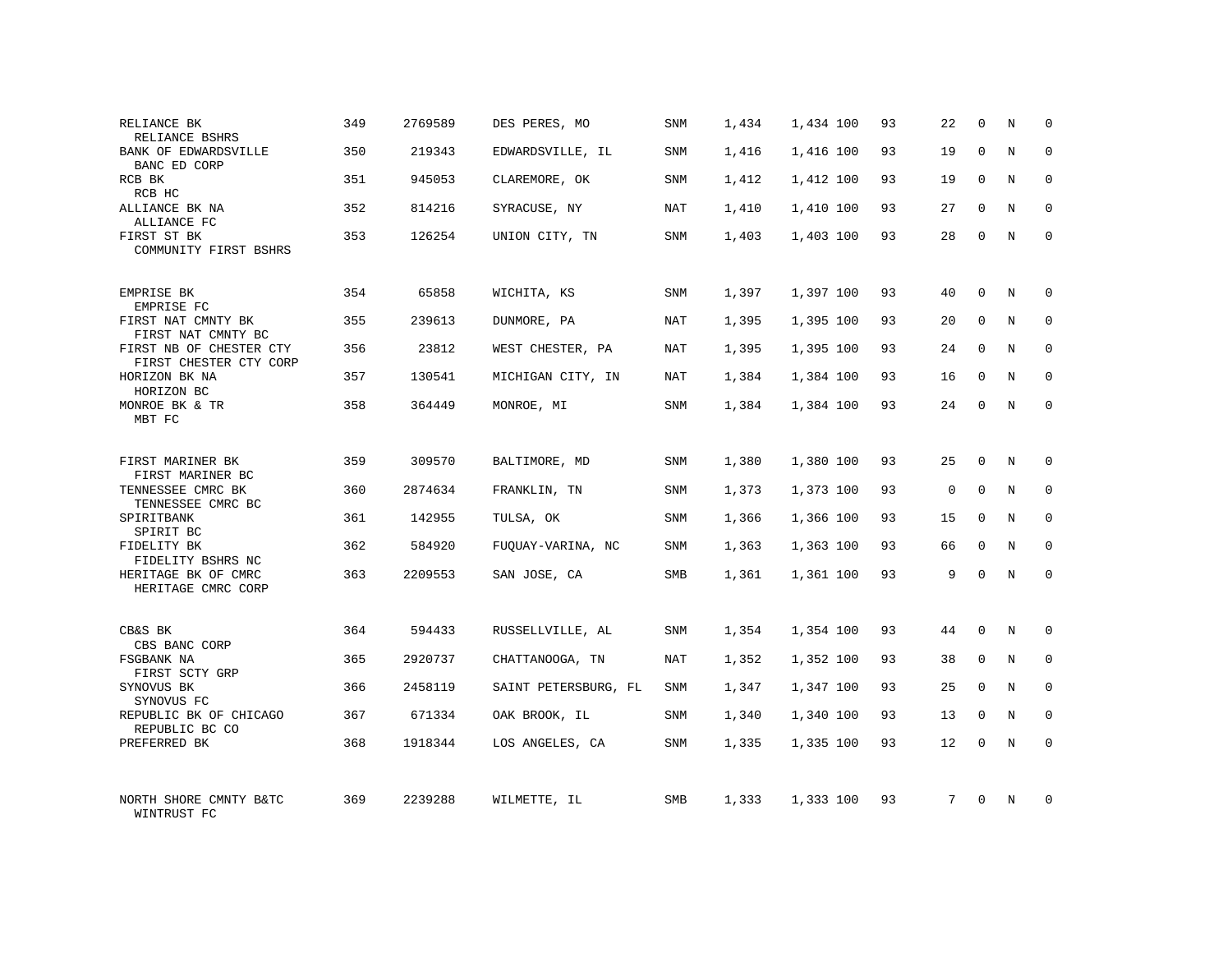| BANK OF THE SIERRA<br>SIERRA BC                        | 370 | 662369  | PORTERVILLE, CA   | SNM        | 1,331 | 1,331 100 | 93 | 22           | 0           | N | $\mathbf 0$  |
|--------------------------------------------------------|-----|---------|-------------------|------------|-------|-----------|----|--------------|-------------|---|--------------|
| GLACIER BK<br>GLACIER BC                               | 371 | 2634191 | KALISPELL, MT     | SMB        | 1,330 | 1,330 100 | 93 | 14           | $\mathbf 0$ | N | $\mathbf{0}$ |
| GEORGIA B&TC OF AUGUSTA<br>SOUTHEASTERN BK FC          | 372 | 1402610 | AUGUSTA, GA       | SNM        | 1,328 | 1,328 100 | 93 | 9            | 0           | N | 0            |
| ANCHOR BK NA<br>ANCHOR BC                              | 373 | 900454  | SAINT PAUL, MN    | NAT        | 1,325 | 1,325 100 | 93 | 23           | $\Omega$    | N | $\mathbf 0$  |
| STEARNS BK NA<br>STEARNS FNCL SVC ESOP                 | 374 | 141556  | SAINT CLOUD, MN   | NAT        | 1,325 | 1,325 100 | 93 | 18           | 0           | N | $\mathbf 0$  |
| SKYLANDS CMNTY BK<br>FULTON FNCL CORP                  | 375 | 1484595 | HACKETTSTOWN, NJ  | SNM        | 1,324 | 1,324 100 | 93 | 26           | $\mathbf 0$ | N | $\mathbf 0$  |
| HAPPY ST BK<br>HAPPY BSHRS                             | 376 | 466857  | HAPPY, TX         | SNM        | 1,321 | 1,321 100 | 93 | 21           | 0           | N | $\mathbf 0$  |
| FIRST BK HIGHLAND PARK<br>BANK HIGHLAND PARK FC        | 377 | 804338  | HIGHLAND PARK, IL | SNM        | 1,315 | 1,315 100 | 93 | 1            | $\mathbf 0$ | N | $\mathbf 0$  |
| COLORADO ST B&TC NA<br>BOK FC                          | 378 | 658559  | DENVER, CO        | NAT        | 1,313 | 1,313 100 | 93 | 15           | $\mathbf 0$ | N | $\mathbf{0}$ |
| CENTRUE BK<br>CENTRUE FC                               | 379 | 457547  | STREATOR, IL      | SMB        | 1,312 | 1,312 100 | 93 | 27           | $\mathbf 0$ | N | $\mathbf 0$  |
| INTERAUDI BK                                           | 380 | 538802  | NEW YORK, NY      | SNM        | 1,312 | 1,312 100 | 93 | $\mathbf{1}$ | $\Omega$    | Y | $\mathbf 0$  |
| PARAGON CMRL BK<br>PARAGON CMRL CORP                   | 381 | 2806626 | RALEIGH, NC       | SNM        | 1,307 | 1,307 100 | 93 | 2            | $\mathbf 0$ | N | $\mathbf{0}$ |
| COLONY BK<br>COLONY BC                                 | 382 | 491934  | FITZGERALD, GA    | <b>SNM</b> | 1,305 | 1,305 100 | 93 | 28           | $\Omega$    | N | $\mathbf 0$  |
| ENTERPRISE B&TC<br>ENTERPRISE BC                       | 383 | 1356768 | LOWELL, MA        | SNM        | 1,303 | 1,303 100 | 93 | 15           | 0           | N | $\mathbf 0$  |
| FIRST NA<br>FIRST BC                                   | 384 | 439404  | DAMARISCOTTA, ME  | NAT        | 1,299 | 1,299 100 | 93 | 14           | 0           | N | 0            |
| MILE HIGH BK<br>BIG SANDY HC                           | 385 | 515353  | LONGMONT, CO      | <b>SNM</b> | 1,299 | 1,299 100 | 93 | 20           | $\mathbf 0$ | N | $\mathbf 0$  |
| INWOOD NB<br>INWOOD BSHRS                              | 386 | 913753  | DALLAS, TX        | NAT        | 1,298 | 1,298 100 | 93 | 14           | 0           | N | 0            |
| CENTRA BK<br>CENTRA FNCL HOLD                          | 387 | 2856500 | MORGANTOWN, WV    | <b>SNM</b> | 1,292 | 1,292 100 | 93 | 14           | $\mathbf 0$ | N | $\mathbf 0$  |
| VIST BK<br>VIST FNCL CORP                              | 388 | 678717  | WYOMISSING, PA    | SNM        | 1,289 | 1,289 100 | 93 | 19           | 0           | N | $\mathbf 0$  |
| CITIZENS FIRST NB                                      | 389 | 669443  | PRINCETON, IL     | NAT        | 1,287 | 1,287 100 | 93 | 19           | 0           | N | 0            |
| PRINCETON NAT BC<br>SOUTHERN B&TC<br>SOUTHERN BSHRS NC | 390 | 717924  | MOUNT OLIVE, NC   | SNM        | 1,278 | 1,278 100 | 93 | 55           | $\mathbf 0$ | N | $\mathbf 0$  |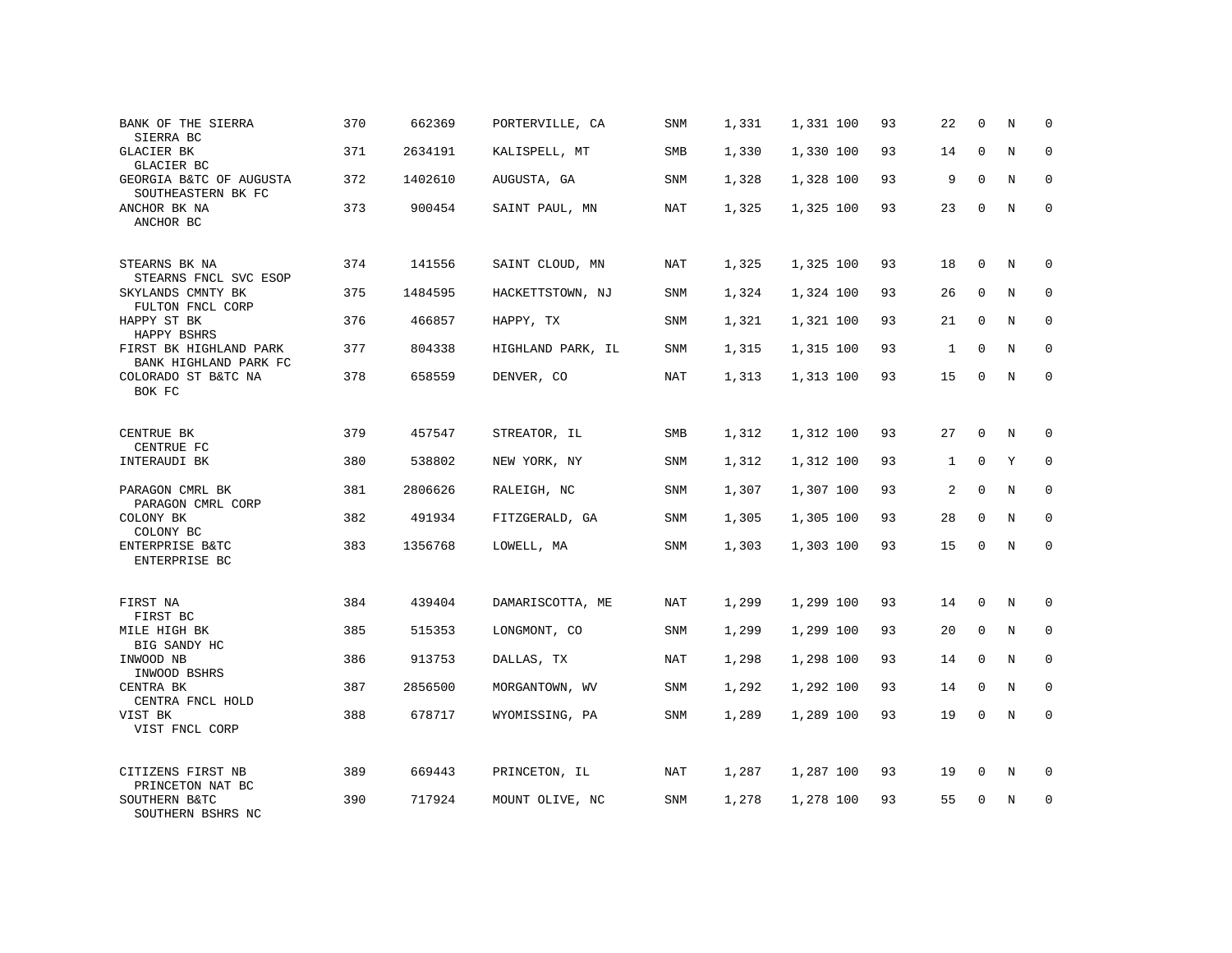| PREMIER BK<br>PREMIER BSHRS                               | 391 | 2302379 | JEFFERSON CITY, MO | SNM        | 1,277 | 1,277 100 | 93 | 12           | $\mathbf 0$  | N           | $\Omega$    |
|-----------------------------------------------------------|-----|---------|--------------------|------------|-------|-----------|----|--------------|--------------|-------------|-------------|
| CITIZENS & NORTHERN BK<br>CITIZENS & NORTHERN CORP        | 392 | 895710  | WELLSBORO, PA      | SNM        | 1,276 | 1,276 100 | 93 | 23           | $\Omega$     | N           | $\Omega$    |
| BANK OF THE COMMONWEALTH<br>COMMONWEALTH BSHRS            | 393 | 821120  | NORFOLK, VA        | SMB        | 1,276 | 1,276 100 | 93 | 20           | $\mathbf 0$  | N           | $\mathbf 0$ |
| COREFIRST B&TC<br>COMMERCE B&T HC ESOP                    | 394 | 361055  | TOPEKA, KS         | <b>SNM</b> | 1,274 | 1,274 100 | 93 | 38           | $\Omega$     | N           | $\Omega$    |
| NATIONAL BK<br>NATIONAL BSHRS                             | 395 | 2949710 | MOLINE, IL         | NAT        | 1,262 | 1,262 100 | 93 | 23           | $\mathbf 0$  | N           | $\mathbf 0$ |
| NATIONAL REPUBLIC BK CHICAGO<br>NRBC HC                   | 396 | 215130  | CHICAGO, IL        | <b>NAT</b> | 1,260 | 1,260 100 | 93 | $\mathbf{1}$ | $\Omega$     | N           | $\Omega$    |
| NATIONAL EXCHANGE B&T<br>NEB CORP                         | 397 | 722544  | FOND DU LAC, WI    | NAT        | 1,260 | 1,260 100 | 93 | 29           | $\Omega$     | N           | $\mathbf 0$ |
| COMMUNITYBANK TX NA<br>HILLISTER ENT II                   | 398 | 774262  | BEAUMONT, TX       | <b>NAT</b> | 1,256 | 1,256 100 | 93 | 24           | $\Omega$     | N           | $\Omega$    |
| PATRIOT BK<br>PATRIOT BSHRS                               | 399 | 78858   | HOUSTON, TX        | SNM        | 1,252 | 1,252 100 | 93 | 9            | $\Omega$     | N           | $\Omega$    |
| <b>DUBUQUE B&amp;TC</b><br>HEARTLAND FNCL USA             | 400 | 642549  | DUBUQUE, IA        | SNM        | 1,249 | 1,249 100 | 93 | 8            | $\mathbf 0$  | $\rm N$     | $\mathbf 0$ |
| <b>BANAMEX USA</b><br>CITIGROUP                           | 401 | 750864  | CENTURY CITY, CA   | <b>SNM</b> | 1,248 | 1,101 88  | 93 | $\mathbf{1}$ | $\Omega$     | Y           | $\mathbf 0$ |
| ESSEX BK<br>COMMUNITY BKR TR CORP                         | 402 | 781028  | TAPPAHANNOCK, VA   | SMB        | 1,240 | 1,240 100 | 93 | 23           | $\Omega$     | $_{\rm N}$  | $\Omega$    |
| GERMAN AMERICAN BC<br>GERMAN AMERICAN BANCORP             | 403 | 37640   | JASPER, IN         | <b>SNM</b> | 1,236 | 1,236 100 | 93 | 27           | $\Omega$     | N           | $\mathbf 0$ |
| PARK AVE BK<br>PAB BSHRS                                  | 404 | 104038  | VALDOSTA, GA       | SMB        | 1,232 | 1,232 100 | 93 | 17           | $\mathbf{0}$ | N           | 0           |
| NATIONAL BK INDIANAPOLIS<br>NATIONAL BK INDIANAPOLIS CORP | 405 | 2132941 | INDIANAPOLIS, IN   | <b>NAT</b> | 1,231 | 1,231 100 | 93 | 11           | $\mathbf{1}$ | N           | $\mathbf 0$ |
| BANK OF CHOICE<br>BANK OF CHOICE HC                       | 406 | 875954  | GREELEY, CO        | SNM        | 1,228 | 1,228 100 | 93 | 16           | $\mathbf 0$  | $\mathbf N$ | $\mathbf 0$ |
| BRYN MAWR TC<br>BRYN MAWR BK CORP                         | 407 | 765019  | BRYN MAWR, PA      | SMB        | 1,223 | 1,223 100 | 93 | 18           | $\mathbf 0$  | N           | $\mathbf 0$ |
| HAWTHORN BK<br>HAWTHORN BSHRS                             | 408 | 508346  | JEFFERSON CITY, MO | <b>SNM</b> | 1,218 | 1,218 100 | 93 | 22           | $\Omega$     | $_{\rm N}$  | $\Omega$    |
| SUMITOMO TR & BKG CO USA                                  | 409 | 925411  | HOBOKEN, NJ        | SNM        | 1,218 | 1,216 100 | 93 | $\mathbf 0$  | $\Omega$     | $\mathbf N$ | 100         |
| BOONE COUNTY NB OF COLUMBIA<br>CENTRAL BANCOMPANY         | 410 | 299046  | COLUMBIA, MO       | <b>NAT</b> | 1,214 | 1,214 100 | 93 | 16           | 0            | N           | 0           |
| ROYAL BK AMERICA<br>ROYAL BSHRS OF PA                     | 411 | 471217  | NARBERTH, PA       | SNM        | 1,211 | 1,211 100 | 93 | 15           | $\Omega$     | N           | $\mathbf 0$ |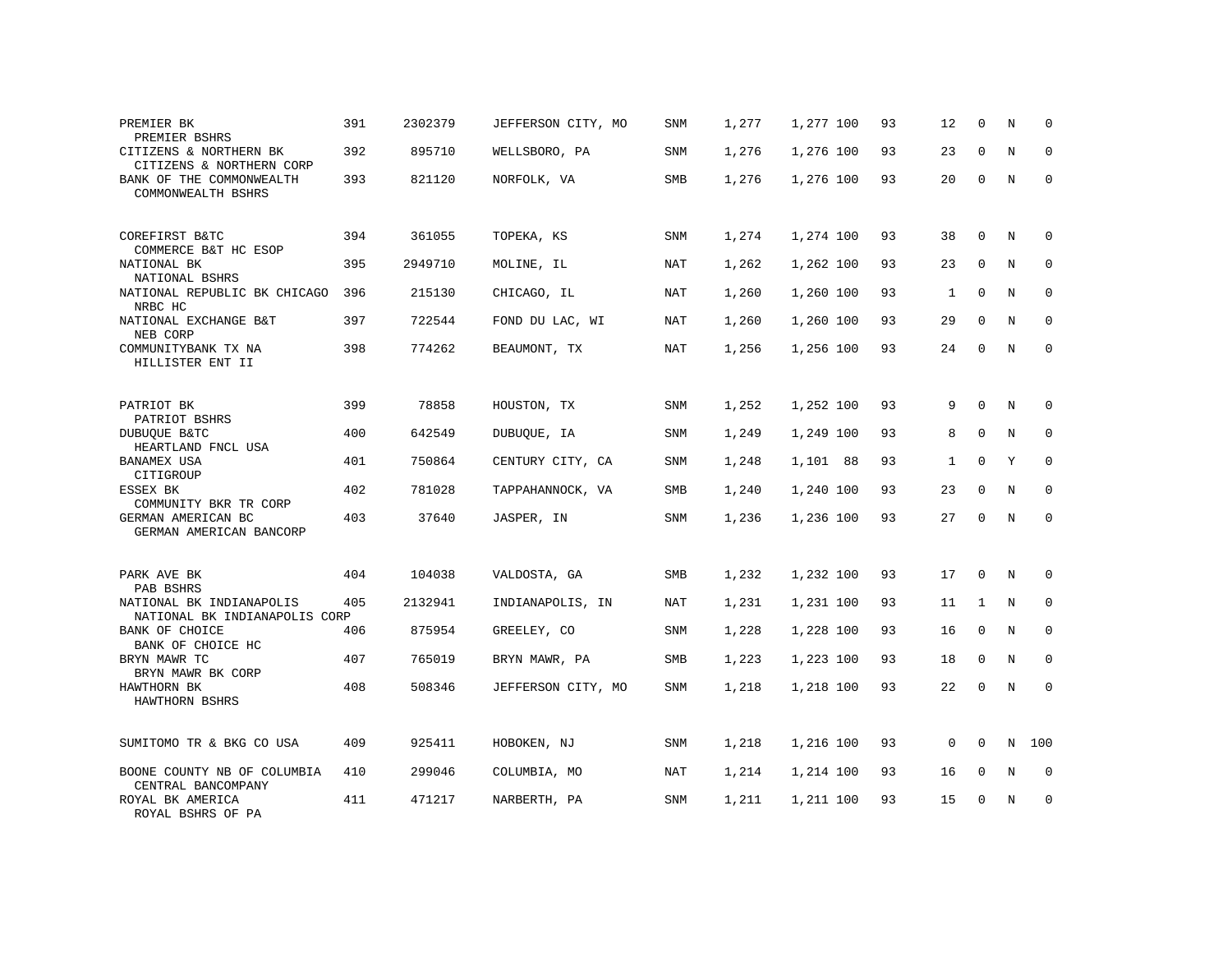| FIRST FSB<br>FIRST FNCL SERVICE CORP               | 412 | 368175  | ELIZABETHTOWN, KY | SNM         | 1,208 | 1,208 100 | 93 | 21           | $\mathbf 0$ | N           | $\Omega$    |
|----------------------------------------------------|-----|---------|-------------------|-------------|-------|-----------|----|--------------|-------------|-------------|-------------|
| PACIFIC MERC BK<br>PACIFIC MERC BC                 | 413 | 2717012 | COSTA MESA, CA    | SMB         | 1,201 | 1,201 100 | 93 | 8            | $\Omega$    | N           | $\mathbf 0$ |
| PACIFIC CONTINENTAL BK<br>PACIFIC CONTINENTAL CORP | 414 | 693662  | EUGENE, OR        | SNM         | 1,200 | 1,200 100 | 93 | 13           | $\mathbf 0$ | N           | 0           |
| UNION CTR NB<br>CENTER BC                          | 415 | 29104   | UNION, NJ         | <b>NAT</b>  | 1,196 | 1,196 100 | 93 | 10           | $\mathbf 0$ | N           | $\mathbf 0$ |
| FIRST CHICAGO B&T<br>LEGIONS IV ADVIS CORP         | 416 | 686271  | CHICAGO, IL       | SMB         | 1,194 | 1,194 100 | 93 | 21           | $\Omega$    | N           | $\mathbf 0$ |
| FIRST CHICAGO B&T<br>RUH CAP LLC                   | 416 | 686271  | CHICAGO, IL       | SMB         |       |           |    |              |             |             |             |
| FIRST CHICAGO B&T<br>EGGEMEYER CAP LLC             | 416 | 686271  | CHICAGO, IL       | SMB         |       |           |    |              |             |             |             |
| ORRSTOWN BK<br>ORRSTOWN FNCL SVC                   | 417 | 342410  | SHIPPENSBURG, PA  | SMB         | 1,194 | 1,194 100 | 93 | 21           | 0           | N           | 0           |
| HORIZON BK<br>HORIZON FC                           | 418 | 508878  | BELLINGHAM, WA    | SNM         | 1,189 | 1,189 100 | 93 | 17           | $\mathbf 0$ | $\mathbf N$ | 0           |
| COMMUNITY TR BK<br>COMMUNITY TR FC                 | 419 | 667757  | CHOUDRANT, LA     | SNM         | 1,185 | 1,185 100 | 93 | 15           | 0           | N           | $\mathbf 0$ |
| EXTRACO BKS NA<br>EXTRACO CORP                     | 420 | 537560  | TEMPLE, TX        | NAT         | 1,182 | 1,182 100 | 93 | 15           | $\mathbf 0$ | N           | 0           |
| COMMUNITY B&TC<br>COMMUNITY BSHRS                  | 421 | 184937  | CORNELIA, GA      | SNM         | 1,182 | 1,182 100 | 93 | 41           | $\mathbf 0$ | N           | $\mathsf 0$ |
| MOUNTAIN W BK<br>GLACIER BC                        | 422 | 2114282 | COEUR D'ALENE, ID | SNM         | 1,177 | 1,177 100 | 93 | 23           | 0           | N           | 0           |
| TEXAS B&TC<br>OVERTON FC                           | 423 | 949154  | LONGVIEW, TX      | SNM         | 1,174 | 1,174 100 | 93 | 11           | $\mathbf 0$ | N           | 0           |
| TORREY PINES BK<br>WESTERN ALLI BC                 | 424 | 3179082 | SAN DIEGO, CA     | SNM         | 1,162 | 1,162 100 | 93 | 6            | $\mathbf 0$ | $\mathbf N$ | $\mathbf 0$ |
| STIFEL B&T<br>STIFEL FNCL CORP                     | 425 | 3076248 | CRESTWOOD, MO     | <b>SNM</b>  | 1,159 | 1,159 100 | 93 | $\mathbf{1}$ | $\mathbf 0$ | N           | 0           |
| COMMERCE B&TC<br>COMMERCE BSHRS CORP               | 426 | 824000  | WORCESTER, MA     | ${\tt SNM}$ | 1,159 | 1,159 100 | 93 | 12           | $\mathbf 0$ | $\rm N$     | $\mathsf 0$ |
| CITIZENS FIRST BK<br>VILLAGES BC                   | 427 | 1867983 | THE VILLAGES, FL  | SNM         | 1,158 | 1,158 100 | 93 | 8            | 0           | N           | 0           |
| BROADWAY BK<br>BROADWAY BC                         | 428 | 268734  | CHICAGO, IL       | SNM         | 1,151 | 1,151 100 | 93 | 3            | $\mathbf 0$ | N           | 0           |
| LORAIN NB<br>LNB BC                                | 429 | 39420   | LORAIN, OH        | <b>NAT</b>  | 1,149 | 1,149 100 | 93 | 23           | $\mathbf 0$ | N           | $\mathbf 0$ |
| CNB BK<br>CNB FNCL CORP                            | 430 | 399517  | CLEARFIELD, PA    | <b>SNM</b>  | 1,144 | 1,144 100 | 93 | 26           | $\Omega$    | N           | $\mathbf 0$ |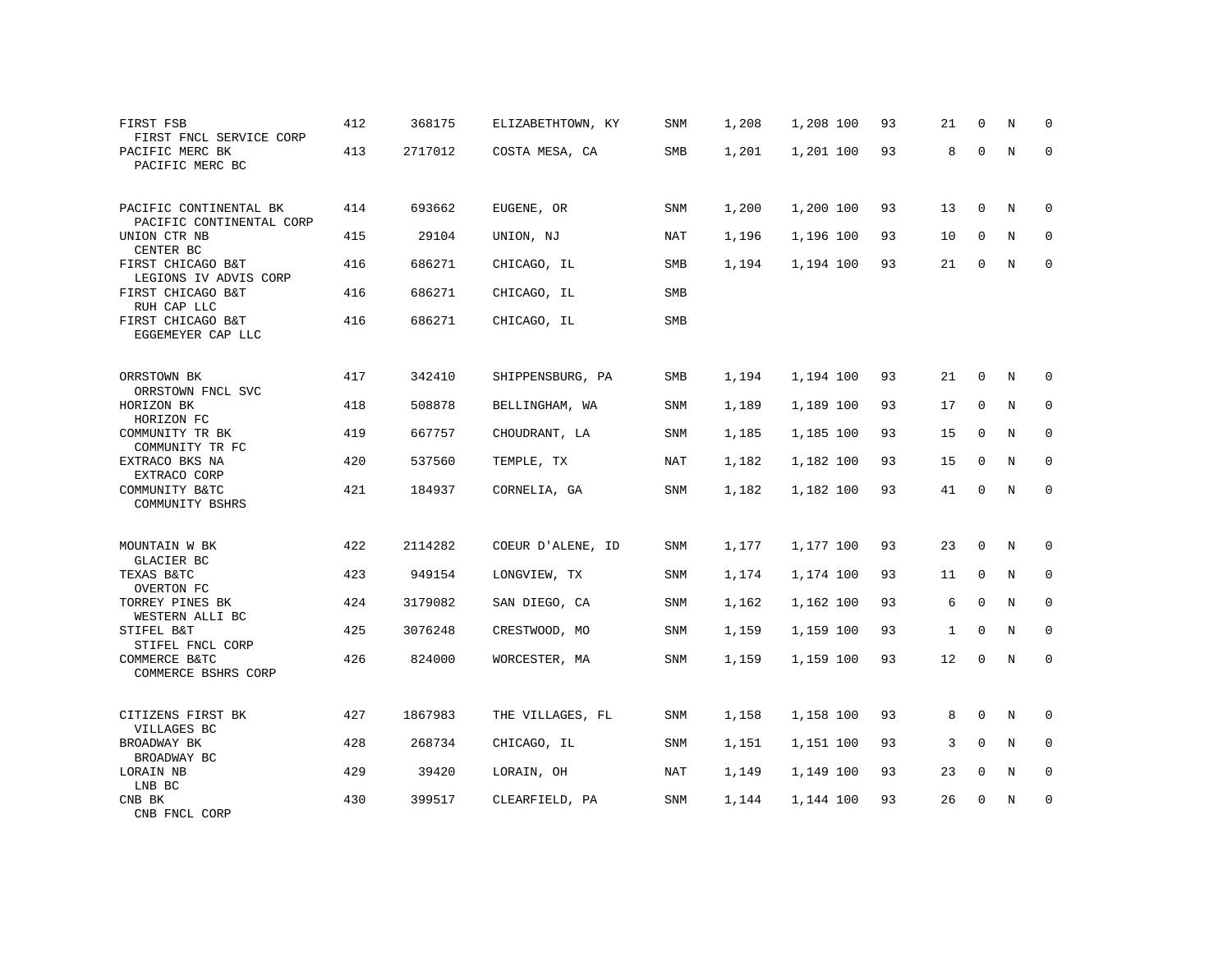| COPPERMARK BK<br>COPPERMARK BSHRS                 | 431 | 36054   | OKLAHOMA CITY, OK | SNM        | 1,140 | 1,140 100 | 93 | 11          | $\Omega$    | N           | $\Omega$    |
|---------------------------------------------------|-----|---------|-------------------|------------|-------|-----------|----|-------------|-------------|-------------|-------------|
| MIDLAND ST BK<br>MIDLAND STATES BANCORP           | 432 | 773247  | EFFINGHAM, IL     | SMB        | 1,140 | 1,140 100 | 94 | 16          | $\mathbf 0$ | N           | $\mathbf 0$ |
| BRAND BKG CO<br>BRAND GRP HOLD                    | 433 | 701736  | LAWRENCEVILLE, GA | SMB        | 1,137 | 1,137 100 | 94 | 6           | $\mathbf 0$ | N           | $\mathbf 0$ |
| INLAND B&TC<br>INLAND BC                          | 434 | 189745  | OAK BROOK, IL     | SNM        | 1,136 | 1,136 100 | 94 | 10          | $\Omega$    | N           | $\Omega$    |
| PEOPLES BK<br>PEOPLES BC                          | 435 | 455972  | LYNDEN, WA        | SNM        | 1,136 | 1,136 100 | 94 | 26          | $\Omega$    | N           | $\mathbf 0$ |
| FIRST B&TC<br>FIRST BC                            | 436 | 223322  | LEBANON, VA       | <b>SMB</b> | 1,130 | 1,130 100 | 94 | 19          | $\Omega$    | $_{\rm N}$  | $\Omega$    |
| CITIZENS NB OF MERIDIAN<br>CITIZENS NAT BANC CORP | 437 | 69333   | MERIDIAN, MS      | <b>NAT</b> | 1,130 | 1,130 100 | 94 | 25          | $\Omega$    | N           | $\Omega$    |
| CITY BK                                           | 438 | 456474  | LYNNWOOD, WA      | SNM        | 1,129 | 1,129 100 | 94 | 7           | $\mathbf 0$ | N           | $\mathbf 0$ |
| <b>EVB</b><br>EASTERN VA BSHRS                    | 439 | 790721  | TAPPAHANNOCK, VA  | <b>SMB</b> | 1,126 | 1,126 100 | 94 | 26          | $\Omega$    | N           | $\Omega$    |
| TRI CITY NB<br>TRI CITY BSHRS CORP                | 440 | 242444  | OAK CREEK, WI     | <b>NAT</b> | 1,123 | 1,123 100 | 94 | 42          | $\mathbf 0$ | $\rm N$     | $\mathbf 0$ |
| ALLIANCE BK OF AZ<br>WESTERN ALLI BC              | 441 | 3138146 | PHOENIX, AZ       | <b>SNM</b> | 1,123 | 1,123 100 | 94 | 9           | $\Omega$    | $\mathbf N$ | $\mathbf 0$ |
| FIRST NB IN SIOUX FALLS<br>MINNEHAHA BSHRS        | 442 | 326858  | SIOUX FALLS, SD   | NAT        | 1,122 | 1,122 100 | 94 | 18          | $\mathbf 0$ | N           | 0           |
| <b>BANK OF MARIN</b><br>BANK OF MARIN BC          | 443 | 1436204 | CORTE MADERA, CA  | SNM        | 1,122 | 1,122 100 | 94 | 13          | $\mathbf 0$ | $\mathbf N$ | $\mathbf 0$ |
| ALERUS FNCL NA<br>ALERUS FC                       | 444 | 933256  | GRAND FORKS, ND   | NAT        | 1,122 | 1,122 100 | 94 | 16          | $\mathbf 0$ | N           | 0           |
| METROBANK NA<br>METROCORP BSHRS                   | 445 | 189352  | HOUSTON, TX       | <b>NAT</b> | 1,120 | 1,120 100 | 94 | 13          | $\Omega$    | $\mathbf N$ | $\mathbf 0$ |
| MIDWEST BANKCENTRE<br>STUPP BROS                  | 446 | 657459  | LEMAY, MO         | SMB        | 1,117 | 1,117 100 | 94 | 11          | $\mathbf 0$ | $\mathbf N$ | $\mathbf 0$ |
| MICHIGAN COMMERCE BK<br>CAPITOL BC                | 447 | 1478222 | ANN ARBOR, MI     | <b>SNM</b> | 1,108 | 1,108 100 | 94 | 8           | $\Omega$    | $\rm N$     | $\Omega$    |
| SQUARE 1 BK<br>SQUARE 1 FNCL INC                  | 448 | 3345449 | DURHAM, NC        | SNM        | 1,106 | 1,106 100 | 94 | $\mathbf 0$ | $\mathbf 0$ | N           | 0           |
| FORCHT BK NA<br>FORCHT BC INC                     | 449 | 3141726 | LEXINGTON, KY     | <b>NAT</b> | 1,104 | 1,104 100 | 94 | 34          | $\Omega$    | N           | $\mathbf 0$ |
| CITIZENS BKG CO<br>FIRST CITIZENS BC              | 450 | 542528  | SANDUSKY, OH      | SMB        | 1,100 | 1,100 100 | 94 | 27          | $\mathbf 0$ | N           | $\mathbf 0$ |
| AMERICAN BK OF TX<br>NORTH AMER BSHRS             | 451 | 627658  | SHERMAN, TX       | SNM        | 1,095 | 1,095 100 | 94 | 17          | $\Omega$    | N           | $\mathbf 0$ |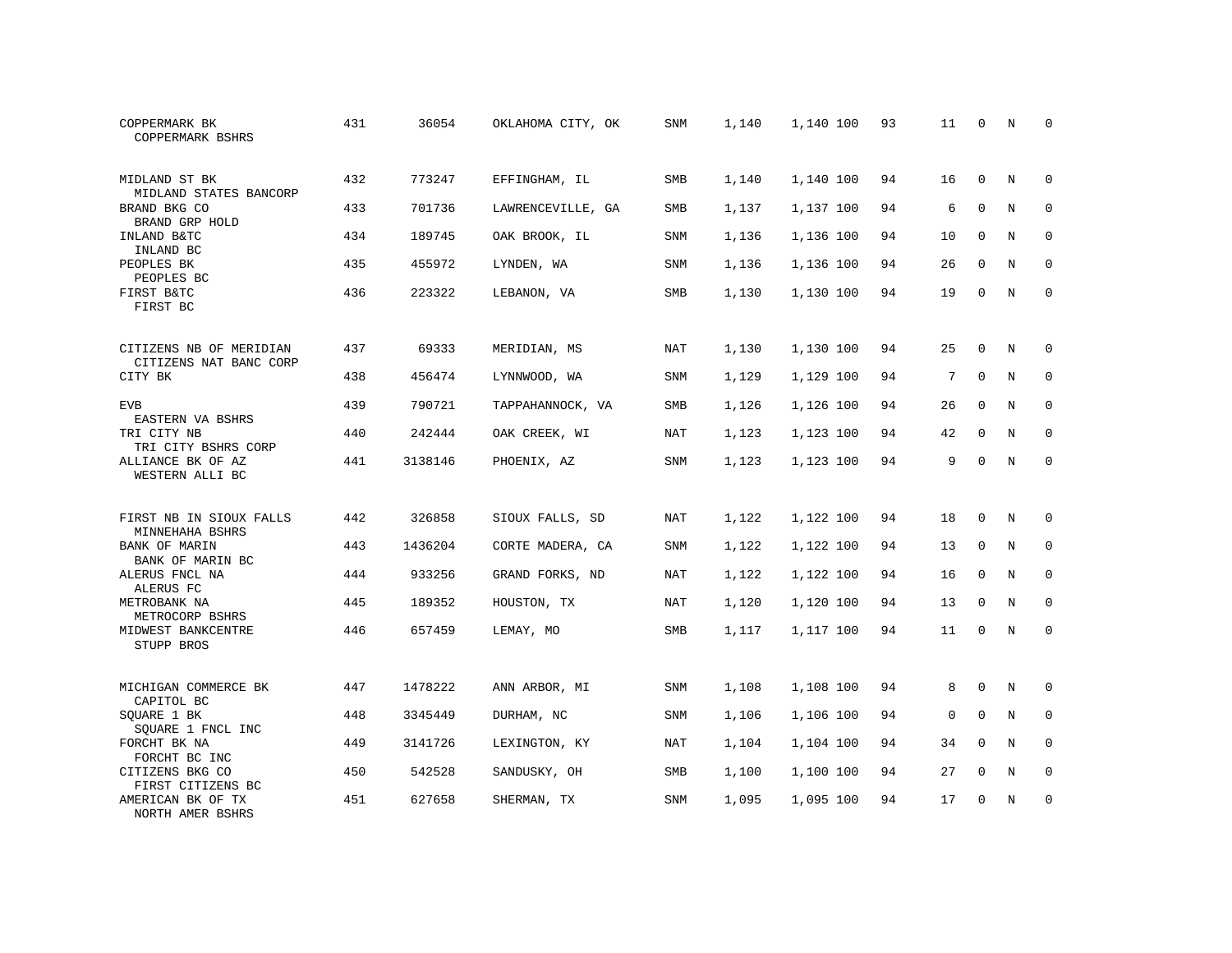| CITIZENS B&TC<br>YOUNG CORP                    | 452 | 381343  | CHILLICOTHE, MO    | <b>SNM</b> | 1,092 | 1,092 100 | 94 | 25 | $\Omega$    | N       | $\Omega$    |
|------------------------------------------------|-----|---------|--------------------|------------|-------|-----------|----|----|-------------|---------|-------------|
| MERCHANTS BK NA<br>MERCHANTS FNCL GROUP        | 453 | 779351  | WINONA, MN         | NAT        | 1,089 | 1,089 100 | 94 | 18 | $\mathbf 0$ | N       | $\mathbf 0$ |
| SUMMIT BK<br>SUMMIT BANCORP                    | 454 | 2505787 | ARKADELPHIA, AR    | <b>SNM</b> | 1,089 | 1,089 100 | 94 | 19 | $\mathbf 0$ | N       | 0           |
| LAKESIDE BK<br>LAKESIDE BC                     | 455 | 201834  | CHICAGO, IL        | SNM        | 1,088 | 1,088 100 | 94 | 5  | $\Omega$    | N       | 0           |
| ISABELLA BK<br>ISABELLA BC                     | 456 | 74140   | MOUNT PLEASANT, MI | <b>SMB</b> | 1,088 | 1,088 100 | 94 | 22 | $\mathbf 0$ | N       | $\mathbf 0$ |
| FIRST MID-IL B&T NA<br>FIRST MID-IL BSHRS      | 457 | 762447  | MATTOON, IL        | <b>NAT</b> | 1,087 | 1,087 100 | 94 | 23 | $\Omega$    | N       | 0           |
| FIRST FNCL BK NA<br>FIRST FNCL BSHRS           | 458 | 470050  | ABILENE, TX        | NAT        | 1,087 | 1,087 100 | 94 | 12 | $\mathbf 0$ | N       | 0           |
| PANHANDLE ST BK<br>INTERMOUNTAIN CMNTY BC      | 459 | 257868  | SANDPOINT, ID      | SNM        | 1,080 | 1,080 100 | 94 | 18 | $\mathbf 0$ | N       | 0           |
| UMB BK COLORADO NA<br>UMB FC                   | 460 | 593753  | DENVER, CO         | NAT        | 1,077 | 1,077 100 | 94 | 18 | $\mathbf 0$ | $\rm N$ | $\mathbf 0$ |
| WOORI AMER BK                                  | 461 | 384018  | NEW YORK, NY       | SNM        | 1,077 | 1,077 100 | 94 | 12 | 0           | N       | 100         |
| NORTH DALLAS B&TC                              | 462 | 490450  | DALLAS, TX         | <b>SNM</b> | 1,074 | 1,074 100 | 94 | 5  | $\Omega$    | N       | 0           |
| BANTERRA BK<br>BANTERRA CORP                   | 463 | 502849  | MARION, IL         | SNM        | 1,072 | 1,072 100 | 94 | 27 | $\mathbf 0$ | N       | $\mathbf 0$ |
| BAR HARBOR BK & TR CO<br>BAR HARBOR BSHRS      | 464 | 522605  | BAR HARBOR, ME     | <b>SNM</b> | 1,072 | 1,072 100 | 94 | 11 | $\mathbf 0$ | N       | 0           |
| <b>BANK OF GRANITE</b><br>BANK OF GRANITE CORP | 465 | 470724  | GRANITE FALLS, NC  | SNM        | 1,064 | 1,064 100 | 94 | 19 | $\mathbf 0$ | N       | $\mathbf 0$ |
| FIRST FIDELITY BK NA<br>FIRST FIDELITY BC      | 466 | 106359  | OKLAHOMA CITY, OK  | NAT        | 1,063 | 1,063 100 | 94 | 25 | $\mathbf 0$ | N       | 0           |
| CASTLE BK NA<br>LAURITZEN CORP                 | 467 | 779539  | DEKALB, IL         | NAT        | 1,059 | 1,059 100 | 94 | 19 | $\mathbf 0$ | N       | 0           |
| FIRST NB OF FORT SMITH<br>FIRST BK CORP        | 468 | 397540  | FORT SMITH, AR     | NAT        | 1,056 | 1,056 100 | 94 | 15 | $\mathbf 0$ | N       | $\mathbf 0$ |
| LIBERTYVILLE B&TC<br>WINTRUST FC               | 469 | 2339795 | LIBERTYVILLE, IL   | <b>SMB</b> | 1,054 | 1,054 100 | 94 | 8  | $\mathbf 0$ | N       | 0           |
| PEOPLES BK<br>PEOPLES BC OF NC                 | 470 | 220527  | NEWTON, NC         | <b>SNM</b> | 1,046 | 1,046 100 | 94 | 22 | $\mathbf 0$ | N       | $\mathbf 0$ |
| BAYLAKE BK<br>BAYLAKE CORP                     | 471 | 280044  | STURGEON BAY, WI   | <b>SMB</b> | 1,045 | 1,045 100 | 94 | 27 | $\mathbf 0$ | N       | 0           |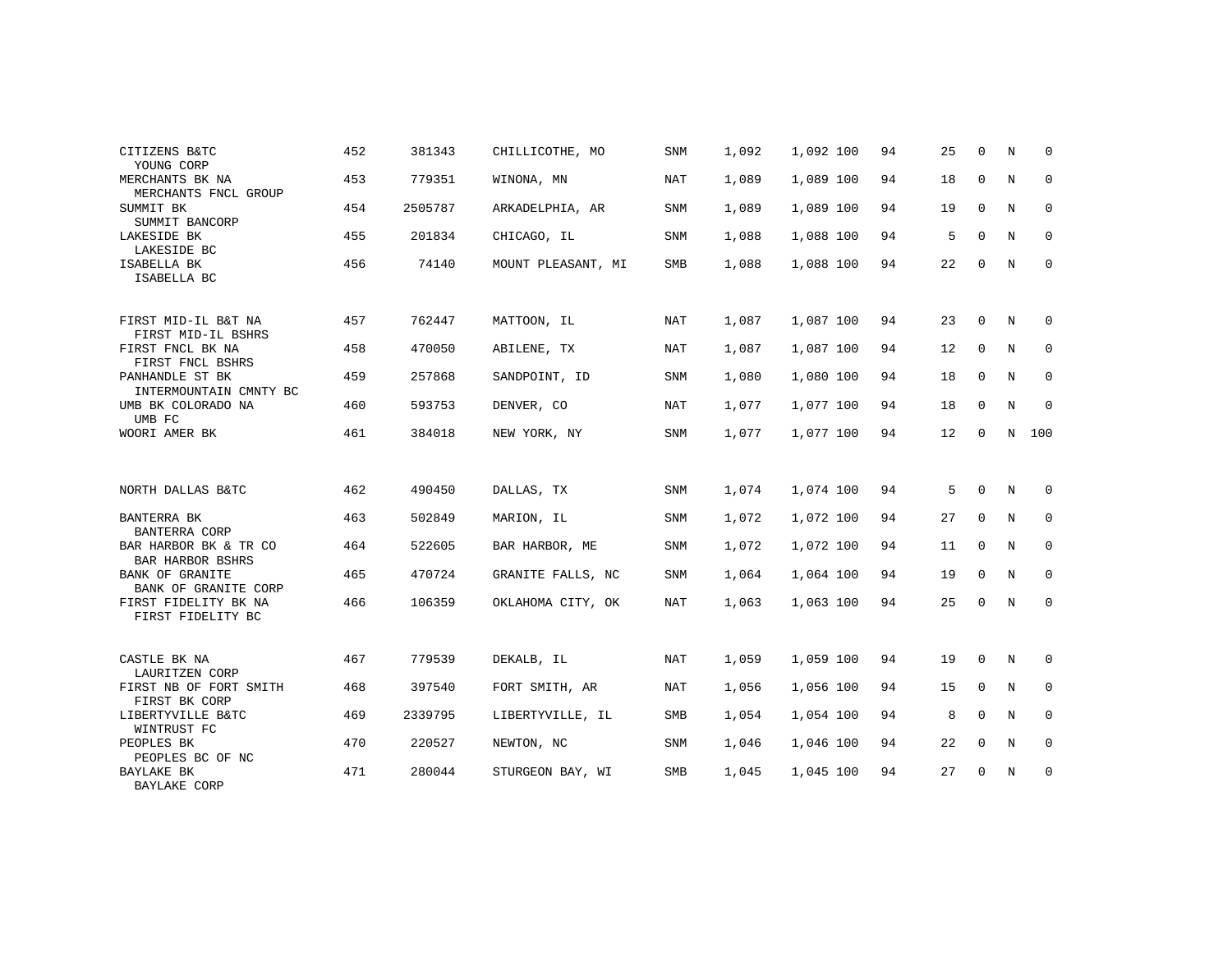| WHIDBEY ISLAND BK<br>WASHINGTON BKG CO    | 472 | 63078   | COUPEVILLE, WA   | SNM        | 1,044 | 1,044 100 | 94 | 17           | $\mathbf 0$  | N          | $\Omega$    |
|-------------------------------------------|-----|---------|------------------|------------|-------|-----------|----|--------------|--------------|------------|-------------|
| AUSTIN BK TX NA<br>JANE AUSTIN CHAPMAN LP | 473 | 548351  | JACKSONVILLE, TX | NAT        | 1,041 | 1,041 100 | 94 | 54           | $\Omega$     | N          | $\Omega$    |
| AUSTIN BK TX NA<br>JSA FAM LP             | 473 | 548351  | JACKSONVILLE, TX | NAT        |       |           |    |              |              |            |             |
| FIRST NB OF SHELBY                        | 474 | 86527   | SHELBY, NC       | <b>NAT</b> | 1,040 | 1,040 100 | 94 | 14           | $\Omega$     | N          | $\Omega$    |
| BARRINGTON B&TC NA<br>WINTRUST FC         | 475 | 2508751 | BARRINGTON, IL   | NAT        | 1,036 | 1,036 100 | 94 | 4            | $\mathbf 0$  | N          | $\mathbf 0$ |
| CRESCENT ST BK<br>CRESCENT FC             | 476 | 2756785 | CARY, NC         | <b>SNM</b> | 1,032 | 1,032 100 | 94 | 14           | $\mathbf{0}$ | N          | $\Omega$    |
| RIVER CITY BK<br>RCB CORP                 | 477 | 253468  | SACRAMENTO, CA   | <b>SNM</b> | 1,032 | 1,032 100 | 94 | 15           | $\mathbf 0$  | N          | $\mathbf 0$ |
| GLENVIEW ST BK<br>CUMMINS-AMER CORP       | 478 | 750239  | GLENVIEW, IL     | <b>SNM</b> | 1,031 | 1,031 100 | 94 | 7            | $\Omega$     | N          | $\mathbf 0$ |
| FIRST NIAGARA CMRL BK                     | 479 | 2905163 | LOCKPORT, NY     | SNM        | 1,031 | 1,031 100 | 94 | $\mathbf{1}$ | $\Omega$     | N          | $\Omega$    |
| FIRST PREMIER BK<br>UNITED NAT CORP       | 480 | 374653  | SIOUX FALLS, SD  | SMB        | 1,031 | 1,031 100 | 94 | 16           | $\mathbf 0$  | N          | $\mathbf 0$ |
| CASHMERE VALLEY BK<br>CASHMERE VALLEY FC  | 481 | 574976  | CASHMERE, WA     | <b>SNM</b> | 1,026 | 1,026 100 | 94 | 8            | $\Omega$     | N          | $\Omega$    |
| FIRST ST CMNTY BK<br>FIRST ST BSHRS       | 482 | 707354  | FARMINGTON, MO   | SNM        | 1,019 | 1,019 100 | 94 | 27           | $\mathbf 0$  | N          | $\mathbf 0$ |
| CAMBRIDGE TC<br>CAMBRIDGE BC              | 483 | 736206  | CAMBRIDGE, MA    | <b>SNM</b> | 1,019 | 1,019 100 | 94 | 9            | $\Omega$     | $_{\rm N}$ | 5           |
| WAINWRIGHT B&TC                           | 484 | 689302  | BOSTON, MA       | <b>SNM</b> | 1,014 | 1,014 100 | 94 | 11           | $\mathbf 0$  | N          | $\mathbf 0$ |
| METCALF BK<br>CENTRAL BANCOMPANY          | 485 | 704559  | LEES SUMMIT, MO  | <b>SMB</b> | 1,011 | 1,011 100 | 94 | 20           | $\Omega$     | $_{\rm N}$ | $\Omega$    |
| 1ST UNITED BK<br>1ST UNITED BC            | 486 | 2860440 | BOCA RATON, FL   | <b>SMB</b> | 1,010 | 1,010 100 | 94 | 22           | $\Omega$     | N          | $\Omega$    |
| APPALACHIAN CMNTY BK<br>APPALACHIAN BSHRS | 487 | 2280552 | ELLIJAY, GA      | SNM        | 1,010 | 1,010 100 | 94 | 9            | 0            | N          | $\mathbf 0$ |
| INDIANA B&TC<br>INDIANA CMNTY BC          | 488 | 832470  | COLUMBUS, IN     | SMB        | 1,010 | 1,010 100 | 94 | 18           | $\Omega$     | $_{\rm N}$ | $\mathbf 0$ |
| REPUBLIC FIRST BK<br>REPUBLIC FIRST BC    | 489 | 1216321 | PHILADELPHIA, PA | SNM        | 1,006 | 1,006 100 | 94 | 12           | 0            | N          | $\mathbf 0$ |
| FARMERS NB<br>FARMERS NAT BC              | 490 | 680813  | CANFIELD, OH     | NAT        | 1,002 | 1,002 100 | 94 | 16           | $\mathbf 0$  | N          | $\Omega$    |
| NORTHRIM BK<br>NORTHRIM BC                | 491 | 1718188 | ANCHORAGE, AK    | <b>SNM</b> | 999   | 999 100   | 94 | 10           | $\Omega$     | N          | $\Omega$    |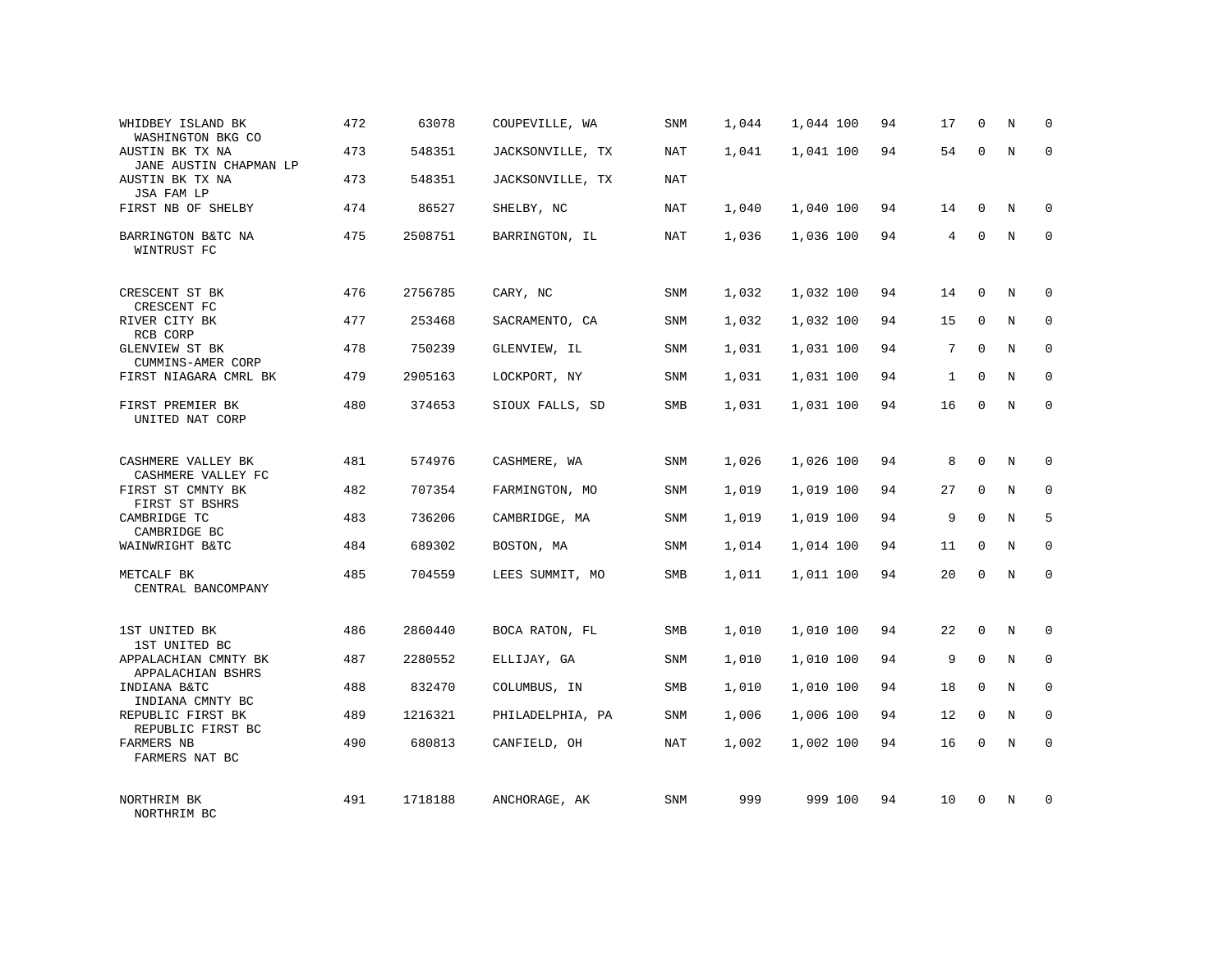| FIDELITY BK<br>DEARBORN BC                             | 492 | 2171100 | DEARBORN, MI       | SNM        | 994 | 994 100 | 94 | 17             | $\mathbf 0$ | N | $\Omega$    |
|--------------------------------------------------------|-----|---------|--------------------|------------|-----|---------|----|----------------|-------------|---|-------------|
| FIRST NBC BK<br>FIRST NBC BHC                          | 493 | 3445769 | NEW ORLEANS, LA    | SNM        | 994 | 994 100 | 94 | $\overline{4}$ | $\Omega$    | N | $\mathbf 0$ |
| CRESCENT B&TC<br>CRESCENT BKG CO                       | 494 | 1391170 | JASPER, GA         | SNM        | 994 | 994 100 | 94 | 10             | $\mathbf 0$ | N | 0           |
| ALPINE B&TC<br>ALPINE BC                               | 495 | 813947  | ROCKFORD, IL       | SMB        | 992 | 992 100 | 94 | 17             | $\Omega$    | N | $\mathbf 0$ |
| FIRST INTERNATIONAL B&TC<br>WATFORD CITY BSHRS         | 496 | 236153  | WATFORD CITY, ND   | SNM        | 990 | 990 100 | 94 | 20             | $\mathbf 0$ | N | 0           |
| SHINHAN BK AMER                                        | 497 | 1494914 | NEW YORK, NY       | SNM        | 989 | 989 100 | 94 | 14             | $\mathbf 0$ | N | $\mathbf 0$ |
| FIRST ST BK CENTRAL TX<br>CENTRAL CMNTY CORP           | 498 | 751759  | AUSTIN, TX         | SNM        | 988 | 988 100 | 94 | 31             | $\Omega$    | N | $\mathbf 0$ |
| FIRSTBANK OF COLORADO<br>FIRSTBANK HC                  | 499 | 288853  | LAKEWOOD, CO       | SNM        | 987 | 987 100 | 94 | 3              | $\mathbf 0$ | N | $\mathbf 0$ |
| GULF COAST B&TC                                        | 500 | 1458608 | NEW ORLEANS, LA    | SNM        | 986 | 986 100 | 94 | 11             | $\mathbf 0$ | N | $\mathbf 0$ |
|                                                        |     |         |                    |            |     |         |    |                |             |   |             |
| WESTERN NB<br>WNB BSHRS                                | 501 | 778466  | ODESSA, TX         | NAT        | 985 | 985 100 | 94 | 6              | $\mathbf 0$ | N | $\mathbf 0$ |
| HERITAGE BK<br>LIBERTY SHARES                          | 502 | 507330  | HINESVILLE, GA     | <b>SNM</b> | 982 | 982 100 | 94 | 31             | $\Omega$    | N | $\Omega$    |
| ALIANT BK<br>USAMERIBANCORP                            | 503 | 861434  | ALEXANDER CITY, AL | <b>SMB</b> | 981 | 981 100 | 94 | 16             | $\mathbf 0$ | N | $\mathbf 0$ |
| NATIONAL BK OF BLACKSBURG<br>NATIONAL BSHRS            | 504 | 754929  | BLACKSBURG, VA     | <b>NAT</b> | 979 | 979 100 | 94 | 24             | $\Omega$    | N | $\Omega$    |
| FARMERS & MERCHANTS TR CO OF<br>FRANKLIN FNCL SVC CORP | 505 | 289515  | CHAMBERSBURG, PA   | SNM        | 977 | 977 100 | 94 | 25             | $\mathbf 0$ | N | $\mathbf 0$ |
| QUAD CTY B&TC                                          | 506 | 2142155 | BETTENDORF, IA     | <b>SMB</b> | 976 | 976 100 | 94 | 4              | $\mathbf 0$ | N | 0           |
| QCR HOLD<br>BAC FL BK                                  | 507 | 725732  | MIAMI, FL          | <b>SNM</b> | 975 | 970 99  | 94 | $\mathbf 0$    | $\Omega$    | Y | $\mathbf 0$ |
|                                                        |     |         |                    |            |     |         |    |                |             |   |             |
| FOUR OAKS B&TC<br>FOUR OAKS FINCORP                    | 508 | 292524  | FOUR OAKS, NC      | SMB        | 974 | 974 100 | 94 | 16             | $\mathbf 0$ | N | 0           |
| CHEMUNG CANAL TC<br>CHEMUNG FC                         | 509 | 884303  | ELMIRA, NY         | <b>SMB</b> | 973 | 973 100 | 94 | 22             | $\mathbf 0$ | N | $\mathbf 0$ |
| MIDSOUTH BK NA<br>MIDSOUTH BC                          | 510 | 223331  | LAFAYETTE, LA      | <b>NAT</b> | 971 | 971 100 | 94 | 35             | 0           | N | $\mathbf 0$ |
| MIDDLEBURG BK                                          | 511 | 679826  | MIDDLEBURG, VA     | SMB        | 970 | 970 100 | 94 | 8              | 0           | N | 0           |
| MIDDLEBURG FC<br>TRADITIONAL BK<br>TRADITIONAL BC      | 512 | 786210  | MOUNT STERLING, KY | SNM        | 970 | 970 100 | 94 | 11             | $\Omega$    | N | $\mathbf 0$ |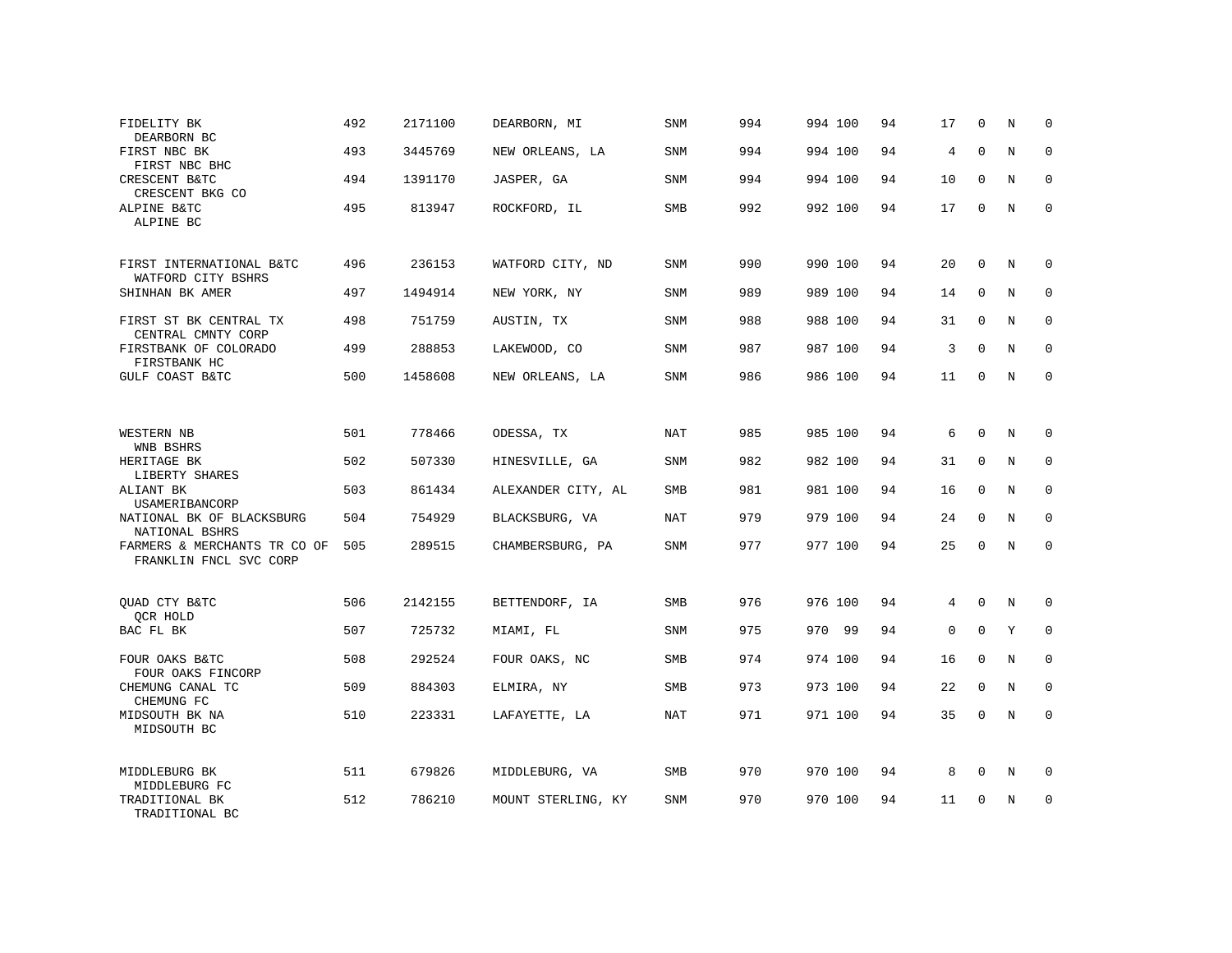| ATLANTIC SOUTHERN BK<br>ATLANTIC SOUTHERN FNCL GRP     | 513 | 3075278 | MACON, GA         | SNM        | 968 | 968 100 | 94 | 16          | $\mathbf 0$ | N           | $\Omega$    |
|--------------------------------------------------------|-----|---------|-------------------|------------|-----|---------|----|-------------|-------------|-------------|-------------|
| NEXITY BK<br>NEXITY FC                                 | 514 | 509231  | BIRMINGHAM, AL    | SNM        | 966 | 966 100 | 94 | $\mathbf 0$ | $\Omega$    | $\mathbf N$ | $\mathbf 0$ |
| FLORIDA CAP BK NA<br>FLORIDA CAP GRP                   | 515 | 188430  | JACKSONVILLE, FL  | <b>NAT</b> | 963 | 963 100 | 94 | 17          | $\Omega$    | N           | $\Omega$    |
| FIRST B&TC<br>FIRST TR CORP                            | 516 | 1862719 | NEW ORLEANS, LA   | SNM        | 961 | 961 100 | 94 | 21          | 0           | N           | 0           |
| CITYWIDE BKS<br>CITYWIDE BKS CO                        | 517 | 697754  | AURORA, CO        | <b>SNM</b> | 960 | 960 100 | 94 | 13          | $\Omega$    | N           | $\mathbf 0$ |
| BESSEMER TC NA<br>BESSEMER GRP                         | 518 | 976703  | NEW YORK, NY      | <b>NAT</b> | 960 | 960 100 | 94 | $\mathbf 0$ | $\Omega$    | N           | $\mathbf 0$ |
| FIRST CITIZENS NB<br>FIRST CITIZENS BSHRS              | 519 | 133850  | DYERSBURG, TN     | <b>NAT</b> | 956 | 956 100 | 94 | 18          | $\mathbf 0$ | N           | $\mathbf 0$ |
| COLUMBIA RIVER BK<br>COLUMBIA BC                       | 520 | 644178  | THE DALLES, OR    | SNM        | 955 | 955 100 | 94 | 21          | $\mathbf 0$ | $\mathbf N$ | $\mathbf 0$ |
| <b>BANK INDEP</b><br>BANCINDEPENDENT                   | 521 | 539032  | SHEFFIELD, AL     | SMB        | 955 | 955 100 | 94 | 28          | 0           | N           | 0           |
| MONTECITO B&T<br>MONTECITO BC                          | 522 | 514066  | SANTA BARBARA, CA | SNM        | 955 | 955 100 | 94 | 8           | 0           | N           | 0           |
| RIVER VALLEY BK<br>RIVER VALLEY BC                     | 523 | 163549  | WAUSAU, WI        | SNM        | 952 | 952 100 | 94 | 15          | $\Omega$    | N           | $\mathbf 0$ |
| LIBERTY BK<br>LIBERTY BSHRS                            | 524 | 2352235 | SPRINGFIELD, MO   | <b>SNM</b> | 950 | 950 100 | 94 | 17          | $\mathbf 0$ | N           | $\mathbf 0$ |
| ADAMS CTY NB<br>ACNB CORP                              | 525 | 5210    | GETTYSBURG, PA    | NAT        | 947 | 947 100 | 94 | 20          | 0           | N           | $\mathbf 0$ |
| AMERISERV FNCL BK                                      | 526 | 928618  | JOHNSTOWN, PA     | <b>SMB</b> | 943 | 943 100 | 94 | 17          | $\mathbf 0$ | $\mathbf N$ | 0           |
| AMERISERV FNCL<br>HERITAGE OAKS BK<br>HERITAGE OAKS BC | 527 | 797467  | PASO ROBLES, CA   | <b>SNM</b> | 942 | 942 100 | 94 | 14          | $\mathbf 0$ | $\mathbf N$ | 0           |
| MONTGOMERY BK NA<br>MONTGOMERY BANCORP                 | 528 | 613558  | SIKESTON, MO      | <b>NAT</b> | 942 | 942 100 | 94 | 12          | 0           | N           | 0           |
| COUNTRY CLUB BK<br>CCB FNCL CORP                       | 529 | 625654  | KANSAS CITY, MO   | <b>SMB</b> | 942 | 942 100 | 94 | 24          | $\mathbf 0$ | N           | $\mathbf 0$ |
| OUEENSBOROUGH NB&TC<br>QUEENSBOROUGH CO                | 530 | 960935  | LOUISVILLE, GA    | <b>NAT</b> | 933 | 933 100 | 94 | 20          | $\mathbf 0$ | N           | $\mathbf 0$ |
| FIRST FARMERS & MRCH B<br>FIRST FARMERS & MRCH CORP    | 531 | 150035  | COLUMBIA, TN      | SMB        | 931 | 931 100 | 94 | 16          | $\mathbf 0$ | N           | 0           |
| FIRST GUARANTY BK<br>FIRST GUARANTY BSHRS              | 532 | 422433  | HAMMOND, LA       | SNM        | 931 | 931 100 | 94 | 16          | $\Omega$    | N           | $\mathbf 0$ |
| FIRST BUS BK<br>FIRST BUS FS                           | 533 | 537449  | MADISON, WI       | <b>SNM</b> | 931 | 931 100 | 94 | $\Omega$    | U           | N           | $\mathbf 0$ |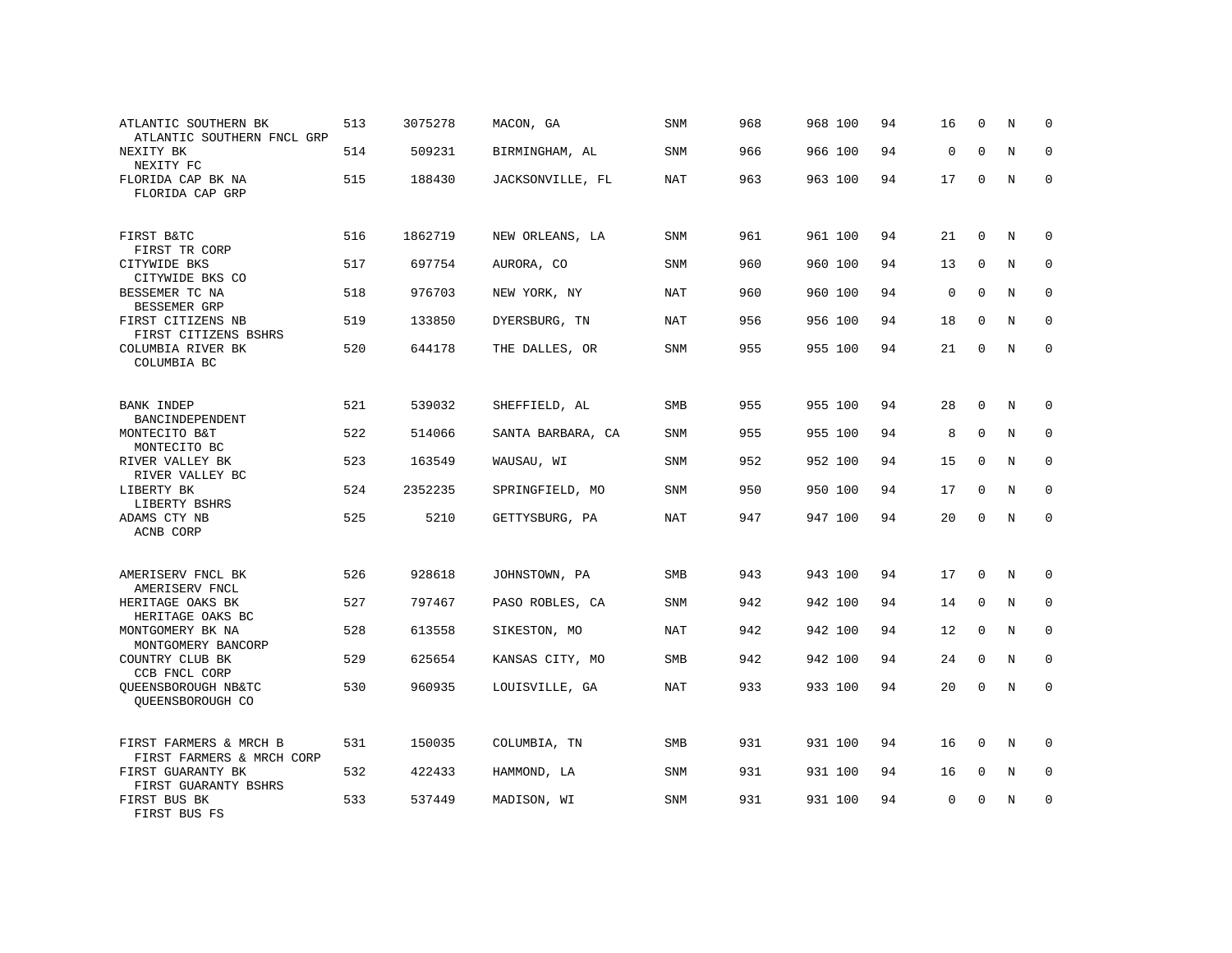| UNITY BC<br>535<br>879532<br>PROSPERITY BK<br>SAINT AUGUSTINE, FL<br>PROSPERITY BKG CO | SNM<br>SMB | 928<br>923 | 928 100 | 94 | 17           | 0            | N | $\mathbf 0$         |
|----------------------------------------------------------------------------------------|------------|------------|---------|----|--------------|--------------|---|---------------------|
|                                                                                        |            |            |         |    |              |              |   |                     |
| FIRST BKG CTR<br>536<br>41647<br>BURLINGTON, WI<br>FIRST BKG CTR                       |            |            | 923 100 | 94 | 15           | $\mathbf 0$  | N | $\mathbf 0$         |
| 631422<br>CONWAY NB<br>537<br>CONWAY, SC<br>CNB CORP                                   | <b>NAT</b> | 922        | 922 100 | 94 | 14           | $\mathbf 0$  | N | $\mathbf 0$         |
| MOODY NB<br>538<br>253356<br>GALVESTON, TX<br>MOODY BSHRS                              | NAT        | 919        | 919 100 | 94 | 20           | $\mathbf 0$  | N | $\mathbf 0$         |
| FIRST CITIZENS NB<br>539<br>186744<br>MASON CITY, IA<br>FIRST CITIZENS FC              | NAT        | 918        | 918 100 | 94 | 9            | $\mathbf 0$  | N | $\mathbf 0$         |
| OLD POINT NB OF PHOEBUS<br>540<br>186221<br>HAMPTON, VA<br>OLD POINT FC                | NAT        | 917        | 917 100 | 95 | 20           | $\mathbf 0$  | N | $\mathsf{O}\xspace$ |
| 541<br>6972<br>FIRST INDEP BK<br>VANCOUVER, WA<br>FIRST INDEP INV GRP                  | SNM        | 917        | 917 100 | 95 | 19           | $\mathbf 0$  | N | $\mathbf 0$         |
| 225335<br>542<br>STATE BK COUNTRYSIDE<br>COUNTRYSIDE, IL<br><b>SBC</b>                 | SNM        | 913        | 913 100 | 95 | 5            | $\mathbf 0$  | N | 0                   |
| 543<br>273336<br>BANK OF TAMPA<br>TAMPA, FL<br>TAMPA BKG CO                            | SNM        | 911        | 911 100 | 95 | 8            | $\mathbf 0$  | N | $\mathbf 0$         |
| 544<br>564557<br>FALCON INTL BK<br>LAREDO, TX<br>FALCON BSHRS                          | SNM        | 909        | 909 100 | 95 | 16           | $\mathbf{1}$ | N | $\mathbf 0$         |
| 545<br>2265456<br>M&T BK NA<br>OAKFIELD, NY<br>M&T BK CORP                             | NAT        | 908        | 908 100 | 95 | $\mathbf{0}$ | 0            | N | 24                  |
| 875918<br>546<br>ONEONTA, NY<br>WILBER NB<br>WILBER CORP                               | <b>NAT</b> | 907        | 907 100 | 95 | 21           | $\mathbf 0$  | N | $\mathbf 0$         |
| 547<br>736448<br>STATE B&TC<br>GREENWOOD, MS<br>STATE BK & TR CO ESOP                  | SNM        | 906        | 906 100 | 95 | 33           | 0            | N | $\mathbf 0$         |
| 548<br>122854<br>INDEPENDENT BK<br>MCKINNEY, TX<br>INDEPENDENT BK GRP                  | SNM        | 905        | 905 100 | 95 | 19           | $\mathbf 0$  | N | $\mathbf 0$         |
| 549<br>456456<br>OLATHE, KS<br>FIRST NB OF OLATHE<br>FIRST OLATHE BSHRS                | <b>NAT</b> | 905        | 905 100 | 95 | 9            | 0            | N | $\mathbf 0$         |
| AMERICAN BUS BK<br>550<br>2734729<br>LOS ANGELES, CA                                   | SNM        | 901        | 901 100 | 95 | 0            | 0            | N | $\mathbf 0$         |
| 551<br>2938198<br>NORTHBROOK B&TC<br>NORTHBROOK, IL<br>WINTRUST FC                     | SMB        | 899        | 899 100 | 95 | 5            | $\Omega$     | N | 0                   |
| 552<br>209335<br>VISION BK<br>PANAMA CITY, FL<br>PARK NAT CORP                         | SNM        | 898        | 898 100 | 95 | 17           | 0            | N | 0                   |
| 553<br>578255<br>FIRST UNITED BK<br>DIMMITT, TX<br>PLAINS BC                           | SNM        | 897        | 897 100 | 95 | 13           | 0            | N | 0                   |
| 554<br>37435<br>UNITED BK<br>ZEBULON, GA<br>UNITED BC                                  | SNM        | 896        | 896 100 | 95 | 20           | O            | N | $\mathbf 0$         |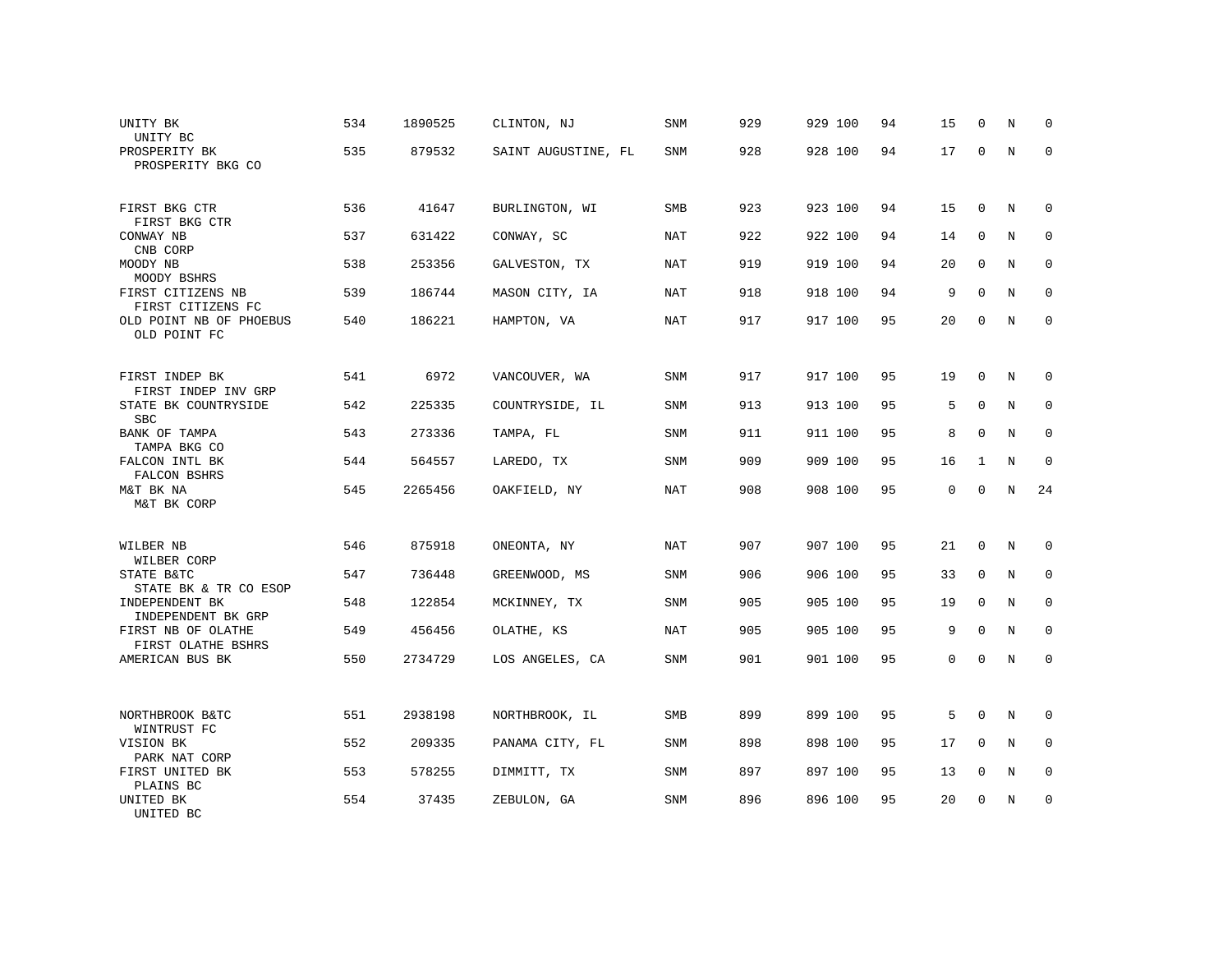| BRIDGEHAMPTON NB<br>BRIDGE BC                    | 555 | 23504   | BRIDGEHAMPTON, NY  | NAT        | 895 | 895 100 | 95 | 14           | $\Omega$    | N           | $\Omega$    |
|--------------------------------------------------|-----|---------|--------------------|------------|-----|---------|----|--------------|-------------|-------------|-------------|
| FIRST SECURITY BK MISSOULA<br>GLACIER BC         | 556 | 652351  | MISSOULA, MT       | SMB        | 892 | 892 100 | 95 | 11           | $\mathbf 0$ | N           | $\mathbf 0$ |
| D L EVANS BK<br>D L EVANS BC                     | 557 | 543262  | BURLEY, ID         | <b>SNM</b> | 891 | 891 100 | 95 | 19           | $\Omega$    | $_{\rm N}$  | $\mathbf 0$ |
| BERKSHIRE BK<br>BERKSHIRE BC                     | 558 | 1396764 | NEW YORK, NY       | <b>SNM</b> | 889 | 889 100 | 95 | 13           | $\Omega$    | N           | $\Omega$    |
| EAST CAROLINA BK<br>ECB BC                       | 559 | 580726  | ENGELHARD, NC      | <b>SNM</b> | 889 | 889 100 | 95 | 22           | $\Omega$    | N           | $\Omega$    |
| SECURITY BK OF KANSAS CITY<br>VALLEY VIEW BSHRS  | 560 | 1009354 | KANSAS CITY, KS    | <b>SNM</b> | 889 | 889 100 | 95 | 10           | $\Omega$    | N           | $\Omega$    |
| KITSAP BK<br>OLYMPIC BC                          | 561 | 584377  | PORT ORCHARD, WA   | <b>SNM</b> | 889 | 889 100 | 95 | 26           | $\Omega$    | N           | $\Omega$    |
| PEOPLES BK A CODORUS VALLEY<br>CODORUS VALLEY BC | 562 | 556815  | GLEN ROCK, PA      | SNM        | 888 | 888 100 | 95 | 21           | $\mathbf 0$ | N           | $\mathbf 0$ |
| GUARANTY BOND BK<br><b>GUARANTY BSHRS</b>        | 563 | 112163  | MOUNT PLEASANT, TX | <b>SNM</b> | 886 | 886 100 | 95 | 12           | $\Omega$    | N           | $\Omega$    |
| FIRSTIER BK<br>FIRSTIER BC                       | 564 | 3195895 | LOUISVILLE, CO     | SNM        | 886 | 886 100 | 95 | 6            | $\mathbf 0$ | $\mathbf N$ | $\mathbf 0$ |
| CITIZENS & FARMERS BK<br>C&F FC                  | 565 | 928421  | WEST POINT, VA     | <b>SNM</b> | 884 | 884 100 | 95 | 17           | $\Omega$    | $_{\rm N}$  | $\mathbf 0$ |
| TOWN NORTH BK NA<br><b>CU BK SHARES</b>          | 566 | 384652  | DALLAS, TX         | <b>NAT</b> | 883 | 883 100 | 95 | $\mathbf{1}$ | $\Omega$    | N           | 0           |
| INDEPENDENCE BK OF KY<br>INDEPENDENCE BSHRS      | 567 | 648242  | OWENSBORO, KY      | SNM        | 883 | 883 100 | 95 | 18           | $\mathbf 0$ | N           | $\mathbf 0$ |
| PARK CITIES BK<br>NORTH TX BSHRS                 | 568 | 2955458 | DALLAS, TX         | SNM        | 882 | 882 100 | 95 | 3            | $\mathbf 0$ | N           | 0           |
| NORTH VALLEY BK<br>NORTH VALLEY BC               | 569 | 808167  | REDDING, CA        | <b>SMB</b> | 882 | 882 100 | 95 | 23           | $\Omega$    | $_{\rm N}$  | $\mathbf 0$ |
| CENTERSTATE BK OF FL NA<br>CENTERSTATE BK        | 570 | 1929247 | WINTER HAVEN, FL   | <b>NAT</b> | 881 | 881 100 | 95 | 16           | $\mathbf 0$ | $\mathbf N$ | $\mathbf 0$ |
| PENN SECURITY B&TC<br>PENSECO FNCL SVC CORP      | 571 | 528616  | SCRANTON, PA       | SNM        | 880 | 880 100 | 95 | 11           | $\Omega$    | N           | $\Omega$    |
| AMERICAN BK NA<br>AMERICAN BK HOLDING CORP       | 572 | 807955  | CORPUS CHRISTI, TX | <b>NAT</b> | 872 | 872 100 | 95 | 12           | 0           | N           | $\mathbf 0$ |
| FIRST NB TX<br>FIRST CMNTY BSHRS                 | 573 | 613950  | KILLEEN, TX        | <b>NAT</b> | 870 | 870 100 | 95 | 217          | $\Omega$    | N           | $\mathbf 0$ |
| NEW MEXICO B&TC<br>HEARTLAND FNCL USA            | 574 | 2649122 | ALBUQUERQUE, NM    | SNM        | 868 | 868 100 | 95 | 16           | $\mathbf 0$ | N           | $\mathbf 0$ |
| BNC NB<br><b>BNCCORP</b>                         | 575 | 2358769 | PHOENIX, AZ        | <b>NAT</b> | 867 | 867 100 | 95 | 20           | $\Omega$    | N           | $\mathbf 0$ |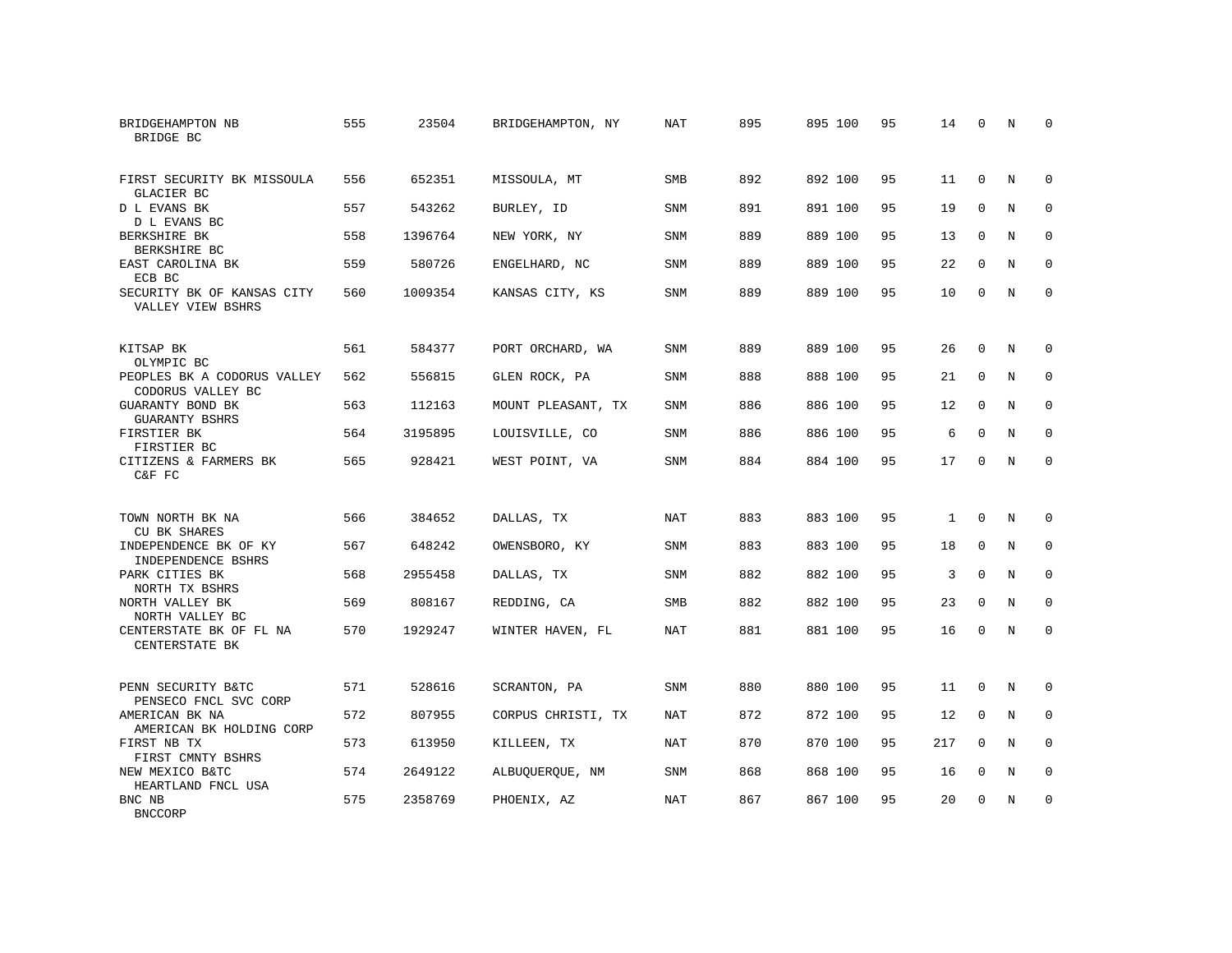| COLORADO CAP BK                                        | 576 | 2595461 | CASTLE ROCK, CO      | SNM        | 866 | 866 100 | 95 | 7  | $\Omega$    | N | $\Omega$    |
|--------------------------------------------------------|-----|---------|----------------------|------------|-----|---------|----|----|-------------|---|-------------|
| <b>BANKVEST</b><br>PATRIOT NB<br>PATRIOT NAT BC        | 577 | 2236821 | STAMFORD, CT         | <b>NAT</b> | 866 | 866 100 | 95 | 17 | 0           | N | $\mathbf 0$ |
| PEOPLES BK<br>PEOPLES FC                               | 578 | 870539  | BILOXI, MS           | <b>SNM</b> | 864 | 864 100 | 95 | 15 | $\mathbf 0$ | N | 0           |
| UMB NB OF AMER<br>UMB FC                               | 579 | 597555  | SALINA, KS           | NAT        | 863 | 863 100 | 95 | 8  | $\Omega$    | N | 0           |
| ARMED FORCES BK NA<br>DICKINSON FC II                  | 580 | 983457  | FORT LEAVENWORTH, KS | <b>NAT</b> | 863 | 863 100 | 95 | 51 | 0           | N | $\mathbf 0$ |
| CENTRAL BK<br>CENTRAL BSHRS                            | 581 | 1189041 | STILLWATER, MN       | <b>SNM</b> | 861 | 861 100 | 95 | 18 | $\Omega$    | N | 0           |
| HERITAGE BK<br>HERITAGE FC                             | 582 | 881478  | OLYMPIA, WA          | SNM        | 860 | 860 100 | 95 | 14 | $\mathbf 0$ | N | 0           |
| AMERICAN T&SB<br>ATBANCORP                             | 583 | 596848  | DUBUOUE, IA          | <b>SMB</b> | 860 | 860 100 | 95 | 11 | $\mathbf 0$ | N | 0           |
| CORNERSTONE BK<br>FIRST YORK BC                        | 584 | 403151  | YORK, NE             | SMB        | 860 | 860 100 | 95 | 28 | 0           | N | $\mathbf 0$ |
| NEW PEOPLES BK<br>NEW PEOPLES BSHRS                    | 585 | 2736451 | HONAKER, VA          | SMB        | 858 | 858 100 | 95 | 30 | 0           | N | $\mathbf 0$ |
| COLORADO EAST B&TC<br>COLOEAST BSHRS                   | 586 | 320155  | LAMAR, CO            | <b>SNM</b> | 858 | 858 100 | 95 | 18 | $\Omega$    | N | 0           |
| ADIRONDACK TC<br>ADIRONDACK TC ESOT                    | 587 | 645317  | SARATOGA SPRINGS, NY | SMB        | 857 | 857 100 | 95 | 9  | $\mathbf 0$ | N | $\mathbf 0$ |
| <b>BANK OF WHITMAN</b><br>BANK OF WHITMAN ESOP         | 588 | 123178  | COLFAX, WA           | <b>SMB</b> | 857 | 857 100 | 95 | 19 | $\mathbf 0$ | N | 0           |
| FIRST B&T<br>FISHBACK FC                               | 589 | 77851   | BROOKINGS, SD        | <b>SNM</b> | 854 | 854 100 | 95 | 5  | $\Omega$    | N | $\mathbf 0$ |
| FARMERS & MRCH ST BK<br>FARMERS & MRCH BC              | 590 | 214414  | ARCHBOLD, OH         | <b>SNM</b> | 853 | 853 100 | 95 | 17 | 0           | N | 0           |
| STATE BK OF INDIA CA                                   | 591 | 779968  | LOS ANGELES, CA      | <b>SNM</b> | 852 | 852 100 | 95 | 6  | 0           | N | 100         |
| CITIZENS NB<br>HENDERSON CITIZENS BSHRS                | 592 | 56351   | HENDERSON, TX        | <b>NAT</b> | 849 | 849 100 | 95 | 17 | $\Omega$    | N | $\mathbf 0$ |
| <b>BLACKHAWK B&amp;T</b><br>BLACKHAWK BC               | 593 | 890742  | MILAN, IL            | <b>SNM</b> | 849 | 849 100 | 95 | 13 | $\mathbf 0$ | N | 0           |
| FIRST ST BK OF THE FL<br>FIRST ST BK OF THE FL KEYS HC | 594 | 191935  | KEY WEST, FL         | <b>SNM</b> | 849 | 849 100 | 95 | 6  | $\mathbf 0$ | N | $\mathbf 0$ |
| UNITED CMNTY BK<br>UNITED CMNTY BC                     | 595 | 439338  | CHATHAM, IL          | <b>SNM</b> | 848 | 848 100 | 95 | 15 | 0           | N | 0           |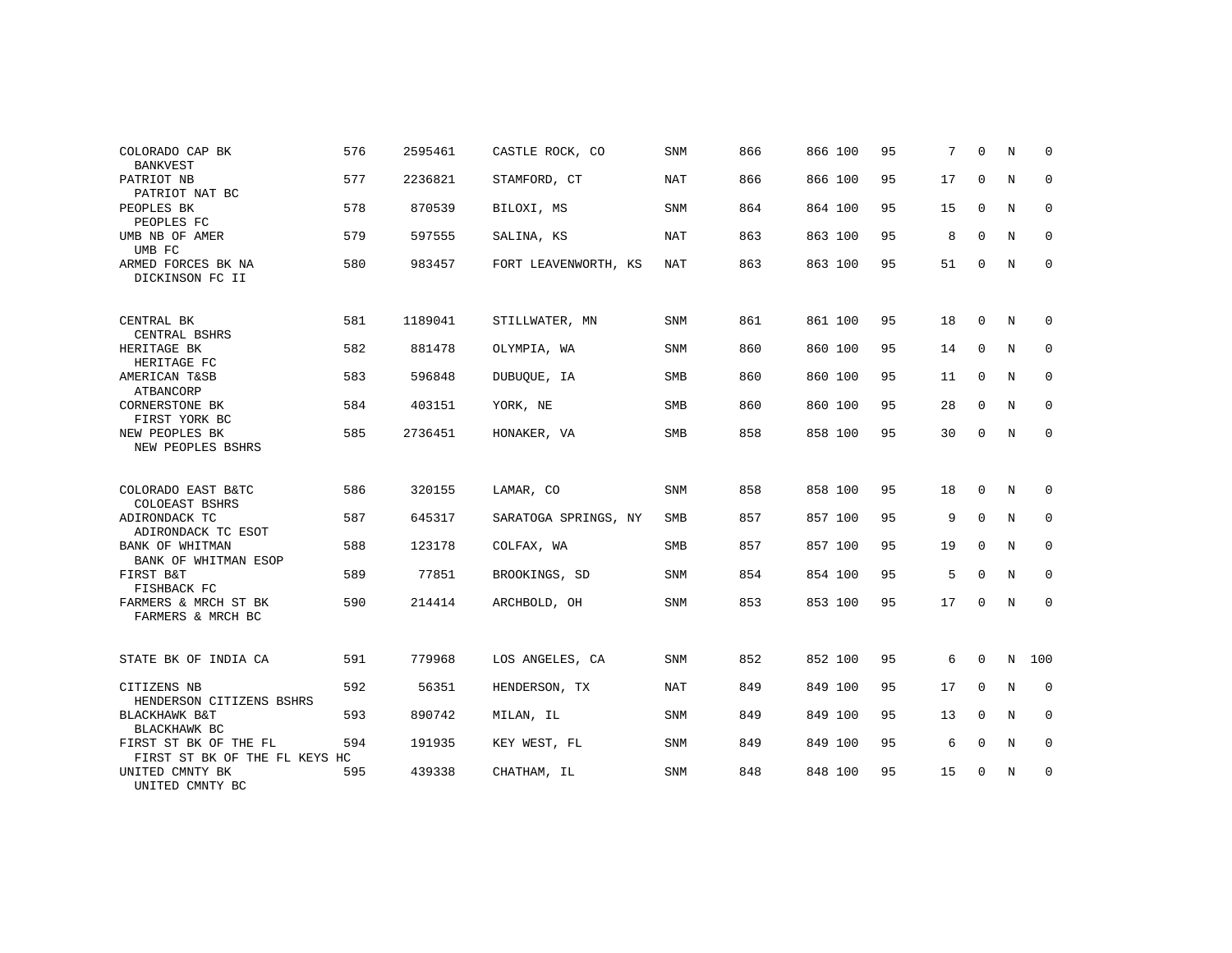| ADVANTAGE BK<br>CAMCO FNCL CORP                         | 596 | 834979  | CAMBRIDGE, OH     | <b>SNM</b> | 844 | 844 100 | 95 | 22           | 0           | N           | $\mathbf 0$  |
|---------------------------------------------------------|-----|---------|-------------------|------------|-----|---------|----|--------------|-------------|-------------|--------------|
| BRIDGE BK NA<br>SCJ                                     | 597 | 3025406 | SAN JOSE, CA      | <b>NAT</b> | 844 | 844 100 | 95 | $\mathbf{1}$ | $\mathbf 0$ | N           | $\Omega$     |
| MAHOPAC NB<br>TOMPKINS FNCL CORP                        | 598 | 521804  | MAHOPAC, NY       | NAT        | 841 | 841 100 | 95 | 14           | 0           | N           | 0            |
| FIRST NB OF GA<br>WGNB CORP                             | 599 | 147839  | CARROLLTON, GA    | <b>NAT</b> | 841 | 841 100 | 95 | 10           | $\Omega$    | N           | $\mathbf{0}$ |
| CITIZENS BK<br>CITIZENS HC                              | 600 | 29636   | PHILADELPHIA, MS  | SNM        | 840 | 840 100 | 95 | 19           | 0           | N           | 0            |
| BANK FIRST NAT                                          | 601 | 594947  | MANITOWOC, WI     | NAT        | 838 | 838 100 | 95 | 12           | 0           | N           | $\mathbf 0$  |
| FIRST MANITOWOC BC<br>TEXAS CMNTY BK NA<br>VISION BSHRS | 602 | 528960  | LAREDO, TX        | <b>NAT</b> | 837 | 837 100 | 95 | 7            | $\Omega$    | N           | $\mathbf 0$  |
| FLORIDA CMNTY BK<br>FLORIDA CMNTY BK                    | 603 | 92630   | IMMOKALEE, FL     | SNM        | 836 | 836 100 | 95 | 10           | $\Omega$    | N           | 0            |
| SEASIDE NB&TC<br>THREE SHORES BC                        | 604 | 3487518 | ORLANDO, FL       | <b>NAT</b> | 835 | 835 100 | 95 | 12           | $\Omega$    | N           | $\Omega$     |
| COMMERCE BK OF WA NA<br>ZIONS BC                        | 605 | 1198641 | SEATTLE, WA       | NAT        | 835 | 835 100 | 95 | $\mathbf 0$  | $\Omega$    | N           | $\mathbf 0$  |
| BREMER BK NA<br>OTTO BREMER FOUNDATION                  | 606 | 995450  | GRAND FORKS, ND   | NAT        | 833 | 833 100 | 95 | 10           | $\Omega$    | N           | $\mathbf 0$  |
| CENTRAL NB<br>CENTRAL OF KS                             | 607 | 234355  | JUNCTION CITY, KS | NAT        | 833 | 833 100 | 95 | 37           | $\mathbf 0$ | N           | $\mathbf 0$  |
| MARATHON NB OF NY<br>MARATHON BKG CORP                  | 608 | 1416327 | ASTORIA, NY       | NAT        | 832 | 832 100 | 95 | 14           | $\Omega$    | N           | 91           |
| UNITED BK IA<br>IDA GROVE BSHRS                         | 609 | 738040  | IDA GROVE, IA     | SNM        | 832 | 832 100 | 95 | 16           | $\mathbf 0$ | N           | $\mathbf 0$  |
| BRYANT BK                                               | 610 | 3356191 | TUSCALOOSA, AL    | <b>SNM</b> | 831 | 831 100 | 95 | 12           | $\mathbf 0$ | N           | $\mathbf{0}$ |
| CARROLLTON BK                                           | 611 | 1001648 | CARROLLTON, IL    | <b>SNM</b> | 830 | 830 100 | 95 | 7            | $\Omega$    | N           | $\mathbf 0$  |
| CBX CORP<br>CITIZENS NB                                 | 612 | 717737  | SEVIERVILLE, TN   | NAT        | 828 | 828 100 | 95 | 17           | $\mathbf 0$ | $\mathbf N$ | $\mathbf 0$  |
| CNB BSHRS<br>INTERNATIONAL BK OF CMRC                   | 613 | 230759  | BROWNSVILLE, TX   | <b>SNM</b> | 828 | 828 100 | 95 | 14           | $\mathbf 0$ | N           | $\mathbf 0$  |
| INTERNATIONAL BSHRS CORP<br>DARBY B&TC<br>DBT HC        | 614 | 446336  | VIDALIA, GA       | SNM        | 828 | 828 100 | 95 | 6            | $\mathbf 0$ | N           | $\mathbf{0}$ |
| FNB OF KS<br>LAURITZEN CORP                             | 615 | 2033123 | OVERLAND PARK, KS | NAT        | 827 | 827 100 | 95 | 6            | $\mathbf 0$ | N           | $\mathbf{0}$ |
| FIRST SOUTH BK<br>FIRST SOUTH BC                        | 616 | 883874  | WASHINGTON, NC    | <b>SNM</b> | 826 | 826 100 | 95 | 28           | $\Omega$    | N           | $\Omega$     |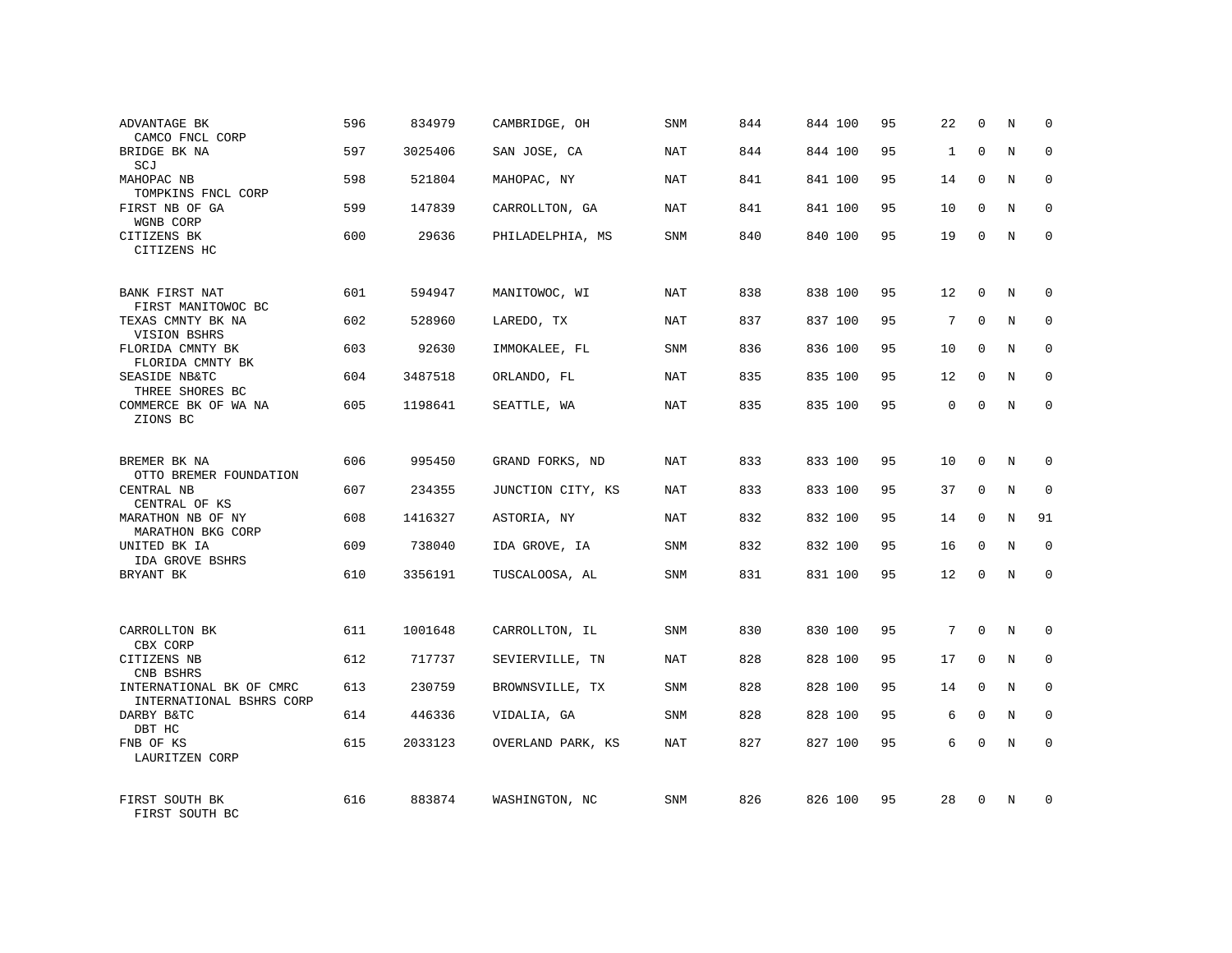| FIRST NAT B&TC<br>CENTRE 1 BC                           | 617 | 207845  | BELOIT, WI        | NAT        | 826 | 826 100 | 95 | 13          | $\mathbf 0$ | N | 0           |
|---------------------------------------------------------|-----|---------|-------------------|------------|-----|---------|----|-------------|-------------|---|-------------|
| PARK BK<br>PARK BC                                      | 618 | 403946  | MADISON, WI       | SNM        | 824 | 824 100 | 95 | 11          | $\Omega$    | N | $\mathbf 0$ |
| JEFFERSON B&TC<br>DELTA BSHRS CO                        | 619 | 598954  | EUREKA, MO        | SNM        | 822 | 822 100 | 95 | 4           | $\mathbf 0$ | N | 0           |
| LIBERTYBANK<br>LIBERTY FNCL GRP                         | 620 | 650674  | EUGENE, OR        | SNM        | 822 | 822 100 | 95 | 15          | $\Omega$    | N | $\mathbf 0$ |
| BYRON BK                                                | 621 | 945941  | BYRON CENTER, MI  | SMB        | 820 | 820 100 | 95 | 12          | $\mathbf 0$ | N | 0           |
| OAK FC<br>EMPIRE BK<br>CENTRAL BANCOMPANY               | 622 | 290052  | SPRINGFIELD, MO   | <b>SNM</b> | 820 | 820 100 | 95 | 16          | $\mathbf 0$ | N | $\mathbf 0$ |
| BANK OF THE WEST<br>WESTSTAR BHC                        | 623 | 1447639 | EL PASO, TX       | SMB        | 818 | 818 100 | 95 | 7           | $\Omega$    | N | $\mathbf 0$ |
| BANK OF UTICA                                           | 624 | 254317  | UTICA, NY         | <b>SNM</b> | 816 | 816 100 | 95 | $\mathbf 0$ | $\mathbf 0$ | N | $\mathbf 0$ |
| COMMONWEALTH B&TC<br>COMMONWEALTH BSHRS                 | 625 | 189044  | LOUISVILLE, KY    | SNM        | 815 | 815 100 | 95 | 15          | $\Omega$    | N | $\mathbf 0$ |
| MILLENNIUM BCPBANK NA<br>BCP INTERNACIONAL II SGPS SOCI | 626 | 2944715 | NEWARK, NJ        | NAT        | 815 | 815 100 | 95 | 16          | $\mathbf 0$ | N | 100         |
| FLORIDA BK<br>FLORIDA BK GRP                            | 627 | 704737  | TAMPA, FL         | <b>SMB</b> | 814 | 814 100 | 95 | 15          | $\Omega$    | N | $\Omega$    |
| COMMUNITY BK OF TRI-CTY<br>TRI-COUNTY FC                | 628 | 697978  | WALDORF, MD       | SMB        | 813 | 813 100 | 95 | 9           | $\Omega$    | N | $\mathbf 0$ |
| BANK OF AMER FORK<br>PEOPLES UT BC                      | 629 | 984379  | AMERICAN FORK, UT | <b>SNM</b> | 811 | 811 100 | 95 | 11          | $\Omega$    | N | $\Omega$    |
| WORLDS FOREMOST BK                                      | 630 | 2931603 | SIDNEY, NE        | SNM        | 811 | 811 100 | 95 | $\mathbf 0$ | $\Omega$    | N | $\mathbf 0$ |
| VALLEY VIEW ST BK                                       | 631 | 339951  | OVERLAND PARK, KS | <b>SNM</b> | 810 | 810 100 | 95 | 9           | $\mathbf 0$ | N | 0           |
| VALLEY VIEW BSHRS<br>BANK OF WASHINGTON                 | 632 | 565750  | WASHINGTON, MO    | <b>SNM</b> | 810 | 810 100 | 95 | 5           | $\Omega$    | N | $\mathbf 0$ |
| DIAMOND BANCORP<br>AMERICAN NB&TC<br>AMERICAN NAT BSHRS | 633 | 958727  | DANVILLE, VA      | <b>NAT</b> | 808 | 808 100 | 95 | 17          | $\mathbf 0$ | N | 0           |
| FIRST CMNTY BK NA<br>JLL ASSC GP FCH                    | 634 | 359360  | SUGAR LAND, TX    | <b>NAT</b> | 807 | 807 100 | 95 | 35          | $\mathbf 0$ | N | $\mathbf 0$ |
| REDDING BK OF CMRC<br>BANK OF CMRC HOLD                 | 635 | 933863  | REDDING, CA       | SNM        | 807 | 807 100 | 95 | 4           | 0           | N | $\mathbf 0$ |
| USAMERIBANK<br>USAMERIBANCORP                           | 636 | 3536407 | LARGO, FL         | SNM        | 807 | 807 100 | 95 | 4           | $\mathbf 0$ | N | 0           |
| MOUNTAIN WEST BK NA<br>MOUNTAIN WEST FC                 | 637 | 1861927 | HELENA, MT        | <b>NAT</b> | 804 | 804 100 | 95 | 14          | $\Omega$    | N | $\mathbf 0$ |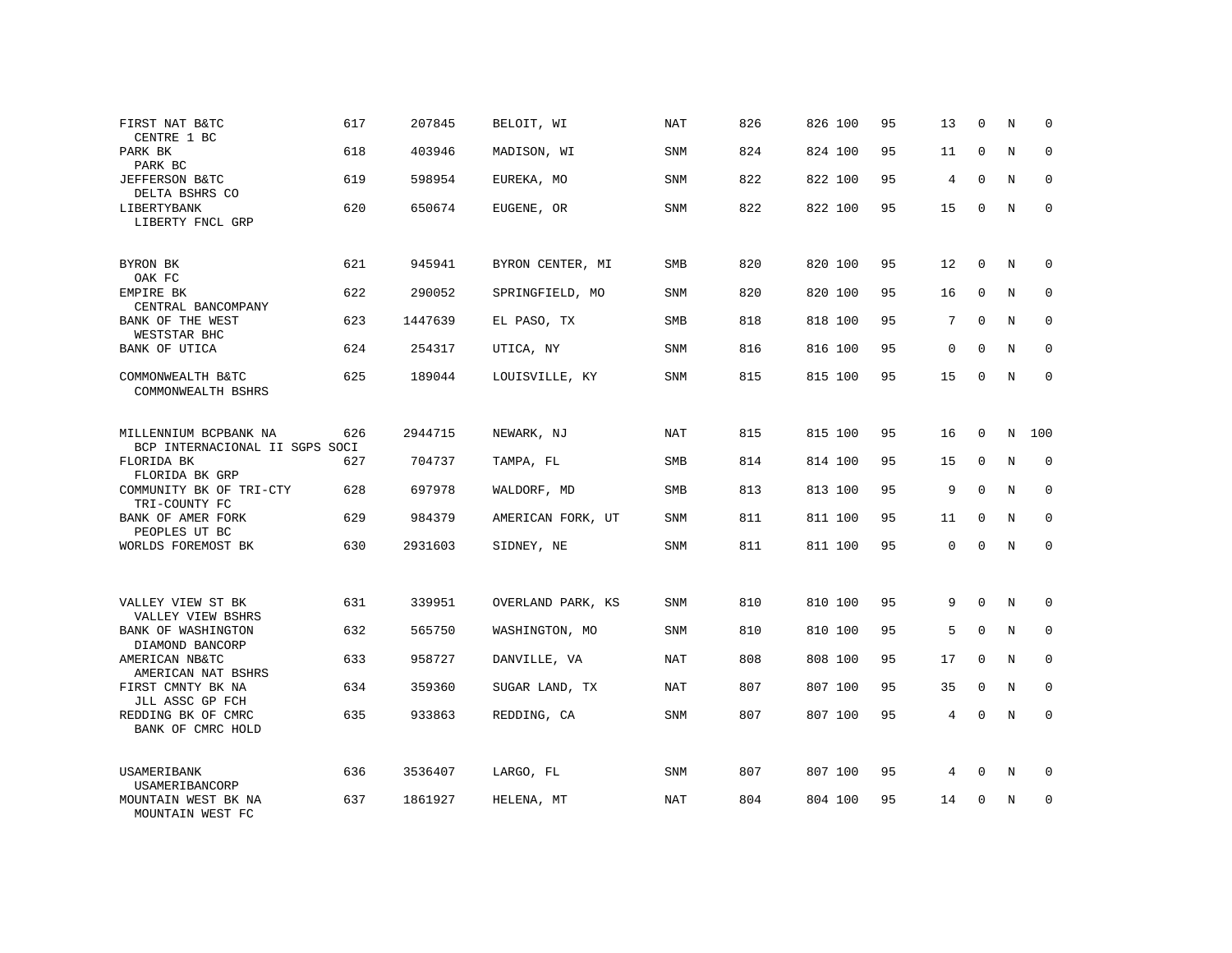| MOUNTAIN 1ST BK & TR<br>1ST FS CORP          | 638 | 3261549 | HENDERSONVILLE, NC        | SNM | 803 | 803 100 | 95 | 14              | 0           | N           | 0            |
|----------------------------------------------|-----|---------|---------------------------|-----|-----|---------|----|-----------------|-------------|-------------|--------------|
| PACIFIC PREMIER BK<br>PACIFIC PREMIER BC     | 639 | 431172  | COSTA MESA, CA            | SMB | 802 | 802 100 | 95 | 5               | $\Omega$    | N           | $\mathbf 0$  |
| OHIO VALLEY BK CO<br>OHIO VALLEY BC          | 640 | 498317  | GALLIPOLIS, OH            | SNM | 802 | 802 100 | 95 | 14              | $\mathbf 0$ | N           | $\mathbf 0$  |
| NORTHWAY BK                                  | 641 | 30502   | BERLIN, NH                | SNM | 802 | 802 100 | 95 | 16              | $\Omega$    | N           | $\Omega$     |
| NORTHWAY FNCL<br>MONROE BK<br>MONROE BC      | 642 | 220545  | BLOOMINGTON, IN           | SNM | 798 | 798 100 | 95 | 16              | $\mathbf 0$ | $\mathbf N$ | $\mathbf{0}$ |
| PARK BK<br>BANKMANAGERS CORP                 | 643 | 200640  | MILWAUKEE, WI             | SNM | 798 | 798 100 | 95 | 6               | $\mathbf 0$ | N           | $\mathbf 0$  |
| <b>BANK OF CASTILE</b><br>TOMPKINS FNCL CORP | 644 | 165806  | CASTILE, NY               | SNM | 796 | 796 100 | 95 | 14              | $\mathbf 0$ | N           | $\mathbf 0$  |
| RED RIVER BK<br>RED RIVER BSHRS              | 645 | 2743244 | ALEXANDRIA, LA            | SNM | 796 | 796 100 | 95 | 15              | 0           | N           | 0            |
| FIRST GA BKG CO<br>FGBC BSHRS                | 646 | 3219335 | FRANKLIN, GA              | SNM | 796 | 796 100 | 95 | 11              | $\mathbf 0$ | N           | 0            |
| INDEPENDENT BK<br>INDEPENDENT HOLDINGS       | 647 | 2666400 | MEMPHIS, TN               | SNM | 795 | 795 100 | 95 | 8               | $\mathbf 0$ | $\rm N$     | $\mathbf 0$  |
| F&M BK<br>F&M FC                             | 648 | 741330  | CLARKSVILLE, TN           | SNM | 793 | 793 100 | 95 | 14              | $\Omega$    | $\mathbf N$ | $\mathbf 0$  |
| MERCANTILE BK<br>MERCANTILE BANCORP          | 649 | 481542  | OUINCY, IL                | SNM | 793 | 793 100 | 95 | $7\overline{ }$ | $\mathbf 0$ | $\mathbf N$ | $\mathbf 0$  |
| TROY B&TC<br>TRUST NO 3 UNDER THE WILL OF    | 650 | 134437  | TROY, AL                  | SNM | 792 | 792 100 | 95 | 8               | $\Omega$    | N           | $\mathbf 0$  |
| VILLAGE B&TC<br>WINTRUST FC                  | 651 | 2298995 | ARLINGTON HEIGHTS, IL SMB |     | 791 | 791 100 | 95 | 3               | $\Omega$    | N           | 0            |
| SALIN B&TC<br>SALIN BSHRS                    | 652 | 123646  | INDIANAPOLIS, IN          | SMB | 790 | 790 100 | 95 | 24              | $\mathbf 0$ | N           | 0            |
| COMMERCIAL BK<br>UNIFIED SHARES LLC          | 653 | 497039  | HARROGATE, TN             | SMB | 789 | 789 100 | 95 | 38              | $\mathbf 0$ | N           | $\mathbf 0$  |
| COMMERCIAL BK<br>ROBERTSON HC LP             | 653 | 497039  | HARROGATE, TN             | SMB |     |         |    |                 |             |             |              |
| CAMERON ST BK<br><b>CAMERON BSHRS</b>        | 654 | 472335  | LAKE CHARLES, LA          | SNM | 787 | 787 100 | 95 | 20              | $\Omega$    | $\mathbf N$ | $\Omega$     |
| WAUKESHA ST BK                               | 655 | 290249  | WAUKESHA, WI              | SNM | 787 | 787 100 | 95 | 16              | 0           | N           | 0            |
| PEOPLES NB<br>MARKET STREET BSHRS            | 656 | 375043  | MOUNT VERNON, IL          | NAT | 785 | 785 100 | 95 | 17              | $\mathbf 0$ | N           | $\mathbf 0$  |
| NORTHSTAR BK OF TX<br>NORTHSTAR FC           | 657 | 998554  | DENTON, TX                | SNM | 784 | 784 100 | 95 | 9               |             | N           | 0            |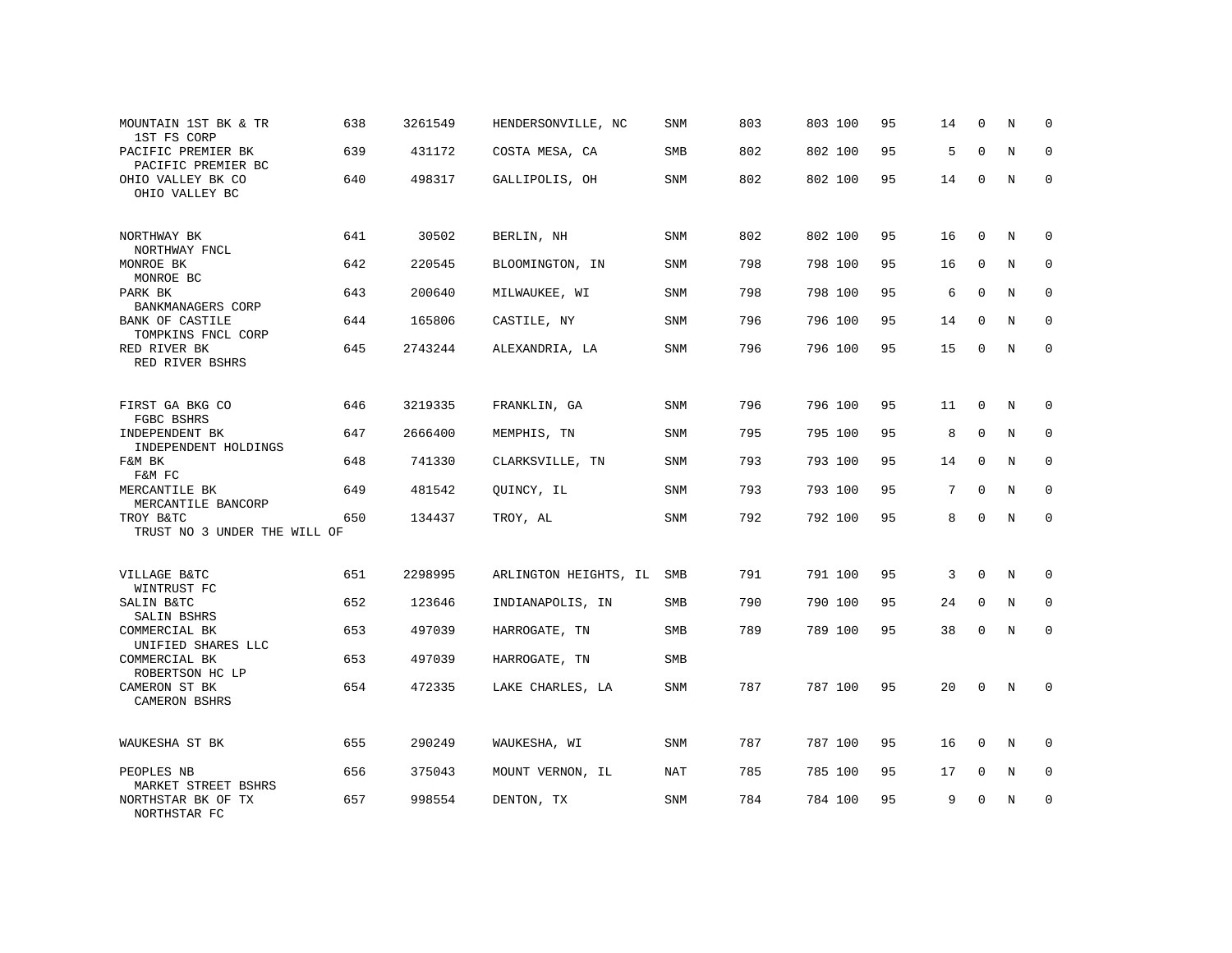| HIGH POINT B&TC<br>HIGH POINT BK CORP              | 658 | 49821   | HIGH POINT, NC     | <b>SNM</b> | 782 | 782 100 | 95 | 9               | $\Omega$     | N           | $\Omega$    |
|----------------------------------------------------|-----|---------|--------------------|------------|-----|---------|----|-----------------|--------------|-------------|-------------|
| FIDUCIARY TC INTL<br>FRANKLIN RESOURCES            | 659 | 160614  | NEW YORK, NY       | <b>SNM</b> | 779 | 760 98  | 95 | $\mathbf 0$     | $\mathbf{1}$ | Y           | $\Omega$    |
| SEA ISLAND BK<br>SYNOVUS FC                        | 660 | 1632    | STATESBORO, GA     | SNM        | 778 | 778 100 | 95 | 9               | $\mathbf 0$  | N           | $\mathbf 0$ |
| TIDELANDS BK<br>TIDELANDS BSHRS                    | 661 | 3185485 | MOUNT PLEASANT, SC | SNM        | 775 | 775 100 | 95 | 6               | 0            | N           | $\mathbf 0$ |
| FIRST FARMERS B&T<br>FIRST FARMERS FC              | 662 | 139843  | CONVERSE, IN       | <b>SMB</b> | 775 | 775 100 | 95 | 18              | $\mathbf 0$  | N           | $\mathbf 0$ |
| BARABOO NB<br>BARABOO BC                           | 663 | 24949   | BARABOO, WI        | NAT        | 774 | 774 100 | 95 | 16              | $\mathbf 0$  | $\mathbf N$ | $\mathbf 0$ |
| SOUTHWEST BK<br>FIRST TX BHC                       | 664 | 423458  | FORT WORTH, TX     | SMB        | 774 | 774 100 | 95 | 12              | 0            | $\mathbf N$ | $\mathsf 0$ |
| BANK OF BLUE VALLEY<br>BLUE VALLEY BC              | 665 | 1421161 | OVERLAND PARK, KS  | <b>SMB</b> | 773 | 773 100 | 95 | $4\overline{ }$ | 0            | N           | $\mathsf 0$ |
| <b>AUBURNBANK</b><br>AUBURN NBC                    | 666 | 749635  | AUBURN, AL         | SMB        | 771 | 771 100 | 95 | 9               | $\Omega$     | N           | $\mathbf 0$ |
| BANK OF MISSOURI<br>RELIABLE COMMUNITY BSHRS       | 667 | 330855  | PERRYVILLE, MO     | SNM        | 770 | 770 100 | 95 | 11              | $\mathbf 0$  | N           | $\mathbf 0$ |
| SAVANNAH BK NA<br>SAVANNAH BC                      | 668 | 1466489 | SAVANNAH, GA       | NAT        | 768 | 768 100 | 95 | 6               | $\mathbf 0$  | $\mathbf N$ | $\mathbf 0$ |
| AMALGAMATED BK CHICAGO<br>AMALGAMATED INV CO       | 669 | 397531  | CHICAGO, IL        | SNM        | 768 | 768 100 | 95 | $\mathbf{1}$    | $\mathbf 0$  | $\mathbf N$ | $\mathbf 0$ |
| SAVINGS BK OF MENDOCINO CTY                        | 670 | 146663  | UKIAH, CA          | SNM        | 766 | 766 100 | 95 | 8               | $\mathbf 0$  | N           | 0           |
| FIRST KEYSTONE NB<br>FIRST KEYSTONE CORP           | 671 | 790918  | BERWICK, PA        | <b>NAT</b> | 766 | 766 100 | 96 | 13              | $\mathbf 0$  | $\mathbf N$ | $\mathbf 0$ |
| CENTRAL VALLEY CMNTY BK<br>CENTRAL VALLEY CMNTY BC | 672 | 703767  | FRESNO, CA         | SNM        | 765 | 765 100 | 96 | 15              | $\mathbf 0$  | $\mathbf N$ | $\mathbf 0$ |
| TENNESSEE ST BK<br>TENNESSEE ST BSHRS              | 673 | 479839  | PIGEON FORGE, TN   | SMB        | 765 | 765 100 | 96 | 16              | $\mathbf 0$  | N           | $\mathbf 0$ |
| CHAMBERS BK<br>CHAMBERS BSHRS                      | 674 | 517049  | DANVILLE, AR       | SNM        | 764 | 764 100 | 96 | 19              | 0            | N           | $\mathbf 0$ |
| SOVEREIGN BK<br>SOVEREIGN BSHRS                    | 675 | 3269590 | DALLAS, TX         | SNM        | 762 | 762 100 | 96 | 9               | $\Omega$     | N           | $\Omega$    |
| BANK OF CMRC                                       | 676 | 324863  | IDAHO FALLS, ID    | SNM        | 761 | 761 100 | 96 | 15              | $\mathbf 0$  | $\mathbf N$ | $\mathbf 0$ |
| HORRY CTY ST BK<br>HCSB FC                         | 677 | 1162530 | LORIS, SC          | SNM        | 760 | 760 100 | 96 | 13              | 0            | N           | $\mathbf 0$ |
| QNB BK<br>QNB CORP                                 | 678 | 852713  | QUAKERTOWN, PA     | <b>SNM</b> | 758 | 758 100 | 96 | 9               | U            | N           | $\mathbf 0$ |
|                                                    |     |         |                    |            |     |         |    |                 |              |             |             |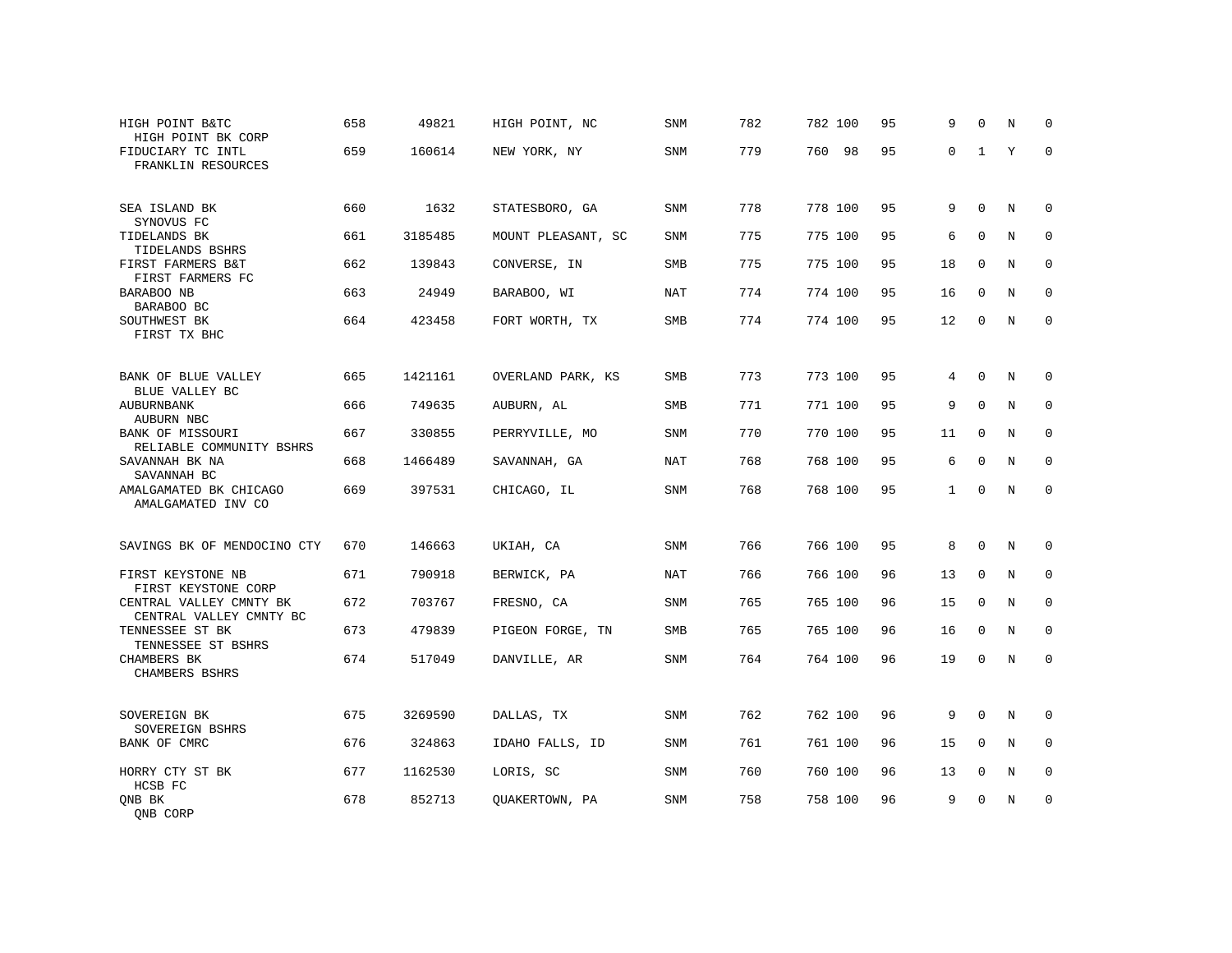| EAGLE B&TC OF MISSOURI<br>JEFFERSON COUNTY BSHRS | 679 | 846356  | HILLSBORO, MO     | SNM        | 757 | 757 100 | 96 | 11 | 0           | N          | $\Omega$    |
|--------------------------------------------------|-----|---------|-------------------|------------|-----|---------|----|----|-------------|------------|-------------|
| FIRST DAKOTA NB<br>FIRST DAKOTA FC               | 680 | 441256  | YANKTON, SD       | NAT        | 754 | 754 100 | 96 | 12 | $\Omega$    | N          | $\Omega$    |
| AMERICAN BK TX NA<br>NORTH AMER BSHRS            | 681 | 485652  | MARBLE FALLS, TX  | NAT        | 754 | 754 100 | 96 | 16 | $\mathbf 0$ | N          | $\mathbf 0$ |
| FIRST CMNTY BK<br>FIRST CMNTY HOLD               | 682 | 3232204 | SANTA ROSA, CA    | SNM        | 752 | 752 100 | 96 | 7  | $\Omega$    | N          | $\Omega$    |
| AMERICAN FNB<br>AFNB HOLD                        | 683 | 2694681 | HOUSTON, TX       | NAT        | 750 | 750 100 | 96 | 7  | $\Omega$    | N          | $\mathbf 0$ |
| <b>BANKWEST</b><br>SOUTH DAKOTA BSHRS            | 684 | 540551  | PIERRE, SD        | SNM        | 750 | 750 100 | 96 | 12 | $\Omega$    | N          | $\mathbf 0$ |
| CAPITALBANK<br>COMMUNITY CAPITAL CORP            | 685 | 1356535 | GREENWOOD, SC     | <b>SMB</b> | 748 | 748 100 | 96 | 17 | 0           | N          | 0           |
| FIRST NORTHERN BK<br>FIRST NORTHERN CMNTY BC     | 686 | 783161  | DIXON, CA         | SNM        | 748 | 748 100 | 96 | 13 | $\mathbf 0$ | N          | $\mathbf 0$ |
| OMNI BK<br>OMNI BSHRS                            | 687 | 1229424 | METAIRIE, LA      | SNM        | 747 | 747 100 | 96 | 13 | $\mathbf 0$ | N          | $\mathbf 0$ |
| BANK OF UT<br>BOU BC                             | 688 | 933975  | OGDEN, UT         | SMB        | 741 | 741 100 | 96 | 12 | $\mathbf 0$ | N          | $\mathbf 0$ |
| FRANDSEN B&T<br>FRANDSEN FC                      | 689 | 751656  | LONSDALE, MN      | SNM        | 740 | 740 100 | 96 | 20 | $\Omega$    | $_{\rm N}$ | $\Omega$    |
| HOME ST BK NA<br>HOME ST BC                      | 690 | 696430  | CRYSTAL LAKE, IL  | <b>NAT</b> | 739 | 739 100 | 96 | 8  | $\Omega$    | N          | $\Omega$    |
| GUARANTY BK<br>GUARANTY FEDERAL BSHRS            | 691 | 131173  | SPRINGFIELD, MO   | SNM        | 737 | 737 100 | 96 | 8  | $\mathbf 0$ | N          | 0           |
| UNITED B&TC<br>FARMERS CAPITAL BK CORP           | 692 | 479914  | VERSAILLES, KY    | SNM        | 736 | 736 100 | 96 | 12 | $\mathbf 0$ | N          | $\mathbf 0$ |
| LCNB NB<br>LCNB CORP                             | 693 | 785923  | LEBANON, OH       | <b>NAT</b> | 733 | 733 100 | 96 | 24 | $\Omega$    | $_{\rm N}$ | $\mathbf 0$ |
| FIRST CITIZENS NB<br>CITIZENS FNCL SVC           | 694 | 978118  | MANSFIELD, PA     | <b>NAT</b> | 729 | 729 100 | 96 | 16 | 0           | N          | $\mathbf 0$ |
| FIRST CMRL BK OF HUNTSVILLE<br>SYNOVUS FC        | 695 | 130635  | HUNTSVILLE, AL    | SNM        | 728 | 728 100 | 96 | 5  | 0           | N          | 0           |
| EPHRATA NB<br>HIBSHMAN TR FOR EPHRATA NB STK     | 696 | 425911  | EPHRATA, PA       | <b>NAT</b> | 726 | 726 100 | 96 | 7  | $\Omega$    | N          | $\mathbf 0$ |
| BANKFIRST FINANCIAL SVC<br>BANKFIRST CAP CORP    | 697 | 914648  | MACON, MS         | SNM        | 723 | 723 100 | 96 | 12 | $\Omega$    | N          | $\mathbf 0$ |
| STATE BK OF CROSS PLAINS<br>SBCP BC              | 698 | 525549  | CROSS PLAINS, WI  | SNM        | 722 | 722 100 | 96 | 8  | 0           | N          | 0           |
| UNION BK<br>OLNEY BSHRS OF TX                    | 699 | 1187001 | OKLAHOMA CITY, OK | <b>SMB</b> | 722 | 722 100 | 96 | 12 | $\Omega$    | N          | $\mathbf 0$ |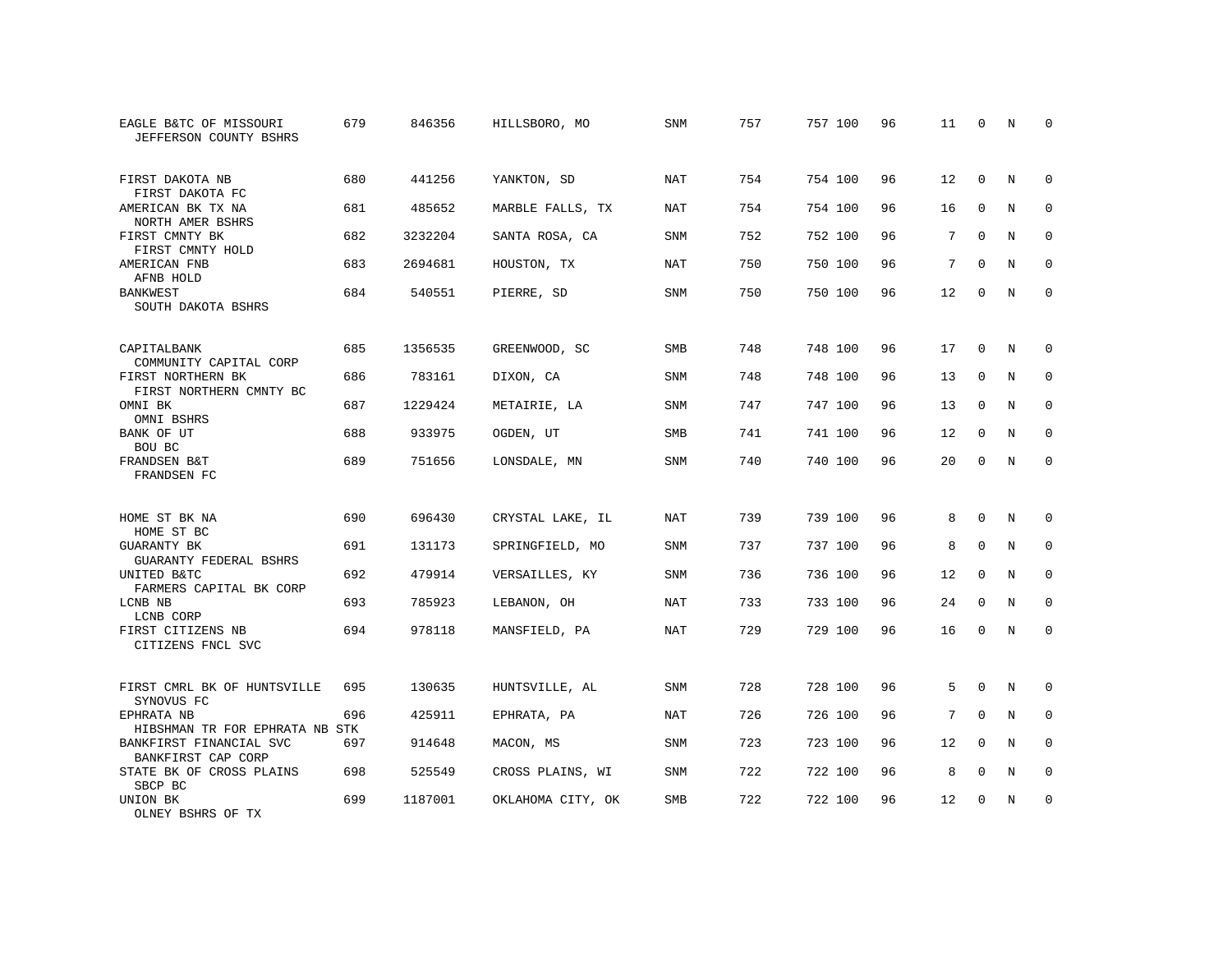| FIRST B&TC EAST TX                                                  | 700 | 642259  | DIBOLL, TX                 | <b>SNM</b> | 721 | 721 100 | 96 | 18 | $\Omega$    | N | $\Omega$    |
|---------------------------------------------------------------------|-----|---------|----------------------------|------------|-----|---------|----|----|-------------|---|-------------|
| DIBOLL ST BSHRS<br>FIRST AMER B&TC                                  | 701 | 101037  | VACHERIE, LA               | <b>SNM</b> | 721 | 721 100 | 96 | 23 | $\mathbf 0$ | N | $\mathbf 0$ |
| ONE AMER CORP<br>FIRST NB OF THE SOUTH                              | 702 | 2859574 | SPARTANBURG, SC            | <b>NAT</b> | 720 | 720 100 | 96 | 13 | $\mathbf 0$ | N | 0           |
| FIRST NAT BSHRS<br>FIRST NB OF SANTA FE<br>NEW MEXICO BANQUEST CORP | 703 | 787253  | SANTA FE, NM               | NAT        | 719 | 719 100 | 96 | 12 | $\mathbf 0$ | N | 0           |
| SOUTHERN FIRST BK NA<br>SOUTHERN FIRST BSHRS                        | 704 | 2849801 | GREENVILLE, SC             | <b>NAT</b> | 718 | 718 100 | 96 | 5  | $\Omega$    | N | 0           |
| TALBOT BK OF EASTON MD<br>SHORE BSHRS                               | 705 | 796125  | EASTON, MD                 | <b>SNM</b> | 716 | 716 100 | 96 | 6  | $\Omega$    | N | $\Omega$    |
| CITIZENS UNION BK<br>LEA M MCMULLAN TR                              | 706 | 65746   | SHELBYVILLE, KY            | SNM        | 716 | 716 100 | 96 | 17 | $\mathbf 0$ | N | 0           |
| LUBBOCK NB<br>COMMERCE NAT FNCL SVC                                 | 707 | 766258  | LUBBOCK, TX                | NAT        | 716 | 716 100 | 96 | 8  | $\mathbf 0$ | N | 0           |
| SIGNATURE BK<br>COMMUNITY FIRST BSHRS                               | 708 | 3350724 | FAYETTEVILLE, AR           | SNM        | 715 | 715 100 | 96 | 7  | $\Omega$    | N | $\mathbf 0$ |
| AMERICAN BK CMRC<br>AMERICO BSHRS                                   | 709 | 215662  | WOLFFORTH, TX              | SNM        | 713 | 713 100 | 96 | 18 | $\mathbf 0$ | N | 0           |
|                                                                     |     |         |                            |            |     |         |    |    |             |   |             |
| VALLEY BK<br>VALLEY FC                                              | 710 | 2303086 | ROANOKE, VA                | SMB        | 713 | 713 100 | 96 | 7  | $\Omega$    | N | $\Omega$    |
| STARION FNCL<br>STARION BC                                          | 711 | 2009605 | BISMARCK, ND               | SNM        | 713 | 713 100 | 96 | 9  | $\mathbf 0$ | N | $\mathbf 0$ |
| SOUTHERN BANCORP BK<br>SOUTHERN BC                                  | 712 | 852544  | ARKADELPHIA, AR            | <b>SMB</b> | 710 | 710 100 | 96 | 28 | 0           | N | 0           |
| CITIZENS 1ST BK                                                     | 713 | 869663  | TYLER, TX                  | <b>SNM</b> | 709 | 709 100 | 96 | 3  | $\Omega$    | N | $\mathbf 0$ |
| BARNES BKG CO<br>BARNES BC                                          | 714 | 868376  | KAYSVILLE, UT              | <b>SMB</b> | 709 | 709 100 | 96 | 9  | $\mathbf 0$ | N | 0           |
| FIRST NB OF NORTHERN CA                                             | 715 | 167060  | SOUTH SAN FRANCISCO, CANAT |            | 708 | 708 100 | 96 | 13 | 0           | N | 0           |
| FNB BC                                                              |     |         |                            |            |     |         |    |    |             |   |             |
| NATIONAL BK OF KANSAS CITY<br>AMERI-NATIONAL CORP                   | 716 | 2747587 | OVERLAND PARK, KS          | NAT        | 708 | 708 100 | 96 | 5  | $\Omega$    | N | $\mathbf 0$ |
| STATE BK THE LAKES<br>WINTRUST FC                                   | 717 | 595430  | ANTIOCH, IL                | <b>SMB</b> | 708 | 708 100 | 96 | 4  | $\mathbf 0$ | N | 0           |
| BEACH CMNTY BK<br>BEACH CMNTY BSHRS                                 | 718 | 3022076 | FORT WALTON BEACH, FL      | <b>SNM</b> | 706 | 706 100 | 96 | 13 | $\Omega$    | N | $\mathbf 0$ |
| FIRST NB<br>WAUPACA BC                                              | 719 | 466642  | WAUPACA, WI                | <b>NAT</b> | 705 | 705 100 | 96 | 10 | $\mathbf 0$ | N | 0           |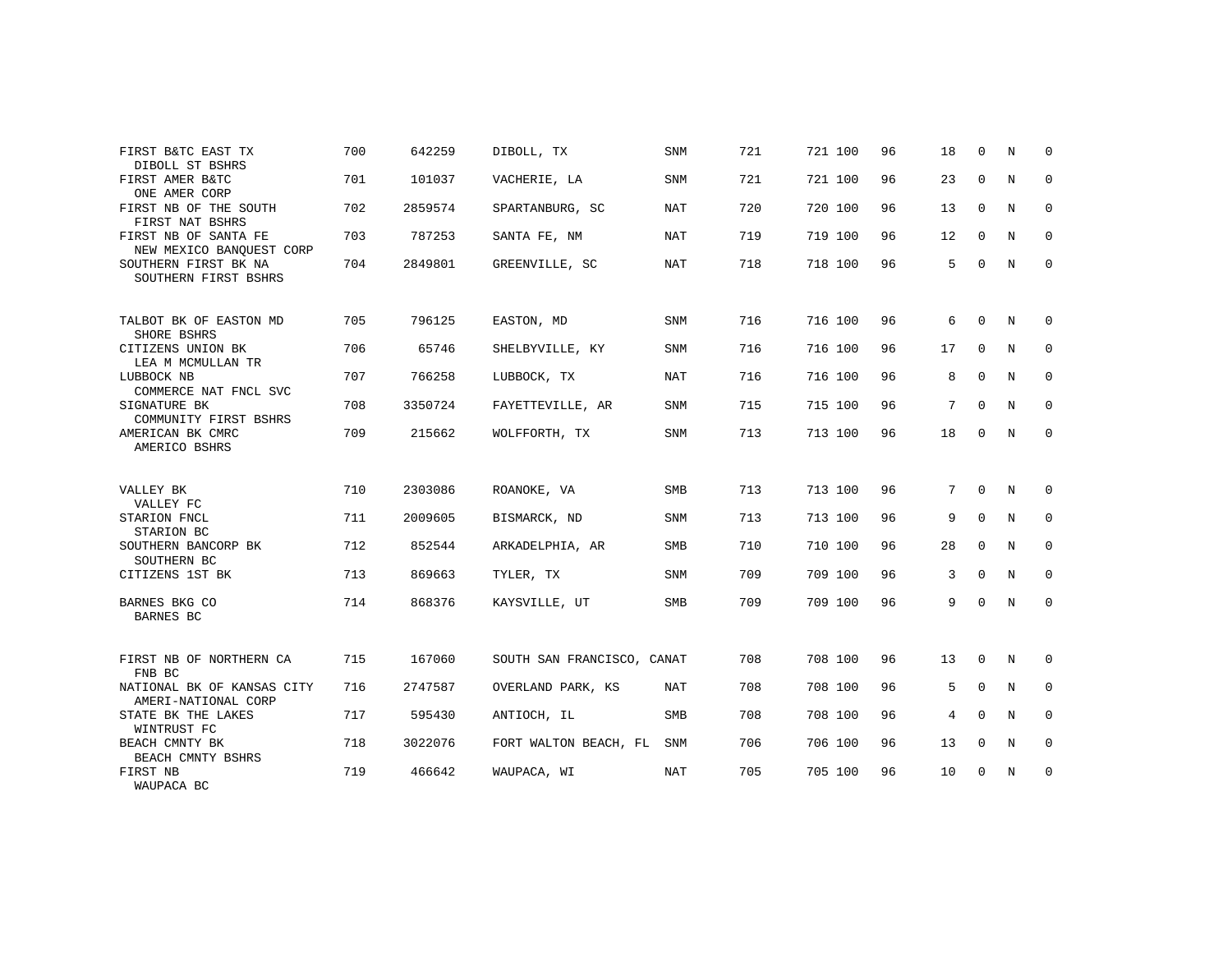| TOWN BK<br>WINTRUST FC                    | 720 | 2693264 | HARTLAND, WI       | <b>SMB</b> | 705 | 705 100 | 96 | 4           | $\Omega$    | N          | $\Omega$    |
|-------------------------------------------|-----|---------|--------------------|------------|-----|---------|----|-------------|-------------|------------|-------------|
| HELM BK                                   | 721 | 1414819 | MIAMI, FL          | SNM        | 704 | 704 100 | 96 | $\Omega$    | $\Omega$    | $_{\rm N}$ | $\Omega$    |
| FIRSTBANK SW<br>FIRSTPERRYTON BC          | 722 | 840363  | AMARILLO, TX       | SNM        | 702 | 702 100 | 96 | 9           | $\Omega$    | N          | 0           |
| SECURITY FIRST BK<br>STOCKMENS LP         | 723 | 276850  | LINCOLN, NE        | SNM        | 701 | 701 100 | 96 | 31          | 0           | N          | 0           |
| COMMUNITY FIRST B&TC<br>COMMUNITY FIRST   | 724 | 2810007 | COLUMBIA, TN       | <b>SNM</b> | 701 | 701 100 | 96 | 9           | $\Omega$    | $_{\rm N}$ | $\Omega$    |
| VINTON CNTY NB OF MC<br>COMMUNITY BSHRS   | 725 | 754826  | MC ARTHUR, OH      | <b>NAT</b> | 698 | 698 100 | 96 | 15          | $\mathbf 0$ | N          | $\Omega$    |
| CIBM BK<br>CIB MARINE BSHRS               | 726 | 340742  | CHAMPAIGN, IL      | SNM        | 698 | 698 100 | 96 | 16          | $\Omega$    | N          | $\Omega$    |
| CAROLINA BK<br>CAROLINA BK HOLD           | 727 | 2516626 | GREENSBORO, NC     | SNM        | 697 | 697 100 | 96 | 7           | $\Omega$    | N          | 0           |
| SILVERTON BRIDGE BK NA                    | 728 | 3929812 | ATLANTA, GA        | <b>NAT</b> | 696 | 696 100 | 96 | $\mathbf 0$ | $\Omega$    | N          | $\mathbf 0$ |
| HOME NB<br>HNB CORP                       | 729 | 518952  | BLACKWELL, OK      | <b>NAT</b> | 695 | 695 100 | 96 | 14          | $\Omega$    | N          | $\Omega$    |
| FIRST NB<br>FIRST NATIONAL SECURITY CO    | 730 | 324649  | HOT SPRINGS, AR    | <b>NAT</b> | 695 | 695 100 | 96 | 28          | $\Omega$    | N          | $\Omega$    |
| UNITED SCTY BK<br>UNITED SCTY BSHRS       | 731 | 1162017 | FRESNO, CA         | <b>SMB</b> | 694 | 694 100 | 96 | 10          | $\mathbf 0$ | N          | $\mathbf 0$ |
| BANK OF EAST ASIA USA NA<br>EAST ASIA HC  | 732 | 1015560 | NEW YORK, NY       | NAT        | 693 | 693 100 | 96 | 12          | $\mathbf 0$ | N          | 100         |
| ALLIANCE BK<br>ALLIANCE FS                | 733 | 166652  | LAKE CITY, MN      | <b>SNM</b> | 693 | 693 100 | 96 | 13          | $\Omega$    | $\rm N$    | $\mathbf 0$ |
| BANK OF NASHVILLE<br>SYNOVUS FC           | 734 | 1407521 | NASHVILLE, TN      | SNM        | 693 | 693 100 | 96 | 10          | $\Omega$    | N          | $\mathbf 0$ |
| FARMERS & MRCH BK<br>F&M FC               | 735 | 348720  | GRANITE OUARRY, NC | SNM        | 691 | 691 100 | 96 | 10          | $\Omega$    | N          | 0           |
| YOUR CMNTY BK<br>COMMUNITY BK SHARES      | 736 | 54375   | NEW ALBANY, IN     | SNM        | 691 | 691 100 | 96 | 19          | 0           | N          | 0           |
| FIRST UNITED SCTY BK<br>UNITED SCTY BSHRS | 737 | 259330  | THOMASVILLE, AL    | SNM        | 691 | 691 100 | 96 | 18          | $\mathbf 0$ | N          | $\mathbf 0$ |
| MONARCH BK<br>MONARCH FNCL HOLD           | 738 | 2718345 | CHESAPEAKE, VA     | <b>SMB</b> | 690 | 690 100 | 96 | 10          | $\Omega$    | N          | $\mathbf 0$ |
| GREYSTONE BK                              | 739 | 3377084 | RALEIGH, NC        | SNM        | 690 | 690 100 | 96 | $\mathbf 0$ | $\mathbf 0$ | N          | $\mathbf 0$ |
| ATLANTIC CAP BK<br>BANKCAP EOT FUND LLC   | 740 | 3555695 | ATLANTA, GA        | SNM        | 688 | 688 100 | 96 | $\Omega$    | $\Omega$    | N          | 0           |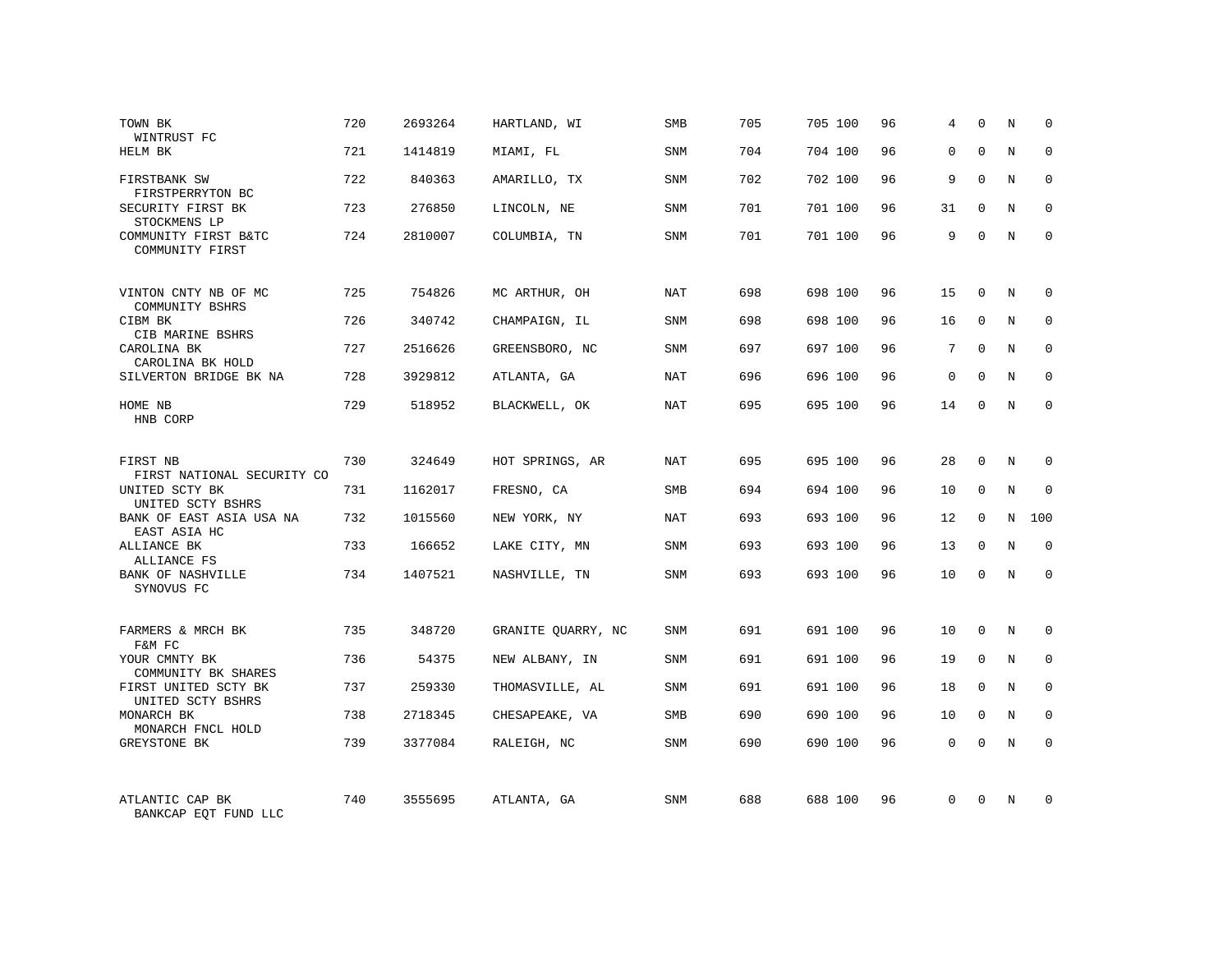| FIRST NB&TC NEWTOWN<br>FNB BC                                | 741 | 1007417 | NEWTOWN, PA      | NAT        | 688 | 688 100 | 96 | 15           | 0           | N           | $\Omega$    |
|--------------------------------------------------------------|-----|---------|------------------|------------|-----|---------|----|--------------|-------------|-------------|-------------|
| NODAWAY VALLEY BK<br>NODAWAY VALLEY BSHRS                    | 742 | 770657  | MARYVILLE, MO    | SNM        | 688 | 688 100 | 96 | 9            | $\Omega$    | N           | 0           |
| BANK OF FL SW<br>BANK OF FL CORP                             | 743 | 2796615 | NAPLES, FL       | SNM        | 687 | 687 100 | 96 | 5            | 0           | N           | $\mathbf 0$ |
| HARRIS BK NA<br>HARRIS FC                                    | 744 | 528568  | SCOTTSDALE, AZ   | NAT        | 685 | 685 100 | 96 | 8            | $\Omega$    | N           | 100         |
| COMMUNITY W BK NA                                            | 745 | 1412712 | GOLETA, CA       | NAT        | 684 | 684 100 | 96 | 4            | $\mathbf 0$ | N           | 0           |
| COMMUNITY W BSHRS<br>COCONUT GROVE BK<br>COCONUT GROVE BSHRS | 746 | 648130  | MIAMI, FL        | <b>SMB</b> | 683 | 683 100 | 96 | 4            | $\mathbf 0$ | N           | $\mathbf 0$ |
| <b>JEFFERSON BK</b><br><b>JEFFERSON BSHRS</b>                | 747 | 45560   | SAN ANTONIO, TX  | SNM        | 682 | 682 100 | 96 | 10           | $\Omega$    | N           | $\mathbf 0$ |
| ATLANTIC CENTRAL BKR BK                                      | 748 | 959715  | CAMP HILL, PA    | <b>SMB</b> | 682 | 682 100 | 96 | $\mathbf{1}$ | $\mathbf 0$ | N           | $\mathbf 0$ |
| TOWER B&TC<br>TOWER FC                                       | 749 | 2744063 | FORT WAYNE, IN   | SMB        | 681 | 681 100 | 96 | 6            | $\Omega$    | N           | $\mathbf 0$ |
| HABIB AMER BK<br>MAHAM BETEILIGUNGSGESELLSCHAFT              | 750 | 245016  | NEW YORK, NY     | SNM        | 681 | 649 95  | 96 | 5            | $\mathbf 0$ | Y           | 25          |
| KANSAS ST BK OF MANHATTAN<br>MANHATTAN BC                    | 751 | 160959  | MANHATTAN, KS    | SNM        | 679 | 679 100 | 96 | 5            | $\Omega$    | N           | $\Omega$    |
| NORTH ST BK<br>NORTH STATE BC                                | 752 | 2915461 | RALEIGH, NC      | SNM        | 679 | 679 100 | 96 | 6            | $\Omega$    | N           | $\mathbf 0$ |
| AMERICAN HERITAGE BK<br>AMERICAN BC                          | 753 | 311050  | SAPULPA, OK      | <b>SMB</b> | 677 | 677 100 | 96 | 15           | $\Omega$    | N           | $\Omega$    |
| DELAWARE CTY B&TC<br>DCB FNCL CORP                           | 754 | 616410  | LEWIS CENTER, OH | SNM        | 677 | 677 100 | 96 | 22           | 0           | N           | 0           |
| 1ST CONSTITUTION BK<br>1ST CONSTITUTION BC                   | 755 | 1412619 | CRANBURY, NJ     | SNM        | 677 | 677 100 | 96 | 10           | $\mathbf 0$ | N           | 0           |
| LEADERS BK<br>LEADERS GRP                                    | 756 | 2855978 | OAK BROOK, IL    | SNM        | 677 | 677 100 | 96 | 2            | $\mathbf 0$ | N           | $\mathbf 0$ |
| KENTUCKY BK<br>KENTUCKY BSHRS INC                            | 757 | 373115  | PARIS, KY        | SNM        | 676 | 676 100 | 96 | 12           | 0           | N           | 0           |
| STERLING BK<br>SYNOVUS FC                                    | 758 | 1366909 | MONTGOMERY, AL   | SNM        | 676 | 676 100 | 96 | 3            | $\mathbf 0$ | $\mathbf N$ | $\mathbf 0$ |
| ARTHUR ST BK<br>FOJ MGMT CO LLC                              | 759 | 591320  | UNION, SC        | SNM        | 674 | 674 100 | 96 | 66           | 0           | N           | $\mathbf 0$ |
| ARTHUR ST BK<br>HAO MGMT CO LLC                              | 759 | 591320  | UNION, SC        | SNM        |     |         |    |              |             |             |             |
| ARTHUR ST BK<br>JCO VENTURES LLC                             | 759 | 591320  | UNION, SC        | SNM        |     |         |    |              |             |             |             |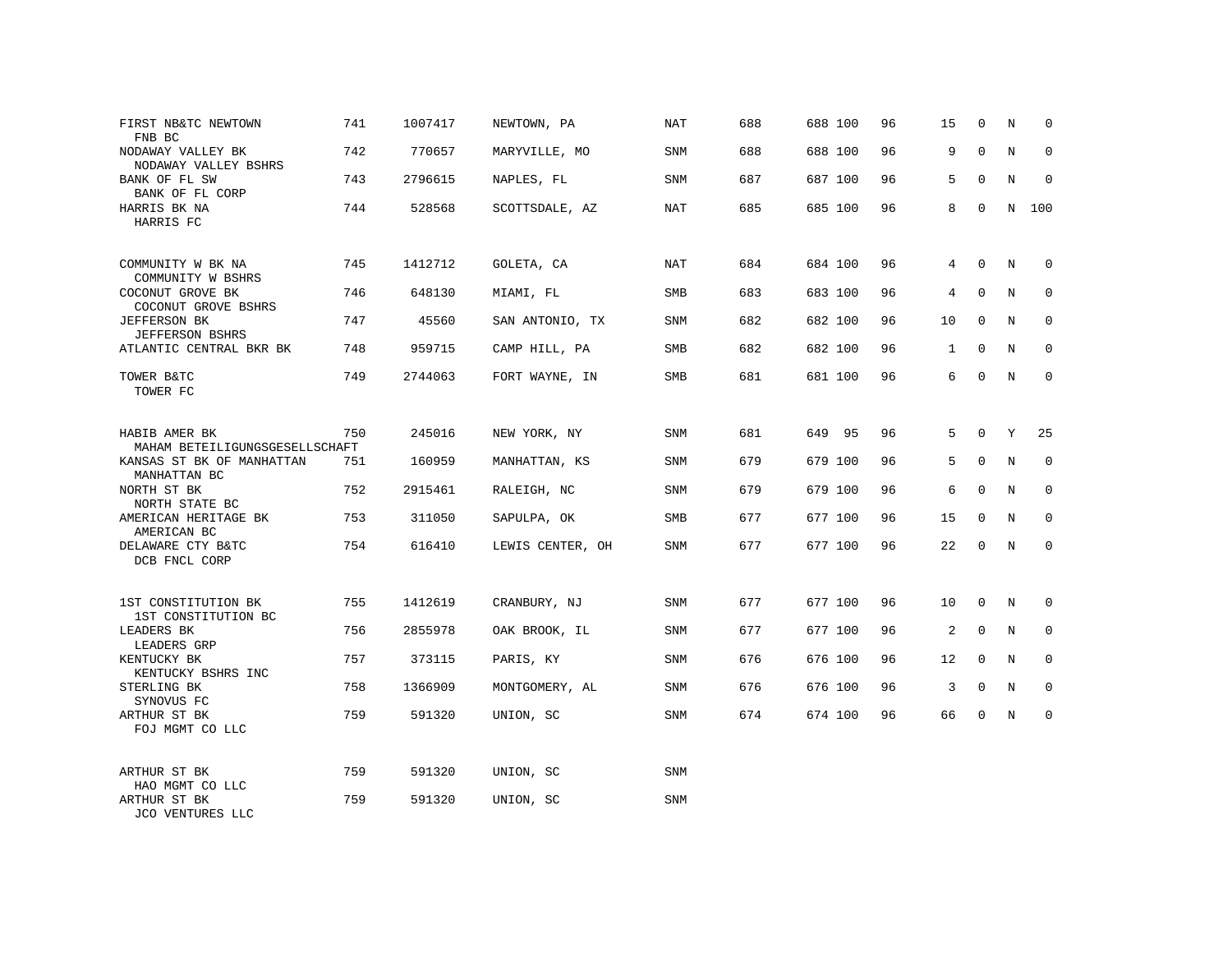| FARMERS B&TC NA<br>FARMERS ENT                                | 760 | 482156  | GREAT BEND, KS   | NAT        | 673 | 673 100 | 96 | 7           | $\mathbf 0$ | N           | $\Omega$    |
|---------------------------------------------------------------|-----|---------|------------------|------------|-----|---------|----|-------------|-------------|-------------|-------------|
| STATE BK OF SOUTHERN UT<br>SOUTHERN UT BC                     | 761 | 656470  | CEDAR CITY, UT   | SNM        | 672 | 672 100 | 96 | 14          | $\mathbf 0$ | N           | $\mathbf 0$ |
| FIRSTBANK OF SOUTH JEFFCO<br>FIRSTBANK HC                     | 762 | 328553  | LITTLETON, CO    | SNM        | 672 | 672 100 | 96 | 4           | $\mathbf 0$ | $\mathbf N$ | $\mathbf 0$ |
| NEW ENGLAND BK                                                | 763 | 2858205 | ENFIELD, CT      | <b>SNM</b> | 671 | 671 100 | 96 | 14          | $\Omega$    | N           | $\Omega$    |
| NEW ENGLAND BSHRS<br>FIRST BK FNCL CENTRE<br>OCONOMOWOC BSHRS | 764 | 806846  | OCONOMOWOC, WI   | <b>SNM</b> | 671 | 671 100 | 96 | 8           | $\mathbf 0$ | $\mathbf N$ | $\mathbf 0$ |
| AMERICAN BK NORTH<br>MESABA BSHRS                             | 765 | 716655  | NASHWAUK, MN     | <b>SNM</b> | 671 | 671 100 | 96 | 15          | $\mathbf 0$ | N           | $\mathbf 0$ |
| FIRST CMRL BK OF FL<br>FCB FL BC                              | 766 | 2737029 | ORLANDO, FL      | <b>SMB</b> | 669 | 669 100 | 96 | 8           | $\mathbf 0$ | N           | $\mathbf 0$ |
| JERSEY SHORE ST BK<br>PENNS WOODS BC                          | 767 | 732918  | JERSEY SHORE, PA | SNM        | 668 | 668 100 | 96 | 11          | 0           | N           | $\mathbf 0$ |
| GREAT LAKES BK NA<br>GREAT LAKES FNCL RESOURCE ESOP           | 768 | 395836  | BLUE ISLAND, IL  | <b>NAT</b> | 668 | 668 100 | 96 | 9           | $\mathbf 0$ | N           | $\mathbf 0$ |
| SAEHAN BK<br>SAEHAN BC                                        | 769 | 1865680 | LOS ANGELES, CA  | SNM        | 667 | 667 100 | 96 | 10          | 0           | $\mathbf N$ | $\mathbf 0$ |
| BANK OF THE PACIFIC<br>PACIFIC FC                             | 770 | 307679  | ABERDEEN, WA     | <b>SNM</b> | 667 | 667 100 | 96 | 16          | $\Omega$    | $\mathbf N$ | $\mathbf 0$ |
| CRYSTAL LAKE B&TC NA<br>WINTRUST FC                           | 771 | 2624400 | CRYSTAL LAKE, IL | NAT        | 666 | 666 100 | 96 | 6           | $\mathbf 0$ | $\mathbf N$ | $\mathbf 0$ |
| ACCESS NB<br>ACCESS NAT CORP                                  | 772 | 2859903 | RESTON, VA       | <b>NAT</b> | 666 | 666 100 | 96 | 4           | $\mathbf 0$ | N           | $\mathbf 0$ |
| FARMERS & MRCH BK<br>FMB BSHRS                                | 773 | 763930  | LAKELAND, GA     | SNM        | 663 | 663 100 | 96 | 6           | $\Omega$    | N           | $\mathbf 0$ |
| SUBURBAN B&TC<br>SUBURBAN IL BC                               | 774 | 591937  | ELMHURST, IL     | <b>SNM</b> | 663 | 663 100 | 96 | 12          | $\mathbf 0$ | N           | $\mathbf 0$ |
| SECURITY NB SIOUX CITY<br>SECURITY NAT CORP                   | 775 | 418249  | SIOUX CITY, IA   | <b>NAT</b> | 659 | 659 100 | 96 | 3           | $\mathbf 0$ | $\mathbf N$ | $\mathbf 0$ |
| ATLANTIC STEWARDSHIP BK<br>STEWARDSHIP FNCL CORP              | 776 | 527507  | MIDLAND PARK, NJ | <b>SNM</b> | 659 | 659 100 | 96 | 12          | $\mathbf 0$ | $_{\rm N}$  | $\Omega$    |
| NICOLET NB<br>NICOLET BSHRS                                   | 777 | 2941068 | GREEN BAY, WI    | <b>NAT</b> | 657 | 657 100 | 96 | 5           | $\mathbf 0$ | $\mathbf N$ | $\mathbf 0$ |
| INVESTORS CMNTY BK<br>COUNTY BC                               | 778 | 2524797 | MANITOWOC, WI    | SNM        | 654 | 654 100 | 96 | $\mathbf 0$ | $\Omega$    | N           | $\Omega$    |
| PARKE BK<br>PARKE BC                                          | 779 | 2764212 | SEWELL, NJ       | SNM        | 653 | 653 100 | 96 | 3           | 0           | N           | $\mathbf 0$ |
| STATE B&TC<br>RURBAN FNCL CORP                                | 780 | 614313  | DEFIANCE, OH     | <b>SMB</b> | 653 | 653 100 | 96 | 20          | $\Omega$    | N           | $\mathbf 0$ |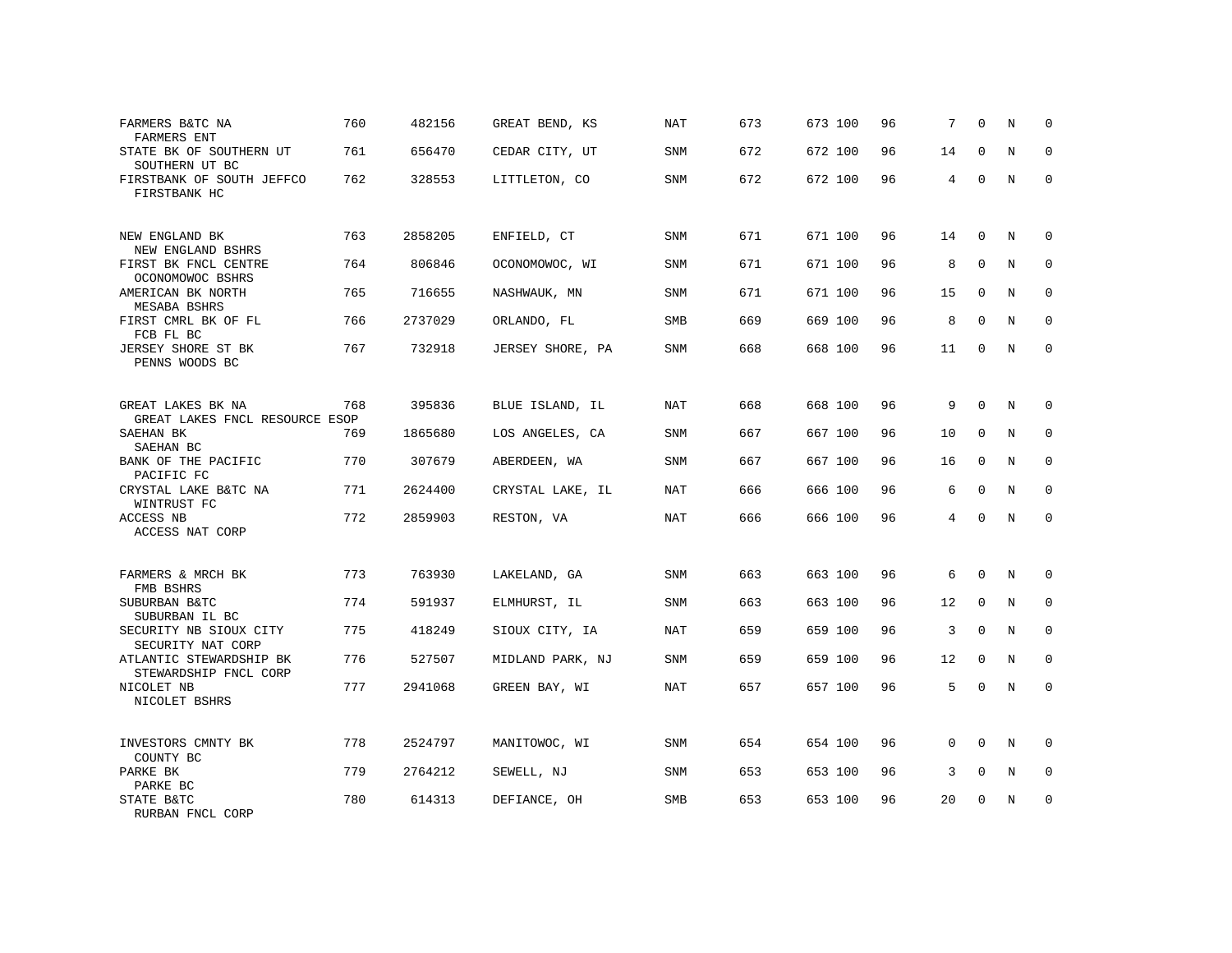| COMMUNITY B&TC<br>COMM BC                            | 781 | 151818  | CLARKS SUMMIT, PA | SMB        | 652 | 652 100 | 96 | 14 | $\Omega$     | N           | $\Omega$            |
|------------------------------------------------------|-----|---------|-------------------|------------|-----|---------|----|----|--------------|-------------|---------------------|
| 1ST BK<br>GLACIER BC                                 | 782 | 888253  | EVANSTON, WY      | SMB        | 651 | 651 100 | 96 | 10 | $\Omega$     | $\mathbf N$ | $\mathbf 0$         |
| FIRST SOUTHERN NB<br>FIRST SOUTHERN BC               | 783 | 702612  | LANCASTER, KY     | NAT        | 650 | 650 100 | 96 | 23 | $\mathbf 0$  | N           | $\mathbf 0$         |
| SABINE ST B&TC<br>SABINE BSHRS                       | 784 | 125855  | MANY, LA          | <b>SNM</b> | 650 | 650 100 | 96 | 44 | $\mathbf 0$  | N           | $\mathbf 0$         |
| PENINSULA BK                                         | 785 | 61533   | ENGLEWOOD, FL     | SNM        | 650 | 650 100 | 96 | 5  | $\mathbf 0$  | N           | $\mathbf 0$         |
| SUNWEST BK<br>WESTERN ACQ LLC                        | 786 | 140362  | TUSTIN, CA        | SNM        | 650 | 650 100 | 96 | 12 | $\mathbf 0$  | $\mathbf N$ | $\mathsf{O}\xspace$ |
| NATIONAL B&TC<br>NB&T FNCL GROUP ESOP                | 787 | 328423  | WILMINGTON, OH    | <b>NAT</b> | 650 | 650 100 | 96 | 23 | $\Omega$     | $\mathbf N$ | $\mathbf 0$         |
| HIGHLANDS UNION BK<br>HIGHLANDS BSHRS                | 788 | 969424  | ABINGDON, VA      | SMB        | 648 | 648 100 | 96 | 13 | $\mathbf{0}$ | N           | 0                   |
| BREMER BK NA<br>OTTO BREMER FOUNDATION               | 789 | 503453  | MENOMONIE, WI     | NAT        | 648 | 648 100 | 96 | 15 | $\mathbf 0$  | N           | 0                   |
| SKAGIT ST BK<br>SKAGIT ST BC                         | 790 | 227179  | BURLINGTON, WA    | SNM        | 648 | 648 100 | 96 | 11 | $\mathbf 0$  | $\mathbf N$ | 0                   |
| FARMERS B&TC<br>MAGNOLIA BKG CORP                    | 791 | 12946   | MAGNOLIA, AR      | <b>SMB</b> | 648 | 648 100 | 96 | 11 | $\mathbf 0$  | N           | $\mathbf 0$         |
| COMMUNITY BK OF MS<br>COMMUNITY BSHRS ESOP           | 792 | 460033  | FOREST, MS        | SNM        | 645 | 645 100 | 96 | 6  | $\Omega$     | $\mathbf N$ | 0                   |
| FIRST RELIANCE BK<br>FIRST RELIANCE BSHRS            | 793 | 2839790 | FLORENCE, SC      | SNM        | 645 | 645 100 | 96 | 4  | $\mathbf 0$  | N           | 0                   |
| TWO RIVER CMNTY BK<br>COMMUNITY PTNR BC              | 794 | 2888789 | MIDDLETOWN, NJ    | SNM        | 644 | 644 100 | 96 | 14 | $\mathbf 0$  | N           | 0                   |
| FIRST AMER INTL BK<br>FIRST AMER INTL CORP           | 795 | 2857794 | BROOKLYN, NY      | <b>SNM</b> | 644 | 644 100 | 96 | 8  | $\Omega$     | N           | $\mathbf 0$         |
| UNION BK<br>FIRST OLATHE BSHRS                       | 796 | 687858  | KANSAS CITY, MO   | SNM        | 642 | 642 100 | 96 | 10 | $\mathbf 0$  | N           | $\mathbf 0$         |
| COMMUNITY NB<br>COMMUNITY BC                         | 797 | 923752  | CHANUTE, KS       | <b>NAT</b> | 641 | 641 100 | 96 | 22 | $\Omega$     | N           | $\mathsf 0$         |
| COMMUNITY SOUTH BK<br>TENNESSEE CENTRAL BSHRS        | 798 | 590855  | PARSONS, TN       | SNM        | 641 | 641 100 | 96 | 15 | $\mathbf 0$  | N           | $\mathbf 0$         |
| OXFORD B&T<br>OXFORD FC                              | 799 | 647432  | OAK BROOK, IL     | <b>SNM</b> | 641 | 641 100 | 96 | 7  | $\Omega$     | N           | $\mathbf 0$         |
| BREMER BK NA<br>OTTO BREMER FOUNDATION               | 800 | 824550  | SAINT CLOUD, MN   | <b>NAT</b> | 640 | 640 100 | 96 | 4  | $\mathbf 0$  | N           | $\mathbf 0$         |
| FIRST VOLUNTEER BK OF TENNES<br>FIRST VOLUNTEER CORP | 801 | 234739  | CHATTANOOGA, TN   | SNM        | 640 | 640 100 | 96 | 23 | U            | N           | $\mathbf 0$         |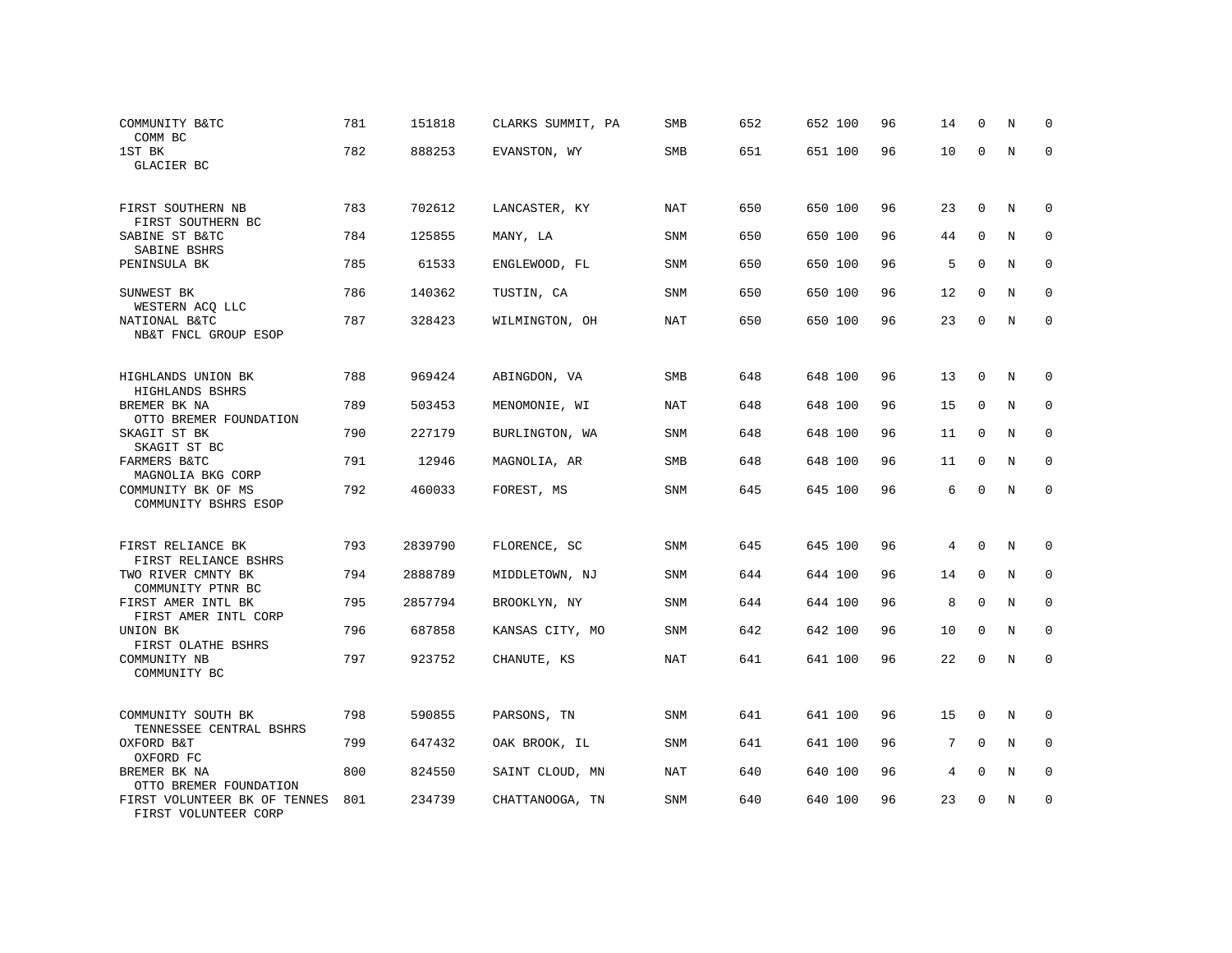| MOUNTAIN NB<br>MOUNTAIN NAT BSHRS                    | 802 | 2747420 | SEVIERVILLE, TN   | NAT        | 638 | 638 100 | 96 | 11 | $\Omega$     | N           | $\Omega$    |
|------------------------------------------------------|-----|---------|-------------------|------------|-----|---------|----|----|--------------|-------------|-------------|
| FIRST BK RICHMOND NA<br>FIRST MUTUAL RICHMOND        | 803 | 419675  | RICHMOND, IN      | <b>NAT</b> | 638 | 638 100 | 96 | 7  | $\mathbf 0$  | N           | $\mathbf 0$ |
| FIRST FINANCIAL BK<br>FIRST FINANCIAL BANC CORP      | 804 | 48374   | EL DORADO, AR     | <b>SMB</b> | 637 | 637 100 | 96 | 8  | $\Omega$     | N           | $\mathbf 0$ |
| CITIZENS BK MUKWONAGO<br>CITIZENS BK HOLD            | 805 | 783844  | MUKWONAGO, WI     | <b>SNM</b> | 636 | 636 100 | 96 | 12 | $\Omega$     | N           | $\Omega$    |
| BANK OF TN<br>BANCTENN CORP                          | 806 | 340135  | KINGSPORT, TN     | <b>SNM</b> | 636 | 636 100 | 96 | 11 | $\Omega$     | N           | $\mathbf 0$ |
| CITIZENS SECURITY B&TC<br>MABREY BC                  | 807 | 139553  | BIXBY, OK         | <b>SMB</b> | 636 | 636 100 | 96 | 12 | $\Omega$     | N           | $\Omega$    |
| DNB FIRST NA<br>DNB FNCL CORP                        | 808 | 71318   | DOWNINGTOWN, PA   | NAT        | 635 | 635 100 | 96 | 11 | $\Omega$     | N           | $\Omega$    |
| FIRST NB<br>FIRST PARAGOULD BSHRS                    | 809 | 42448   | PARAGOULD, AR     | NAT        | 634 | 634 100 | 96 | 8  | $\mathbf 0$  | N           | $\mathbf 0$ |
| COMMUNITY B&TC<br>COMMUNITY BANC CORP SHEBOYGAN      | 810 | 1393624 | SHEBOYGAN, WI     | <b>SNM</b> | 632 | 632 100 | 96 | 10 | $\Omega$     | N           | $\Omega$    |
| COMMUNITY BK ELLISVILLE MISS<br>COMMUNITY BSHRS ESOP | 811 | 517834  | ELLISVILLE, MS    | SNM        | 632 | 632 100 | 96 | 9  | $\mathbf 0$  | $\rm N$     | $\mathbf 0$ |
| VALLEY BK<br>RIVER VALLEY BC                         | 812 | 2085177 | MOLINE, IL        | <b>SNM</b> | 631 | 631 100 | 96 | 16 | $\mathbf 0$  | N           | $\mathbf 0$ |
| BUSINESS FIRST BK<br><b>BUSINESS FIRST BSHRS</b>     | 813 | 3408728 | BATON ROUGE, LA   | <b>SNM</b> | 631 | 631 100 | 96 | 2  | $\Omega$     | N           | 0           |
| ONB B&TC<br>CENTRAL BANCOMPANY                       | 814 | 2826316 | TULSA, OK         | <b>SNM</b> | 631 | 631 100 | 96 | 8  | $\mathbf 0$  | $\mathbf N$ | $\mathbf 0$ |
| STATE BK OF TX<br>SBT BSHRS                          | 815 | 1157415 | DALLAS, TX        | SNM        | 631 | 631 100 | 96 | 3  | $\mathbf 0$  | N           | 0           |
| BCB CMNTY BK<br>BCB BC                               | 816 | 2954059 | BAYONNE, NJ       | <b>SNM</b> | 631 | 631 100 | 96 | 3  | $\Omega$     | $_{\rm N}$  | $\mathbf 0$ |
| BANK OF THE ORIENT<br>ORIENT BC                      | 817 | 777366  | SAN FRANCISCO, CA | SMB        | 630 | 623 99  | 96 | 10 | $\mathbf{1}$ | Y           | $\mathbf 0$ |
| NEW CENTURY BK<br>NEW CENTURY BC                     | 818 | 2913887 | DUNN, NC          | SNM        | 629 | 629 100 | 96 | 9  | $\Omega$     | $_{\rm N}$  | $\Omega$    |
| TAMALPAIS BK<br>TAMALPAIS BC                         | 819 | 1890598 | SAN RAFAEL, CA    | SNM        | 629 | 629 100 | 96 | 6  | $\mathbf 0$  | N           | $\mathbf 0$ |
| FIRST CMNTY BK<br>FIRST COMMUNITY BSHRS              | 820 | 2596646 | BATESVILLE, AR    | <b>SNM</b> | 627 | 627 100 | 96 | 12 | $\mathbf 0$  | N           | $\mathbf 0$ |
| CENTRAL BK<br>CENTRAL BC                             | 821 | 622774  | PROVO, UT         | SNM        | 626 | 626 100 | 96 | 9  | 0            | N           | 0           |
| WESTERN SECURITY BK<br>GLACIER BC                    | 822 | 2999845 | BILLINGS, MT      | <b>SMB</b> | 625 | 625 100 | 96 | 8  | $\Omega$     | N           | $\mathbf 0$ |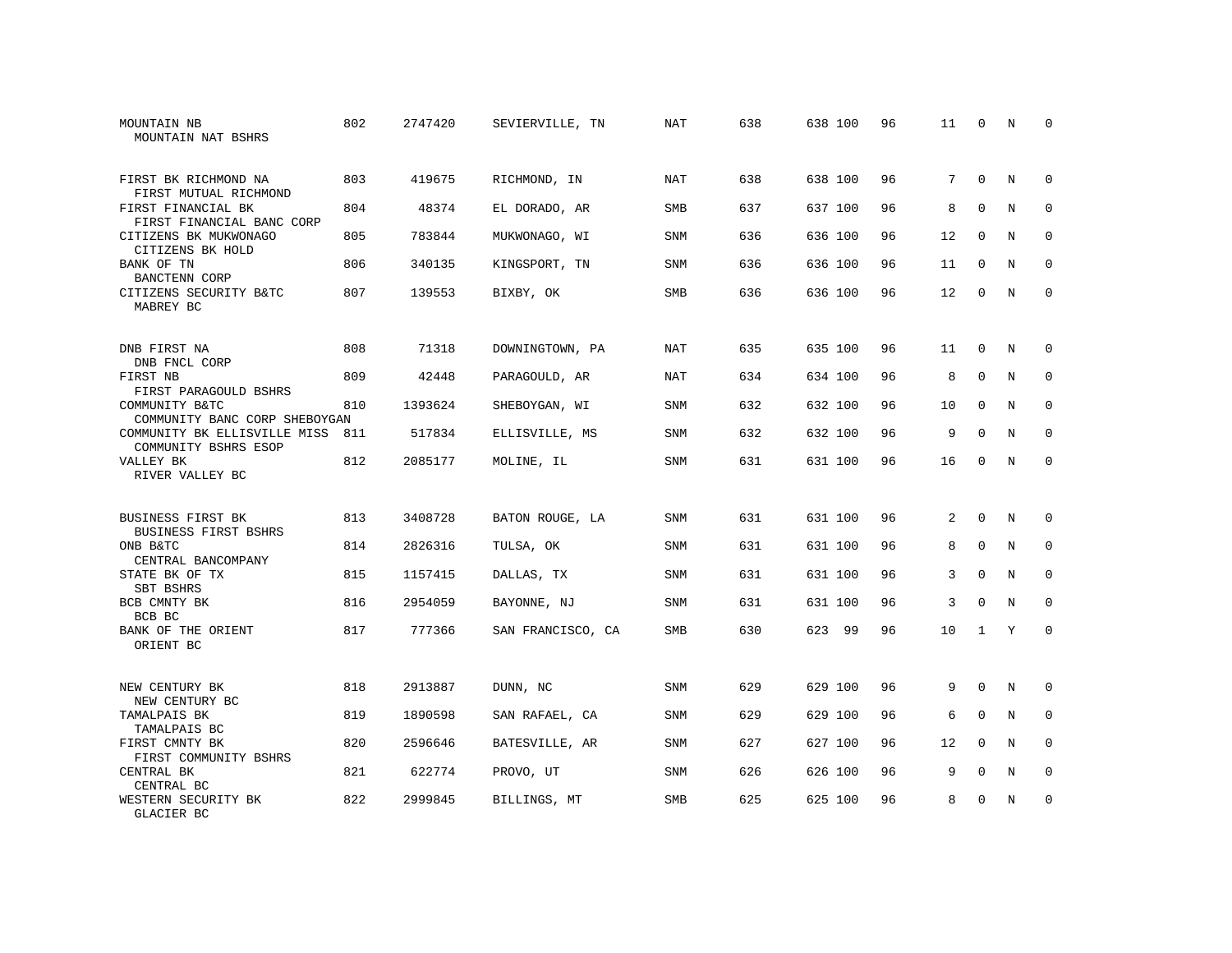| NORSTATES BK<br>NORTHERN ST FC                      | 823 | 545042  | WAUKEGAN, IL       | <b>SNM</b> | 624 | 624 100 | 96 | 7           | $\Omega$    | N | $\Omega$    |
|-----------------------------------------------------|-----|---------|--------------------|------------|-----|---------|----|-------------|-------------|---|-------------|
| FIRST NB<br>CAPITOL BC                              | 824 | 355858  | FORT PIERRE, SD    | <b>NAT</b> | 624 | 624 100 | 96 | 14          | $\mathbf 0$ | N | $\mathbf 0$ |
| NORTHWEST GA BK<br>N W SVC CORP                     | 825 | 712031  | RINGGOLD, GA       | <b>SNM</b> | 622 | 622 100 | 96 | 9           | $\mathbf 0$ | N | 0           |
| FIRST NB OF PALMERTON<br>PALM BC                    | 826 | 186717  | PALMERTON, PA      | NAT        | 620 | 620 100 | 96 | 9           | $\Omega$    | N | 0           |
| FIRST BKR TC NA<br>FIRST BKR TRUSTSHARES            | 827 | 344647  | OUINCY, IL         | <b>NAT</b> | 617 | 617 100 | 96 | 9           | $\mathbf 0$ | N | 0           |
| BREMER BK NA<br>OTTO BREMER FOUNDATION              | 828 | 268556  | ALEXANDRIA, MN     | <b>NAT</b> | 617 | 617 100 | 96 | 7           | $\Omega$    | N | $\Omega$    |
| PACIFIC COAST BKR BK<br>PACIFIC COAST BKR BSHRS     | 829 | 2451240 | SAN FRANCISCO, CA  | SMB        | 616 | 616 100 | 96 | $\mathbf 0$ | $\mathbf 0$ | N | 0           |
| SECURITY NB OF OMAHA<br>SECURITY NAT CORP           | 830 | 844053  | OMAHA, NE          | NAT        | 615 | 615 100 | 96 | 14          | 0           | N | 0           |
| PREMIER BK                                          | 831 | 33259   | MAPLEWOOD, MN      | SNM        | 615 | 615 100 | 96 | 6           | $\mathbf 0$ | N | $\mathbf 0$ |
| SECURITY ST B&TC<br>SECURITY HC                     | 832 | 247355  | FREDERICKSBURG, TX | SNM        | 615 | 615 100 | 96 | 17          | 0           | N | 0           |
| UNION BK CO<br>UNITED BSHRS                         | 833 | 780218  | COLUMBUS GROVE, OH | <b>SNM</b> | 615 | 615 100 | 97 | 12          | $\Omega$    | N | $\Omega$    |
| FIRST ST BK<br>HENRY CTY BSHRS                      | 834 | 151331  | STOCKBRIDGE, GA    | SNM        | 614 | 614 100 | 97 | 6           | $\mathbf 0$ | N | $\mathbf 0$ |
| K BK<br>K CAP CORP                                  | 835 | 357375  | OWINGS MILLS, MD   | <b>SNM</b> | 612 | 612 100 | 97 | 7           | $\mathbf 0$ | N | 0           |
| ILLINOIS NB<br>ILLINOIS NAT BC                      | 836 | 925037  | SPRINGFIELD, IL    | NAT        | 612 | 612 100 | 97 | 12          | $\mathbf 0$ | N | $\mathbf 0$ |
| AMERICAN B&TC NA<br>AMBANK HOLD                     | 837 | 2733263 | DAVENPORT, IA      | <b>NAT</b> | 611 | 611 100 | 97 | 12          | 0           | N | 0           |
| SONABANK<br>SOUTHERN NAT BC OF VA INC               | 838 | 3325759 | MCLEAN, VA         | <b>SMB</b> | 611 | 611 100 | 97 | 12          | 0           | N | 0           |
| SB&T BK<br>SYNOVUS FC                               | 839 | 2938    | ALBANY, GA         | SNM        | 611 | 611 100 | 97 | 7           | $\Omega$    | N | $\mathbf 0$ |
| NORTHEAST BK<br>NORTHEAST BC                        | 840 | 468806  | AUBURN, ME         | <b>SMB</b> | 610 | 610 100 | 97 | 8           | $\mathbf 0$ | N | 0           |
| BANK OF THE CAROLINAS<br>BANK OF THE CAROLINAS CORP | 841 | 2750699 | MOCKSVILLE, NC     | <b>SNM</b> | 610 | 610 100 | 97 | 9           | $\Omega$    | N | $\mathbf 0$ |
| COMMERCIAL B&TC<br>COMMERCIAL HOLDING CO            | 842 | 467658  | PARIS, TN          | <b>SNM</b> | 609 | 609 100 | 97 | 10          | $\mathbf 0$ | N | 0           |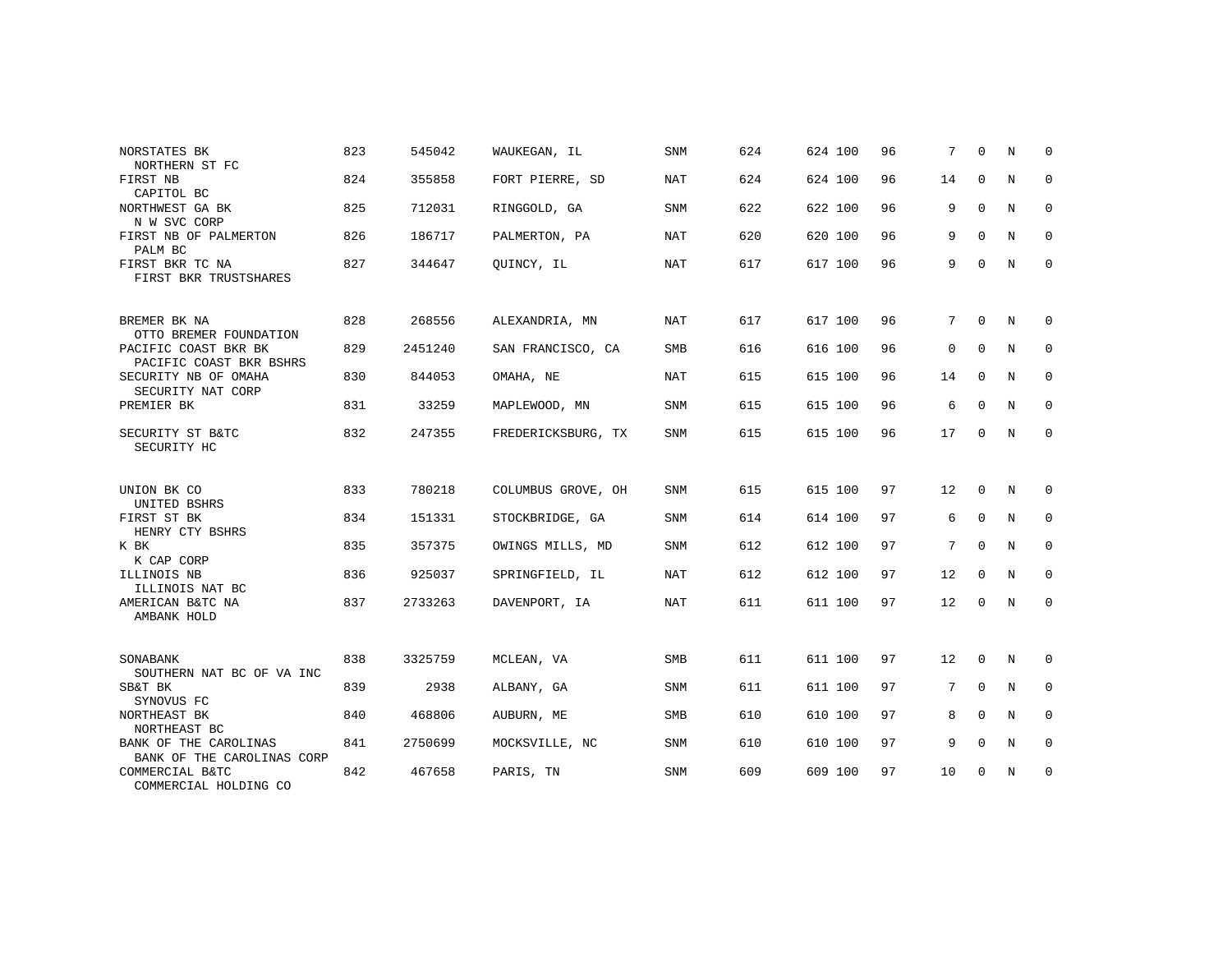| FIRST NB OF PULASKI<br>FIRST PULASKI NAT CORP | 843 | 972732  | PULASKI, TN         | <b>NAT</b> | 609 | 609 100 | 97 | 10          | $\mathbf 0$ | N           | 0           |
|-----------------------------------------------|-----|---------|---------------------|------------|-----|---------|----|-------------|-------------|-------------|-------------|
| CRESCENT B&TC<br>CB&T HC                      | 844 | 1885932 | NEW ORLEANS, LA     | SNM        | 609 | 609 100 | 97 | 3           | $\Omega$    | N           | $\Omega$    |
| CONESTOGA BK<br>CONESTOGA BC                  | 845 | 833271  | CHESTER SPRINGS, PA | <b>SMB</b> | 609 | 609 100 | 97 | 13          | $\Omega$    | N           | $\Omega$    |
| MODERN BK NA<br>MODERN BK MGMT LLC            | 846 | 2398701 | NEW YORK, NY        | NAT        | 608 | 606 100 | 97 | $\mathbf 0$ | $\mathbf 0$ | Y           | $\mathbf 0$ |
| FIRST ST BK EAST DETROIT<br>FIRST ST FC       | 847 | 113740  | EASTPOINTE, MI      | <b>SNM</b> | 608 | 608 100 | 97 | 10          | $\Omega$    | N           | $\Omega$    |
| EVANS BK NA<br>EVANS BC                       | 848 | 292908  | ANGOLA, NY          | NAT        | 608 | 608 100 | 97 | 12          | $\mathbf 0$ | N           | $\Omega$    |
| FOCUS BK<br>SECURITY STATE BSHRS              | 849 | 498148  | CHARLESTON, MO      | <b>SNM</b> | 608 | 608 100 | 97 | 11          | $\Omega$    | N           | $\Omega$    |
| PEOPLES ST BK<br>PSB HOLDS                    | 850 | 340144  | WAUSAU, WI          | <b>SNM</b> | 607 | 607 100 | 97 | 7           | $\Omega$    | N           | $\mathbf 0$ |
| SOUTH VALLEY B&TC<br>SOUTH VALLEY BC          | 851 | 906063  | KLAMATH FALLS, OR   | <b>SNM</b> | 606 | 606 100 | 97 | 17          | $\Omega$    | N           | $\mathbf 0$ |
| MID PENN BK<br>MID PENN BC                    | 852 | 786612  | MILLERSBURG, PA     | SNM        | 606 | 606 100 | 97 | 14          | 0           | N           | $\mathbf 0$ |
| AMERICAN BK<br>AMERICAN BC                    | 853 | 34153   | SAINT PAUL, MN      | <b>SMB</b> | 605 | 605 100 | 97 | 12          | $\Omega$    | N           | $\Omega$    |
| FIRST CMNTY BK NA<br>FIRST CMNTY CORP         | 854 | 2328137 | LEXINGTON, SC       | NAT        | 605 | 605 100 | 97 | 10          | 0           | N           | $\mathbf 0$ |
| <b>BANKFIRST</b><br>CAPGEN CAP GRP LLC        | 855 | 1401686 | WINTER PARK, FL     | SNM        | 604 | 604 100 | 97 | 36          | $\Omega$    | $\mathbf N$ | $\Omega$    |
| BANKFIRST<br>LEGIONS IV ADVIS CORP            | 855 | 1401686 | WINTER PARK, FL     | SNM        |     |         |    |             |             |             |             |
| BANKFIRST<br>RUH CAP LLC                      | 855 | 1401686 | WINTER PARK, FL     | SNM        |     |         |    |             |             |             |             |
| BANKFIRST<br>EGGEMEYER CAP LLC                | 855 | 1401686 | WINTER PARK, FL     | SNM        |     |         |    |             |             |             |             |
| FIRST CMNTY BK<br>FIRST CMNTY BSHRS           | 856 | 735852  | LEES SUMMIT, MO     | SNM        | 604 | 604 100 | 97 | 15          | $\mathbf 0$ | N           | 0           |
| 1ST SUMMIT BK<br>1ST SUMMIT BC OF JOHNSTOWN   | 857 | 526519  | JOHNSTOWN, PA       | SNM        | 603 | 603 100 | 97 | 13          | $\mathbf 0$ | N           | 0           |
| FIRST ARKANSAS B&T<br>FIRST ARKANSAS BSHRS    | 858 | 466240  | JACKSONVILLE, AR    | SNM        | 602 | 602 100 | 97 | 27          | $\mathbf 0$ | N           | $\mathbf 0$ |
| BEACH FIRST NB<br>BEACH FIRST NAT BSHRS       | 859 | 2391252 | MYRTLE BEACH, SC    | <b>NAT</b> | 602 | 602 100 | 97 | 6           | $\Omega$    | N           | $\Omega$    |
| FIRST COLUMBIA B&TC<br>CCFNB BC               | 860 | 881012  | BLOOMSBURG, PA      | SNM        | 600 | 600 100 | 97 | 13          | $\Omega$    | N           | $\Omega$    |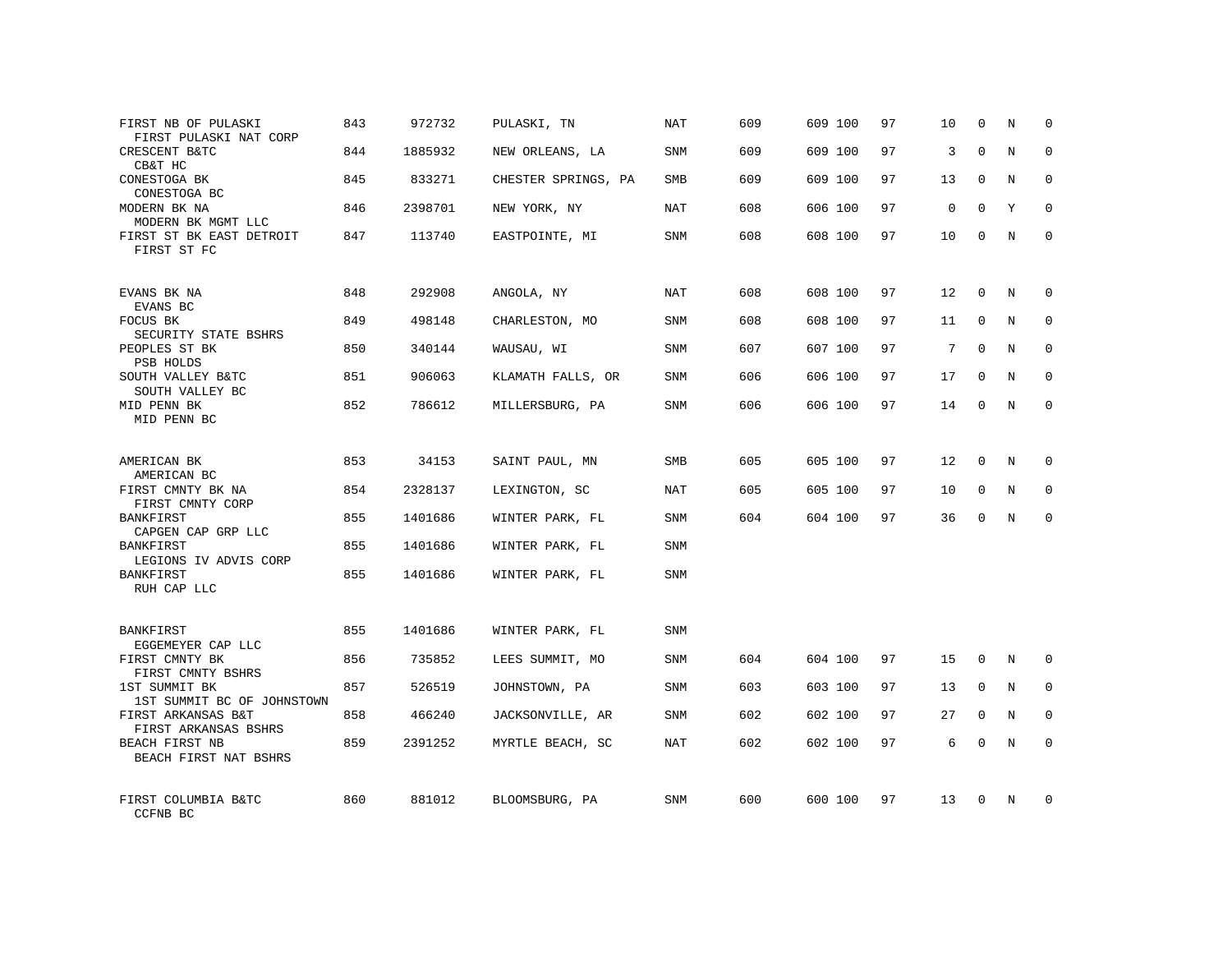| CITIZENS BK<br>CITCO CMNTY BSHRS                   | 861 | 778738  | ELIZABETHTON, TN     | SNM        | 600 | 600 100 | 97 | 12           | $\mathbf 0$ | N | 0           |
|----------------------------------------------------|-----|---------|----------------------|------------|-----|---------|----|--------------|-------------|---|-------------|
| CLAYTON B&TC<br>CLAYTON BC                         | 862 | 146654  | KNOXVILLE, TN        | SNM        | 600 | 600 100 | 97 | 10           | $\Omega$    | N | $\mathbf 0$ |
| PINNACLE BK<br>PINNACLE FC                         | 863 | 366238  | ELBERTON, GA         | SNM        | 598 | 598 100 | 97 | 12           | $\mathbf 0$ | N | 0           |
| COMMUNITY FIRSTBANK<br>CAROLINA FC                 | 864 | 2507802 | CHARLESTON, SC       | SNM        | 597 | 597 100 | 97 | 5            | $\Omega$    | N | $\mathbf 0$ |
| MARINE BK SPRINGFIELD<br>MARINE BC                 | 865 | 258445  | SPRINGFIELD, IL      | SNM        | 596 | 596 100 | 97 | 7            | $\Omega$    | N | $\Omega$    |
| SOUTH SIDE T&SB PEORIA<br>MID IL BC                | 866 | 662640  | PEORIA, IL           | SNM        | 596 | 596 100 | 97 | 12           | $\mathbf 0$ | N | $\mathbf 0$ |
| CORTRUST BK NA<br>HOPKINS FC                       | 867 | 61355   | MITCHELL, SD         | NAT        | 596 | 596 100 | 97 | 24           | $\mathbf 0$ | N | $\mathbf 0$ |
| CITIZENS NB<br>CITIZENS NBC                        | 868 | 673132  | ATHENS, TN           | <b>NAT</b> | 596 | 596 100 | 97 | 8            | $\mathbf 0$ | N | $\mathbf 0$ |
| VIKING BK<br>VIKING FS CORP                        | 869 | 1973129 | SEATTLE, WA          | SNM        | 595 | 595 100 | 97 | 6            | $\Omega$    | N | $\mathbf 0$ |
| MISSION BK<br>VALLEY VIEW BSHRS                    | 870 | 170051  | MISSION, KS          | SNM        | 595 | 595 100 | 97 | 6            | $\Omega$    | N | $\mathbf 0$ |
| BANK HOLLAND<br>LAKE MI FC                         | 871 | 2721103 | HOLLAND, MI          | <b>SNM</b> | 594 | 594 100 | 97 | $\mathbf{1}$ | $\Omega$    | N | $\Omega$    |
| AMERICAN CMNTY B&T<br>AMERICAN CMNTY FNCL          | 872 | 2869162 | WOODSTOCK, IL        | SNM        | 593 | 593 100 | 97 | 3            | $\mathbf 0$ | N | $\mathbf 0$ |
| AMERICAN RIVER BK<br>AMERICAN RIVER BSHRS          | 873 | 735768  | SACRAMENTO, CA       | <b>SNM</b> | 592 | 592 100 | 97 | 9            | $\Omega$    | N | $\Omega$    |
| FARMERS ST BK<br>NEIGHBOR INS AGY                  | 874 | 1006148 | MARION, IA           | SNM        | 592 | 592 100 | 97 | 6            | $\Omega$    | N | $\mathbf 0$ |
| CENTRIX B&TC                                       | 875 | 2816474 | BEDFORD, NH          | <b>SNM</b> | 591 | 591 100 | 97 | 6            | $\mathbf 0$ | N | 0           |
| FARMERS BK & CAPITAL TC<br>FARMERS CAPITAL BK CORP | 876 | 728742  | FRANKFORT, KY        | <b>SMB</b> | 591 | 591 100 | 97 | 4            | $\Omega$    | N | $\mathbf 0$ |
| METROPOLITAN NB<br>PASL HOLD LLC                   | 877 | 2705895 | NEW YORK, NY         | <b>NAT</b> | 588 | 588 100 | 97 | 4            | $\mathbf 0$ | N | 0           |
| BESSEMER TC<br>BESSEMER GRP                        | 878 | 7009    | WOODBRIDGE, NJ       | <b>SNM</b> | 588 | 588 100 | 97 | $\mathbf 0$  | $\Omega$    | N | $\mathbf 0$ |
| VILLAGE BK<br>VILLAGE BK & TR FC                   | 879 | 2760232 | MIDLOTHIAN, VA       | SNM        | 584 | 584 100 | 97 | 14           | 0           | N | $\mathbf 0$ |
| ST LOUIS BK<br>ST LOUIS BSHRS                      | 880 | 3354599 | TOWN AND COUNTRY, MO | SNM        | 583 | 583 100 | 97 | 0            | 0           | N | 0           |
| GRABILL BK<br>INDEPENDENT ALLI BK                  | 881 | 435349  | GRABILL, IN          | SNM        | 582 | 582 100 | 97 | 7            | $\Omega$    | N | $\mathbf 0$ |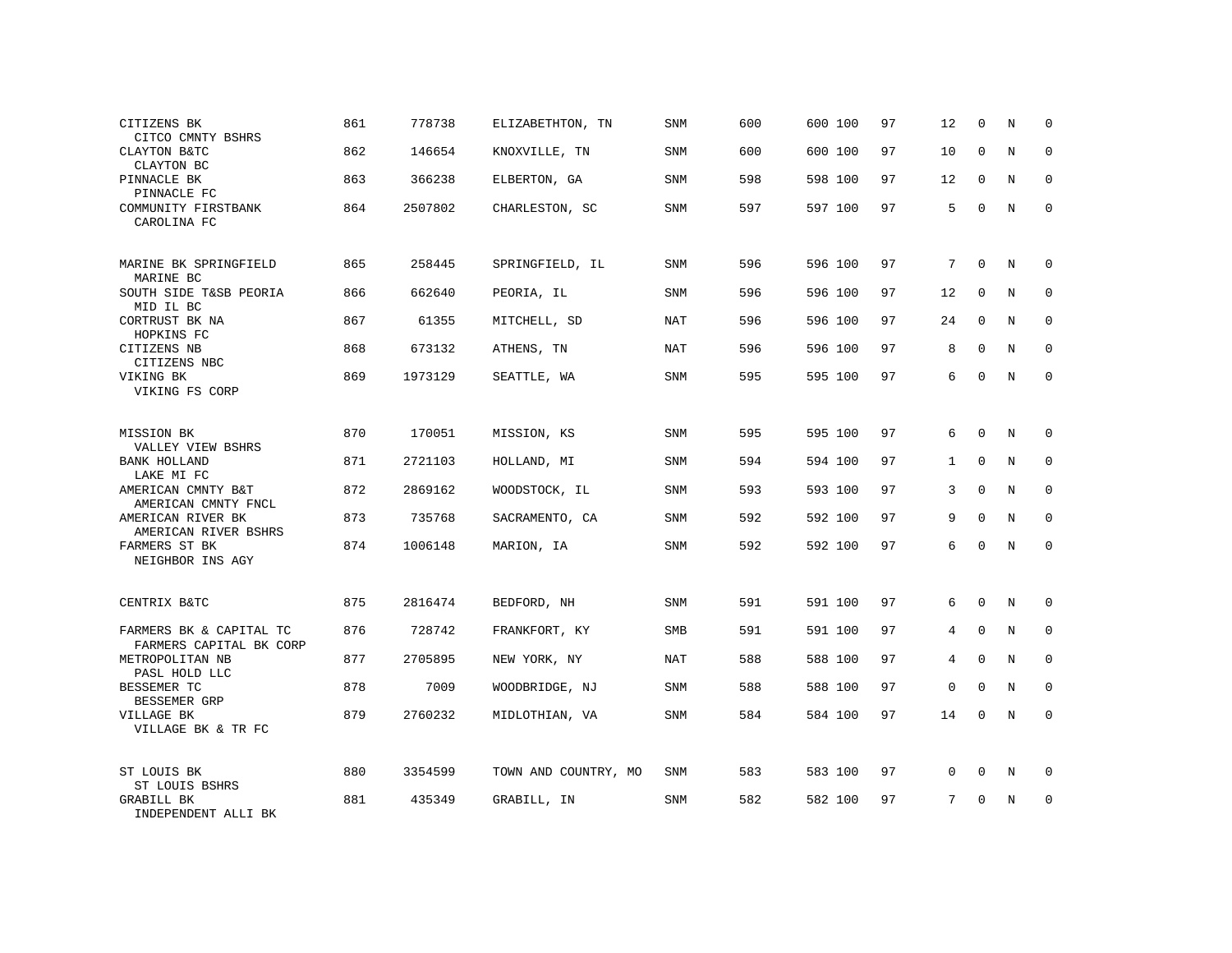| LANDMARK NB<br>LANDMARK BC INC                      | 882 | 481177  | MANHATTAN, KS      | NAT        | 582 | 582 100 | 97 | 21          | $\mathbf 0$ | N           | $\Omega$    |
|-----------------------------------------------------|-----|---------|--------------------|------------|-----|---------|----|-------------|-------------|-------------|-------------|
| CHESAPEAKE BK<br>CHESAPEAKE FNCL SHARES             | 883 | 214722  | KILMARNOCK, VA     | <b>SMB</b> | 582 | 582 100 | 97 | 10          | $\Omega$    | N           | $\mathbf 0$ |
| CITIZENS NB OF PAINTSVILLE<br>CITIZENS NAT CORP     | 884 | 495419  | PAINTSVILLE, KY    | NAT        | 582 | 582 100 | 97 | 15          | $\Omega$    | N           | $\Omega$    |
| FIRST NB OF TN                                      | 885 | 283737  | LIVINGSTON, TN     | NAT        | 580 | 580 100 | 97 | 6           | $\Omega$    | N           | $\Omega$    |
| WAUCHULA ST BK<br>CREWS BKG CORP                    | 886 | 200435  | WAUCHULA, FL       | <b>SNM</b> | 579 | 579 100 | 97 | 5           | $\mathbf 0$ | N           | $\mathbf 0$ |
| CENTRAL JERSEY BK NA<br>CENTRAL JERSEY BC           | 887 | 2718297 | OCEAN TOWNSHIP, NJ | <b>NAT</b> | 579 | 579 100 | 97 | 13          | $\mathbf 0$ | $\mathbf N$ | $\mathbf 0$ |
| NEXTIER BK NA<br>NEXTIER INC                        | 888 | 315629  | BUTLER, PA         | <b>NAT</b> | 578 | 578 100 | 97 | 16          | $\Omega$    | $_{\rm N}$  | $\mathbf 0$ |
| FIRST NB OF HUTCHINSON<br>FIRST KS BSHRS            | 889 | 754853  | HUTCHINSON, KS     | <b>NAT</b> | 578 | 578 100 | 97 | 5           | $\Omega$    | N           | $\Omega$    |
| FIRST AMER BK<br>FIRST ARTESIA BSHRS                | 890 | 771458  | ARTESIA, NM        | SNM        | 577 | 577 100 | 97 | 11          | 0           | N           | 0           |
| BANK OF SPRINGFIELD<br>SPRING BC                    | 891 | 248240  | SPRINGFIELD, IL    | SNM        | 576 | 576 100 | 97 | 5           | $\mathbf 0$ | $\mathbf N$ | 0           |
| FIRST COLLINSVILLE BK<br>FIRST CO BANCORP           | 892 | 1459717 | COLLINSVILLE, IL   | SNM        | 576 | 576 100 | 97 | 6           | $\Omega$    | N           | $\mathbf 0$ |
| <b>BANK MIDWEST</b><br>GOODENOW BC                  | 893 | 45551   | SPIRIT LAKE, IA    | <b>SMB</b> | 576 | 576 100 | 97 | 8           | $\Omega$    | N           | $\mathbf 0$ |
| ALLIANCE BK CORP<br>ALLIANCE BSHRS CORP             | 894 | 2712978 | FAIRFAX, VA        | <b>SMB</b> | 575 | 575 100 | 97 | 5           | $\mathbf 0$ | $\mathbf N$ | $\mathbf 0$ |
| HAWAII NB                                           | 895 | 915065  | HONOLULU, HI       | <b>NAT</b> | 575 | 575 100 | 97 | 14          | $\mathbf 0$ | N           | 0           |
| HAWAII NAT BSHRS<br><b>BUSINESS BK</b>              | 896 | 3076220 | CLAYTON, MO        | <b>SNM</b> | 575 | 575 100 | 97 | $\mathbf 0$ | $\Omega$    | N           | $\mathbf 0$ |
| BUSINESS BSHRS<br>NORTHERN B&TC<br>NORTHERN BC      | 897 | 900306  | WOBURN, MA         | SNM        | 574 | 574 100 | 97 | 10          | $\Omega$    | N           | $\Omega$    |
| AMERICAN MOMENTUM BK<br>ADAM BK GRP                 | 898 | 3447576 | TAMPA, FL          | <b>SNM</b> | 573 | 573 100 | 97 | 10          | 0           | N           | $\mathbf 0$ |
| FIRST NB OF JASPER<br>SYNOVUS FC                    | 899 | 157838  | JASPER, AL         | NAT        | 573 | 573 100 | 97 | 9           | $\Omega$    | N           | $\mathbf 0$ |
| FIRST WESTERN B&TC<br>WESTBRAND                     | 900 | 687951  | MINOT, ND          | SMB        | 573 | 573 100 | 97 | 2           | $\Omega$    | N           | $\Omega$    |
| FARMERS & MERCHANTS BK<br>FARMERS & MERCHANTS BSHRS | 901 | 677644  | STUTTGART, AR      | SMB        | 573 | 573 100 | 97 | 13          | 0           | N           | $\mathbf 0$ |
| COMMUNITY BK OF FL<br>COMMUNITY BK OF S FL          | 902 | 999430  | HOMESTEAD, FL      | SNM        | 573 | 573 100 | 97 | 13          | 0           | N           | $\mathbf 0$ |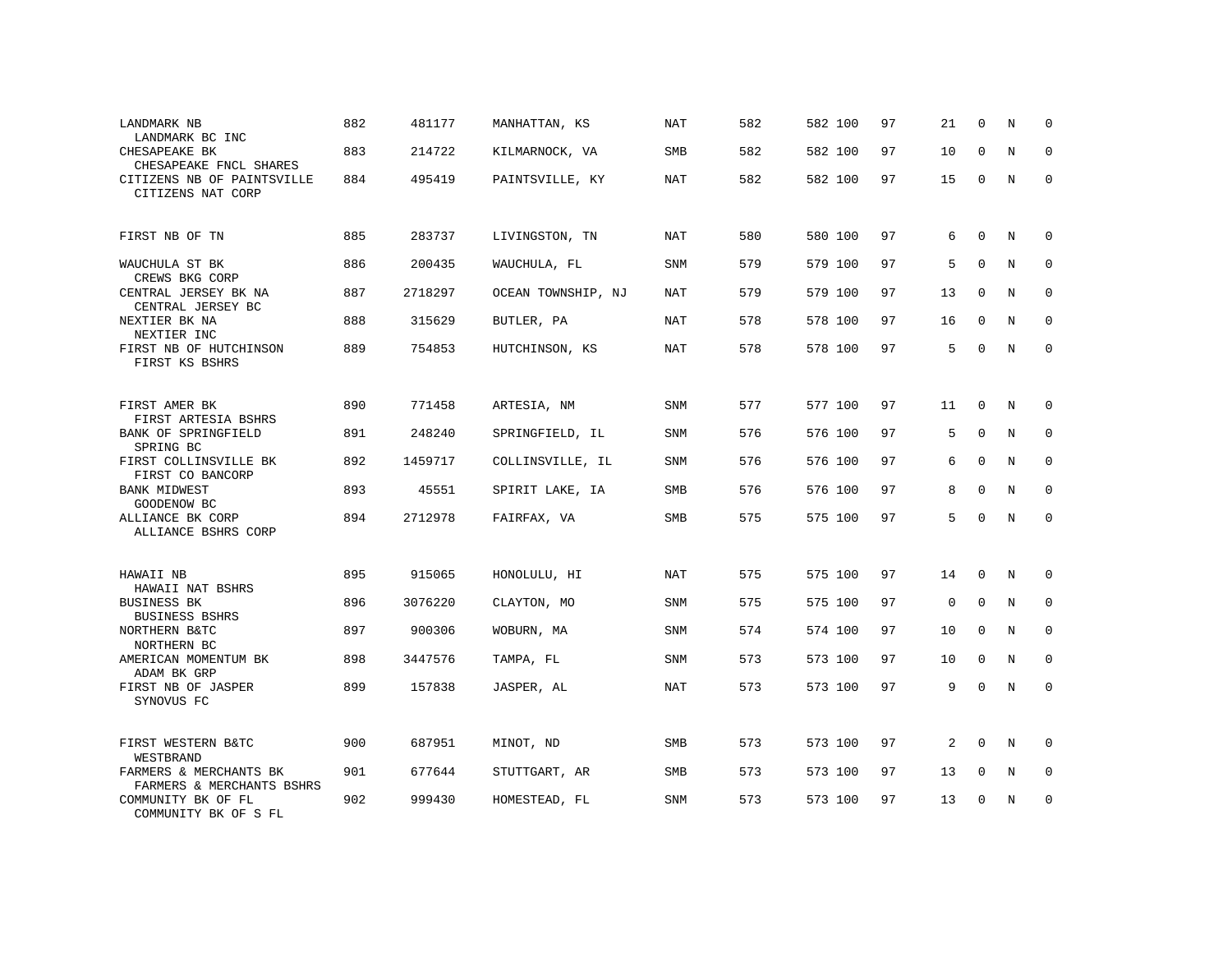| NATIONAL BK OF CMRC<br>NATCOM BSHRS                | 903 | 775456  | SUPERIOR, WI      | NAT        | 571 | 571 100 | 97 | 5              | $\Omega$    | N           | $\Omega$            |
|----------------------------------------------------|-----|---------|-------------------|------------|-----|---------|----|----------------|-------------|-------------|---------------------|
| LEGEND BK NA<br>LEGEND BC                          | 904 | 100357  | BOWIE, TX         | NAT        | 570 | 570 100 | 97 | 9              | $\Omega$    | $_{\rm N}$  | $\mathbf 0$         |
| WEST AL B&TC<br>WEST AL CAP CORP                   | 905 | 501132  | REFORM, AL        | SNM        | 570 | 570 100 | 97 | 15             | $\mathbf 0$ | $\mathbf N$ | $\mathbf 0$         |
| MONTICELLO BKG CO<br>MONTICELLO BSHRS              | 906 | 266945  | MONTICELLO, KY    | <b>SNM</b> | 568 | 568 100 | 97 | 11             | $\mathbf 0$ | N           | $\mathbf 0$         |
| FAUQUIER BK<br>FAUQUIER BSHRS                      | 907 | 976226  | WARRENTON, VA     | SMB        | 568 | 568 100 | 97 | 9              | $\mathbf 0$ | N           | $\mathbf 0$         |
| PLANTERS B&TC<br>PLANTERS HOLDING COMPANY          | 908 | 972648  | INDIANOLA, MS     | SNM        | 568 | 568 100 | 97 | 13             | $\mathbf 0$ | N           | $\mathbf 0$         |
| NATIONAL B&TC OF SYCAMORE<br>NI BSHRS CORP         | 909 | 534345  | SYCAMORE, IL      | NAT        | 568 | 568 100 | 97 | 8              | $\mathbf 0$ | $\mathbf N$ | $\mathbf 0$         |
| HIGHLAND BK<br>HIGHLAND BSHRS                      | 910 | 764058  | SAINT MICHAEL, MN | <b>SNM</b> | 568 | 568 100 | 97 | 7              | $\mathbf 0$ | N           | $\mathbf 0$         |
| METROPOLITAN NB<br>MARSHFIELD INV CO ESOP TR       | 911 | 294256  | SPRINGFIELD, MO   | NAT        | 567 | 567 100 | 97 | 11             | $\Omega$    | $_{\rm N}$  | $\mathbf 0$         |
| CITIZENS NB<br>CITIZENS BSHRS                      | 912 | 738013  | BLUFFTON, OH      | NAT        | 565 | 565 100 | 97 | 8              | $\mathbf 0$ | $\mathbf N$ | $\mathbf 0$         |
| EVANGELINE B&TC<br>EVANGELINE BSHRS                | 913 | 372538  | VILLE PLATTE, LA  | SNM        | 565 | 565 100 | 97 | 8              | $\mathbf 0$ | N           | $\mathbf 0$         |
| GULFSTREAM BUS BK<br>GULFSTREAM BSHRS              | 914 | 2814210 | STUART, FL        | SNM        | 564 | 564 100 | 97 | 3              | $\mathbf 0$ | $\mathbf N$ | $\mathsf{O}\xspace$ |
| FIRST SECURITY BK<br>INTER-MOUNTAIN BC             | 915 | 633154  | BOZEMAN, MT       | <b>SNM</b> | 564 | 564 100 | 97 | 8              | $\Omega$    | N           | $\mathbf 0$         |
| COMMERCIAL BK<br>SYNOVUS FC                        | 916 | 438238  | THOMASVILLE, GA   | <b>SNM</b> | 563 | 563 100 | 97 | 3              | $\Omega$    | $_{\rm N}$  | $\mathbf 0$         |
| FIRST ST BK<br>BRISCOE RANCH                       | 917 | 273662  | UVALDE, TX        | <b>SNM</b> | 562 | 562 100 | 97 | 7              | $\Omega$    | N           | $\mathbf 0$         |
| COMMUNITY FIRST BK<br>COMMUNITY FIRST BSHRS        | 918 | 2619732 | HARRISON, AR      | <b>SNM</b> | 561 | 561 100 | 97 | 4              | $\mathbf 0$ | N           | $\mathbf 0$         |
| CITIZENS BK<br>EMPLOYEE STOCK BONUS TR EMPL        | 919 | 961259  | FARMINGTON, NM    | SNM        | 560 | 560 100 | 97 | 5              | $\mathbf 0$ | $\mathbf N$ | $\mathbf 0$         |
| BROTHERHOOD B&TC<br>INTERNATIONAL BHOOD BOILERMKRS | 920 | 246657  | KANSAS CITY, KS   | <b>SNM</b> | 560 | 560 100 | 97 | 7              | $\Omega$    | N           | $\Omega$            |
| FIRST ST B&TC VALDOSTA<br>SYNOVUS FC               | 921 | 103536  | VALDOSTA, GA      | <b>SNM</b> | 560 | 560 100 | 97 | $\overline{2}$ | $\Omega$    | N           | $\mathbf 0$         |
| HOME ST BK<br>HOME ST BC                           | 922 | 89751   | LOVELAND, CO      | SNM        | 560 | 560 100 | 97 | 8              | $\Omega$    | N           | $\mathbf 0$         |
| FIVE POINTS BK<br>HOMETOWN BC                      | 923 | 554857  | GRAND ISLAND, NE  | <b>SMB</b> | 560 | 560 100 | 97 | 7              | $\Omega$    | N           | $\mathbf 0$         |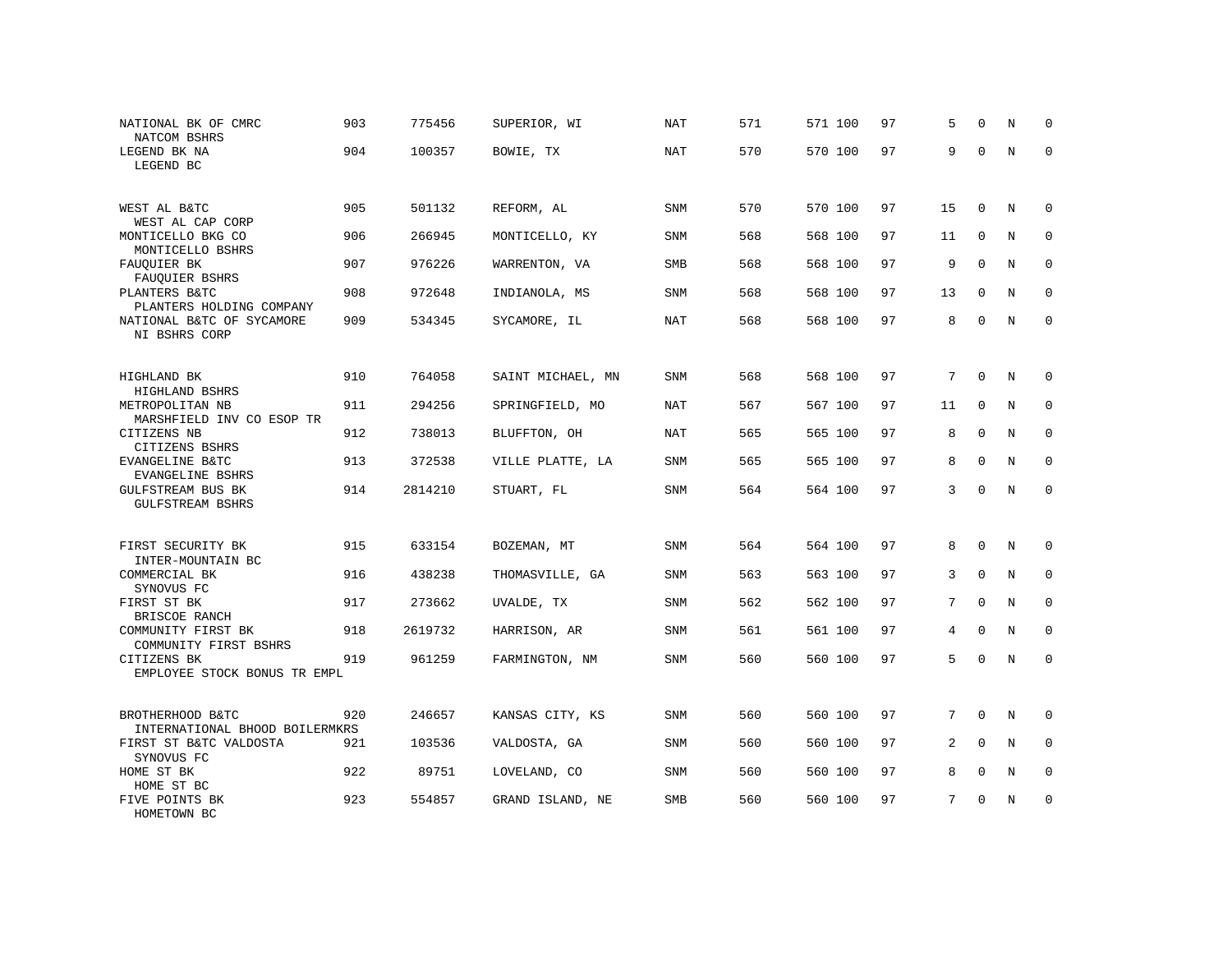| SALISBURY B&TC<br>SALISBURY BC                        | 924 | 821906  | LAKEVILLE, CT        | <b>SNM</b> | 559 | 559 100 | 97 | 7           | 0           | N           | $\Omega$    |
|-------------------------------------------------------|-----|---------|----------------------|------------|-----|---------|----|-------------|-------------|-------------|-------------|
| FIRST CHATHAM BK<br>FCB FNCL CORP                     | 925 | 3075474 | SAVANNAH, GA         | <b>SNM</b> | 559 | 559 100 | 97 | 8           | $\Omega$    | N           | $\Omega$    |
| BANK OF MIAMI NA<br>GRANVALOR HOLD                    | 926 | 666031  | CORAL GABLES, FL     | NAT        | 558 | 551 99  | 97 | 2           | $\mathbf 0$ | Y           | 40          |
| FOSTER BK<br>FOSTER BSHRS                             | 927 | 1362246 | CHICAGO, IL          | <b>SNM</b> | 557 | 557 100 | 97 | 6           | $\Omega$    | N           | $\Omega$    |
| SOUTHWEST MO BK<br>SOUTHWEST MO BC                    | 928 | 760854  | CARTHAGE, MO         | SNM        | 557 | 557 100 | 97 | 10          | $\mathbf 0$ | N           | $\mathbf 0$ |
| FIDELITY DEPOSIT & DISCOUNT<br>FIDELITY D&D BC INC    | 929 | 1007819 | DUNMORE, PA          | <b>SNM</b> | 556 | 556 100 | 97 | 10          | $\Omega$    | N           | $\mathbf 0$ |
| COWLITZ BK<br>CRESCENT CAP VI LLC                     | 930 | 547279  | LONGVIEW, WA         | <b>SNM</b> | 555 | 555 100 | 97 | 8           | $\Omega$    | N           | $\mathbf 0$ |
| EVERTRUST BK<br>IBT HC                                | 931 | 2297998 | CITY OF INDUSTRY, CA | <b>SNM</b> | 555 | 555 100 | 97 | 5           | $\Omega$    | $\mathbf N$ | 92          |
| WASHINGTON FIRST INTL BK<br>WASHINGTON FIRST FNCL GRP | 932 | 1450620 | SEATTLE, WA          | <b>SNM</b> | 554 | 554 100 | 97 | 3           | $\Omega$    | N           | $\mathbf 0$ |
| BUTTE CMNTY BK<br>COMMUNITY VALLEY BC                 | 933 | 1821976 | CHICO, CA            | <b>SNM</b> | 554 | 554 100 | 97 | 14          | $\Omega$    | $_{\rm N}$  | $\mathbf 0$ |
| SOMERSET TC<br>SOMERSET TR HC                         | 934 | 212522  | SOMERSET, PA         | SNM        | 553 | 553 100 | 97 | 13          | $\Omega$    | N           | $\Omega$    |
| COMMUNITY NB<br>MIDLAND BSHRS                         | 935 | 293053  | MIDLAND, TX          | <b>NAT</b> | 553 | 553 100 | 97 | 10          | $\Omega$    | N           | $\Omega$    |
| SOLVAY BK<br>SOLVAY BC                                | 936 | 722816  | SOLVAY, NY           | SMB        | 553 | 553 100 | 97 | 6           | $\mathbf 0$ | N           | 0           |
| WEST TX NB<br>FIRST-WEST TX BSHRS                     | 937 | 237066  | MIDLAND, TX          | <b>NAT</b> | 552 | 552 100 | 97 | 10          | $\mathbf 0$ | N           | $\mathbf 0$ |
| FIRST BK<br>FIRST NAT CORP                            | 938 | 899428  | STRASBURG, VA        | <b>SMB</b> | 552 | 552 100 | 97 | 11          | $\Omega$    | $_{\rm N}$  | $\Omega$    |
| COASTAL BK OF GA<br>SYNOVUS FC                        | 939 | 300531  | BRUNSWICK, GA        | <b>SNM</b> | 552 | 552 100 | 97 | 6           | $\mathbf 0$ | N           | $\mathbf 0$ |
| CENTRAL NB<br>CENTRABANC CORP                         | 940 | 428060  | WACO, TX             | <b>NAT</b> | 552 | 552 100 | 97 | 3           | 0           | N           | $\mathbf 0$ |
| ESPIRITO SANTO BK                                     | 941 | 729132  | MIAMI, FL            | SNM        | 551 | 551 100 | 97 | $\mathbf 0$ | $\mathbf 0$ | Y           | 15          |
| STONEGATE BK                                          | 942 | 3339046 | FORT LAUDERDALE, FL  | <b>SNM</b> | 551 | 551 100 | 97 | 11          | $\Omega$    | N           | $\mathbf 0$ |
| COMMUNITY CENTRAL BK<br>COMMUNITY CENTRAL BK CORP     | 943 | 2443535 | MOUNT CLEMENS, MI    | <b>SNM</b> | 549 | 549 100 | 97 | 2           | $\mathbf 0$ | N           | $\mathbf 0$ |
| AMERICAN BK CTR<br>AMERICAN BC                        | 944 | 971959  | DICKINSON, ND        | <b>SNM</b> | 548 | 548 100 | 97 | 9           | $\Omega$    | N           | $\mathbf 0$ |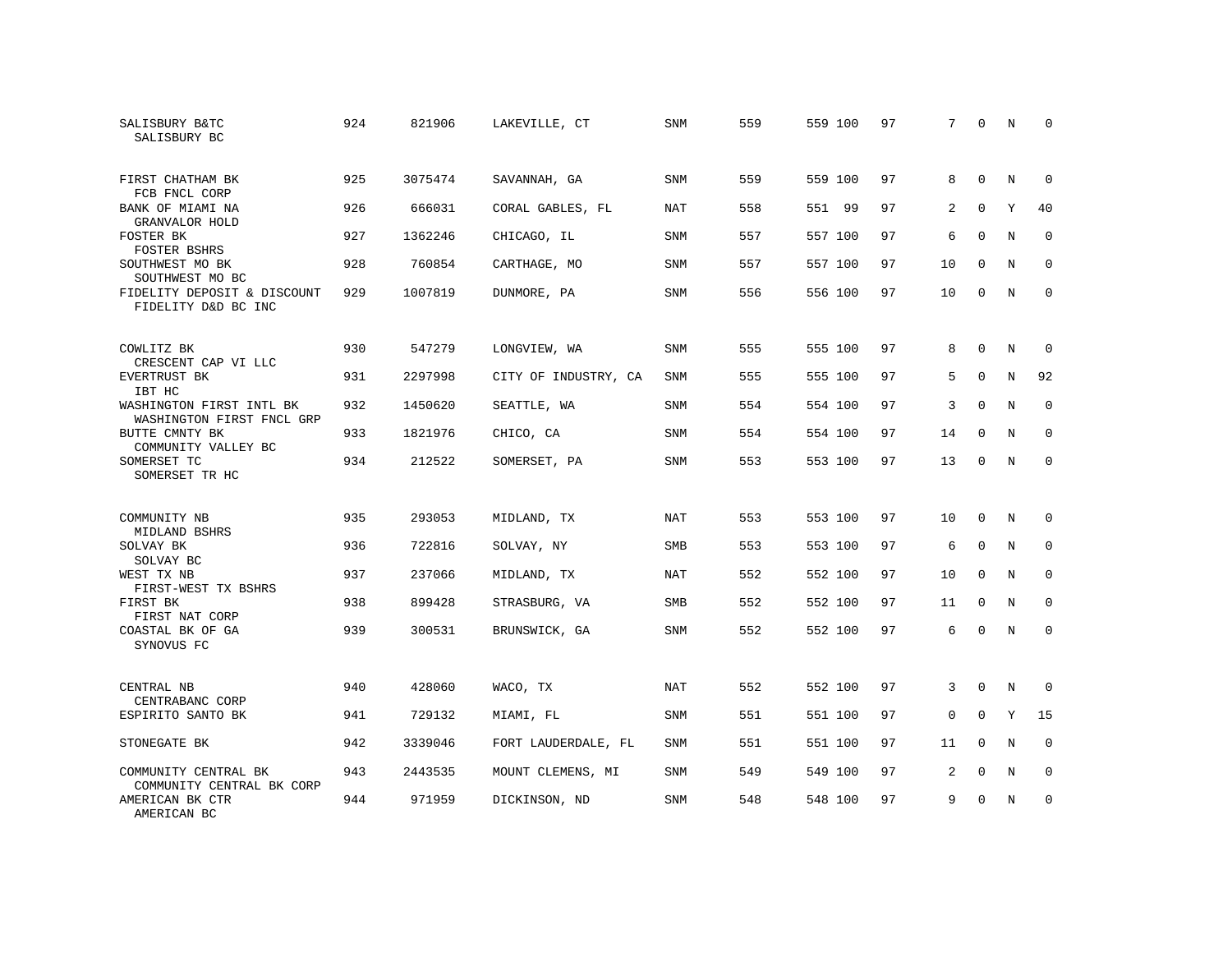| FRONTIER ST BK                                                      | 945 | 632858  | OKLAHOMA CITY, OK   | <b>SNM</b> | 548 | 548 100 | 97 | $\Omega$     | $\Omega$    | N           | 0           |
|---------------------------------------------------------------------|-----|---------|---------------------|------------|-----|---------|----|--------------|-------------|-------------|-------------|
| BANK OF FL SE<br>BANK OF FL CORP                                    | 946 | 3116274 | FORT LAUDERDALE, FL | <b>SNM</b> | 547 | 547 100 | 97 | 5            | $\mathbf 0$ | N           | 0           |
| HORICON BK<br>SWORD FC                                              | 947 | 528849  | HORICON, WI         | <b>SNM</b> | 547 | 547 100 | 97 | 13           | $\Omega$    | N           | $\mathbf 0$ |
| MERCHANTS NB<br>MERCHANTS BC                                        | 948 | 701222  | HILLSBORO, OH       | <b>NAT</b> | 546 | 546 100 | 97 | 10           | $\mathbf 0$ | N           | $\mathbf 0$ |
| ENTERPRISE BK<br>FARMERS & MRCH BSHRS                               | 949 | 365455  | HOUSTON, TX         | <b>SNM</b> | 545 | 545 100 | 97 | 8            | $\mathbf 0$ | N           | $\mathbf 0$ |
| FIRSTBANK OF BOULDER<br>FIRSTBANK HC                                | 950 | 616755  | BOULDER, CO         | <b>SNM</b> | 545 | 545 100 | 97 | 7            | $\mathbf 0$ | N           | 0           |
| CHOICE FNCL GRP<br>CHOICE FNCL HOLD                                 | 951 | 826956  | GRAFTON, ND         | <b>SNM</b> | 545 | 545 100 | 97 | 8            | $\mathbf 0$ | N           | 0           |
| LINCOLN SVG BK<br>LINCOLN BC                                        | 952 | 589943  | CEDAR FALLS, IA     | SNM        | 545 | 545 100 | 97 | 13           | 0           | N           | 0           |
| GREEN BK NA                                                         | 953 | 2719427 | HOUSTON, TX         | NAT        | 545 | 545 100 | 97 | 5            | $\Omega$    | N           | 0           |
| BELVEDERE CAP PTNR II LLC<br>COMMUNITY ST BK NA<br>VAN DIEST INV CO | 954 | 790543  | ANKENY, IA          | <b>NAT</b> | 544 | 544 100 | 97 | 10           | 0           | $\mathbf N$ | $\mathbf 0$ |
| CEDAR RAPIDS B&TC                                                   | 955 | 3029589 | CEDAR RAPIDS, IA    | SMB        | 544 | 544 100 | 97 | 1            | $\Omega$    | N           | 0           |
| OCR HOLD<br>FIRST CMNTY BK                                          | 956 | 3263833 | JOLIET, IL          | SNM        | 544 | 544 100 | 97 | 2            | 0           | N           | 0           |
| FIRST CMNTY FNCL PTNR<br>BANK ANN ARBOR<br>ARBOR BC                 | 957 | 2390929 | ANN ARBOR, MI       | <b>SNM</b> | 543 | 543 100 | 97 | 5            | 0           | N           | 0           |
| TWO RIVERS B&TC<br>TWO RIVERS FNCL GRP                              | 958 | 3320781 | BURLINGTON, IA      | <b>SNM</b> | 542 | 542 100 | 97 | 8            | $\Omega$    | N           | $\mathbf 0$ |
| ONEUNITED BK                                                        | 959 | 935308  | BOSTON, MA          | SNM        | 541 | 541 100 | 97 | 8            | 0           | N           | $\mathbf 0$ |
|                                                                     |     |         |                     |            |     |         |    |              |             |             |             |
| MIDCAROLINA BK<br>MIDCAROLINA FC                                    | 960 | 2602220 | BURLINGTON, NC      | SNM        | 540 | 540 100 | 97 | 7            | $\mathbf 0$ | N           | 0           |
| LINDELL B&TC<br>FIRST IL BANCORP                                    | 961 | 185859  | SAINT LOUIS, MO     | <b>SMB</b> | 540 | 540 100 | 97 | 9            | $\Omega$    | N           | 0           |
| CROWN BK<br>JJR HOLD CO                                             | 962 | 2686211 | OCEAN CITY, NJ      | <b>SNM</b> | 540 | 540 100 | 97 | 15           | $\mathbf 0$ | N           | $\mathbf 0$ |
| UNITED BKR BK<br>UNITED BKR BC                                      | 963 | 930358  | BLOOMINGTON, MN     | SMB        | 540 | 540 100 | 97 | $\mathbf 0$  | $\mathbf 0$ | N           | 0           |
| NEWDOMINION BK                                                      | 964 | 3299814 | CHARLOTTE, NC       | <b>SNM</b> | 540 | 540 100 | 97 | $\mathbf{1}$ | $\Omega$    | N           | 0           |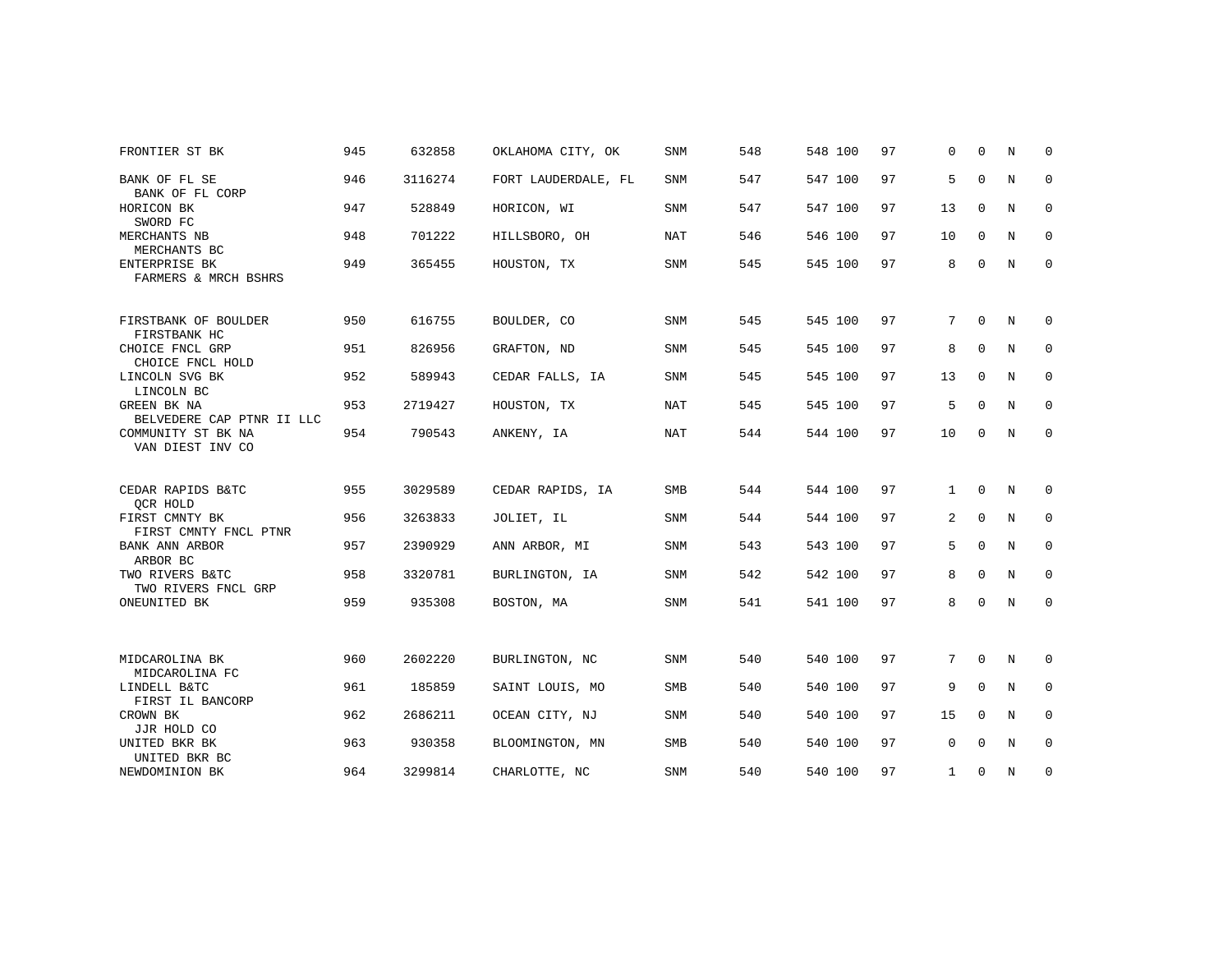| COMMUNITY B&TC OF SE AL<br>SYNOVUS FC            | 965 | 313531  | DOTHAN, AL        | SNM        | 539 | 539 100 | 97 | 8              | $\Omega$    | N           | $\Omega$    |
|--------------------------------------------------|-----|---------|-------------------|------------|-----|---------|----|----------------|-------------|-------------|-------------|
| METRO BK                                         | 966 | 1394621 | PELL CITY, AL     | SNM        | 539 | 539 100 | 97 | 6              | $\Omega$    | $\mathbf N$ | $\Omega$    |
| TRANSATLANTIC BK<br>TRANSATLANTIC HOLD CORP      | 967 | 972237  | MIAMI, FL         | SMB        | 539 | 539 100 | 97 | 6              | $\Omega$    | N           | 100         |
| MORRILL & JANES B&TC<br>MORRILL BSHRS            | 968 | 680354  | MERRIAM, KS       | SNM        | 538 | 538 100 | 97 | 6              | $\Omega$    | N           | $\Omega$    |
| PACIFIC CITY BK<br>PACIFIC CITY FC               | 969 | 3212402 | LOS ANGELES, CA   | SNM        | 537 | 537 100 | 97 | 6              | $\Omega$    | N           | 0           |
| WACCAMAW BK<br>WACCAMAW BSHRS                    | 970 | 2607449 | WHITEVILLE, NC    | SMB        | 536 | 536 100 | 97 | 16             | $\Omega$    | N           | $\Omega$    |
| SUN AMER BK<br>SUN AMER BC                       | 971 | 1160732 | BOCA RATON, FL    | <b>SMB</b> | 536 | 536 100 | 97 | 13             | $\Omega$    | Y           | $\Omega$    |
| CHARTER BK EAU CLAIRE<br>CHARTER BSHRS           | 972 | 160650  | EAU CLAIRE, WI    | SNM        | 536 | 536 100 | 97 | $\Omega$       | $\Omega$    | N           | $\mathbf 0$ |
| BEVERLY NB<br>DANVERS BANCORP                    | 973 | 161107  | BEVERLY, MA       | <b>NAT</b> | 535 | 535 100 | 97 | 8              | $\Omega$    | N           | $\mathbf 0$ |
| FARMERS & MERCHANTS BK<br>F&M BK CORP            | 974 | 713926  | TIMBERVILLE, VA   | SMB        | 535 | 535 100 | 97 | 8              | $\Omega$    | N           | $\mathbf 0$ |
| ORANGE CTY TC<br>ORANGE COUNTY BC                | 975 | 176101  | MIDDLETOWN, NY    | <b>SMB</b> | 535 | 535 100 | 97 | 6              | $\Omega$    | N           | $\Omega$    |
| PINNACLE BK WY<br>PINNACLE BC                    | 976 | 561659  | TORRINGTON, WY    | SNM        | 534 | 534 100 | 97 | 12             | $\Omega$    | N           | $\mathbf 0$ |
| 1ST FNCL BK USA                                  | 977 | 526452  | DAKOTA DUNES, SD  | <b>SNM</b> | 532 | 532 100 | 97 | $\mathbf{1}$   | $\Omega$    | N           | $\Omega$    |
| ARMSTRONG BK<br>IRONHORSE FNCL GRP               | 978 | 470452  | MUSKOGEE, OK      | <b>SNM</b> | 532 | 532 100 | 97 | 15             | $\mathbf 0$ | N           | $\mathbf 0$ |
| CB&T BK OF MIDDLE GA<br>SYNOVUS FC               | 979 | 23036   | WARNER ROBINS, GA | <b>SNM</b> | 531 | 531 100 | 97 | 6              | $\Omega$    | $_{\rm N}$  | $\Omega$    |
| MINNWEST BK MV<br>MINNWEST CORP                  | 980 | 302656  | REDWOOD FALLS, MN | <b>SNM</b> | 531 | 531 100 | 97 | 7              | $\Omega$    | N           | $\Omega$    |
| DIME BK<br>DIMECO                                | 981 | 56717   | HONESDALE, PA     | SNM        | 530 | 530 100 | 97 | 5              | $\mathbf 0$ | N           | $\mathbf 0$ |
| SOUTHERN BK<br>SOUTHERN MO BANCORP               | 982 | 272272  | POPLAR BLUFF, MO  | <b>SMB</b> | 530 | 530 100 | 97 | 12             | $\Omega$    | N           | $\Omega$    |
| FIRST CAP BK<br>FIRST CAP BC                     | 983 | 2742153 | GLEN ALLEN, VA    | SMB        | 530 | 530 100 | 97 | 7              | $\mathbf 0$ | N           | $\mathbf 0$ |
| CORNERSTONE CMNTY BK<br><b>CORNERSTONE BSHRS</b> | 984 | 2398596 | CHATTANOOGA, TN   | <b>SNM</b> | 530 | 530 100 | 97 | $\overline{4}$ | $\Omega$    | N           | $\Omega$    |
| BREMER BK NA<br>OTTO BREMER FOUNDATION           | 985 | 224655  | WILLMAR, MN       | <b>NAT</b> | 530 | 530 100 | 97 | 3              | $\Omega$    | N           | $\Omega$    |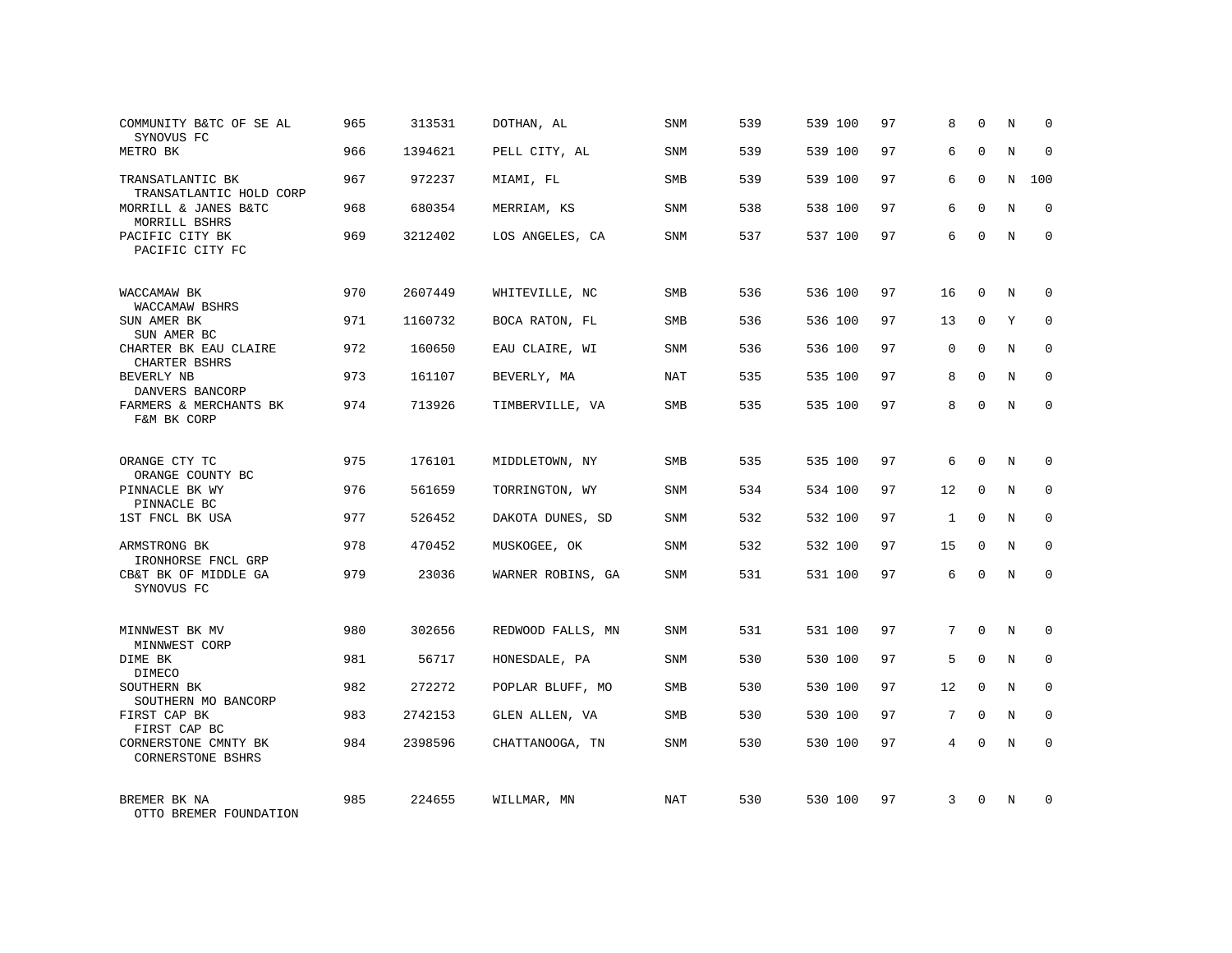| WAYNE BK<br>NORWOOD FNCL                             | 986  | 59316   | HONESDALE, PA     | SNM | 529 | 529 100 | 97 | 10              | $\Omega$     | N           | $\Omega$    |
|------------------------------------------------------|------|---------|-------------------|-----|-----|---------|----|-----------------|--------------|-------------|-------------|
| BANK OF CLARKE CTY<br>EAGLE FNCL SVC                 | 987  | 753324  | BERRYVILLE, VA    | SMB | 529 | 529 100 | 97 | 10              | $\Omega$     | N           | 0           |
| PLUMAS BK<br>PLUMAS BC                               | 988  | 670467  | QUINCY, CA        | SNM | 529 | 529 100 | 97 | 13              | $\Omega$     | N           | $\mathbf 0$ |
| MID-MISSOURI BK<br>MID-MO BSHRS                      | 989  | 950141  | SPRINGFIELD, MO   | SNM | 529 | 529 100 | 97 | 13              | $\mathbf 0$  | N           | $\mathbf 0$ |
| FIRST NB OF LITCHFIELD<br>FIRST LITCHFIELD FNCL CORP | 990  | 695705  | LITCHFIELD, CT    | NAT | 527 | 527 100 | 97 | 9               | $\mathbf 0$  | N           | $\mathbf 0$ |
| FIRST B&T<br>FIRST EVANSTON BC                       | 991  | 2333298 | EVANSTON, IL      | SMB | 527 | 527 100 | 97 | 5               | $\mathbf 0$  | N           | $\mathbf 0$ |
| UNITED PRAIRIE BK<br>FARMERS ST CORP                 | 992  | 712059  | MOUNTAIN LAKE, MN | SNM | 527 | 527 100 | 97 | 14              | $\mathbf 0$  | N           | $\mathbf 0$ |
| NORTH CMNTY BK<br>METROPOLITAN BK GRP                | 993  | 129732  | CHICAGO, IL       | SNM | 526 | 526 100 | 97 | 24              | $\mathsf 0$  | N           | $\mathbf 0$ |
| ALBANY B&TC NA<br>ALBANK CORP                        | 994  | 2732    | CHICAGO, IL       | NAT | 526 | 526 100 | 97 | $\overline{3}$  | $\mathsf{O}$ | N           | $\mathsf 0$ |
| COMMUNITY B&TC OF FL<br>FLORIDA CMTY BSHRS           | 995  | 2655495 | OCALA, FL         | SNM | 525 | 525 100 | 97 | 6               | $\mathbf 0$  | N           | $\mathbf 0$ |
| SOUTHERN COMMERCIAL BK<br>SOUTHERN BSHRS CORP        | 996  | 420457  | SAINT LOUIS, MO   | SMB | 525 | 525 100 | 97 | 9               | $\Omega$     | N           | $\mathbf 0$ |
| OAK VALLEY CMNTY BK<br>OAK VALLEY BC                 | 997  | 1864197 | OAKDALE, CA       | SMB | 525 | 525 100 | 97 | 11              | $\mathbf 0$  | N           | $\mathbf 0$ |
| KISHACOQUILLAS VALLEY NB<br>KISH BC                  | 998  | 600419  | BELLEVILLE, PA    | NAT | 524 | 524 100 | 97 | 11              | $\Omega$     | N           | $\Omega$    |
| FIRST PRIV BK TR<br>BOSTON PRIVATE FNCL HOLD         | 999  | 193461  | ENCINO, CA        | SNM | 523 | 523 100 | 97 | 5               | $\Omega$     | N           | $\mathbf 0$ |
| BLACKHAWK ST BK<br>BLACKHAWK BC                      | 1000 | 27548   | BELOIT, WI        | SNM | 523 | 523 100 | 97 | $7\overline{ }$ | $\Omega$     | N           | $\mathbf 0$ |
| HEARTLAND BK<br>HEARTLAND BC                         | 1001 | 853112  | GAHANNA, OH       | SMB | 523 | 523 100 | 97 | 11              | $\mathbf 0$  | N           | $\mathbf 0$ |
| FIRST ST BK<br>TRI-CTY FNCL GRP                      | 1002 | 887340  | MENDOTA, IL       | SNM | 522 | 522 100 | 97 | 7               | $\Omega$     | N           | $\mathbf 0$ |
| PARK AVENUE BK<br>PARK AVE BC                        | 1003 | 1160152 | NEW YORK, NY      | SNM | 520 | 520 100 | 97 | 4               | $\mathbf 0$  | N           | $\mathbf 0$ |
| PEOPLESSOUTH BK<br>PEOPLESSOUTH BSHRS                | 1004 | 518037  | COLQUITT, GA      | SNM | 519 | 519 100 | 97 | 19              | $\mathbf 0$  | N           | $\mathbf 0$ |
| FIRST NB OF BEMIDJI<br>FIRST NB BEMIDJI ESOP & TR    | 1005 | 363657  | BEMIDJI, MN       | NAT | 518 | 518 100 | 97 | 3               | $\Omega$     | N           | $\Omega$    |
| FIRST INDEPT BK OF NV<br>WESTERN ALLI BC             | 1006 | 2849829 | RENO, NV          | SNM | 518 | 518 100 | 97 | 5               | $\Omega$     | $\mathbf N$ | $\mathbf 0$ |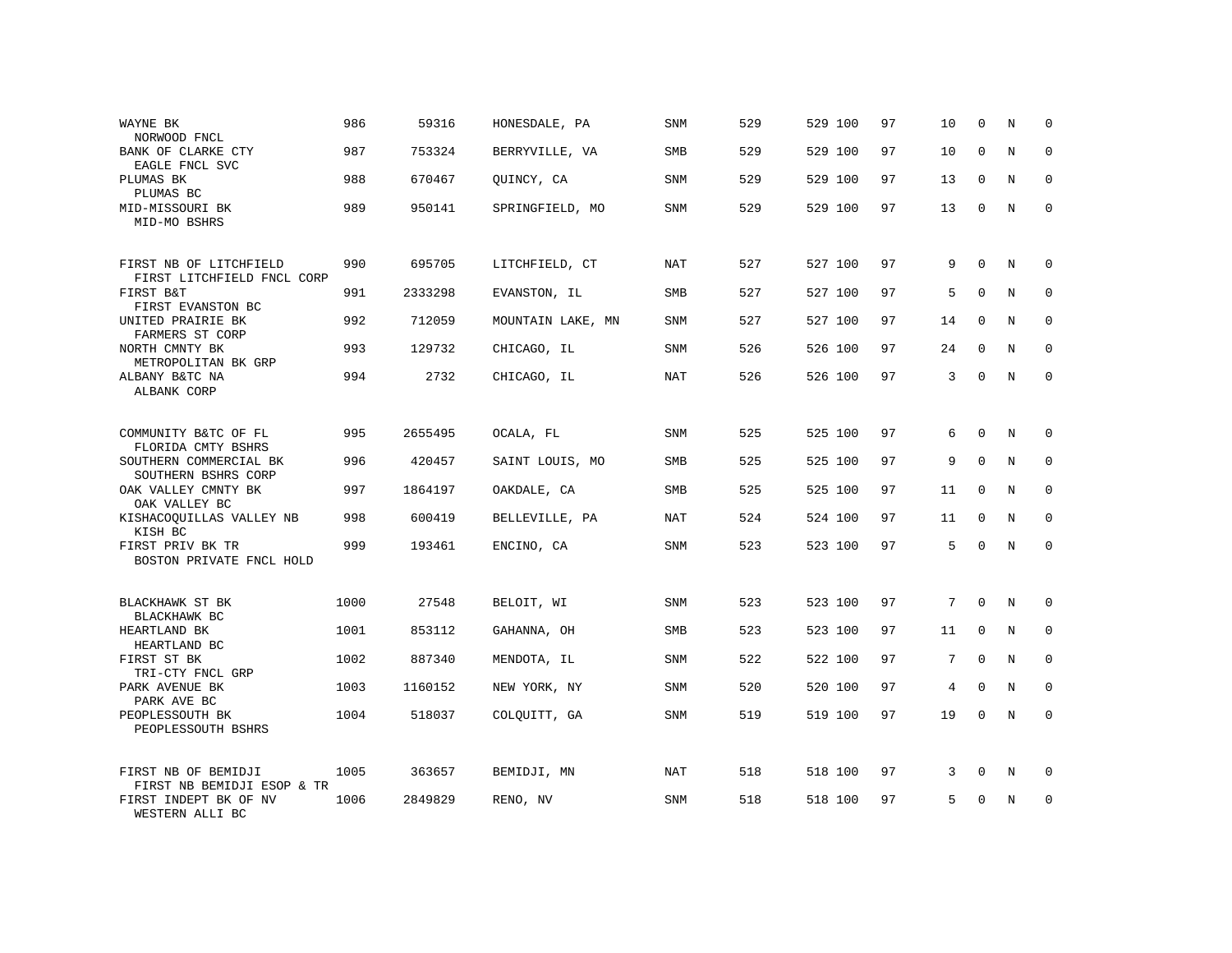| NEWFIELD NB<br>NEWFIELD BC                              | 1007 | 632410  | NEWFIELD, NJ         | NAT        | 518 | 518 100 | 97 | 11 | 0            | N           | 0           |
|---------------------------------------------------------|------|---------|----------------------|------------|-----|---------|----|----|--------------|-------------|-------------|
| PUTNAM CTY BK<br>PUTNAM BSHRS                           | 1008 | 417626  | HURRICANE, WV        | SMB        | 516 | 516 100 | 97 | 2  | $\Omega$     | N           | 0           |
| MBANK<br>MACKINAC FC                                    | 1009 | 132554  | MANISTIQUE, MI       | SNM        | 516 | 516 100 | 97 | 10 | $\mathbf 0$  | N           | $\mathbf 0$ |
| HONESDALE NB<br>HONAT BC                                | 1010 | 465618  | HONESDALE, PA        | <b>NAT</b> | 515 | 515 100 | 97 | 8  | $\Omega$     | N           | $\Omega$    |
| CITIZENS BK<br>CITIZENS BSHRS                           | 1011 | 856748  | BATESVILLE, AR       | <b>SMB</b> | 515 | 515 100 | 97 | 10 | $\mathbf 0$  | N           | $\mathbf 0$ |
| NORTH JERSEY CMNTY BK<br>NORTH JERSEY COMMUNITY BANCORP | 1012 | 3317932 | ENGLEWOOD CLIFFS, NJ | <b>SNM</b> | 515 | 515 100 | 97 | 6  | $\mathbf 0$  | N           | $\mathbf 0$ |
| PEOPLES NB<br>PEOPLES FNCL SVC CORP                     | 1013 | 278818  | HALLSTEAD, PA        | <b>NAT</b> | 515 | 515 100 | 97 | 11 | $\mathbf 0$  | N           | $\mathbf 0$ |
| VISION BK NA<br>VISION BSHRS                            | 1014 | 241157  | ADA, OK              | NAT        | 514 | 514 100 | 97 | 5  | $\mathbf 0$  | N           | $\mathbf 0$ |
| TEXAS CMNTY BK NA<br>TCB HC                             | 1015 | 3135097 | THE WOODLANDS, TX    | <b>NAT</b> | 514 | 514 100 | 97 | 5  | $\mathbf{0}$ | N           | 0           |
| UNITED B&T<br>UNITED BC                                 | 1016 | 401148  | TECUMSEH, MI         | SNM        | 513 | 513 100 | 97 | 11 | $\mathbf 0$  | N           | $\mathbf 0$ |
| CENTRAL NB&TC<br>CENTRAL SVC CORP                       | 1017 | 278555  | ENID, OK             | <b>NAT</b> | 512 | 512 100 | 97 | 9  | $\Omega$     | N           | $\mathbf 0$ |
| BK OF TUSCALOOSA<br>SYNOVUS FC                          | 1018 | 1187029 | TUSCALOOSA, AL       | <b>SNM</b> | 511 | 511 100 | 97 | 5  | $\mathbf 0$  | N           | $\mathbf 0$ |
| ARCHER BK<br>METROPOLITAN BK GRP                        | 1019 | 323035  | CHICAGO, IL          | <b>SNM</b> | 510 | 510 100 | 97 | 15 | 0            | N           | $\mathbf 0$ |
| NEW CENTURY BK<br>NCB HOLD                              | 1020 | 2713461 | CHICAGO, IL          | SNM        | 510 | 510 100 | 97 | 2  | $\mathbf 0$  | N           | 0           |
| BANK OF JACKSON HOLE<br>BANCSHARES OF JACKSON HOLE      | 1021 | 898458  | JACKSON, WY          | SMB        | 509 | 509 100 | 97 | 9  | $\mathbf 0$  | N           | 0           |
| CECIL BK<br>CECIL BC                                    | 1022 | 813572  | ELKTON, MD           | <b>SMB</b> | 509 | 509 100 | 97 | 10 | $\mathbf 0$  | $\mathbf N$ | 0           |
| NORTH SIDE B&TC                                         | 1023 | 615217  | CINCINNATI, OH       | <b>SMB</b> | 508 | 508 100 | 97 | 6  | $\Omega$     | N           | $\Omega$    |
| CITIZENS NB<br>FIRST CITIZENS BSHRS                     | 1024 | 552161  | WAXAHACHIE, TX       | <b>NAT</b> | 508 | 508 100 | 97 | 14 | $\Omega$     | N           | $\Omega$    |
| BANK OF HOUSTON<br>BOH HOLD                             | 1025 | 3327164 | HOUSTON, TX          | SNM        | 507 | 507 100 | 97 | 5  | $\Omega$     | N           | 0           |
| GOLDEN BK NA                                            | 1026 | 536059  | HOUSTON, TX          | NAT        | 507 | 507 100 | 97 | 5  | $\mathbf 0$  | N           | 0           |
| COMMUNITY NB<br>COMMUNITY BC                            | 1027 | 270504  | DERBY, VT            | NAT        | 504 | 504 100 | 97 | 13 | 0            | N           | $\mathbf 0$ |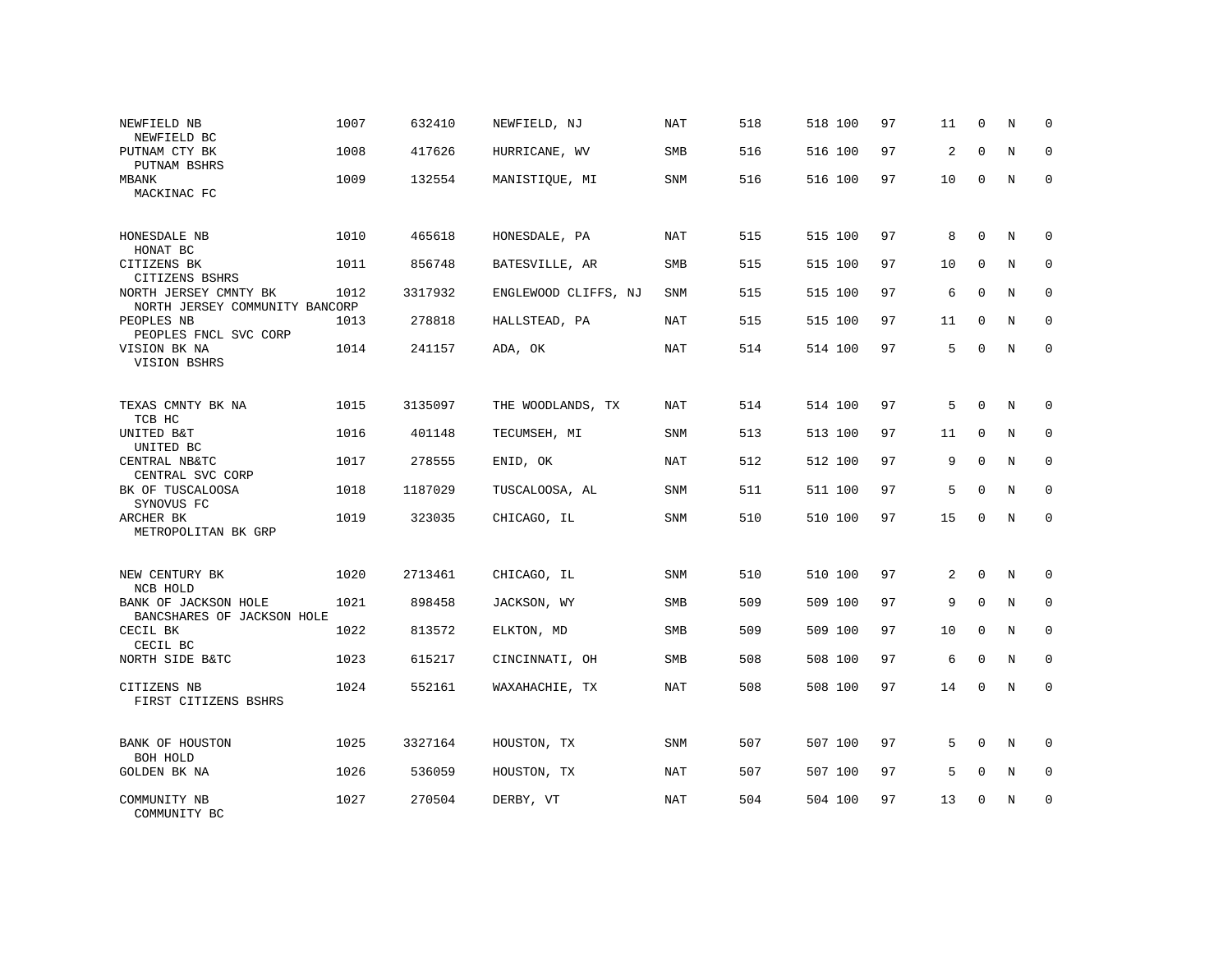| SUNRISE BK AZ<br>CAPITOL BC                             | 1028 | 2716622 | PHOENIX, AZ         | SNM        | 504 | 504 100 | 97 | 7              | $\Omega$     | N           | U            |
|---------------------------------------------------------|------|---------|---------------------|------------|-----|---------|----|----------------|--------------|-------------|--------------|
| FIRST INTERNET BK IN<br>FIRST INTERNET BC               | 1029 | 2758613 | INDIANAPOLIS, IN    | SNM        | 504 | 504 100 | 97 | $\mathbf{1}$   | $\Omega$     | $\mathbf N$ | 0            |
| JEFF DAVIS B&TC<br>JEFF DAVIS BSHRS                     | 1030 | 980531  | JENNINGS, LA        | <b>SNM</b> | 504 | 504 100 | 97 | 13             | $\Omega$     | N           | $\Omega$     |
| <b>FARMERS BK</b><br>FIRST FARMERS BSHRS                | 1031 | 901938  | PORTLAND, TN        | <b>SNM</b> | 503 | 503 100 | 98 | 8              | $\Omega$     | N           | $\mathbf{0}$ |
| SOUTHCOAST CMNTY BK<br>SOUTHCOAST FC                    | 1032 | 2713555 | MOUNT PLEASANT, SC  | <b>SNM</b> | 503 | 503 100 | 98 | 9              | $\mathbf 0$  | N           | $\mathbf{0}$ |
| NEVADA SCTY BK<br>BANK HOLD                             | 1033 | 3077629 | RENO, NV            | SNM        | 502 | 502 100 | 98 | $\overline{4}$ | $\mathbf 0$  | $\mathbf N$ | $\mathbf{0}$ |
| MID-WISCONSIN BK<br>MID-WISCONSIN FNCL SVC              | 1034 | 645054  | MEDFORD, WI         | SNM        | 502 | 502 100 | 98 | 13             | $\Omega$     | N           | $\Omega$     |
| GWINNETT CMNTY BK<br>COMMUNITY FHC                      | 1035 | 2853358 | DULUTH, GA          | SNM        | 500 | 500 100 | 98 | 2              | $\mathbf{0}$ | N           | $\mathbf 0$  |
| CENTURY BK<br>CENTURY FS CORP                           | 1036 | 83375   | SANTA FE, NM        | SNM        | 499 | 499 100 | 98 | 5              | $\Omega$     | N           | $\mathbf 0$  |
| PINNACLE BK<br>PINNACLE BC                              | 1037 | 867650  | KEENE, TX           | SNM        | 499 | 499 100 | 98 | 11             | $\mathbf 0$  | N           | $\mathbf 0$  |
| CITIZENS TRI-CTY BK<br>SEQUATCHIE VALLEY BSHRS          | 1038 | 162337  | DUNLAP, TN          | SNM        | 499 | 499 100 | 98 | 20             | $\Omega$     | N           | $\mathbf 0$  |
| ALLIANCE BK<br>ALLIANCE BSHRS                           | 1039 | 176464  | SULPHUR SPRINGS, TX | SNM        | 498 | 498 100 | 98 | 8              | $\Omega$     | $\mathbf N$ | $\mathbf 0$  |
| TRUST CO OF AMER                                        | 1040 | 1977248 | ENGLEWOOD, CO       | SNM        | 498 | 498 100 | 98 | 0              | $\mathbf 0$  | N           | 0            |
| CITIZENS BK                                             | 1041 | 126834  | CARTHAGE, TN        | <b>SNM</b> | 498 | 498 100 | 98 | 8              | $\mathbf 0$  | N           | $\mathbf 0$  |
| ADIRONDACK BK<br>ADIRONDACK BC                          | 1042 | 101671  | UTICA, NY           | SMB        | 498 | 498 100 | 98 | 16             | $\mathbf 0$  | N           | 0            |
| GIRARD NB                                               | 1043 | 928056  | GIRARD, KS          | <b>NAT</b> | 497 | 497 100 | 98 | 14             | $\mathbf 0$  | N           | $\Omega$     |
| GN BSHRS<br>PALOS B&TC<br>PALOS BSHRS                   | 1044 | 859945  | PALOS HEIGHTS, IL   | SNM        | 497 | 497 100 | 98 | 4              | $\Omega$     | N           | $\mathbf{0}$ |
| ADAMS B&TC<br><b>ADBANC</b>                             | 1045 | 463650  | OGALLALA, NE        | SMB        | 497 | 497 100 | 98 | 14             | $\mathbf 0$  | N           | 0            |
| CENTRAL BK LAKE OF THE OZARK 1046<br>CENTRAL BANCOMPANY |      | 1015243 | OSAGE BEACH, MO     | <b>SNM</b> | 497 | 497 100 | 98 | 7              | $\Omega$     | N           | $\Omega$     |
| HERRING BK<br>HERRING BC                                | 1047 | 610164  | AMARILLO, TX        | <b>SNM</b> | 497 | 497 100 | 98 | 12             | $\mathbf 0$  | N           | $\Omega$     |
| DESERT HILLS BK<br>DESERT HILLS CAP CORP                | 1048 | 2960434 | PHOENIX, AZ         | <b>SNM</b> | 497 | 497 100 | 98 | 5              | $\Omega$     | N           | 0            |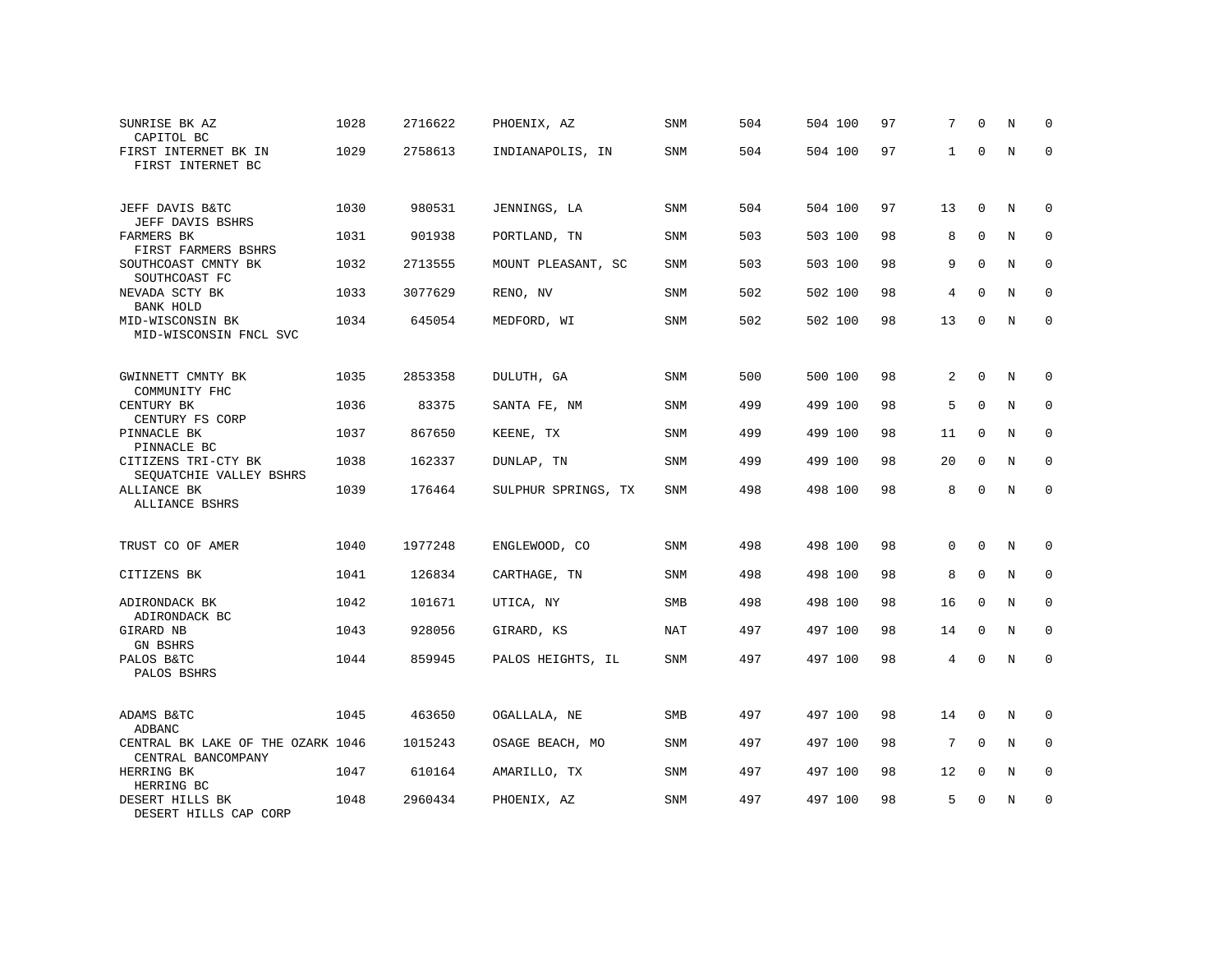| CASS COMMERCIAL BK<br>CASS INFORMATION SYSTEMS    | 1049 | 177751  | BRIDGETON, MO         | <b>SMB</b> | 496 | 496 100 | 98 | 5            | $\Omega$    | N           | $\Omega$    |
|---------------------------------------------------|------|---------|-----------------------|------------|-----|---------|----|--------------|-------------|-------------|-------------|
| PEOPLES BK OF AL<br>ALTRUST FS                    | 1050 | 60330   | CULLMAN, AL           | <b>SNM</b> | 496 | 496 100 | 98 | 28           | $\Omega$    | N           | $\mathbf 0$ |
| PLANTERS BK<br>PLANTERS FNCL GROUP                | 1051 | 2497181 | HOPKINSVILLE, KY      | <b>SNM</b> | 495 | 495 100 | 98 | 7            | $\Omega$    | $_{\rm N}$  | $\mathbf 0$ |
| WOOD & HUSTON BK<br>WOOD & HUSTON BC              | 1052 | 671558  | MARSHALL, MO          | <b>SNM</b> | 495 | 495 100 | 98 | 9            | $\Omega$    | N           | $\Omega$    |
| BANK OF TRAVELERS REST<br>TRAVELERS REST BSHRS    | 1053 | 589523  | TRAVELERS REST, SC    | <b>SNM</b> | 495 | 495 100 | 98 | 8            | $\Omega$    | N           | $\mathbf 0$ |
| HERITAGE BK<br>HERITAGE GROUP                     | 1054 | 666554  | WOOD RIVER, NE        | <b>SNM</b> | 495 | 495 100 | 98 | 16           | $\Omega$    | $_{\rm N}$  | $\Omega$    |
| KATAHDIN TC<br>KATAHDIN BSHRS CORP                | 1055 | 327305  | PATTEN, ME            | <b>SNM</b> | 495 | 495 100 | 98 | 13           | $\Omega$    | N           | $\Omega$    |
| GUARANTY B&TC<br>GUARANTY CAPITAL CORP            | 1056 | 84541   | BELZONI, MS           | <b>SNM</b> | 495 | 495 100 | 98 | 11           | $\mathbf 0$ | N           | $\mathbf 0$ |
| COLORADO CMNTY BK<br>WASHINGTON INV CO            | 1057 | 132853  | YUMA, CO              | <b>SMB</b> | 495 | 495 100 | 98 | 15           | $\Omega$    | N           | $\Omega$    |
| BANK OF SOUTHSIDE VA<br>BANK OF SOUTHSIDE VA CORP | 1058 | 610128  | CARSON, VA            | SNM        | 495 | 495 100 | 98 | 14           | $\mathbf 0$ | $\rm N$     | $\mathbf 0$ |
| PADUCAH B&TC<br>PADUCAH BSHRS                     | 1059 | 285740  | PADUCAH, KY           | <b>SNM</b> | 494 | 494 100 | 98 | 4            | $\Omega$    | $_{\rm N}$  | $\mathbf 0$ |
| CORTLAND SVG & BKG CO<br>CORTLAND BC              | 1060 | 846619  | CORTLAND, OH          | <b>SMB</b> | 494 | 494 100 | 98 | 13           | $\mathbf 0$ | N           | 0           |
| FIRSTBANK OF TECH CTR<br>FIRSTBANK HC             | 1061 | 271855  | GREENWOOD VILLAGE, CO | <b>SNM</b> | 494 | 494 100 | 98 | 2            | $\mathbf 0$ | N           | $\mathbf 0$ |
| KIRKPATRICK BK<br>AMERICAN BC OF OK               | 1062 | 67151   | EDMOND, OK            | SNM        | 494 | 494 100 | 98 | 5            | $\mathbf 0$ | N           | 0           |
| <b>BANK OF ELK RIVER</b><br>METRO NORTH BSHRS     | 1063 | 10250   | ELK RIVER, MN         | <b>SNM</b> | 494 | 494 100 | 98 | 7            | $\Omega$    | $_{\rm N}$  | $\mathbf 0$ |
| METROBANK OF DADE CTY<br>METROBANK FNCL SVC       | 1064 | 664336  | MIAMI, FL             | SMB        | 494 | 494 100 | 98 | 6            | $\mathbf 0$ | $\mathbf N$ | $\mathbf 0$ |
| FIRST CR BK                                       | 1065 | 5069    | LOS ANGELES, CA       | SNM        | 494 | 494 100 | 98 | $\mathbf{1}$ | $\Omega$    | N           | $\Omega$    |
| INTERNATIONAL FNC BK                              | 1066 | 867632  | MIAMI, FL             | SNM        | 494 | 494 100 | 98 | 3            | $\mathbf 0$ | Y           | $\mathbf 0$ |
| IDAHO INDEP BK                                    | 1067 | 2110640 | COEUR D'ALENE, ID     | <b>SNM</b> | 493 | 493 100 | 98 | 11           | $\Omega$    | N           | $\mathbf 0$ |
| <b>BANK FORWARD</b><br>SECURITY ST BHC            | 1068 | 812557  | HANNAFORD, ND         | SNM        | 493 | 493 100 | 98 | 12           | 0           | N           | $\mathbf 0$ |
| NORTHSIDE CMNTY BK<br>ALIKAT INV                  | 1069 | 2533119 | GURNEE, IL            | <b>SMB</b> | 493 | 493 100 | 98 | 4            | $\Omega$    | N           | $\mathbf 0$ |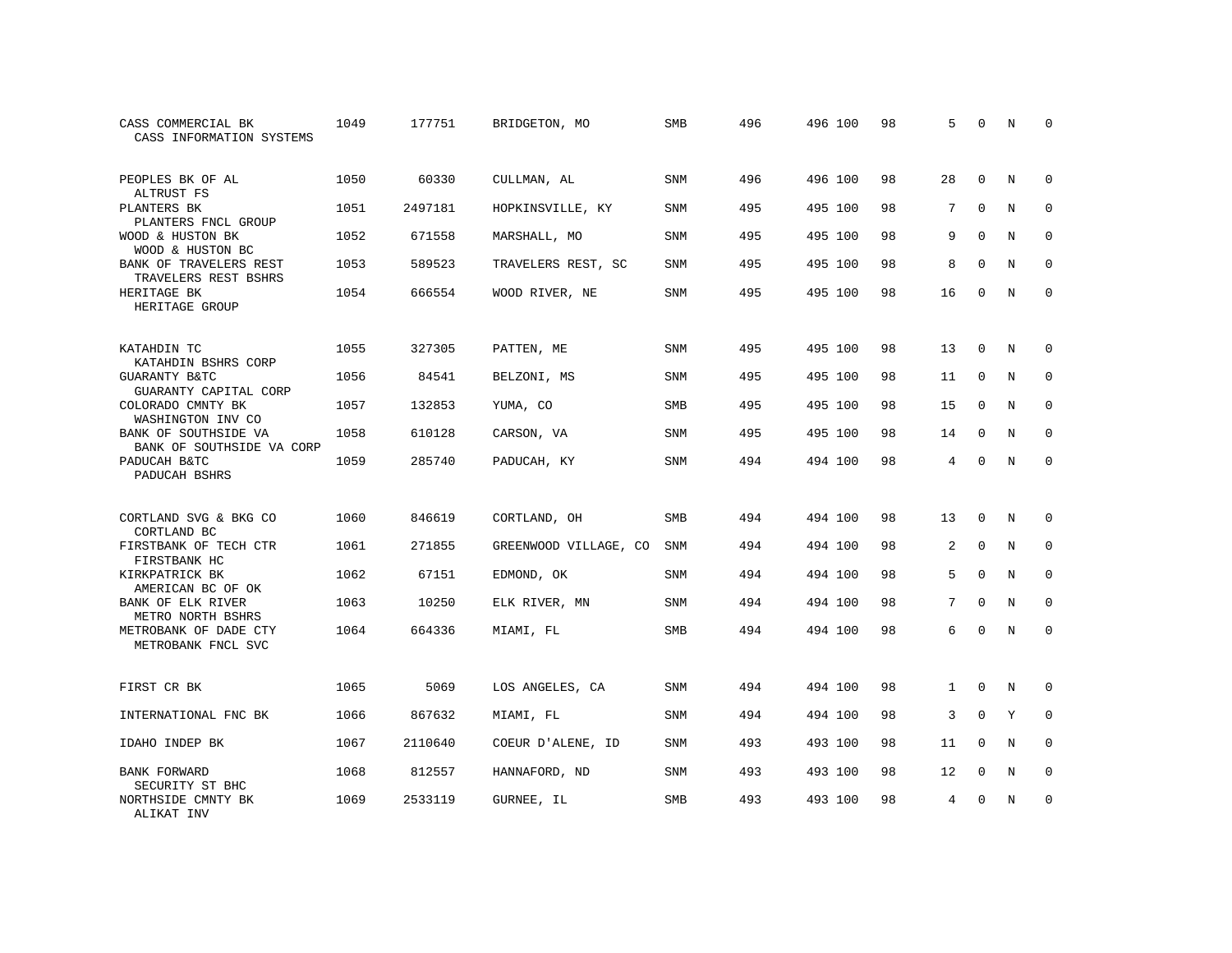| TRUPOINT BK                                                  | 1070 | 274829  | GRUNDY, VA           | <b>SMB</b> | 491 | 491 100 | 98 | 11                | $\Omega$    | N           | $\Omega$    |
|--------------------------------------------------------------|------|---------|----------------------|------------|-----|---------|----|-------------------|-------------|-------------|-------------|
| MINERS & MRCH BC<br>FARMERS NB OF DANVILLE                   | 1071 | 785147  | DANVILLE, KY         | NAT        | 491 | 491 100 | 98 | 11                | $\mathbf 0$ | N           | 0           |
| BOYLE BANCORP<br>PEOPLES BK                                  | 1072 | 454434  | WINDER, GA           | <b>SNM</b> | 491 | 491 100 | 98 | 13                | $\mathbf 0$ | N           | 0           |
| PEOPLES HC<br>COMMUNITY BK OF N MS<br>COMMUNITY BSHRS ESOP   | 1073 | 653349  | AMORY, MS            | <b>SNM</b> | 490 | 490 100 | 98 | 7                 | $\Omega$    | N           | $\mathbf 0$ |
| JEFFERSON BK OF MO<br>CENTRAL BANCOMPANY                     | 1074 | 854454  | JEFFERSON CITY, MO   | <b>SNM</b> | 490 | 490 100 | 98 | 3                 | $\mathbf 0$ | N           | $\mathbf 0$ |
|                                                              |      |         |                      |            |     |         |    |                   |             |             |             |
| PRIORITYONE BK<br>PRIORITYONE CAP CORP                       | 1075 | 956938  | MAGEE, MS            | <b>SNM</b> | 490 | 490 100 | 98 | 10                | $\mathbf 0$ | N           | 0           |
| COMMUNITY FIRST BK<br>COMMUNITY FIRST BC                     | 1076 | 1440117 | WALHALLA, SC         | <b>SNM</b> | 489 | 489 100 | 98 | 6                 | $\Omega$    | N           | $\mathbf 0$ |
| ACADEMY BK NA<br>DICKINSON FC II                             | 1077 | 535753  | COLORADO SPRINGS, CO | NAT        | 489 | 489 100 | 98 | 52                | $\mathbf 0$ | N           | 0           |
| <b>BUILDERS BK</b><br><b>BUILDERS FC</b>                     | 1078 | 2595975 | CHICAGO, IL          | <b>SNM</b> | 489 | 489 100 | 98 | $\overline{a}$    | $\mathbf 0$ | N           | $\mathbf 0$ |
| FIRST SENTRY BK<br>FIRST SENTRY BSHRS                        | 1079 | 2506757 | HUNTINGTON, WV       | <b>SNM</b> | 488 | 488 100 | 98 | 4                 | $\Omega$    | N           | $\mathbf 0$ |
|                                                              |      |         |                      |            |     |         |    |                   |             |             |             |
| UNION NAT CMNTY BK<br>UNION NAT FNCL CORP                    | 1080 | 43511   | LANCASTER, PA        | NAT        | 488 | 488 100 | 98 | 12                | $\mathbf 0$ | N           | 0           |
| FIRST BK OF MO<br>VALLEY VIEW BSHRS                          | 1081 | 954457  | GLADSTONE, MO        | SNM        | 488 | 488 100 | 98 | 10                | 0           | N           | 0           |
| PRAIRIE ST B&TC<br>AMERICAN CENTRAL BANCORP                  | 1082 | 1222948 | MOUNT ZION, IL       | SNM        | 488 | 488 100 | 98 | 17                | $\mathbf 0$ | N           | $\mathbf 0$ |
| TOWN & COUNTRY BK                                            | 1083 | 487357  | SALEM, MO            | SMB        | 488 | 488 100 | 98 | 9                 | $\Omega$    | N           | $\mathbf 0$ |
| TOWN & COUNTRY BSHRS<br>CONCORDIA B&TC<br>CONCORDIA CAP CORP | 1084 | 819556  | VIDALIA, LA          | SNM        | 487 | 487 100 | 98 | 6                 | $\Omega$    | N           | $\mathbf 0$ |
|                                                              |      |         |                      |            |     |         |    |                   |             |             |             |
| DELAWARE NB<br>FULTON FNCL CORP                              | 1085 | 26916   | GEORGETOWN, DE       | NAT        | 486 | 486 100 | 98 | $12 \overline{ }$ | $\mathbf 0$ | N           | 0           |
| AMERICAN ST BK<br>AMBANK CO                                  | 1086 | 735441  | SIOUX CENTER, IA     | SNM        | 486 | 486 100 | 98 | 5                 | $\Omega$    | N           | $\mathbf 0$ |
| <b>AVENUE BK</b><br>GOLDMAN SACHS GROUP THE                  | 1087 | 481355  | NASHVILLE, TN        | <b>SNM</b> | 485 | 485 100 | 98 | 10                | $\Omega$    | $\mathbf N$ | $\Omega$    |
| AVENUE BK<br>AVENUE FNCL HOLD                                | 1087 | 481355  | NASHVILLE, TN        | <b>SNM</b> |     |         |    |                   |             |             |             |
| FIRSTBANK CHERRY CREEK<br>FIRSTBANK HC                       | 1088 | 662453  | DENVER, CO           | <b>SNM</b> | 484 | 484 100 | 98 | 4                 | $\Omega$    | N           | 0           |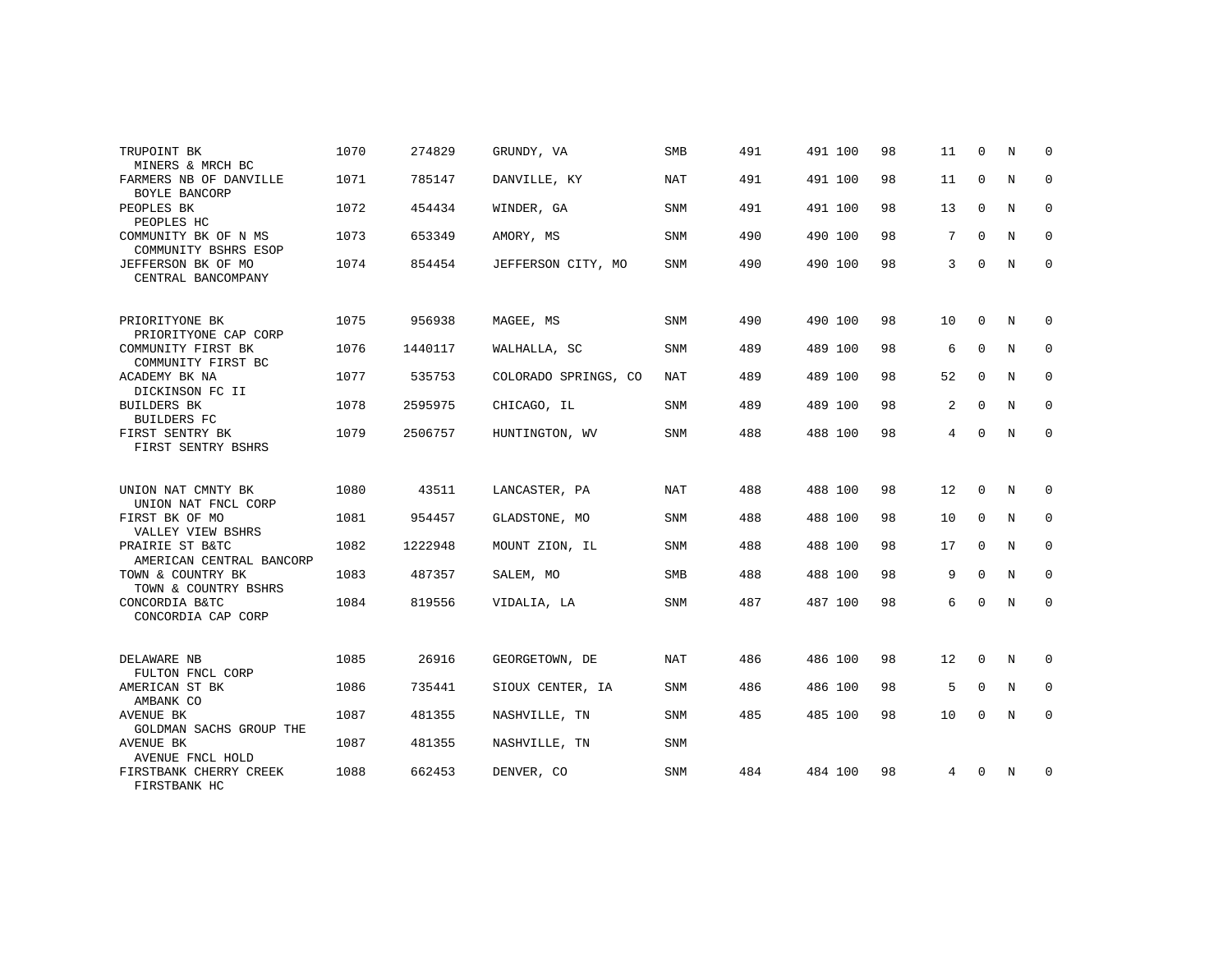| FIRST BK OF GA<br>GEORGIA-CAROLINA BSHRS                      | 1089 | 1356852 | AUGUSTA, GA         | <b>SNM</b> | 484 | 484 100 | 98 | 5               | $\Omega$    | N           | $\mathbf 0$  |
|---------------------------------------------------------------|------|---------|---------------------|------------|-----|---------|----|-----------------|-------------|-------------|--------------|
| FIRST NB CENTRAL TX<br>FCT BSHRS                              | 1090 | 369659  | WACO, TX            | <b>NAT</b> | 484 | 484 100 | 98 | 4               | $\Omega$    | N           | $\mathbf{0}$ |
| BAY CITIES BK<br>FLORIDA BUS BANCGROUP                        | 1091 | 2805441 | TAMPA, FL           | SNM        | 483 | 483 100 | 98 | 5               | $\Omega$    | N           | $\mathbf 0$  |
| COUNTRY BK<br>COUNTRY BK HOLD CO                              | 1092 | 1191482 | NEW YORK, NY        | SNM        | 482 | 482 100 | 98 | 4               | $\Omega$    | N           | $\mathbf 0$  |
| CROGHAN COLONIAL BK<br>CROGHAN BSHRS                          | 1093 | 362717  | FREMONT, OH         | SMB        | 482 | 482 100 | 98 | 10              | $\Omega$    | N           | $\Omega$     |
| MIDDLEFIELD BKG CO<br>MIDDLEFIELD BC                          | 1094 | 177920  | MIDDLEFIELD, OH     | <b>SNM</b> | 482 | 482 100 | 98 | $7\overline{ }$ | $\Omega$    | N           | $\Omega$     |
| BLUE RIDGE B&TC<br><b>BLUE RIDGE BSHRS</b>                    | 1095 | 935250  | INDEPENDENCE, MO    | <b>SNM</b> | 482 | 482 100 | 98 | 11              | $\mathbf 0$ | N           | $\mathbf{0}$ |
| FIRSTBANK OF LITTLETON<br>FIRSTBANK HC                        | 1096 | 297453  | LITTLETON, CO       | SNM        | 481 | 481 100 | 98 | .5              | $\Omega$    | N           | $\Omega$     |
| GRAND B&TC OF FL<br><b>GRAND BSHRS</b>                        | 1097 | 2765611 | WEST PALM BEACH, FL | <b>SNM</b> | 481 | 481 100 | 98 | 6               | $\mathbf 0$ | N           | $\mathbf 0$  |
| CRESCENT BK<br>CAROLINA FC                                    | 1098 | 3013823 | MYRTLE BEACH, SC    | <b>SNM</b> | 480 | 480 100 | 98 | 3               | $\Omega$    | N           | $\mathbf{0}$ |
| RIVERBANK<br>OSCEOLA BC                                       | 1099 | 30258   | WYOMING, MN         | <b>SNM</b> | 480 | 480 100 | 98 | 6               | $\Omega$    | N           | $\mathbf 0$  |
| AMERICAN BK<br>AMERICAN BK INC                                | 1100 | 2580243 | ALLENTOWN, PA       | SMB        | 480 | 480 100 | 98 | $\Omega$        | $\Omega$    | $_{\rm N}$  | $\mathbf{0}$ |
| AMERICAN NB<br>AMERIBANCSHARES                                | 1101 | 498362  | WICHITA FALLS, TX   | NAT        | 480 | 480 100 | 98 | 5               | $\Omega$    | N           | $\mathbf 0$  |
| CITIZENS NB<br>CARDINAL BANCORP                               | 1102 | 870650  | MAPLEWOOD, MO       | <b>NAT</b> | 479 | 479 100 | 98 | 5               | $\Omega$    | $_{\rm N}$  | $\mathbf 0$  |
| BANK OF NEW ENGLAND                                           | 1103 | 113601  | SALEM, NH           | SNM        | 478 | 478 100 | 98 | 8               | $\mathbf 0$ | N           | $\mathbf 0$  |
| FARMERS ST BK                                                 | 1104 | 113441  | LAGRANGE, IN        | SNM        | 478 | 478 100 | 98 | 13              | $\mathbf 0$ | $\mathbf N$ | $\mathbf 0$  |
| F S BC<br>METRO UNITED BK                                     | 1105 | 1864601 | SAN DIEGO, CA       | SNM        | 477 | 477 100 | 98 | 6               | $\mathbf 0$ | N           | $\mathbf 0$  |
| METROCORP BSHRS<br>FIRST SECURITY BK<br>SECURITY CAPITAL CORP | 1106 | 718145  | BATESVILLE, MS      | SNM        | 477 | 477 100 | 98 | 15              | $\Omega$    | $_{\rm N}$  | $\Omega$     |
| FIRST NAT BKG ASSN<br>FIRST BSHRS                             | 1107 | 2385514 | HATTIESBURG, MS     | <b>NAT</b> | 477 | 477 100 | 98 | 9               | $\mathbf 0$ | N           | $\mathbf 0$  |
| BANK OF FAYETTEVILLE<br>BANKSHARES OF FAYETTEVILLE            | 1108 | 308443  | FAYETTEVILLE, AR    | <b>SMB</b> | 476 | 476 100 | 98 | 8               | $\Omega$    | N           | $\mathbf{0}$ |
| FIRST NB AMER<br>FIRST NAT BSHRS                              | 1109 | 413141  | EAST LANSING, MI    | NAT        | 476 | 476 100 | 98 | $\Omega$        | $\Omega$    | N           | $\Omega$     |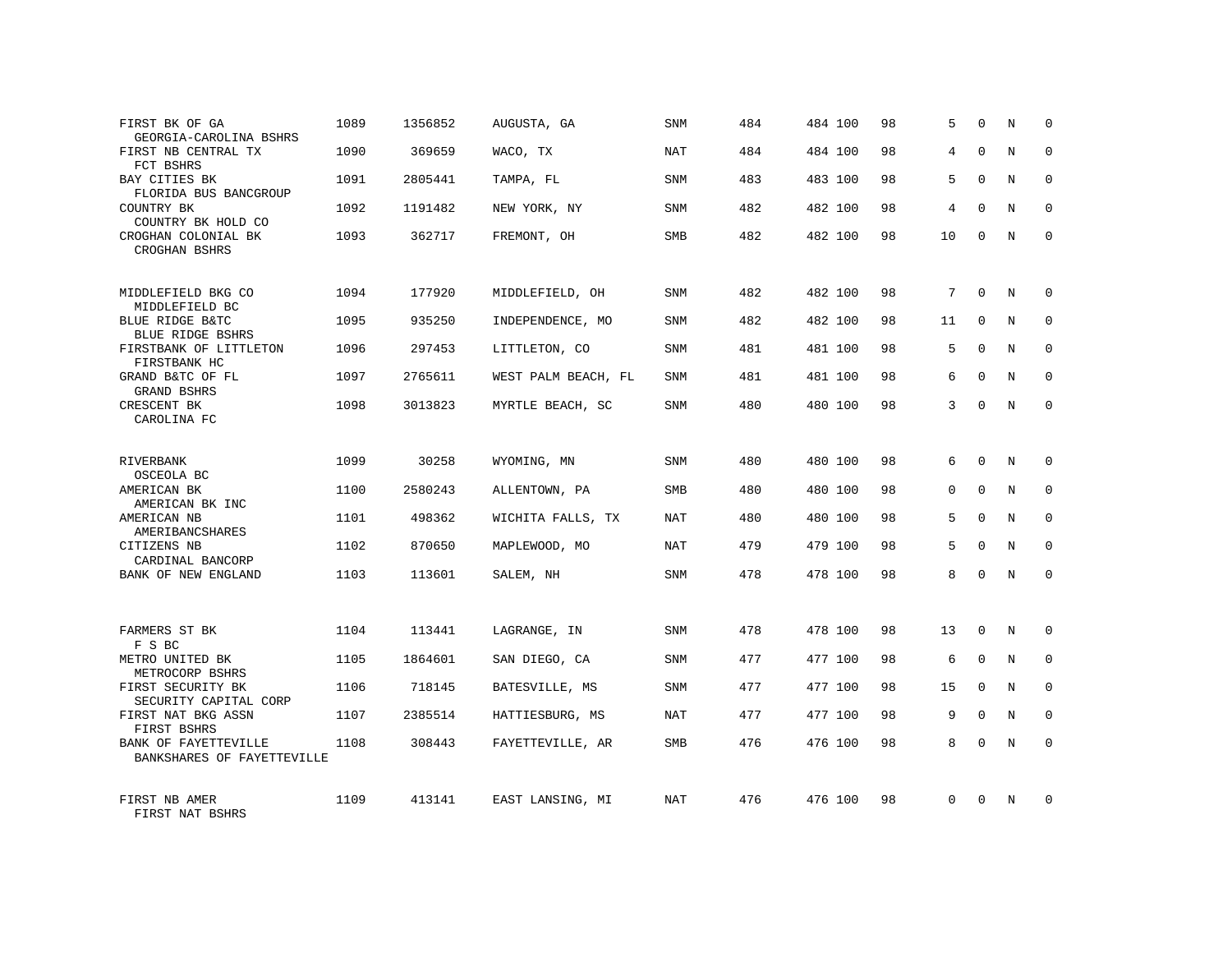| GREER ST BK<br><b>GREER BSHRS</b>                 | 1110 | 1356526 | GREER, SC        | SNM        | 476 | 476 100 | 98 | 3        | $\Omega$    | N           | $\Omega$    |
|---------------------------------------------------|------|---------|------------------|------------|-----|---------|----|----------|-------------|-------------|-------------|
| AMERICAN GATEWAY BK<br>AMERICAN GATEWAY FNCL CORP | 1111 | 893538  | BATON ROUGE, LA  | SNM        | 475 | 475 100 | 98 | 10       | $\Omega$    | $\mathbf N$ | $\mathbf 0$ |
| PREMIER VALLEY BK                                 | 1112 | 3028902 | FRESNO, CA       | SNM        | 474 | 474 100 | 98 | 6        | $\Omega$    | N           | $\Omega$    |
| INDEPENDENT BKR BK OF FL<br>BANKERS BC OF FL      | 1113 | 190639  | LAKE MARY, FL    | SMB        | 474 | 474 100 | 98 | $\Omega$ | $\Omega$    | N           | $\Omega$    |
| FIRSTBANK OF AURORA<br>FIRSTBANK HC               | 1114 | 939155  | AURORA, CO       | <b>SNM</b> | 474 | 474 100 | 98 | 9        | $\mathbf 0$ | N           | 0           |
| CITY NB OF NJ<br>CITY NAT BSHRS CORP              | 1115 | 567905  | NEWARK, NJ       | <b>NAT</b> | 473 | 473 100 | 98 | 9        | $\mathbf 0$ | $\mathbf N$ | $\mathbf 0$ |
| PARK STERLING BK                                  | 1116 | 3470985 | CHARLOTTE, NC    | <b>SNM</b> | 473 | 473 100 | 98 | $\Omega$ | $\Omega$    | N           | $\mathbf 0$ |
| CENTRAL VA BK<br>CENTRAL VA BSHRS                 | 1117 | 436823  | POWHATAN, VA     | <b>SMB</b> | 472 | 472 100 | 98 | 7        | $\Omega$    | N           | $\mathbf 0$ |
| VOYAGER BK<br>VOYAGER FS CORP                     | 1118 | 430670  | EDEN PRAIRIE, MN | SNM        | 472 | 472 100 | 98 | 3        | $\Omega$    | N           | $\mathbf 0$ |
| COMMERCE BK<br>INTERNATIONAL BSHRS CORP           | 1119 | 625159  | LAREDO, TX       | SNM        | 472 | 472 100 | 98 | 3        | $\mathbf 0$ | N           | 0           |
| INTEGRITY BK<br>INTEGRITY BSHRS                   | 1120 | 3188646 | CAMP HILL, PA    | <b>SNM</b> | 472 | 472 100 | 98 | 5        | $\Omega$    | N           | $\mathbf 0$ |
| TOWN & COUNTRY B&TC<br>FIRST FARMERS BK HC        | 1121 | 692946  | BARDSTOWN, KY    | <b>SNM</b> | 472 | 472 100 | 98 | 10       | $\mathbf 0$ | N           | $\mathbf 0$ |
| FIRST NB AMES IA<br>AMES NAT CORP                 | 1122 | 820048  | AMES, IA         | NAT        | 471 | 471 100 | 98 | 4        | $\mathbf 0$ | N           | 0           |
| F&M BK IA<br>CITIZENS REPUBLIC BC                 | 1123 | 689740  | MARSHALLTOWN, IA | SMB        | 471 | 471 100 | 98 | 9        | $\Omega$    | N           | $\mathbf 0$ |
| EASTWOOD BK                                       | 1124 | 315852  | KASSON, MN       | <b>SNM</b> | 471 | 471 100 | 98 | 10       | $\Omega$    | N           | 0           |
| EASTWOOD FC ESOP<br>TRUMAN BK                     | 1125 | 1213777 | SAINT LOUIS, MO  | SMB        | 470 | 470 100 | 98 | 10       | $\Omega$    | N           | $\mathbf 0$ |
| TRUBANK SECTY TR<br>TRUMAN BK<br>TEMPLAR FUND     | 1125 | 1213777 | SAINT LOUIS, MO  | <b>SMB</b> |     |         |    |          |             |             |             |
| ROCKY MOUNTAIN BK<br>HEARTLAND FNCL USA           | 1126 | 663058  | BILLINGS, MT     | SNM        | 470 | 470 100 | 98 | 8        | 0           | N           | 0           |
| LEGACY BK<br>MIDSTATE BC                          | 1127 | 320052  | HINTON, OK       | SNM        | 469 | 469 100 | 98 | 11       | $\mathbf 0$ | $\mathbb N$ | $\mathsf 0$ |
| COMMUNITY BK<br>COMMUNITY BKR                     | 1128 | 268257  | GRANBURY, TX     | <b>SMB</b> | 469 | 469 100 | 98 | 9        | $\Omega$    | N           | 0           |
| FIRST SOUTH BK<br>FIRST SOUTH BC                  | 1129 | 2491291 | SPARTANBURG, SC  | SNM        | 468 | 468 100 | 98 | 4        | U           | N           | $\mathbf 0$ |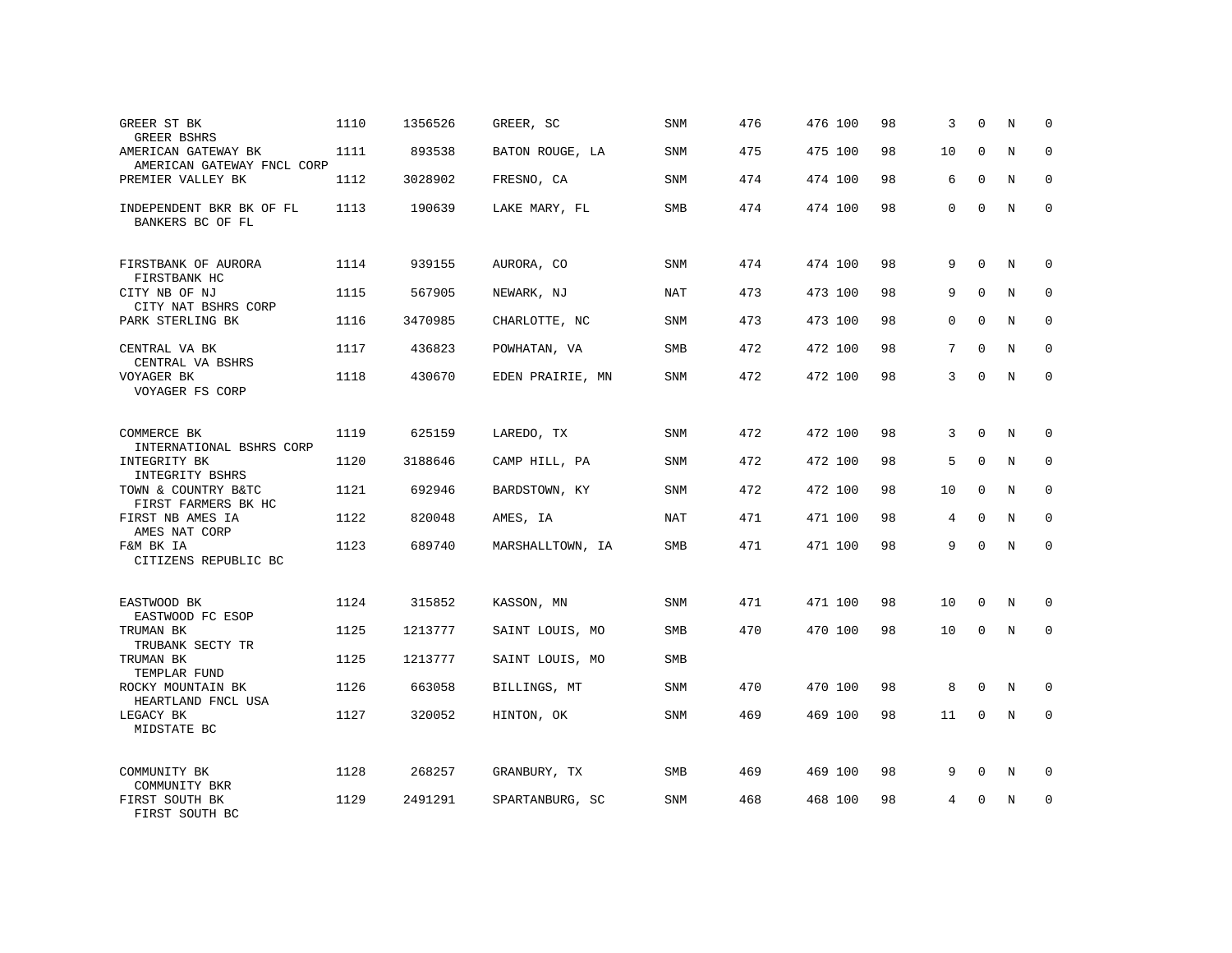| RIDGESTONE BK<br>RIDGESTONE FS                   | 1130 | 2342160 | BROOKFIELD, WI       | SNM        | 468 | 468 100 | 98 | 2            | $\mathbf 0$ | N           | 0           |
|--------------------------------------------------|------|---------|----------------------|------------|-----|---------|----|--------------|-------------|-------------|-------------|
| WAKULLA BK<br>WAKULLA BC                         | 1131 | 16337   | CRAWFORDVILLE, FL    | <b>SNM</b> | 468 | 468 100 | 98 | 11           | $\mathbf 0$ | N           | $\mathbf 0$ |
| GEORGIA B&TC<br>SYNOVUS FC                       | 1132 | 1165540 | CALHOUN, GA          | SNM        | 467 | 467 100 | 98 | 3            | $\Omega$    | N           | $\Omega$    |
| FIRST B&TC<br>FIRST BK LUBBOCK BSHRS             | 1133 | 294564  | LUBBOCK, TX          | <b>SNM</b> | 467 | 467 100 | 98 | 4            | $\Omega$    | N           | $\Omega$    |
| ANDERSON BROS BK<br>ANDERSON BSHRS               | 1134 | 6329    | MULLINS, SC          | <b>SNM</b> | 467 | 467 100 | 98 | 18           | $\mathbf 0$ | N           | 0           |
| UNITED B&TC<br><b>UBT BSHRS</b>                  | 1135 | 990352  | MARYSVILLE, KS       | SMB        | 466 | 466 100 | 98 | 14           | $\mathbf 0$ | $\mathbb N$ | 0           |
| FARMERS NB<br>EMCLAIRE FNCL CORP                 | 1136 | 119528  | EMLENTON, PA         | <b>NAT</b> | 465 | 465 100 | 98 | 14           | $\Omega$    | $_{\rm N}$  | $\mathbf 0$ |
| EMBASSY BK FOR THE LEHIGH VA 1137<br>EMBASSY BC  |      | 3068579 | BETHLEHEM, PA        | <b>SNM</b> | 465 | 465 100 | 98 | 5            | $\Omega$    | N           | $\mathbf 0$ |
| BANK OF HEMET<br>HEMET BC                        | 1138 | 183668  | RIVERSIDE, CA        | SNM        | 465 | 465 100 | 98 | 5            | $\mathbf 0$ | N           | 0           |
| EASTERN NB                                       | 1139 | 171133  | MIAMI, FL            | <b>NAT</b> | 465 | 455 98  | 98 | 5            | $\mathsf 0$ | Y           | $\mathsf 0$ |
| COMMUNITY FNCL SVC BK<br>COMMUNITY FNCL SVC ESOP | 1140 | 698144  | BENTON, KY           | <b>SNM</b> | 464 | 464 100 | 98 | 7            | $\Omega$    | $_{\rm N}$  | $\mathbf 0$ |
| PALMETTO ST BK<br>PALMETTO ST BSHRS              | 1141 | 277820  | HAMPTON, SC          | <b>SNM</b> | 464 | 464 100 | 98 | 7            | $\mathbf 0$ | N           | $\mathbf 0$ |
| COMMUNITY BK OF BROWARD                          | 1142 | 3082052 | DANIA BEACH, FL      | <b>SNM</b> | 464 | 464 100 | 98 | 3            | $\mathbf 0$ | $\mathbb N$ | $\mathbf 0$ |
| COMMUNITY BK<br>CB FNCL SERV INC                 | 1143 | 371924  | CARMICHAELS, PA      | <b>SNM</b> | 463 | 463 100 | 98 | 10           | $\mathbf 0$ | N           | 0           |
| UNION NB<br>ELGIN BSHRS                          | 1144 | 963730  | ELGIN, IL            | <b>NAT</b> | 463 | 463 100 | 98 | $\mathbf{1}$ | $\mathbf 0$ | N           | $\mathbf 0$ |
| CHOICEONE BK<br>CHOICEONE FS                     | 1145 | 324340  | SPARTA, MI           | SMB        | 463 | 463 100 | 98 | 12           | $\mathbf 0$ | N           | $\mathbf 0$ |
| PEOPLES ST BK<br>PSB GRP                         | 1146 | 749046  | HAMTRAMCK, MI        | <b>SNM</b> | 462 | 462 100 | 98 | 10           | $\mathbf 0$ | N           | $\mathbf 0$ |
| FIRST WESTERN TR BK<br>FIRST WESTERN FNCL        | 1147 | 3158546 | DENVER, CO           | SNM        | 462 | 462 100 | 98 | 5            | $\mathbf 0$ | N           | $\mathbf 0$ |
| WEST POINTE BK<br>WEST POINTE BSHRS              | 1148 | 2371816 | OSHKOSH, WI          | <b>SNM</b> | 462 | 462 100 | 98 | $\mathbf 0$  | $\mathbf 0$ | N           | 0           |
| SOUTHERN MI B&TC<br>SOUTHERN MI BC               | 1149 | 822042  | COLDWATER, MI        | <b>SNM</b> | 461 | 461 100 | 98 | 19           | $\mathbf 0$ | N           | $\mathbf 0$ |
| CBC NB<br>COASTAL BKG CO                         | 1150 | 2855914 | FERNANDINA BEACH, FL | <b>NAT</b> | 461 | 461 100 | 98 | 4            | $\Omega$    | N           | $\mathbf 0$ |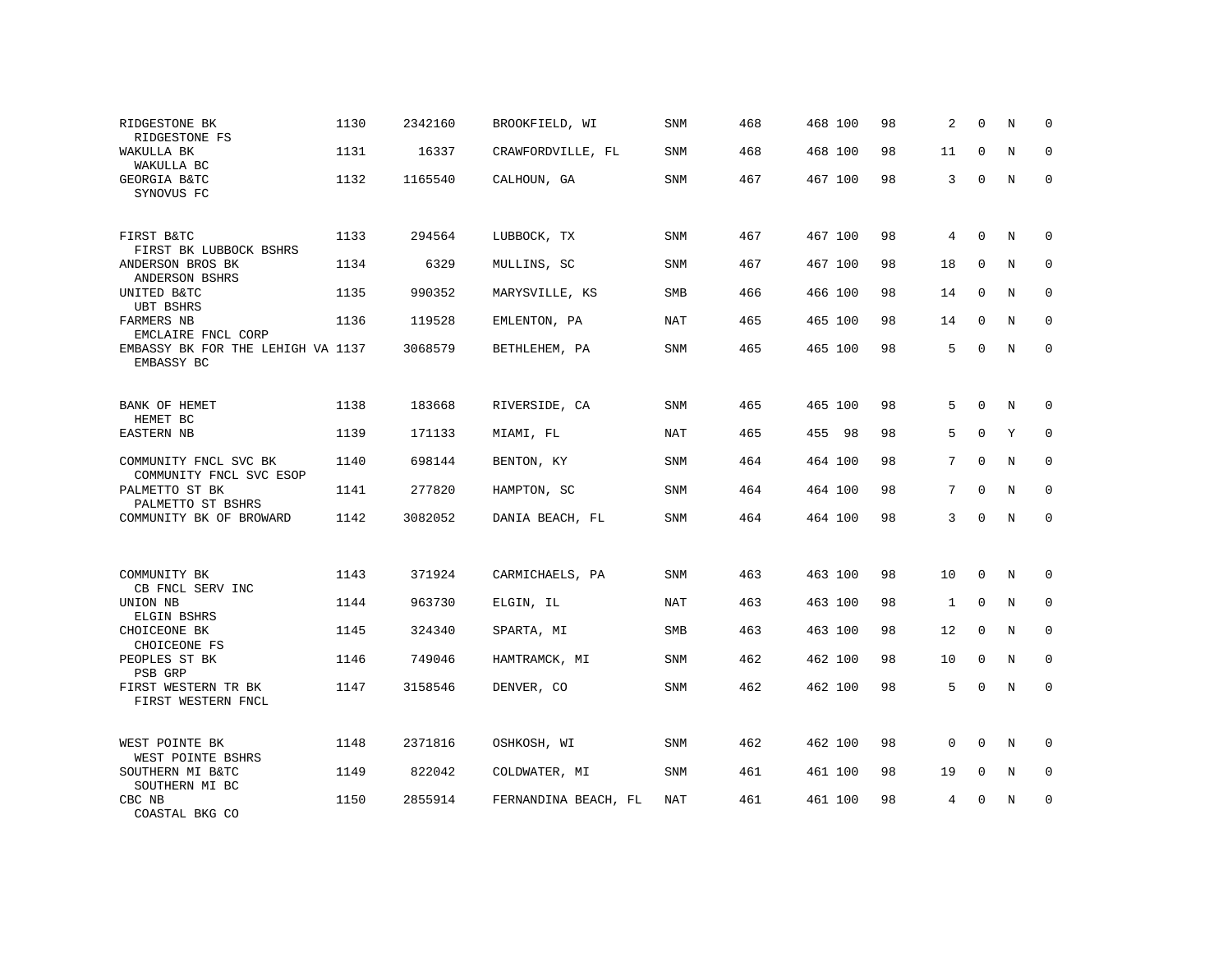| HILLTOP NB<br>MIDLAND FC                            | 1151 | 1454    | CASPER, WY          | NAT        | 460 | 460 100 | 98 | 5           | $\Omega$    | N           | $\Omega$    |
|-----------------------------------------------------|------|---------|---------------------|------------|-----|---------|----|-------------|-------------|-------------|-------------|
| FIRST NB IN STAUNTON<br>FIRST STAUNTON BSHRS        | 1152 | 126740  | STAUNTON, IL        | <b>NAT</b> | 460 | 460 100 | 98 | 9           | $\Omega$    | $\mathbf N$ | $\mathbf 0$ |
| DIAMOND BK<br>BAINUM BANCORP                        | 1153 | 27847   | MURFREESBORO, AR    | <b>SNM</b> | 460 | 460 100 | 98 | 11          | $\mathbf 0$ | N           | 0           |
| FOUNDATION BK<br>FOUNDATION BC                      | 1154 | 2941509 | BELLEVUE, WA        | <b>SNM</b> | 460 | 460 100 | 98 | $\mathbf 0$ | $\mathbf 0$ | N           | $\mathbf 0$ |
| NATIONAL BK<br>NATIONAL UNITED BSHRS                | 1155 | 322056  | GATESVILLE, TX      | <b>NAT</b> | 459 | 459 100 | 98 | 6           | $\mathbf 0$ | $\mathbf N$ | 0           |
| NBC OKLAHOMA<br>NBC CORP OF OKLAHOMA                | 1156 | 39756   | OKLAHOMA CITY, OK   | <b>SNM</b> | 459 | 459 100 | 98 | 6           | $\Omega$    | N           | $\mathbf 0$ |
| BANKERS BK OF THE WEST<br>BANKERS BK OF THE WEST BC | 1157 | 732758  | DENVER, CO          | SMB        | 458 | 458 100 | 98 | $\mathbf 0$ | $\Omega$    | N           | $\mathbf 0$ |
| ROYAL BK MO<br>ROYAL BSHRS                          | 1158 | 501459  | UNIVERSITY CITY, MO | SNM        | 458 | 458 100 | 98 | 6           | $\mathbf 0$ | N           | $\mathbf 0$ |
| HABERSHAM BK<br>HABERSHAM BC                        | 1159 | 270335  | CLARKESVILLE, GA    | SNM        | 458 | 458 100 | 98 | 8           | $\Omega$    | N           | $\mathbf 0$ |
| LYONS NB<br>LYONS BC                                | 1160 | 323204  | LYONS, NY           | NAT        | 458 | 458 100 | 98 | 9           | $\mathbf 0$ | N           | $\mathbf 0$ |
| FIRST CMRL BK USA                                   | 1161 | 2332910 | ALHAMBRA, CA        | <b>SNM</b> | 457 | 457 100 | 98 | 5           | $\mathbf 0$ | N           | 7           |
| PROVIDENT CMNTY BK NA<br>PROVIDENT CMNTY BSHRS      | 1162 | 937674  | ROCK HILL, SC       | <b>NAT</b> | 457 | 457 100 | 98 | 8           | $\mathbf 0$ | $\rm N$     | 0           |
| CALIFORNIA UNITED BK                                | 1163 | 3353172 | ENCINO, CA          | SNM        | 457 | 457 100 | 98 | 2           | $\mathbf 0$ | N           | 0           |
| FARMERS & MRCH BK<br>FMB BKG CORP                   | 1164 | 271631  | MONTICELLO, FL      | SNM        | 457 | 457 100 | 98 | 8           | 0           | N           | 0           |
| FIRST UNITED BK<br>CRETE BC                         | 1165 | 38535   | CRETE, IL           | SNM        | 457 | 457 100 | 98 | 5           | $\mathbf 0$ | $\mathbf N$ | $\mathbf 0$ |
| UNITED BK<br>UNITED BC OF AL                        | 1166 | 994435  | ATMORE, AL          | <b>SNM</b> | 456 | 456 100 | 98 | 17          | $\Omega$    | N           | $\Omega$    |
| FIRST B&TC                                          | 1167 | 1228034 | DUNCAN, OK          | SNM        | 456 | 456 100 | 98 | 9           | $\Omega$    | $\mathbf N$ | $\mathbf 0$ |
| COASTAL BK<br>COASTAL BSHRS                         | 1168 | 224637  | SAVANNAH, GA        | <b>SNM</b> | 456 | 456 100 | 98 | 5           | $\mathbf 0$ | $\mathbf N$ | $\mathbf 0$ |
| FIRST ST BK                                         | 1169 | 435750  | GAINESVILLE, TX     | <b>SNM</b> | 456 | 456 100 | 98 | 8           | $\Omega$    | $_{\rm N}$  | $\mathbf 0$ |
| RED RIVER BC<br>FIRST TR BK                         | 1170 | 2761912 | CHARLOTTE, NC       | <b>SNM</b> | 456 | 456 100 | 98 | 2           | $\Omega$    | N           | $\mathbf 0$ |
| AMERICAN FOUNDERS BK INC<br>AMERICAN FOUNDERS BC    | 1171 | 3025134 | LEXINGTON, KY       | SNM        | 455 | 455 100 | 98 | 5           | U           | N           | $\mathbf 0$ |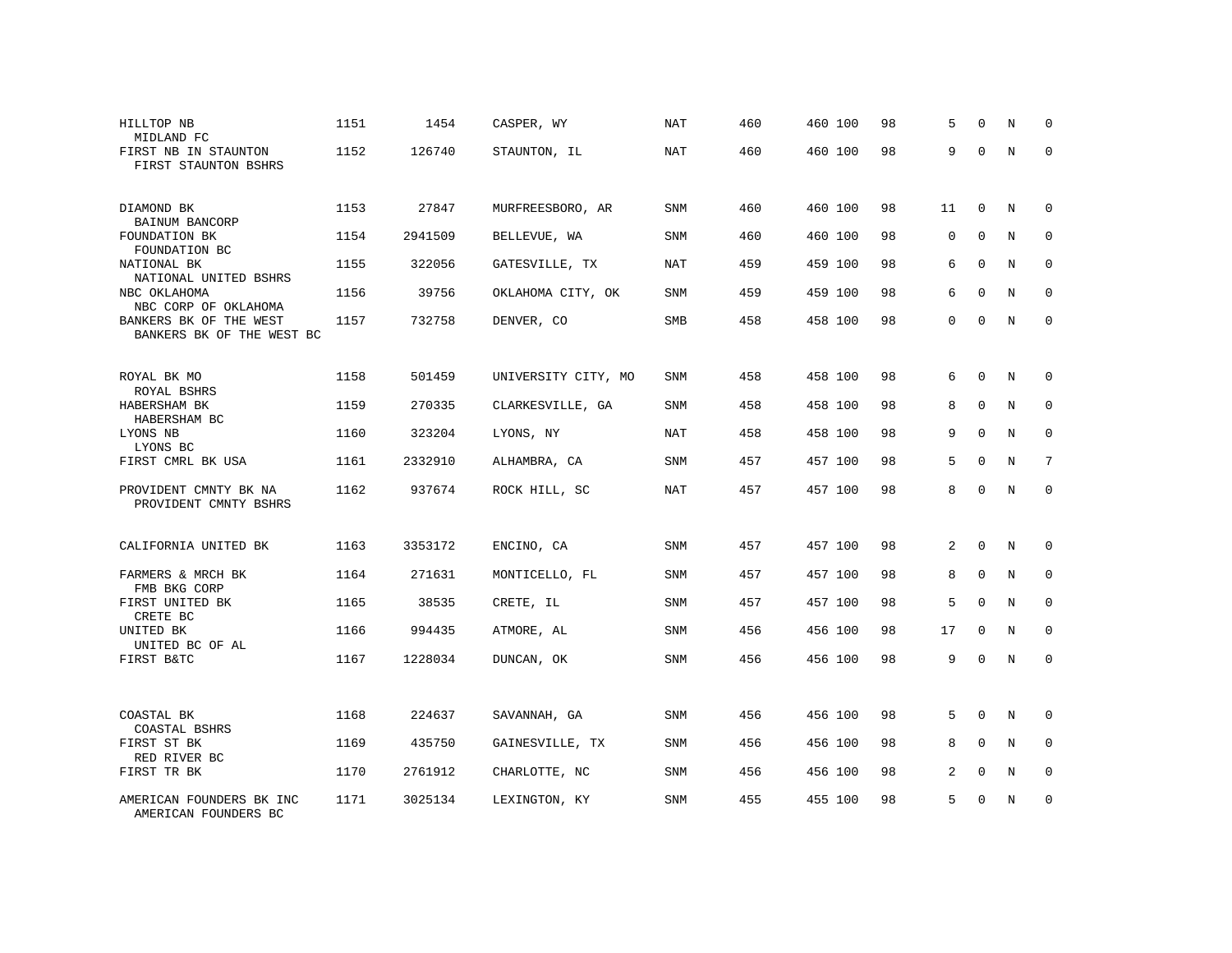| FIRST NB<br>HIGHLANDS BSHRS                       | 1172 | 597751  | JACKSBORO, TX         | NAT        | 455 | 455 100 | 98 | 5                 | $\Omega$    | N          | $\Omega$    |
|---------------------------------------------------|------|---------|-----------------------|------------|-----|---------|----|-------------------|-------------|------------|-------------|
| REGENT BK<br>REGENT BC                            | 1173 | 1008731 | DAVIE, FL             | SNM        | 455 | 455 100 | 98 | 6                 | $\Omega$    | N          | 0           |
| INTERNATIONAL BK CMRC<br>INTERNATIONAL BSHRS CORP | 1174 | 382069  | ZAPATA, TX            | <b>SNM</b> | 454 | 454 100 | 98 | 21                | $\Omega$    | N          | $\mathbf 0$ |
| MAIN ST BK<br>MS FNCL                             | 1175 | 888954  | KINGWOOD, TX          | SNM        | 454 | 454 100 | 98 | 3                 | $\Omega$    | N          | 0           |
| MISSOURI B&TC<br>MBT BSHRS                        | 1176 | 615459  | KANSAS CITY, MO       | SNM        | 453 | 453 100 | 98 | 2                 | $\Omega$    | N          | $\Omega$    |
| ADVANTAGE NB<br>WINTRUST FC                       | 1177 | 2970657 | ELK GROVE VILLAGE, IL | NAT        | 453 | 453 100 | 98 | 2                 | $\Omega$    | N          | $\mathbf 0$ |
| DEUTSCHE BK TC DE                                 | 1178 | 304913  | WILMINGTON, DE        | <b>SNM</b> | 453 | 453 100 | 98 | 0                 | $\mathbf 0$ | N          | 100         |
| TAUNUS CORP<br>SUSSEX BK<br>SUSSEX BC             | 1179 | 403106  | FRANKLIN, NJ          | <b>SNM</b> | 452 | 452 100 | 98 | 9                 | $\Omega$    | N          | $\mathbf 0$ |
| SIGNATURE BK NA<br>SIGNATURE BC                   | 1180 | 3076604 | TOLEDO, OH            | <b>NAT</b> | 452 | 452 100 | 98 | $\mathbf{1}$      | $\Omega$    | N          | $\mathbf 0$ |
| KAW VALLEY BK<br>KAW VALLEY BC                    | 1181 | 485456  | TOPEKA, KS            | <b>SNM</b> | 452 | 452 100 | 98 | 7                 | $\Omega$    | N          | $\Omega$    |
| BRANNEN BK<br>BRANNEN BK OF FL                    | 1182 | 760331  | INVERNESS, FL         | <b>SNM</b> | 452 | 452 100 | 98 | 11                | $\Omega$    | N          | $\Omega$    |
| COMMERCIAL & SVG BK<br>CSB BC                     | 1183 | 189129  | MILLERSBURG, OH       | <b>SMB</b> | 451 | 451 100 | 98 | $12 \overline{ }$ | $\Omega$    | N          | $\Omega$    |
| MERCHANTS & MARINE BK<br>MERCHANTS & MARINE BC    | 1184 | 94139   | PASCAGOULA, MS        | <b>SNM</b> | 450 | 450 100 | 98 | 10                | $\mathbf 0$ | N          | $\mathbf 0$ |
| FIRST & FARMERS NB<br>ALBANY BANCORP              | 1185 | 721949  | SOMERSET, KY          | <b>NAT</b> | 450 | 450 100 | 98 | 11                | $\Omega$    | $_{\rm N}$ | $\mathbf 0$ |
| SCOTT VALLEY BK<br>LEARNER FC                     | 1186 | 852263  | YREKA, CA             | <b>SNM</b> | 450 | 450 100 | 98 | 11                | $\mathbf 0$ | N          | $\mathbf 0$ |
| CITIZENS B&TC<br>CITIZENS BKG CORP                | 1187 | 701839  | FROSTPROOF, FL        | <b>SNM</b> | 449 | 449 100 | 98 | 12                | $\Omega$    | $_{\rm N}$ | $\Omega$    |
| BAKER BOYER NB<br>BAKER BOYER BC                  | 1188 | 69678   | WALLA WALLA, WA       | <b>NAT</b> | 449 | 449 100 | 98 | 8                 | $\Omega$    | N          | $\Omega$    |
| WISCONSIN CMNTY BK<br>HEARTLAND FNCL USA          | 1189 | 463342  | MADISON, WI           | <b>SNM</b> | 448 | 448 100 | 98 | 6                 | $\mathbf 0$ | N          | 0           |
| BANK OF AGRI & CMRC<br>BAC FNCL                   | 1190 | 5461    | STOCKTON, CA          | <b>SNM</b> | 448 | 448 100 | 98 | 9                 | $\Omega$    | N          | $\mathbf 0$ |
| VERMILLION ST BK<br>VERMILLION BSHRS              | 1191 | 208057  | VERMILLION, MN        | <b>SNM</b> | 448 | 448 100 | 98 | 4                 | $\mathbf 0$ | N          | 0           |
| BLOOMFIELD ST BK<br>UNIVERSAL BANCORP             | 1192 | 64543   | BLOOMFIELD, IN        | <b>SNM</b> | 447 | 447 100 | 98 | 14                | $\Omega$    | N          | $\mathbf 0$ |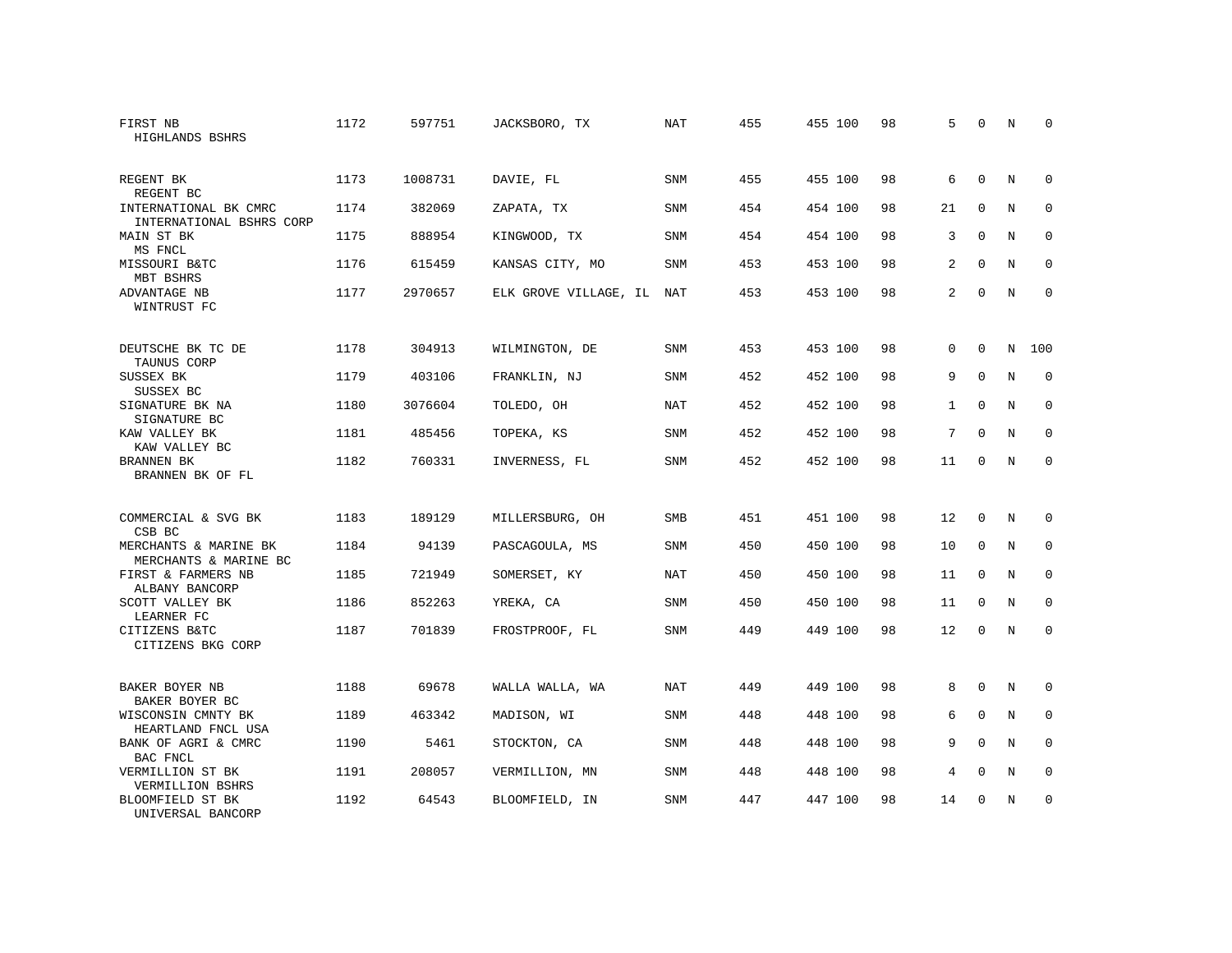| WHEATON B&TC<br>WINTRUST FC             | 1193 | 2044811 | WHEATON, IL         | SMB        | 447 | 447 100 | 98 | $\overline{a}$  | $\Omega$    | N           | $\Omega$    |
|-----------------------------------------|------|---------|---------------------|------------|-----|---------|----|-----------------|-------------|-------------|-------------|
| UNION BK<br>UNION BSHRS                 | 1194 | 333203  | MORRISVILLE, VT     | <b>SNM</b> | 447 | 447 100 | 98 | 13              | $\mathbf 0$ | $\mathbb N$ | $\mathbf 0$ |
| FIRST BK<br>FIRST BC                    | 1195 | 451068  | KETCHIKAN, AK       | <b>SNM</b> | 446 | 446 100 | 98 | 8               | $\mathbf 0$ | N           | 0           |
| HEBRON SVG BK<br>HSB BANCORP            | 1196 | 780722  | HEBRON, MD          | <b>SNM</b> | 446 | 446 100 | 98 | 9               | $\Omega$    | N           | $\mathbf 0$ |
| FIRST NB CENT FL<br>FIRST BSHRS         | 1197 | 605133  | WINTER PARK, FL     | <b>NAT</b> | 445 | 445 100 | 98 | 5               | $\mathbf 0$ | N           | $\mathbf 0$ |
| FIRST NB<br>LAURITZEN CORP              | 1198 | 181459  | NORTH PLATTE, NE    | <b>NAT</b> | 445 | 445 100 | 98 | 5               | $\Omega$    | N           | 0           |
| CITIZENS SVG BK<br>UNITED BC            | 1199 | 584724  | MARTINS FERRY, OH   | <b>SNM</b> | 445 | 445 100 | 98 | 18              | $\mathbf 0$ | N           | 0           |
| OUACHITA INDP BK<br>OUACHITA BSHRS CORP | 1200 | 2454607 | MONROE, LA          | <b>SNM</b> | 445 | 445 100 | 98 | 10              | $\mathbf 0$ | N           | 0           |
| STONEBRIDGE BK<br>STONEBRIDGE FNCL CORP | 1201 | 2754389 | WEST CHESTER, PA    | SNM        | 444 | 444 100 | 98 | 4               | $\mathbf 0$ | N           | $\mathbf 0$ |
| <b>BANKANNAPOLIS</b><br>ANNAPOLIS BC    | 1202 | 1434826 | ANNAPOLIS, MD       | <b>SMB</b> | 444 | 444 100 | 98 | 7               | $\mathbf 0$ | N           | $\mathbf 0$ |
| <b>MALVERN NB</b><br>MNB BSHRS          | 1203 | 906241  | MALVERN, AR         | <b>NAT</b> | 444 | 444 100 | 98 | 10              | $\Omega$    | N           | 0           |
| DAIRY ST BK<br>DAIRY ST BC              | 1204 | 57451   | RICE LAKE, WI       | SNM        | 444 | 444 100 | 98 | 9               | $\mathbf 0$ | N           | $\mathbf 0$ |
| FIRSTBANK NORTH<br>FIRSTBANK HC         | 1205 | 538352  | WESTMINSTER, CO     | <b>SNM</b> | 443 | 443 100 | 98 | 6               | $\mathbf 0$ | N           | 0           |
| HERALD NB                               | 1206 | 3830235 | NEW YORK, NY        | NAT        | 443 | 443 100 | 98 | $\mathbf{0}$    | $\Omega$    | N           | $\mathbf 0$ |
| BPD BK<br>BPD HOLDING                   | 1207 | 66015   | NEW YORK, NY        | <b>SMB</b> | 443 | 424 96  | 98 | 0               | $\Omega$    | Y           | 99          |
| FIRST GUARANTY B&TC JACKSONV 1208       |      | 895831  | JACKSONVILLE, FL    | <b>SNM</b> | 442 | 442 100 | 98 | 4               | $\mathbf 0$ | N           | 0           |
| BANK OF KIRKSVILLE<br>ROCKHOLD BANCORP  | 1209 | 796451  | KIRKSVILLE, MO      | <b>SNM</b> | 442 | 442 100 | 98 | $7\overline{ }$ | $\Omega$    | N           | $\mathbf 0$ |
| VIRGINIA NB                             | 1210 | 2708122 | CHARLOTTESVILLE, VA | <b>NAT</b> | 441 | 441 100 | 98 | 8               | 0           | N           | 0           |
| HOMESTAR BK & FS<br>HOMESTAR FNCL GRP   | 1211 | 300036  | MANTENO, IL         | <b>SNM</b> | 440 | 440 100 | 98 | 5               | $\Omega$    | N           | $\mathbf 0$ |
| AMERIANA BK<br>AMERIANA BC              | 1212 | 700672  | NEW CASTLE, IN      | <b>SNM</b> | 439 | 439 100 | 98 | 13              | 0           | N           | $\mathbf 0$ |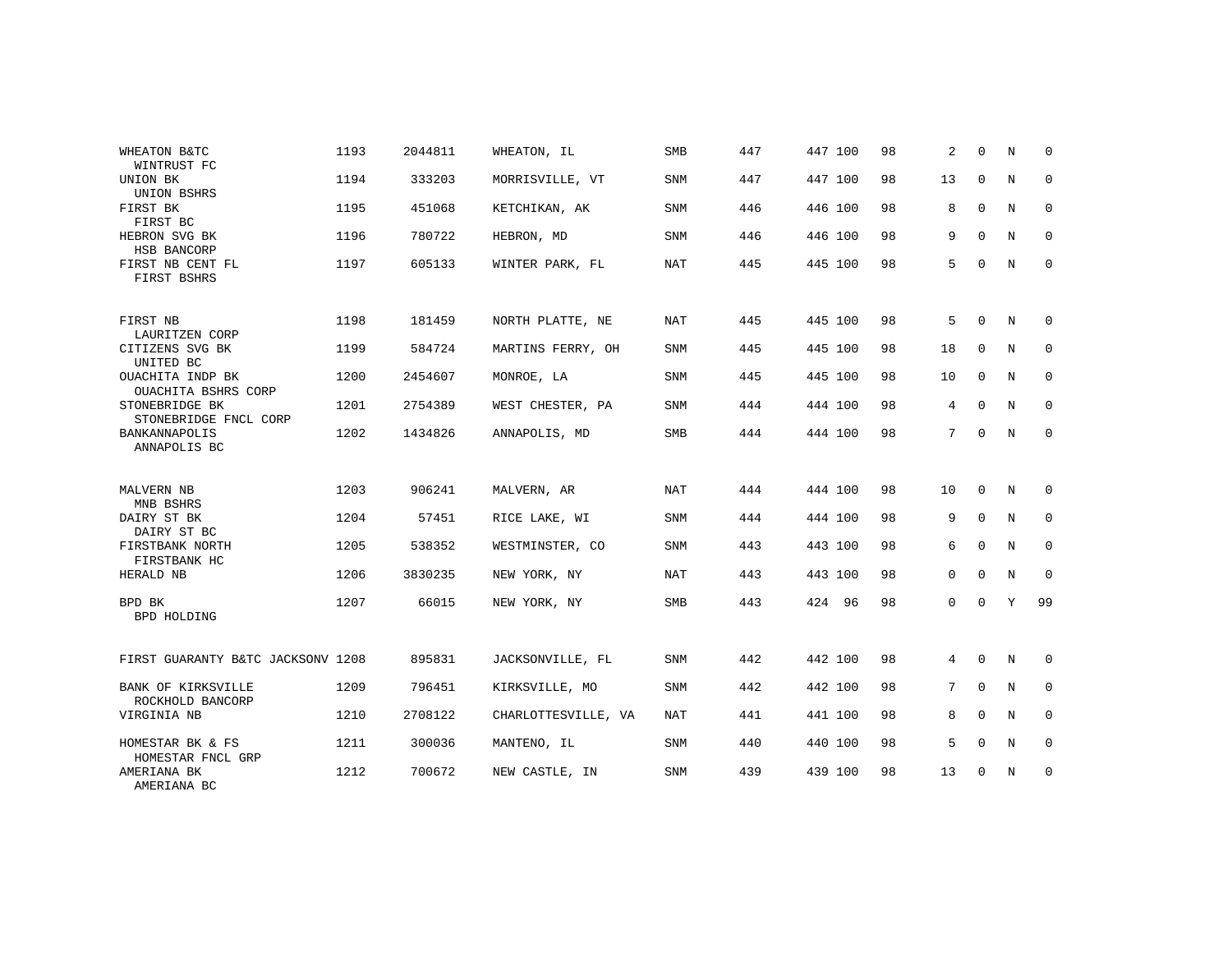| COASTALSTATES BK<br>COASTALSOUTH BSHRS             | 1213 | 3274709 | HILTON HEAD ISLAND, SC SNM |            | 439 | 439 100 | 98 | 3              | $\Omega$    | N          | 0           |
|----------------------------------------------------|------|---------|----------------------------|------------|-----|---------|----|----------------|-------------|------------|-------------|
| <b>JACKSONVILLE BK</b><br>JACKSONVILLE BC          | 1214 | 2737775 | JACKSONVILLE, FL           | SNM        | 438 | 438 100 | 98 | 4              | $\Omega$    | N          | $\Omega$    |
| FIRST CAPITAL BK OF KY<br>FCB BANCORP              | 1215 | 2399119 | LOUISVILLE, KY             | SNM        | 438 | 438 100 | 98 | 6              | $\Omega$    | N          | 0           |
| BANK OF THE JAMES<br>BANK OF THE JAMES FNCL GROUP  | 1216 | 2787770 | LYNCHBURG, VA              | <b>SMB</b> | 438 | 438 100 | 98 | 8              | $\Omega$    | N          | $\Omega$    |
| QUAIL CREEK BK NA<br><b>QUAIL CREEK BSHRS</b>      | 1217 | 507152  | OKLAHOMA CITY, OK          | NAT        | 437 | 437 100 | 98 | $\mathbf{1}$   | $\Omega$    | N          | $\mathbf 0$ |
| WHEATLAND BK                                       | 1218 | 3547449 | NAPERVILLE, IL             | <b>SNM</b> | 437 | 437 100 | 98 | $\Omega$       | $\Omega$    | N          | $\mathbf 0$ |
| TOMATOBANK NA<br>TFC HC                            | 1219 | 2943389 | ALHAMBRA, CA               | <b>NAT</b> | 437 | 437 100 | 98 | 5              | $\Omega$    | N          | $\mathbf 0$ |
| JUNIATA VALLEY BK<br>JUNIATA VALLEY FNCL CORP      | 1220 | 215710  | MIFFLINTOWN, PA            | <b>SNM</b> | 437 | 437 100 | 98 | 11             | $\Omega$    | N          | $\mathbf 0$ |
| QUEENSTOWN BK OF MD<br>QUEENSTOWN BC OF MD         | 1221 | 429021  | QUEENSTOWN, MD             | <b>SNM</b> | 436 | 436 100 | 98 | 6              | $\Omega$    | N          | $\Omega$    |
| UNITED BK MI<br>UNITED CMNTY FC                    | 1222 | 150044  | GRAND RAPIDS, MI           | SNM        | 435 | 435 100 | 98 | 10             | $\Omega$    | N          | $\mathbf 0$ |
| PRIMESOUTH BK<br><b>JONES BSHRS</b>                | 1223 | 1011638 | BLACKSHEAR, GA             | <b>SNM</b> | 435 | 435 100 | 98 | 3              | $\Omega$    | N          | $\Omega$    |
| TEXAS FIRST BK<br>TEXAS INDEPENDENT BSHRS          | 1224 | 473266  | TEXAS CITY, TX             | <b>SMB</b> | 435 | 435 100 | 98 | 9              | $\Omega$    | $_{\rm N}$ | $\mathbf 0$ |
| EOUITY BK NA<br>EQUITY BSHRS                       | 1225 | 139656  | ANDOVER, KS                | <b>NAT</b> | 434 | 434 100 | 98 | 9              | $\Omega$    | $_{\rm N}$ | $\Omega$    |
| ASIA BK NA<br>ASIA BSHRS                           | 1226 | 810900  | FLUSHING, NY               | <b>NAT</b> | 434 | 434 100 | 98 | $\overline{4}$ | $\Omega$    | Y          | $\mathbf 0$ |
| PEOPLES ST BK<br>PSB FC                            | 1227 | 939753  | MANY, LA                   | <b>SNM</b> | 434 | 434 100 | 98 | 16             | $\Omega$    | $_{\rm N}$ | $\Omega$    |
| FARMERS & MRCH BK<br>COUNTRY BSHRS                 | 1228 | 455552  | MILFORD, NE                | <b>SNM</b> | 433 | 433 100 | 98 | 10             | $\Omega$    | N          | $\Omega$    |
| FIRST SOUTH BK<br>HARDEMAN COUNTY INVESTMENT       | 1229 | 327453  | JACKSON, TN                | SNM        | 433 | 433 100 | 98 | 10             | $\mathbf 0$ | N          | $\mathsf 0$ |
| FIRST HOPE BK A NAT BKG ASSN 1230<br>FIRST HOPE BC |      | 434203  | HOPE, NJ                   | <b>NAT</b> | 432 | 432 100 | 98 | 5              | $\Omega$    | N          | $\Omega$    |
| ENTERPRISE BK OF SC                                | 1231 | 457426  | EHRHARDT, SC               | <b>SNM</b> | 432 | 432 100 | 98 | 11             | $\mathbf 0$ | N          | $\mathbf 0$ |
| FIRST NB SD<br>LAURITZEN CORP                      | 1232 | 379359  | YANKTON, SD                | <b>NAT</b> | 431 | 431 100 | 98 | $\overline{4}$ | $\Omega$    | N          | $\Omega$    |
| FARMERS BK FRANKFORT IN<br>FARMERS BC              | 1233 | 423449  | FRANKFORT, IN              | <b>SNM</b> | 430 | 430 100 | 98 | 8              | $\Omega$    | N          | $\Omega$    |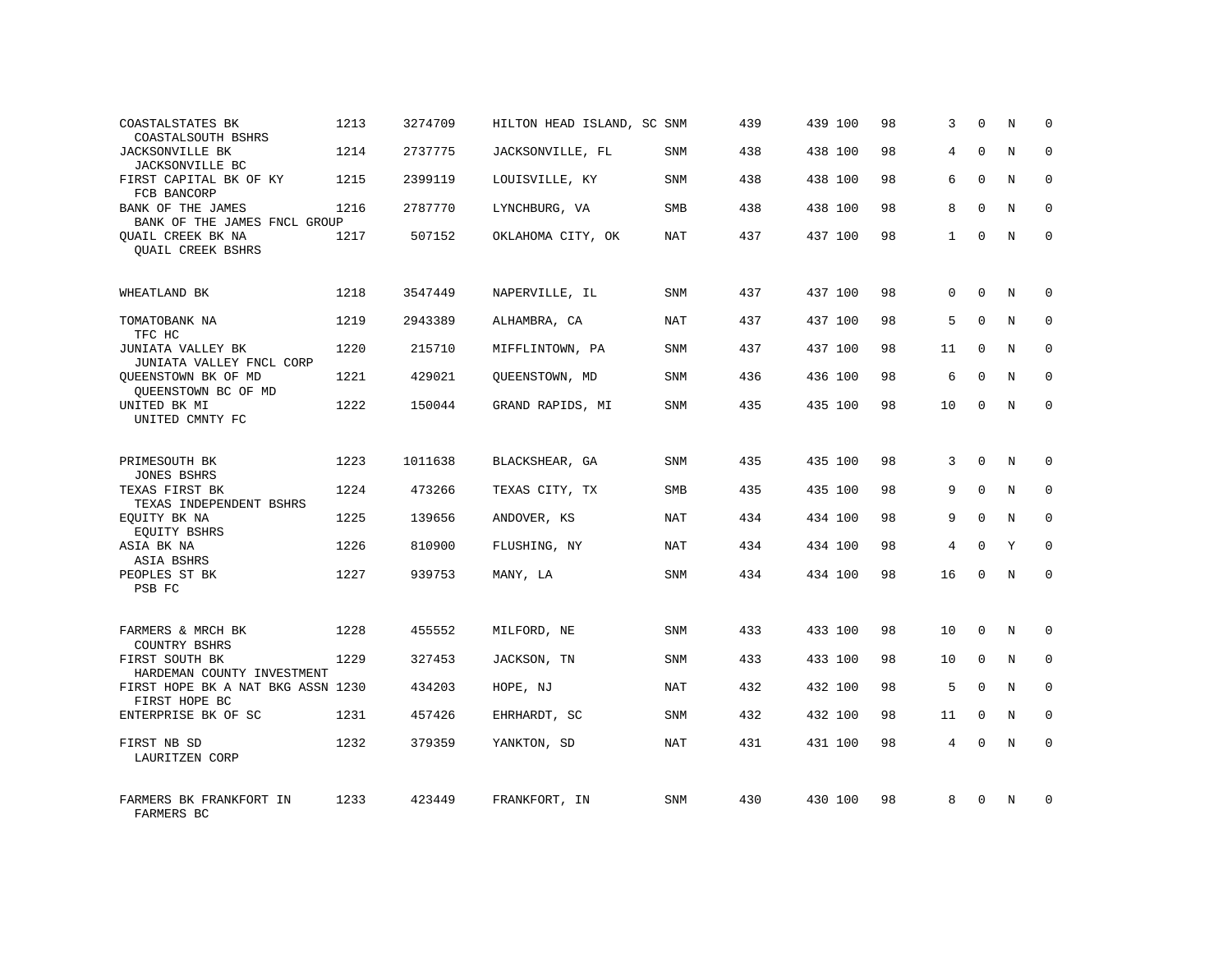| COMMUNITY BK COAST<br>COMMUNITY BSHRS ESOP      | 1234 | 2376464 | BILOXI, MS         | SNM        | 430 | 430 100 | 98 | 7            | $\Omega$    | N           | 0           |
|-------------------------------------------------|------|---------|--------------------|------------|-----|---------|----|--------------|-------------|-------------|-------------|
| BANK OF DELMARVA<br>DELMAR BC                   | 1235 | 885225  | SEAFORD, DE        | SNM        | 429 | 429 100 | 98 | 10           | $\Omega$    | N           | $\Omega$    |
| ISB CMNTY BK<br>IXONIA BSHRS                    | 1236 | 529341  | IXONIA, WI         | <b>SNM</b> | 428 | 428 100 | 98 | 7            | $\mathbf 0$ | N           | $\mathbf 0$ |
| BARTOW CTY BK<br><b>BARTOW BSHRS</b>            | 1237 | 152235  | CARTERSVILLE, GA   | SNM        | 427 | 427 100 | 98 | 3            | $\Omega$    | $_{\rm N}$  | $\mathbf 0$ |
| FIRST AMER B&TC<br>FIRST AMER BC                | 1238 | 921039  | ATHENS, GA         | SNM        | 427 | 427 100 | 98 | 10           | $\mathbf 0$ | N           | 0           |
| NORTHEAST GA BK<br>FIRST SCTY BSHRS             | 1239 | 888833  | LAVONIA, GA        | <b>SNM</b> | 427 | 427 100 | 98 | 13           | $\Omega$    | N           | $\Omega$    |
| FIRST INTL BK<br>FIRST INTL BC TX               | 1240 | 1899902 | PLANO, TX          | SNM        | 427 | 427 100 | 98 | 10           | $\mathbf 0$ | N           | 72          |
| MIDWEST BANK NA<br>MIDWEST BANC HC              | 1241 | 669555  | PIERCE, NE         | <b>NAT</b> | 426 | 426 100 | 98 | 8            | $\Omega$    | N           | $\Omega$    |
| YELLOWSTONE BK<br>YELLOWSTONE HC                | 1242 | 680457  | LAUREL, MT         | SMB        | 426 | 426 100 | 98 | 7            | $\mathbf 0$ | N           | $\mathbf 0$ |
| FIRST NB&TC<br>FIRST OF MCALESTER CORP          | 1243 | 830355  | MCALESTER, OK      | <b>NAT</b> | 425 | 425 100 | 98 | 3            | $\mathbf 0$ | N           | $\mathbf 0$ |
| LIBERTY B&TC<br>LIBERTY FNCL SVC                | 1244 | 283438  | NEW ORLEANS, LA    | <b>SNM</b> | 424 | 424 100 | 98 | 18           | $\mathbf 0$ | N           | $\mathbf 0$ |
| PEOPLES B&TC<br>LINCOLN COUNTY BANCORP          | 1245 | 909055  | TROY, MO           | <b>SMB</b> | 423 | 423 100 | 98 | 6            | $\Omega$    | N           | $\mathbf 0$ |
| PLATTE VALLEY ST B&TC<br>LAURITZEN CORP         | 1246 | 10858   | KEARNEY, NE        | <b>SMB</b> | 423 | 423 100 | 98 | 4            | $\mathbf 0$ | N           | $\mathbf 0$ |
| DELTA NB&TC<br>DELTA INV CO CAYMAN              | 1247 | 65513   | NEW YORK, NY       | <b>NAT</b> | 423 | 423 100 | 98 | $\mathbf{1}$ | $\Omega$    | Y           | 99          |
| PENN LIBERTY BK<br>PENN LIBERTY FNCL CORP       | 1248 | 3277988 | WAYNE, PA          | <b>SNM</b> | 423 | 423 100 | 98 | 7            | $\mathbf 0$ | N           | $\mathbf 0$ |
| ADVANTAGE BK<br>ADVANTAGE BC                    | 1249 | 2927615 | LOVELAND, CO       | SNM        | 423 | 423 100 | 98 | 3            | $\mathbf 0$ | $\mathbf N$ | $\mathbf 0$ |
| FIRST ST BK<br>FIRST ST CORP                    | 1250 | 924236  | WAYNESBORO, MS     | SNM        | 423 | 423 100 | 98 | 10           | $\mathbf 0$ | N           | $\mathbf 0$ |
| FIRSTBANK NORTHERN COLORADO<br>FIRSTBANK HC     | 1251 | 2038717 | FORT COLLINS, CO   | SNM        | 423 | 423 100 | 98 | 7            | $\Omega$    | N           | $\Omega$    |
| ITASCA B&TC<br>ITASCA BC                        | 1252 | 812436  | ITASCA, IL         | SNM        | 423 | 423 100 | 98 | $\mathbf 0$  | $\Omega$    | N           | $\mathbf 0$ |
| FIRST NB OF JEFFERSONVILLE<br>JEFFERSONVILLE BC | 1253 | 306908  | JEFFERSONVILLE, NY | NAT        | 422 | 422 100 | 98 | 9            | $\mathbf 0$ | N           | 0           |
| CARROLLTON BK<br>CARROLLTON BC                  | 1254 | 854520  | COLUMBIA, MD       | SNM        | 422 | 422 100 | 98 | 9            | $\Omega$    | N           | $\mathbf 0$ |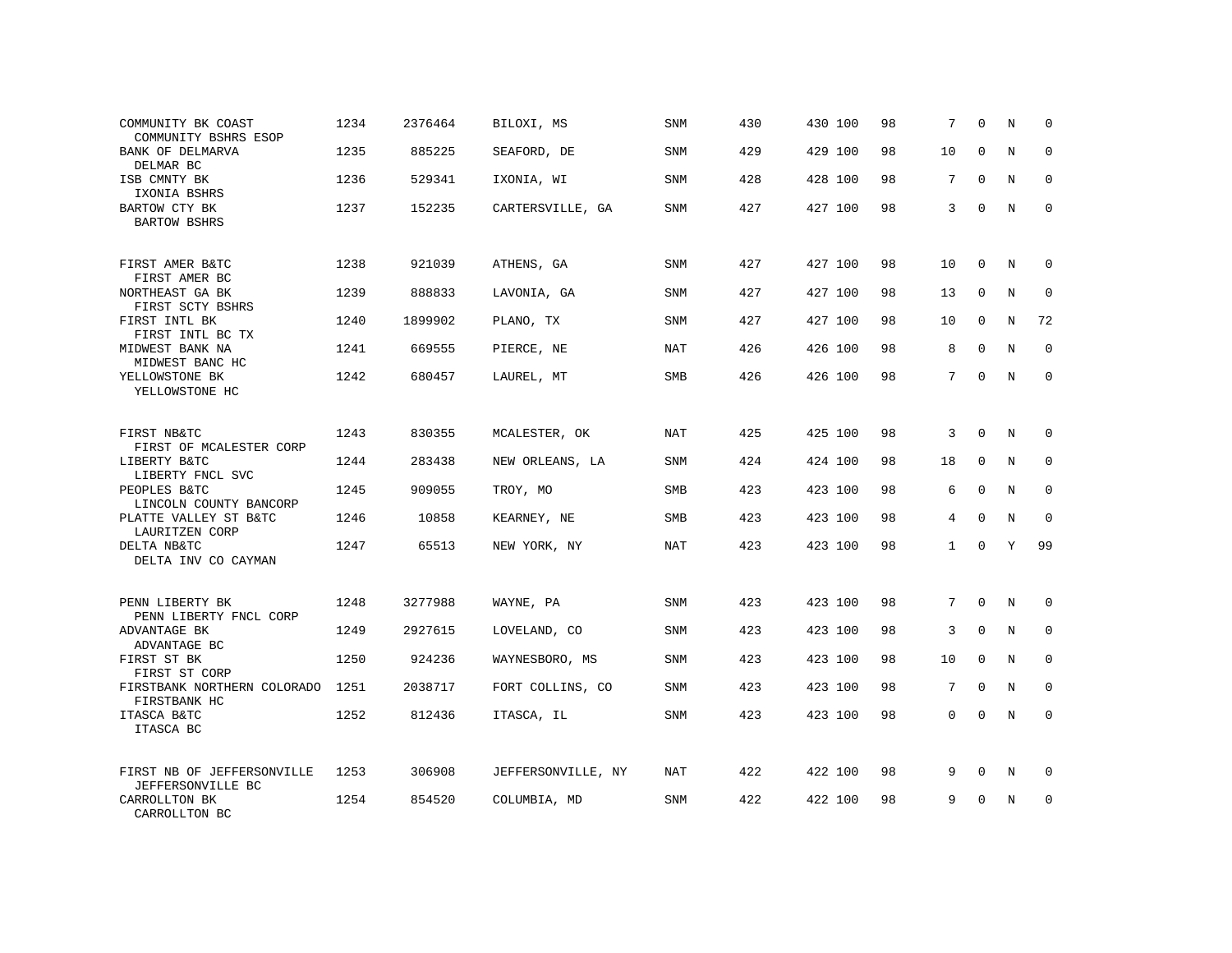| BANKIOWA<br>FIDELITY BAN CORP                                  | 1255 | 737548  | CEDAR RAPIDS, IA   | <b>SNM</b> | 422 | 422 100 | 98 | 10             | $\Omega$     | N           | $\Omega$     |
|----------------------------------------------------------------|------|---------|--------------------|------------|-----|---------|----|----------------|--------------|-------------|--------------|
| PREMIER BK<br>PREMIER BHC                                      | 1256 | 2286554 | TALLAHASSEE, FL    | SNM        | 422 | 422 100 | 98 | 5              | $\Omega$     | N           | $\mathbf{0}$ |
| CENTRAL PROGRESSIVE BK<br>BLOSSMAN BSHRS                       | 1257 | 185037  | LACOMBE, LA        | SNM        | 422 | 422 100 | 98 | 19             | $\mathbf 0$  | N           | $\mathbf 0$  |
| FREESTAR BK NA                                                 | 1258 | 36344   | PONTIAC, IL        | NAT        | 422 | 422 100 | 98 | 12             | $\mathbf 0$  | N           | 0            |
| PNB HC<br>CUMBERLAND VALLEY NB&TC<br>CUMBERLAND VALLEY FNCL CO | 1259 | 647218  | EAST BERNSTADT, KY | <b>NAT</b> | 422 | 422 100 | 98 | 16             | $\Omega$     | $\mathbf N$ | $\mathbf{0}$ |
| COMMUNITYSOUTH BK AND TR<br>COMMUNITYSOUTH FC                  | 1260 | 3299159 | EASLEY, SC         | SNM        | 421 | 421 100 | 98 | 5              | $\Omega$     | N           | $\mathbf 0$  |
| CONNECTICUT CMNTY BK NA<br>ASSOCIATED CMNTY BC                 | 1261 | 2756909 | WESTPORT, CT       | <b>NAT</b> | 421 | 421 100 | 98 | 8              | 0            | $\mathbf N$ | $\mathbf{0}$ |
| SECURITY BK<br>SECURITY STAR BSHRS                             | 1262 | 641355  | ODESSA, TX         | SNM        | 421 | 421 100 | 98 | 9              | $\mathbf 0$  | N           | $\mathbf{0}$ |
|                                                                |      |         |                    |            |     |         |    |                |              |             |              |
| COUNTY BK<br>CB FNCL CORP                                      | 1263 | 1459735 | REHOBOTH BEACH, DE | SNM        | 421 | 421 100 | 98 | 8              | $\mathbf 0$  | N           | $\mathbf 0$  |
| ELKHORN VALLEY B&TC<br>FEO INV                                 | 1264 | 439356  | NORFOLK, NE        | SNM        | 421 | 421 100 | 98 | 6              | $\mathbf 0$  | N           | $\mathbf 0$  |
| FARMERS BK WINDSOR VA                                          | 1265 | 619327  | WINDSOR, VA        | <b>SMB</b> | 421 | 421 100 | 98 | 4              | $\mathbf 0$  | N           | $\mathbf 0$  |
| SOUTHEASTERN BK<br>SOUTHEASTERN BKG CORP                       | 1266 | 210238  | DARIEN, GA         | SNM        | 420 | 420 100 | 98 | 16             | $\mathbf 0$  | N           | $\mathbf 0$  |
| <b>EVABANK</b>                                                 | 1267 | 498531  | EVA, AL            | SNM        | 419 | 419 100 | 98 | 4              | $\mathbf 0$  | N           | $\mathbf 0$  |
|                                                                |      |         |                    |            |     |         |    |                |              |             |              |
| SOUTHPORT BK<br>SOUTHPORT FC                                   | 1268 | 2576143 | KENOSHA, WI        | SNM        | 419 | 419 100 | 98 | $\overline{4}$ | $\mathbf{0}$ | N           | 0            |
| FRONTENAC BK<br>FRONTENAC BSHRS                                | 1269 | 2724757 | EARTH CITY, MO     | SNM        | 419 | 419 100 | 98 | 3              | $\mathbf{0}$ | N           | 0            |
| FIRST METRO BK<br>FIRST METRO BC                               | 1270 | 1222519 | MUSCLE SHOALS, AL  | SNM        | 419 | 419 100 | 98 | 6              | $\mathbf 0$  | N           | $\mathbf 0$  |
| SUPERIOR NB&TC<br>KEWEENAW FC                                  | 1271 | 245557  | HANCOCK, MI        | NAT        | 419 | 419 100 | 99 | 9              | $\mathbf 0$  | N           | 0            |
| CAPITAL CITY BK<br>CAPITAL CITY BSHRS                          | 1272 | 348551  | TOPEKA, KS         | SNM        | 418 | 418 100 | 99 | 9              | $\Omega$     | $\mathbf N$ | $\mathbf{0}$ |
| PEOPLES B&TC OF MADISON CTY 1273<br>WHITAKER BC                |      | 746513  | BEREA, KY          | SMB        | 418 | 418 100 | 99 | 9              | $\mathbf 0$  | N           | 0            |
| AMERICAN SCTY BK<br>AMERICA BSHRS                              | 1274 | 1471577 | NEWPORT BEACH, CA  | <b>SMB</b> | 417 | 417 100 | 99 | 6              | $\Omega$     | N           | $\mathbf 0$  |
| FIDELITY BK OF FL NA                                           | 1275 | 1516423 | MERRITT ISLAND, FL | NAT        | 417 | 417 100 | 99 | 2              | 0            | N           | $\mathbf{0}$ |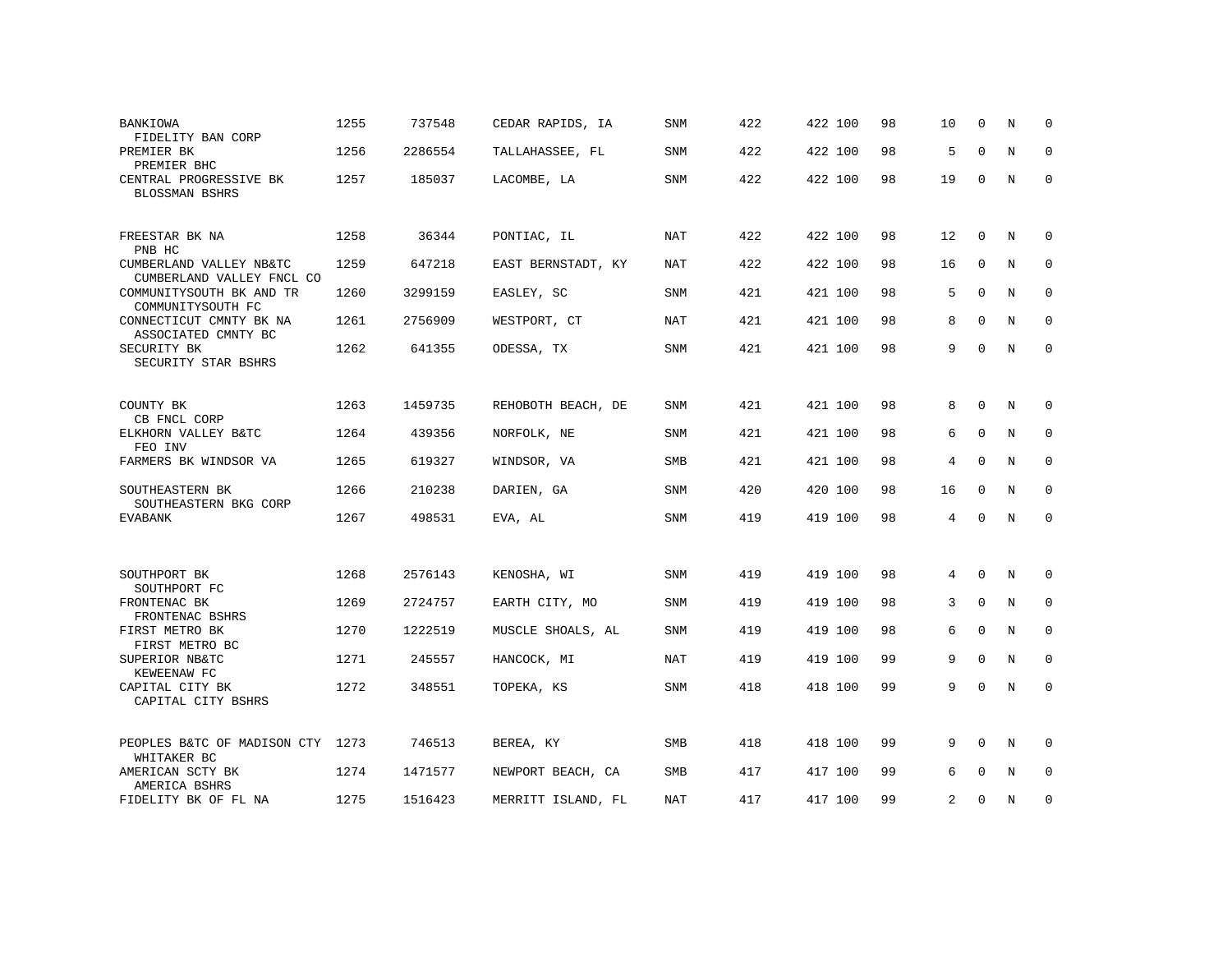| UNITED S BK<br>UNISOUTH                             | 1276 | 327435  | UMATILLA, FL     | SNM        | 417 | 417 100 | 99 | 11             | $\mathbf 0$ | N           | $\Omega$    |
|-----------------------------------------------------|------|---------|------------------|------------|-----|---------|----|----------------|-------------|-------------|-------------|
| WESTERN ST BK<br>WESTERN ST AGY                     | 1277 | 233554  | DEVILS LAKE, ND  | SNM        | 417 | 417 100 | 99 | 8              | $\Omega$    | $\mathbf N$ | $\mathbf 0$ |
| FIRST BK OF BERNE<br>FIRST BERNE FC                 | 1278 | 312244  | BERNE, IN        | <b>SMB</b> | 416 | 416 100 | 99 | 7              | $\mathbf 0$ | N           | $\Omega$    |
| FIRST NB<br>MONEYTREE CORP                          | 1279 | 198831  | LENOIR CITY, TN  | NAT        | 415 | 415 100 | 99 | 9              | $\Omega$    | N           | $\mathbf 0$ |
| GRAND BK                                            | 1280 | 3117431 | DALLAS, TX       | <b>SNM</b> | 415 | 415 100 | 99 | $\mathbf{1}$   | $\mathbf 0$ | N           | $\mathbf 0$ |
| MCINTOSH ST BK<br>MCINTOSH BSHRS                    | 1281 | 569534  | JACKSON, GA      | SNM        | 414 | 414 100 | 99 | 3              | $\mathbf 0$ | $\mathbf N$ | $\mathsf 0$ |
| FIRSTBANK ARVADA<br>FIRSTBANK HC                    | 1282 | 936556  | ARVADA, CO       | <b>SNM</b> | 414 | 414 100 | 99 | 3              | $\Omega$    | $\mathbf N$ | $\mathbf 0$ |
| FARMERS NB PROPHETSTOWN<br>PROPHETSTOWN BKG CO      | 1283 | 933041  | PROPHETSTOWN, IL | NAT        | 413 | 413 100 | 99 | 2              | 0           | N           | 0           |
| FIRST NB OF GILLETTE<br>FIRST NAT BK OF GILLETTE HC | 1284 | 890050  | GILLETTE, WY     | NAT        | 413 | 413 100 | 99 | $\mathbf{1}$   | 0           | N           | 0           |
| ONE B&T NA<br>ONEFINANCIAL CORP                     | 1285 | 568144  | LITTLE ROCK, AR  | <b>NAT</b> | 413 | 413 100 | 99 | 9              | $\mathbf 0$ | $\mathbf N$ | 0           |
| ALLEGHENY VALLEY BK<br>ALLEGHENY VALLEY BC          | 1286 | 1829    | PITTSBURGH, PA   | <b>SNM</b> | 411 | 411 100 | 99 | 7              | $\Omega$    | N           | $\mathbf 0$ |
| FIRSTBANK OF ARAPAHOE CTY<br>FIRSTBANK HC           | 1287 | 1216974 | CENTENNIAL, CO   | <b>SNM</b> | 411 | 411 100 | 99 | $\overline{4}$ | $\Omega$    | $\mathbf N$ | $\mathbf 0$ |
| HERITAGE BK<br>CCF HC                               | 1288 | 628178  | JONESBORO, GA    | SNM        | 410 | 410 100 | 99 | 7              | 0           | N           | 0           |
| BANK OF BARTLETT<br>WEST TENNESSEE BSHRS            | 1289 | 225559  | BARTLETT, TN     | SMB        | 410 | 410 100 | 99 | 7              | $\mathbf 0$ | N           | 0           |
| TRADITION BK<br>TRADITION BSHRS                     | 1290 | 468954  | HOUSTON, TX      | <b>SMB</b> | 410 | 410 100 | 99 | 6              | $\Omega$    | N           | $\mathbf 0$ |
| CENTRAL BK<br>COMMERCIAL FC                         | 1291 | 546544  | STORM LAKE, IA   | <b>SMB</b> | 409 | 409 100 | 99 | 8              | $\Omega$    | N           | $\Omega$    |
| FIRST NB IL<br>FIRST LANSING BC                     | 1292 | 1017032 | LANSING, IL      | <b>NAT</b> | 408 | 408 100 | 99 | 7              | $\Omega$    | N           | $\mathbf 0$ |
| FIRST ST B&TC<br>MURPHY-PAYNE INV                   | 1293 | 1012251 | CARTHAGE, TX     | SNM        | 408 | 408 100 | 99 | $\mathbf 0$    | $\mathbf 0$ | N           | $\mathbf 0$ |
| POST OAK BK NA<br>POST OAK BSHRS                    | 1294 | 3274772 | HOUSTON, TX      | <b>NAT</b> | 408 | 408 100 | 99 | 3              | $\Omega$    | $\rm N$     | $\mathbf 0$ |
| FIRSTBANK DENVER<br>FIRSTBANK HC                    | 1295 | 1187494 | DENVER, CO       | SNM        | 408 | 408 100 | 99 | 5              | $\Omega$    | N           | $\mathbf 0$ |
| FIRST CENTURY BK NA<br>FIRST CENTURY BSHRS          | 1296 | 569422  | BLUEFIELD, WV    | <b>NAT</b> | 407 | 407 100 | 99 | 11             | U           | N           | $\mathbf 0$ |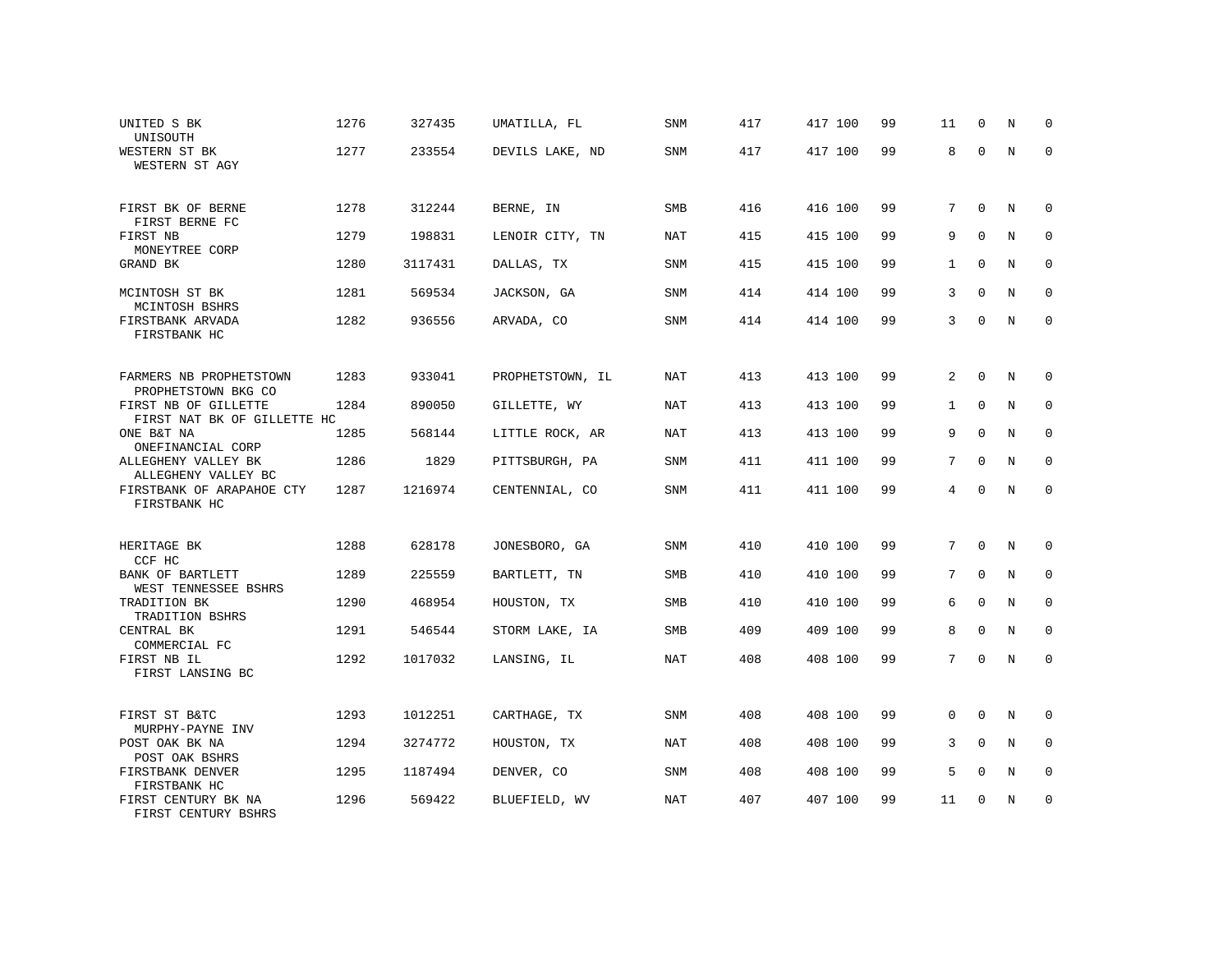| FIRSTBANK OF LAKEWOOD<br>FIRSTBANK HC             | 1297 | 291152  | LAKEWOOD, CO               | SNM        | 407 | 407 100 | 99 | 2              | $\mathbf 0$ | N | $\Omega$    |
|---------------------------------------------------|------|---------|----------------------------|------------|-----|---------|----|----------------|-------------|---|-------------|
| CECILIAN BK<br>FIRST CECILIAN BANCORP             | 1298 | 982142  | CECILIA, KY                | <b>SNM</b> | 407 | 407 100 | 99 | 8              | $\Omega$    | N | $\Omega$    |
| FIRST SCTY B&TC<br>CEDAR VALLEY BSHRS             | 1299 | 894544  | CHARLES CITY, IA           | <b>SNM</b> | 406 | 406 100 | 99 | 13             | $\mathbf 0$ | N | $\mathbf 0$ |
| AMERICAN BK<br>GUARANTY DEVELOPMENT CO            | 1300 | 630555  | BOZEMAN, MT                | <b>SMB</b> | 405 | 405 100 | 99 | 5              | $\Omega$    | N | $\Omega$    |
| FIRST ST FNCL<br>FIRST ST BSHRS                   | 1301 | 961811  | PINEVILLE, KY              | SNM        | 404 | 404 100 | 99 | 11             | $\mathbf 0$ | N | $\mathbf 0$ |
| EDMONTON ST BK<br>EDMONTON BSHRS                  | 1302 | 845247  | GLASGOW, KY                | <b>SNM</b> | 404 | 404 100 | 99 | 10             | $\Omega$    | N | $\mathbf 0$ |
| CITIZENS BK<br>CITIZENS BC INV                    | 1303 | 63733   | LAFAYETTE, TN              | <b>SNM</b> | 404 | 404 100 | 99 | 9              | $\Omega$    | N | 0           |
| UNITED AMER BK<br>ATBANCORP                       | 1304 | 3161144 | SAN MATEO, CA              | SNM        | 404 | 404 100 | 99 | 3              | $\Omega$    | N | $\mathbf 0$ |
| COMMUNITY NB                                      | 1305 | 3345168 | GREAT NECK, NY             | NAT        | 404 | 404 100 | 99 | $\mathbf 0$    | $\Omega$    | N | $\mathbf 0$ |
| SUN SCTY BK<br>SUN FNCL CORP                      | 1306 | 564155  | ELLINGTON, MO              | <b>SNM</b> | 404 | 404 100 | 99 | 30             | $\Omega$    | N | $\mathbf 0$ |
| CITIZENS BK<br>CITIZENS BC                        | 1307 | 98463   | CORVALLIS, OR              | SNM        | 404 | 404 100 | 99 | 13             | $\Omega$    | N | $\Omega$    |
| FIDELITY B&T<br>FIDELITY CO                       | 1308 | 939249  | DYERSVILLE, IA             | <b>SNM</b> | 403 | 403 100 | 99 | 12             | $\Omega$    | N | 0           |
| MERCHANTS & SOUTHERN BK<br>MERCHANTS & S BK OF FL | 1309 | 726234  | GAINESVILLE, FL            | <b>SNM</b> | 403 | 403 100 | 99 | 12             | $\mathbf 0$ | N | 0           |
| FLUSHING CMRL BK                                  | 1310 | 3597239 | NORTH NEW HYDE PARK, NYSNM |            | 403 | 403 100 | 99 | $\mathbf{0}$   | $\Omega$    | N | $\mathbf 0$ |
| HERITAGE BK OF NV<br>HERITAGE BC                  | 1311 | 2349301 | RENO, NV                   | <b>SNM</b> | 402 | 402 100 | 99 | $\overline{4}$ | $\Omega$    | N | $\Omega$    |
| FNB BK NA<br>FULTON FNCL CORP                     | 1312 | 131418  | DANVILLE, PA               | <b>NAT</b> | 402 | 402 100 | 99 | 7              | $\Omega$    | N | $\mathbf 0$ |
| FIRST NB OF ELK RIVER<br>FIRST NAT FS             | 1313 | 970055  | MAPLE LAKE, MN             | <b>NAT</b> | 401 | 401 100 | 99 | 5              | 0           | N | 0           |
| OMNIBANK NA<br><b>BANCSHARES</b>                  | 1314 | 26859   | HOUSTON, TX                | NAT        | 401 | 401 100 | 99 | 7              | $\Omega$    | N | $\mathbf 0$ |
| PLAINS CMRC BK                                    | 1315 | 593052  | HOVEN, SD                  | <b>SNM</b> | 401 | 401 100 | 99 | 5              | $\Omega$    | N | $\Omega$    |
| FIRSTBANK<br>FIRSTBANK HC                         | 1316 | 365651  | LONGMONT, CO               | <b>SNM</b> | 400 | 400 100 | 99 | 3              | 0           | N | $\mathbf 0$ |
| JACKSON COUNTY BK<br>BANCORP OF SOUTHERN IN       | 1317 | 884442  | SEYMOUR, IN                | <b>SNM</b> | 400 | 400 100 | 99 | 9              | $\Omega$    | N | $\mathbf 0$ |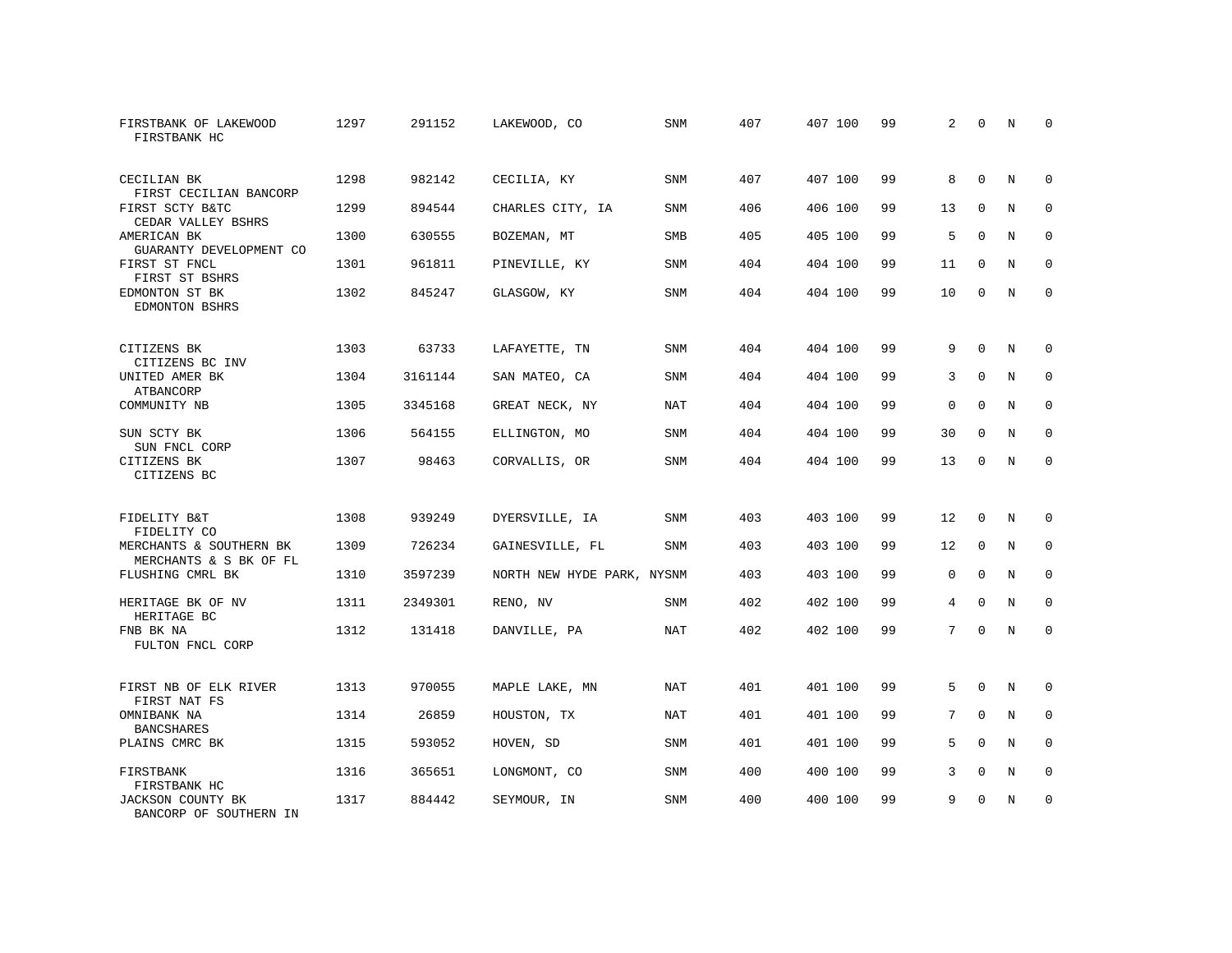| BANK OF GA<br>GEORGIA BSHRS                           | 1318 | 2885171 | PEACHTREE CITY, GA | <b>SNM</b> | 400 | 400 100 | 99 | 8            | $\Omega$    | N           | $\Omega$    |
|-------------------------------------------------------|------|---------|--------------------|------------|-----|---------|----|--------------|-------------|-------------|-------------|
| FIRST NAT BKR BK AL<br>FIRST NAT BKR BSHRS            | 1319 | 3278387 | HOMEWOOD, AL       | NAT        | 400 | 400 100 | 99 | 0            | $\mathbf 0$ | N           | 0           |
| BANK NA<br>NBM CORP                                   | 1320 | 829050  | MCALESTER, OK      | NAT        | 399 | 399 100 | 99 | 6            | $\mathbf 0$ | N           | $\mathbf 0$ |
| BNA BK<br><b>BNA BSHRS</b>                            | 1321 | 916745  | NEW ALBANY, MS     | <b>SNM</b> | 398 | 398 100 | 99 | 4            | $\Omega$    | N           | $\mathbf 0$ |
| FARMERS B&TC<br>FARMERS BANCORP                       | 1322 | 33147   | BLYTHEVILLE, AR    | SMB        | 398 | 398 100 | 99 | 6            | 0           | $\mathbb N$ | $\mathbf 0$ |
| CORNERSTONE NB&TC<br>CORNERSTONE BC                   | 1323 | 2929392 | PALATINE, IL       | NAT        | 398 | 398 100 | 99 | $\mathbf{1}$ | $\Omega$    | N           | $\Omega$    |
| PACIFIC NB                                            | 1324 | 577137  | MIAMI, FL          | <b>NAT</b> | 398 | 384 97  | 99 | 0            | $\mathbf 0$ | Y           | 99          |
| FIRST NB<br>FIRST MIDWEST ACQUISITION CORP            | 1325 | 839255  | MIDWEST CITY, OK   | <b>NAT</b> | 397 | 397 100 | 99 | 5            | $\Omega$    | N           | $\mathbf 0$ |
| SEVIER CTY BK<br>SEVIER CTY BSHRS                     | 1326 | 982937  | SEVIERVILLE, TN    | <b>SNM</b> | 396 | 396 100 | 99 | 6            | $\mathbf 0$ | N           | 0           |
| <b>EVERGREENBANK</b><br>EVERGREENBANCORP              | 1327 | 942874  | SEATTLE, WA        | <b>SNM</b> | 396 | 396 100 | 99 | 6            | $\Omega$    | $\mathbb N$ | $\mathbf 0$ |
| WILSON & MUIR B&TC<br>WILSON & MUIR BANCORP           | 1328 | 899343  | BARDSTOWN, KY      | <b>SNM</b> | 396 | 396 100 | 99 | 10           | 0           | N           | 0           |
| PEOPLES B&TC<br>PEOPLES BANKTRUST                     | 1329 | 109136  | BUFORD, GA         | <b>SNM</b> | 395 | 395 100 | 99 | 3            | $\mathbf 0$ | N           | $\mathbf 0$ |
| COMMUNITY BK<br>COMMUNITY BC OF LA                    | 1330 | 90337   | RACELAND, LA       | SNM        | 395 | 395 100 | 99 | 8            | $\mathbf 0$ | N           | 0           |
| WESTERN ST BK<br>WHITCORP FC                          | 1331 | 988153  | GARDEN CITY, KS    | <b>SNM</b> | 394 | 394 100 | 99 | 8            | $\Omega$    | $\mathbf N$ | $\mathbf 0$ |
| FIRST NB&TC<br>MOUNTAIN HOME BSHRS                    | 1332 | 26242   | MOUNTAIN HOME, AR  | NAT        | 394 | 394 100 | 99 | 9            | $\Omega$    | N           | $\mathbf 0$ |
| BRITTON & KOONTZ BK NA                                | 1333 | 539939  | NATCHEZ, MS        | NAT        | 394 | 394 100 | 99 | 7            | $\mathbf 0$ | N           | 0           |
| BRITTON & KOONTZ CAP CORP<br>UNITED BK & TR WASHTENAW | 1334 | 2978297 | ANN ARBOR, MI      | SNM        | 394 | 394 100 | 99 | 4            | $\Omega$    | N           | 0           |
| UNITED BC                                             |      |         |                    |            |     |         |    |              |             |             |             |
| LEDYARD NB<br>LEDYARD FNCL GRP                        | 1335 | 1863097 | NORWICH, VT        | <b>NAT</b> | 394 | 394 100 | 99 | 6            | $\Omega$    | $\mathbf N$ | $\mathbf 0$ |
| FIRST S BK<br>FIRST SOUTHERN BC                       | 1336 | 279338  | BOCA RATON, FL     | SMB        | 393 | 393 100 | 99 | 5            | $\Omega$    | N           | $\mathbf 0$ |
| NEWFIRST NB<br>NEWFIRST FNCL GROUP                    | 1337 | 938859  | EL CAMPO, TX       | <b>NAT</b> | 393 | 393 100 | 99 | 9            | $\Omega$    | $\mathbf N$ | $\mathbf 0$ |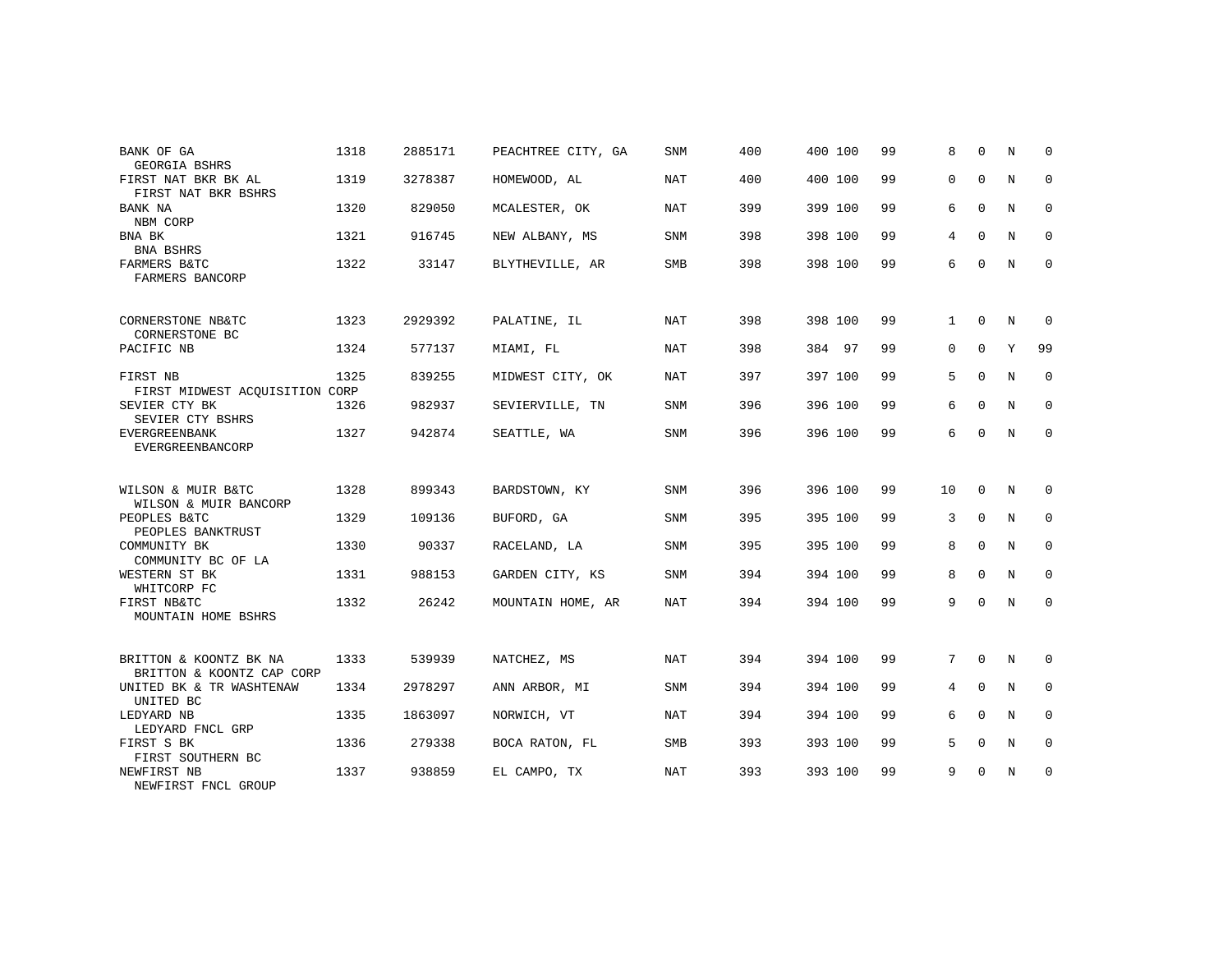| COMMUNITY B&T<br>COMMUNITY CO                               | 1338 | 549862  | WACO, TX           | SNM        | 393 | 393 100 | 99 | 2              | $\Omega$    | N          | $\Omega$    |
|-------------------------------------------------------------|------|---------|--------------------|------------|-----|---------|----|----------------|-------------|------------|-------------|
| BNB BK NA<br>BNB FNCL SVC CORP                              | 1339 | 609609  | FORT LEE, NJ       | NAT        | 393 | 393 100 | 99 | 2              | $\Omega$    | N          | $\Omega$    |
| INLAND NW BK<br>NORTHWEST BC                                | 1340 | 1411032 | SPOKANE, WA        | SNM        | 392 | 392 100 | 99 | 10             | $\Omega$    | N          | 0           |
| MERCHANTS BK IN<br>$P/R$ BC                                 | 1341 | 963945  | LYNN, IN           | <b>SNM</b> | 392 | 392 100 | 99 | 2              | $\Omega$    | N          | $\Omega$    |
| CAPITALMARK B&T                                             | 1342 | 3560783 | CHATTANOOGA, TN    | SMB        | 392 | 392 100 | 99 | 2              | $\Omega$    | N          | $\mathbf 0$ |
| NATIONAL BK OF CA                                           | 1343 | 667869  | LOS ANGELES, CA    | <b>NAT</b> | 392 | 392 100 | 99 | 4              | $\Omega$    | N          | $\Omega$    |
| NCAL BC<br>PLAZA BK                                         | 1344 | 724847  | NORRIDGE, IL       | <b>SNM</b> | 392 | 392 100 | 99 | 9              | $\Omega$    | N          | $\mathbf 0$ |
| METROPOLITAN BK GRP<br>OLD FT BKG CO<br>GILLMOR FNCL SVC    | 1345 | 564324  | OLD FORT, OH       | <b>SNM</b> | 392 | 392 100 | 99 | 8              | $\Omega$    | N          | $\mathbf 0$ |
| NORTHEAST BK<br>NORTHEAST SECURITIES CORP                   | 1346 | 689357  | MINNEAPOLIS, MN    | <b>SNM</b> | 392 | 392 100 | 99 | 2              | $\Omega$    | N          | $\Omega$    |
| CUSTODIAL TC<br>JPMORGAN CHASE & CO                         | 1347 | 931319  | JERSEY CITY, NJ    | <b>SNM</b> | 391 | 391 100 | 99 | $\Omega$       | $\Omega$    | N          | $\mathbf 0$ |
| QUANTUM NB<br>QUANTUM CAP CORP                              | 1348 | 2354387 | SUWANEE, GA        | <b>NAT</b> | 390 | 390 100 | 99 | $\mathbf{1}$   | $\Omega$    | N          | $\Omega$    |
| FIRST NB&TC OF COLUMBUS<br>LAURITZEN CORP                   | 1349 | 77758   | COLUMBUS, NE       | NAT        | 390 | 390 100 | 99 | 3              | $\mathbf 0$ | N          | $\mathbf 0$ |
| COMMERCIAL ST BK<br>ANDREWS HC                              | 1350 | 361653  | ANDREWS, TX        | <b>SNM</b> | 390 | 390 100 | 99 | 6              | $\Omega$    | $_{\rm N}$ | $\Omega$    |
| VISTA BK TX<br>VB TX                                        | 1351 | 99059   | HOUSTON, TX        | <b>SNM</b> | 390 | 390 100 | 99 | 5              | $\Omega$    | $_{\rm N}$ | $\mathbf 0$ |
| PIONEER B&TC<br>BELLE FOURCHE BSHRS                         | 1352 | 65559   | BELLE FOURCHE, SD  | <b>SMB</b> | 390 | 390 100 | 99 | $\overline{4}$ | $\Omega$    | $_{\rm N}$ | $\Omega$    |
| FARMERS NB                                                  | 1353 | 307062  | BUHL, ID           | <b>NAT</b> | 389 | 389 100 | 99 | 5              | $\Omega$    | $_{\rm N}$ | $\Omega$    |
| FARMERS BC<br>FOUNDERS B&TC                                 | 1354 | 1933927 | GRAND RAPIDS, MI   | <b>SNM</b> | 389 | 389 100 | 99 | 3              | $\mathbf 0$ | N          | $\mathbf 0$ |
| FOUNDERS FC<br>GREENFIELD BKG CO<br><b>GREENFIELD BSHRS</b> | 1355 | 592644  | GREENFIELD, IN     | <b>SNM</b> | 388 | 388 100 | 99 | 6              | $\Omega$    | N          | $\Omega$    |
| CALVIN B TAYLOR BKG CO BERLI 1356<br>CALVIN B TAYLOR BSHRS  |      | 39327   | BERLIN, MD         | SNM        | 388 | 388 100 | 99 | 9              | $\Omega$    | N          | $\mathbf 0$ |
| NORTHUMBERLAND NB<br>NORTHUMBERLAND BC                      | 1357 | 70414   | NORTHUMBERLAND, PA | <b>NAT</b> | 388 | 388 100 | 99 | 5              | $\Omega$    | N          | $\Omega$    |
| CITIZENS TR BK<br>CITIZENS BSHRS CORP                       | 1358 | 680130  | ATLANTA, GA        | <b>SMB</b> | 387 | 387 100 | 99 | 15             | $\Omega$    | N          | $\Omega$    |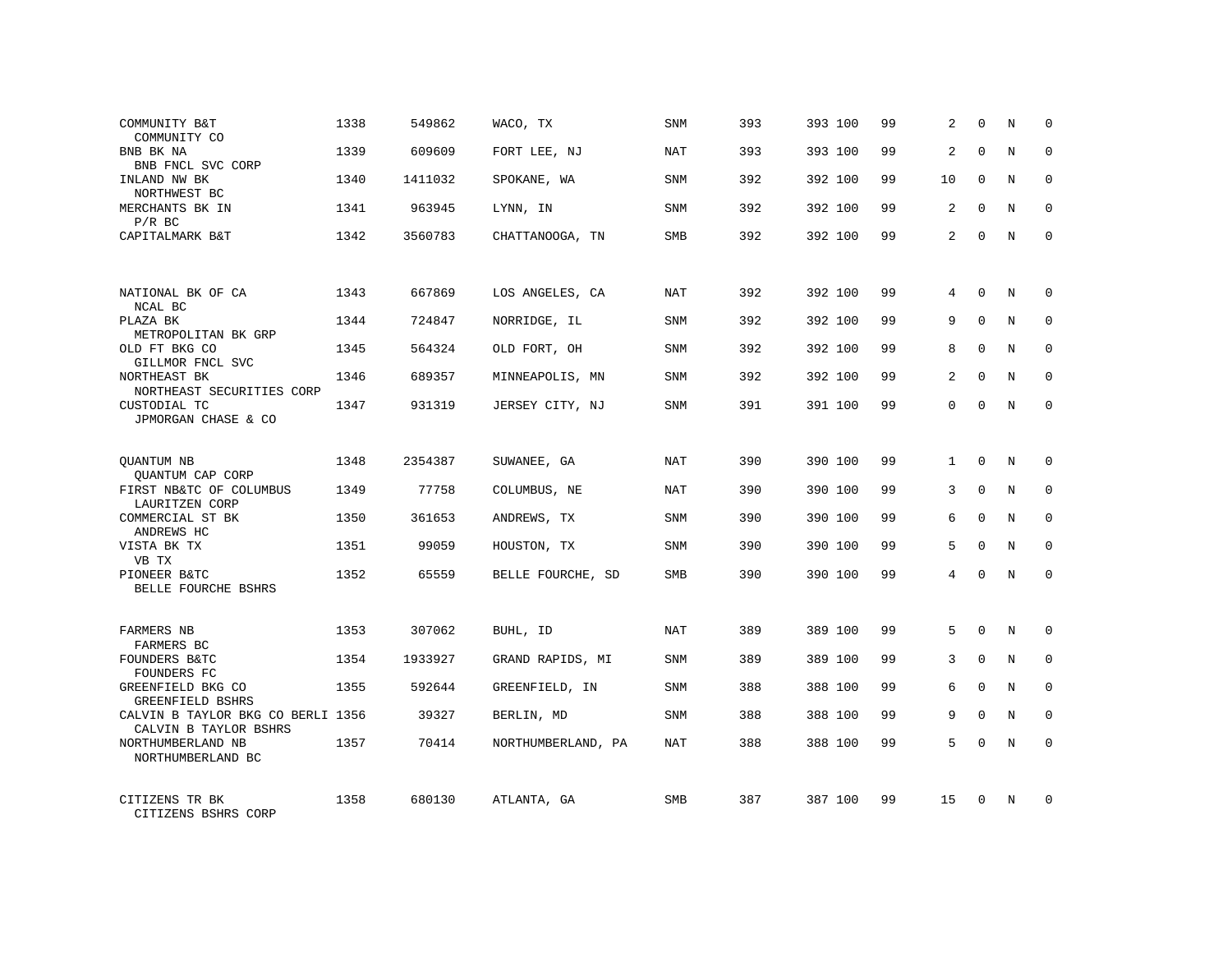| DAKOTA CMNTY BK NA<br>DAKOTA CMNTY BSHRS          | 1359 | 815156  | HEBRON, ND         | NAT        | 387 | 387 100 | 99 | 10           | $\mathbf 0$ | N | $\mathbf 0$  |
|---------------------------------------------------|------|---------|--------------------|------------|-----|---------|----|--------------|-------------|---|--------------|
| FIRST NB OF TALLADEGA<br>FIRST NAT TALLADEGA CORP | 1360 | 257233  | TALLADEGA, AL      | NAT        | 387 | 387 100 | 99 | 2            | $\Omega$    | N | $\mathbf{0}$ |
| HERITAGE BK INC<br>COMMONWEALTH HOLDINGS LLC      | 1361 | 1469677 | ERLANGER, KY       | SNM        | 386 | 386 100 | 99 | 8            | 0           | N | $\mathbf 0$  |
| MIDSOUTH BK NA<br>MIDSOUTH BC                     | 1362 | 929932  | DOTHAN, AL         | <b>NAT</b> | 386 | 386 100 | 99 | 8            | $\Omega$    | N | $\mathbf 0$  |
| SEAWAY B&TC<br>SEAWAY BSHRS                       | 1363 | 673431  | CHICAGO, IL        | SNM        | 386 | 386 100 | 99 | 5            | $\Omega$    | N | $\mathbf 0$  |
| 21ST CENTURY BK<br>DOLPHIN FAMILY MGMT CO         | 1364 | 340256  | LORETTO, MN        | SNM        | 386 | 386 100 | 99 | 5            | $\mathbf 0$ | N | $\mathbf 0$  |
| BK OF GEORGETOWN                                  | 1365 | 3329702 | WASHINGTON, DC     | SNM        | 385 | 385 100 | 99 | 7            | $\Omega$    | N | $\mathbf 0$  |
| STERLING BK<br>STERLING BANCGROUP                 | 1366 | 147174  | LANTANA, FL        | SMB        | 385 | 385 100 | 99 | 5            | $\Omega$    | N | $\mathbf 0$  |
| PLATINUM BK                                       | 1367 | 2631314 | BRANDON, FL        | SNM        | 385 | 385 100 | 99 | 1            | $\Omega$    | N | $\mathbf{0}$ |
|                                                   |      |         |                    |            |     |         |    |              |             |   |              |
| CLEAR MNT BK<br>STATE BC                          | 1368 | 886624  | BRUCETON MILLS, WV | SMB        | 385 | 385 100 | 99 | 10           | $\mathbf 0$ | N | $\mathbf 0$  |
| FIRST BK & TR<br>FISHBACK FC                      | 1369 | 550756  | SIOUX FALLS, SD    | SNM        | 385 | 385 100 | 99 | 4            | $\Omega$    | N | $\Omega$     |
| INFIBANK NA<br>LAURITZEN CORP                     | 1370 | 2689191 | OMAHA, NE          | NAT        | 385 | 385 100 | 99 | $\mathbf 0$  | $\mathbf 0$ | N | $\mathbf 0$  |
| FIRST NB<br>FIRST GRANBURY BC                     | 1371 | 329952  | GRANBURY, TX       | <b>NAT</b> | 385 | 385 100 | 99 | 7            | $\Omega$    | N | $\Omega$     |
| RELIANT BK                                        | 1372 | 3402575 | BRENTWOOD, TN      | SMB        | 384 | 384 100 | 99 | 2            | $\mathbf 0$ | N | $\mathbf{0}$ |
|                                                   |      |         |                    |            |     |         |    |              |             |   |              |
| 1ST ENT BK                                        | 1373 | 3452123 | LOS ANGELES, CA    | <b>SNM</b> | 384 | 384 100 | 99 | $\mathbf{1}$ | $\mathbf 0$ | N | $\mathbf 0$  |
| THOMASVILLE NB<br>THOMASVILLE BSHRS               | 1374 | 2344753 | THOMASVILLE, GA    | <b>NAT</b> | 384 | 384 100 | 99 | $\mathbf{1}$ | $\Omega$    | N | $\mathbf 0$  |
| BENCHMARK CMNTY BK<br>BENCHMARK BSHRS             | 1375 | 94522   | KENBRIDGE, VA      | SMB        | 384 | 384 100 | 99 | 11           | 0           | N | 0            |
| FIRST NAT BKG CO<br>FNBC BC                       | 1376 | 100843  | ASH FLAT, AR       | <b>NAT</b> | 383 | 383 100 | 99 | 17           | $\mathbf 0$ | N | $\mathbf 0$  |
| GRANDSOUTH BK<br>GRANDSOUTH BC                    | 1377 | 2728661 | GREENVILLE, SC     | SNM        | 382 | 382 100 | 99 | 2            | $\mathbf 0$ | N | $\mathbf{0}$ |
|                                                   |      |         |                    |            |     |         |    |              |             |   |              |
| CITIZENS ST BK OF CLARA CITY 1378<br>FORSTROM BC  |      | 279954  | CLARA CITY, MN     | SNM        | 382 | 382 100 | 99 | 4            | $\mathbf 0$ | N | 0            |
| CENTRAL BK IL<br>CENTRAL BANC                     | 1379 | 931038  | GENESEO, IL        | <b>SNM</b> | 382 | 382 100 | 99 | 4            | $\Omega$    | N | $\mathbf{0}$ |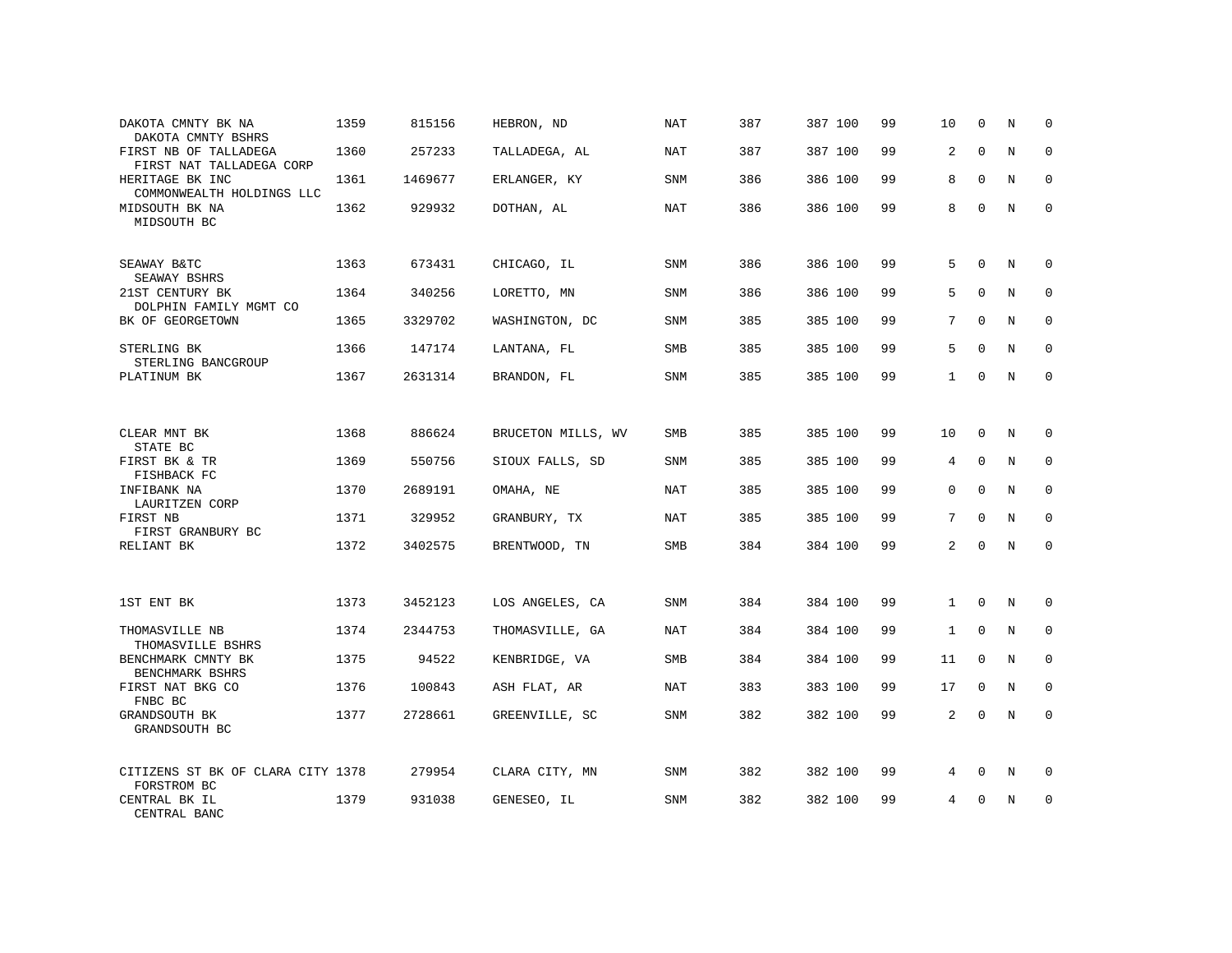| ATLANTA BUS BK<br>UCB FNCL GRP                       | 1380 | 3118447 | ATLANTA, GA         | SNM        | 382 | 382 100 | 99 | $\Omega$       | $\mathbf 0$  | N           | 0            |
|------------------------------------------------------|------|---------|---------------------|------------|-----|---------|----|----------------|--------------|-------------|--------------|
| METROPOLITAN BK<br>METROPOLITAN BANCGROUP            | 1381 | 699132  | CRYSTAL SPRINGS, MS | SNM        | 381 | 381 100 | 99 | 5              | $\Omega$     | N           | 0            |
| INSOUTH BK<br>INDEPENDENT SO BSHRS ESOT              | 1382 | 329550  | BROWNSVILLE, TN     | SNM        | 381 | 381 100 | 99 | 6              | $\Omega$     | N           | $\Omega$     |
| SUN W BK<br>SUN W CAP CORP                           | 1383 | 2714570 | LAS VEGAS, NV       | SNM        | 381 | 381 100 | 99 | 6              | $\Omega$     | N           | 0            |
| FIVE STAR BK<br>FIVE STAR BC                         | 1384 | 2867337 | ROCKLIN, CA         | <b>SNM</b> | 381 | 381 100 | 99 | 3              | $\Omega$     | N           | $\mathbf{0}$ |
| AMES CMNTY BK<br><b>OGDEN BSHRS</b>                  | 1385 | 269049  | AMES, IA            | SMB        | 381 | 381 100 | 99 | 6              | $\Omega$     | N           | $\mathbf{0}$ |
| INDEPENDENCE BK<br>MONTANA SECURITY                  | 1386 | 606653  | HAVRE, MT           | SNM        | 380 | 380 100 | 99 | $\overline{4}$ | $\mathbf 0$  | $\mathbf N$ | $\mathbf 0$  |
| PORT WASHINGTON ST BK<br>PORT BSHRS                  | 1387 | 937740  | PORT WASHINGTON, WI | <b>SNM</b> | 380 | 380 100 | 99 | 6              | $\Omega$     | N           | $\mathbf{0}$ |
| COLUMBIA CMNTY BK<br>COLUMBIA CMRL BC                | 1388 | 2802664 | HILLSBORO, OR       | SNM        | 380 | 380 100 | 99 | 3              | $\mathbf{0}$ | $\mathbf N$ | $\mathbf 0$  |
| FIRST ST BK MIDDLEBURY<br>CRYSTAL VALLEY FC          | 1389 | 967046  | MIDDLEBURY, IN      | SNM        | 379 | 379 100 | 99 | 5              | $\mathbf 0$  | N           | $\mathbf{0}$ |
| BANK OF HIAWASSEE<br>CHATUGE BK SHARES               | 1390 | 506838  | HIAWASSEE, GA       | SNM        | 378 | 378 100 | 99 | 4              | $\Omega$     | N           | $\mathbf 0$  |
| FIRST NB OF DURANGO<br>FIRST BC                      | 1391 | 68859   | DURANGO, CO         | <b>NAT</b> | 377 | 377 100 | 99 | 4              | $\mathbf 0$  | $\mathbf N$ | $\mathbf 0$  |
| FIRST NB<br>FIRST BSHRS OF TX                        | 1392 | 2746263 | MIDLAND, TX         | <b>NAT</b> | 376 | 376 100 | 99 | 6              | $\Omega$     | N           | $\mathbf 0$  |
| COMMERCIAL BK & TR OF PA<br>COMMERCIAL NAT FNCL CORP | 1393 | 945026  | LATROBE, PA         | SNM        | 376 | 376 100 | 99 | 9              | $\mathbf{0}$ | $\mathbf N$ | 0            |
| FIRSTBANK<br>FIRSTBANK CORP                          | 1394 | 960841  | MOUNT PLEASANT, MI  | SNM        | 376 | 376 100 | 99 | 13             | $\mathbf{0}$ | N           | $\mathbf 0$  |
| BNY MELLON TR OF DE<br>BANK OF NY MELLON CORP        | 1395 | 488318  | NEWARK, DE          | <b>SNM</b> | 375 | 375 100 | 99 | $\mathbf 0$    | $\mathbf{1}$ | N           | $\mathbf 0$  |
| COMMERCIAL BK<br>NACOGDOCHES CMRL BSHRS              | 1396 | 885869  | NACOGDOCHES, TX     | NAT        | 375 | 375 100 | 99 | 13             | $\mathbf 0$  | $\mathbf N$ | $\mathbf 0$  |
| FIRST NB OF THE ROCKIES<br>FNBR HC                   | 1397 | 338758  | GRAND JUNCTION, CO  | <b>NAT</b> | 375 | 375 100 | 99 | 9              | $\Omega$     | $\mathbf N$ | $\mathbf 0$  |
| WOODHAVEN NB<br>MYERS BSHRS                          | 1398 | 513050  | FORT WORTH, TX      | NAT        | 375 | 375 100 | 99 | 7              | $\mathbf 0$  | N           | 0            |
| TRUST ONE BK<br>SYNOVUS FC                           | 1399 | 2331838 | MEMPHIS, TN         | <b>SNM</b> | 374 | 374 100 | 99 | 8              | 0            | N           | 0            |
| HERITAGE BK CENTRAL IL<br>TRIVOLI BC                 | 1400 | 181347  | TRIVOLI, IL         | SNM        | 374 | 374 100 | 99 | 5              | 0            | N           | $\mathbf 0$  |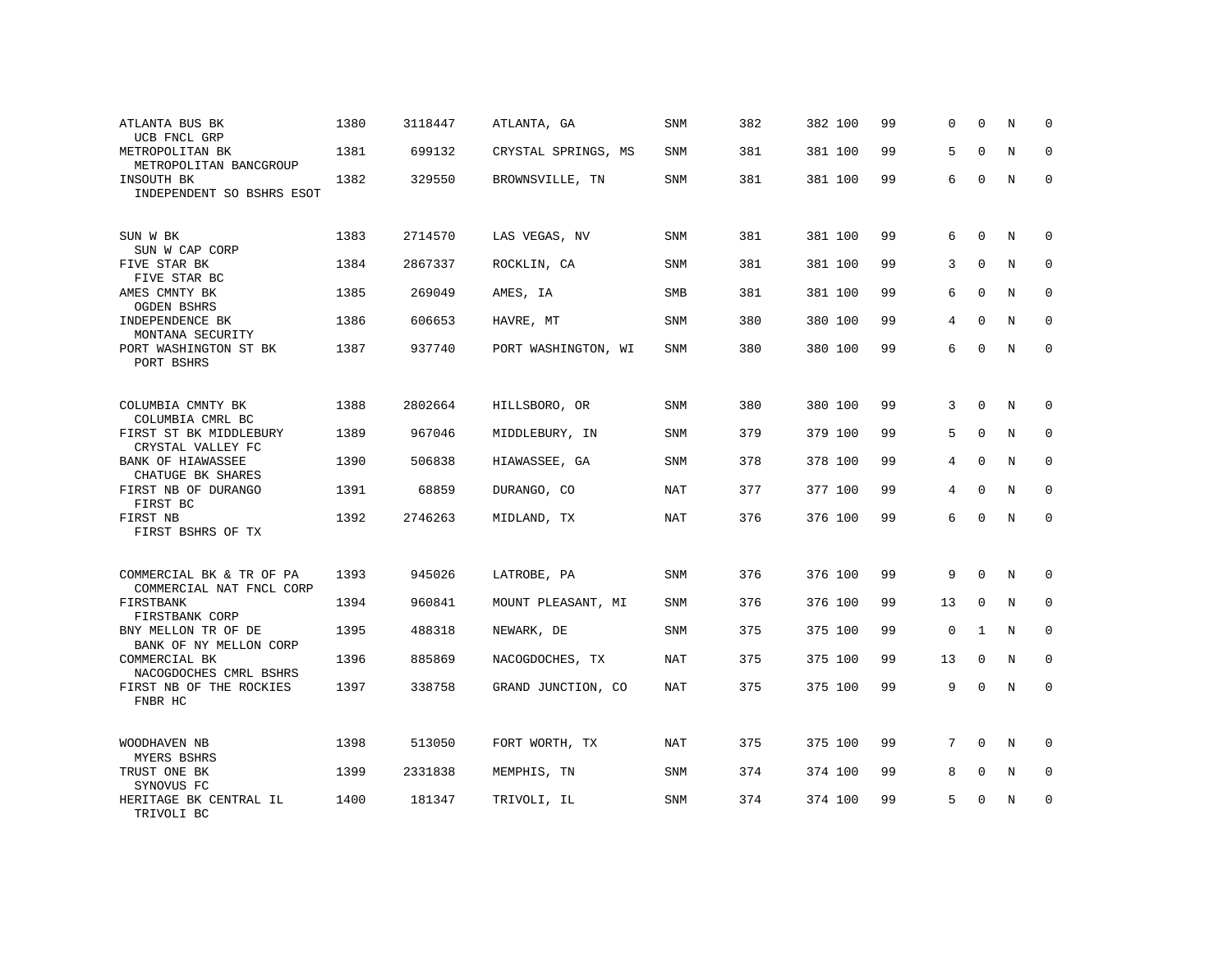| SOY CAP B&TC<br>SCB BC                    | 1401 | 899736  | DECATUR, IL          | SNM        | 373 | 373 100 | 99 | 8              | $\mathbf 0$ | Ν | 0            |
|-------------------------------------------|------|---------|----------------------|------------|-----|---------|----|----------------|-------------|---|--------------|
| MOHAVE ST BK<br>STATE BK CORP             | 1402 | 1897270 | LAKE HAVASU CITY, AZ | SNM        | 373 | 373 100 | 99 | 5              | $\Omega$    | N | $\Omega$     |
| UNION ST BK<br>UNION ST BSHRS             | 1403 | 452850  | FLORENCE, TX         | SNM        | 373 | 373 100 | 99 | 5              | $\Omega$    | N | $\Omega$     |
| MIDWEST BK WESTERN IL<br>WESTERN IL BSHRS | 1404 | 709143  | MONMOUTH, IL         | SMB        | 373 | 373 100 | 99 | 7              | $\Omega$    | N | $\mathbf 0$  |
| FIDELITY BK<br>FIDELITY HC                | 1405 | 9357    | EDINA, MN            | SNM        | 373 | 373 100 | 99 | $\mathbf{1}$   | $\Omega$    | N | $\mathbf 0$  |
| FIRST NB OF FL                            | 1406 | 252836  | MILTON, FL           | <b>NAT</b> | 373 | 373 100 | 99 | 7              | $\Omega$    | N | $\mathbf{0}$ |
| PROGRESSIVE BK<br>PROGRESSIVE BC          | 1407 | 1007154 | WINNSBORO, LA        | SNM        | 372 | 372 100 | 99 | 5              | $\Omega$    | N | $\Omega$     |
| BORDER ST BK<br>BORDER BSHRS              | 1408 | 977951  | GREENBUSH, MN        | <b>SNM</b> | 372 | 372 100 | 99 | 6              | $\mathbf 0$ | N | $\Omega$     |
| DENMARK ST BK<br>DENMARK BSHRS            | 1409 | 222446  | DENMARK, WI          | SNM        | 371 | 371 100 | 99 | 5              | $\mathbf 0$ | N | $\mathbf{0}$ |
| KILLBUCK SVGS BK CO<br>KILLBUCK BSHRS     | 1410 | 1017425 | KILLBUCK, OH         | <b>SMB</b> | 371 | 371 100 | 99 | 8              | $\Omega$    | N | 0            |
| RED MNT BK NA<br>ATB MGMT LLC             | 1411 | 3275939 | BIRMINGHAM, AL       | <b>NAT</b> | 371 | 371 100 | 99 | $\overline{2}$ | $\Omega$    | N | $\Omega$     |
| <b>BANKERS TC</b><br>BTC FC               | 1412 | 3142358 | CEDAR RAPIDS, IA     | SNM        | 371 | 371 100 | 99 | 3              | $\Omega$    | N | $\mathbf{0}$ |
| CITIZENS BK OF NORTHERN CA<br>CITIZENS BC | 1413 | 2269847 | NEVADA CITY, CA      | SNM        | 371 | 371 100 | 99 | 6              | $\mathbf 0$ | N | $\mathbf 0$  |
| BANK OF WI DELLS<br>DELLS BSHRS           | 1414 | 894348  | WISCONSIN DELLS, WI  | SNM        | 370 | 370 100 | 99 | 2              | $\Omega$    | N | $\Omega$     |
| GOTHAM BK OF NEW YORK                     | 1415 | 239015  | NEW YORK, NY         | SMB        | 370 | 370 100 | 99 | 0              | $\mathbf 0$ | N | $\mathbf 0$  |
| FIRST COUNTY BK<br>FIRST CO BANCORP       | 1416 | 327949  | NEW BADEN, IL        | <b>SNM</b> | 370 | 370 100 | 99 | $\overline{4}$ | $\Omega$    | N | $\Omega$     |
| FIRST NB<br>NATIONAL BSHRS CORP           | 1417 | 217620  | ORRVILLE, OH         | NAT        | 370 | 370 100 | 99 | 12             | $\mathbf 0$ | N | $\mathbf{0}$ |
| BIG SKY WESTERN BK<br>GLACIER BC          | 1418 | 1441600 | BOZEMAN, MT          | SMB        | 370 | 370 100 | 99 | 4              | 0           | N | 0            |
| PACIFIC ST BK<br>PACIFIC ST BC            | 1419 | 1158832 | STOCKTON, CA         | SMB        | 370 | 370 100 | 99 | 9              | $\Omega$    | N | $\mathbf 0$  |
| EVERGREEN BK GRP<br>BANCORP FNCL          | 1420 | 2834759 | OAK BROOK, IL        | SNM        | 370 | 370 100 | 99 | 1              | $\mathbf 0$ | N | 0            |
| CCB CMNTY BK<br>SOUTHERN NAT CORP         | 1421 | 655839  | ANDALUSIA, AL        | SMB        | 369 | 369 100 | 99 | 2              | $\Omega$    | N | $\mathbf 0$  |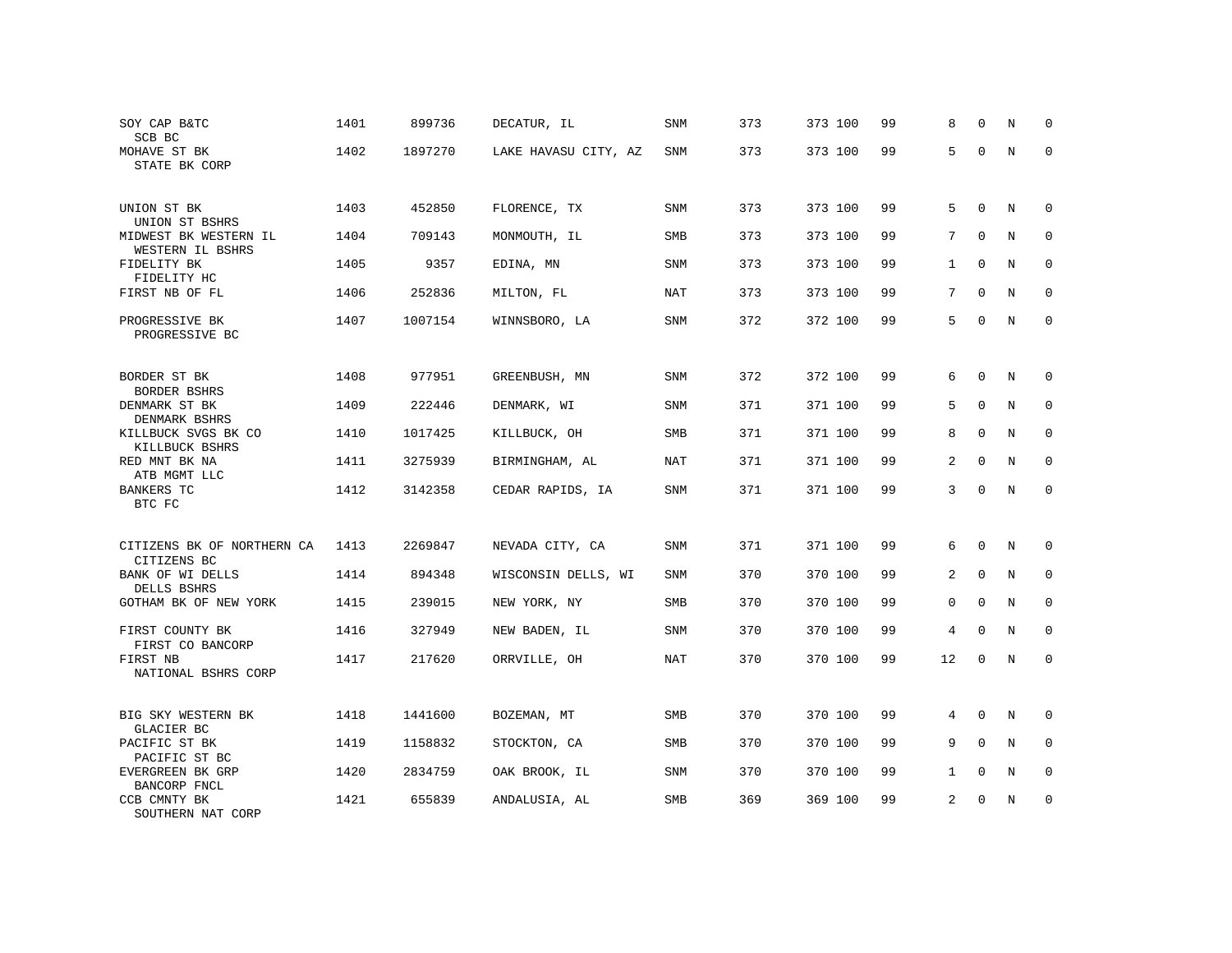| GRAYSON NB<br><b>GRAYSON BSHRS</b>                            | 1422 | 90328   | INDEPENDENCE, VA      | NAT        | 369 | 369 100 | 99 | 9              | $\mathbf 0$ | N | $\mathbf 0$ |
|---------------------------------------------------------------|------|---------|-----------------------|------------|-----|---------|----|----------------|-------------|---|-------------|
| CITIZENS NB NA<br>CITIZENS NAT BSHRS OF BOSSIER               | 1423 | 594853  | BOSSIER CITY, LA      | <b>NAT</b> | 369 | 369 100 | 99 | 5              | $\Omega$    | N | $\Omega$    |
| STERLING BK<br>STERLING BK INC                                | 1424 | 1819366 | MOUNT LAUREL, NJ      | <b>SMB</b> | 369 | 369 100 | 99 | 9              | $\mathbf 0$ | N | $\mathbf 0$ |
| COHUTTA BKG CO<br>SYNOVUS FC                                  | 1425 | 168731  | CHATTANOOGA, TN       | <b>SNM</b> | 369 | 369 100 | 99 | 9              | $\Omega$    | N | $\Omega$    |
| SECURITY ST BK<br>BRISCOE RANCH                               | 1426 | 839068  | PEARSALL, TX          | SNM        | 368 | 368 100 | 99 | 2              | $\Omega$    | N | $\mathbf 0$ |
| FIRSTBANK OF WHEAT RIDGE<br>FIRSTBANK HC                      | 1427 | 128959  | WHEAT RIDGE, CO       | <b>SNM</b> | 368 | 368 100 | 99 | $\overline{4}$ | $\Omega$    | N | $\Omega$    |
| COMMUNITY BK OF THE S<br>CBS FC                               | 1428 | 2837200 | SMYRNA, GA            | <b>SNM</b> | 368 | 368 100 | 99 | 3              | $\Omega$    | N | $\mathbf 0$ |
| FLORIDA GULF BK<br>FLORIDA GULF BC                            | 1429 | 2986304 | FORT MYERS, FL        | SNM        | 366 | 366 100 | 99 | 7              | $\Omega$    | N | 0           |
| PREMIER CMRL BK NA<br>PREMIER CMRL BC                         | 1430 | 3073199 | ANAHEIM, CA           | <b>NAT</b> | 366 | 366 100 | 99 | $\mathbf 1$    | $\Omega$    | N | $\mathbf 0$ |
| BANK OF KS<br>SOUTHWEST BC                                    | 1431 | 587350  | SOUTH HUTCHINSON, KS  | <b>SNM</b> | 366 | 366 100 | 99 | 8              | $\Omega$    | N | $\mathbf 0$ |
| <b>BALLSTON SPA NB</b><br>BALLSTON SPA BC                     | 1432 | 505     | BALLSTON SPA, NY      | <b>NAT</b> | 366 | 366 100 | 99 | 8              | $\Omega$    | N | $\Omega$    |
| RESOURCE BK<br>RESOURCE BSHRS                                 | 1433 | 2716088 | COVINGTON, LA         | <b>SNM</b> | 366 | 366 100 | 99 | 7              | $\Omega$    | N | $\Omega$    |
| WINONA NB<br>WINONA BANC HC                                   | 1434 | 220059  | WINONA, MN            | NAT        | 365 | 365 100 | 99 | 2              | $\mathbf 0$ | N | 0           |
| FARMERS AND MERCHANTS BK OF<br>FARMERS AND MERCHANTS BC OF PA | 1435 | 18827   | KITTANNING, PA        | NAT        | 365 | 365 100 | 99 | 7              | $\Omega$    | N | $\mathbf 0$ |
| KLEBERG FIRST NB<br>KLEBERG AND CO BKR                        | 1436 | 556459  | KINGSVILLE, TX        | <b>NAT</b> | 365 | 365 100 | 99 | 9              | $\Omega$    | N | $\Omega$    |
| FIRST NB OF MCMINNVILLE<br>FIRST MCMINNVILLE CORP             | 1437 | 87234   | MCMINNVILLE, TN       | NAT        | 365 | 365 100 | 99 | 4              | $\Omega$    | N | $\mathbf 0$ |
| CITIZENS BK<br>AMADOR BSHRS                                   | 1438 | 1016857 | LAS CRUCES, NM        | SNM        | 365 | 365 100 | 99 | 4              | $\mathbf 0$ | N | $\mathbf 0$ |
| COASTAL CMNTY BK<br>COASTAL CMNTY INV                         | 1439 | 296438  | PANAMA CITY BEACH, FL | SNM        | 365 | 365 100 | 99 | 9              | $\mathbf 0$ | N | $\mathbf 0$ |
| BRIDGEWATER BK<br>BRIDGEWATER BSHRS                           | 1440 | 3378773 | BLOOMINGTON, MN       | SNM        | 364 | 364 100 | 99 | $\mathbf{1}$   | $\Omega$    | N | $\mathbf 0$ |
| CENTRAL BK<br>CENTRAL BSHRS                                   | 1441 | 31255   | HOUSTON, TX           | SNM        | 364 | 364 100 | 99 | 5              | $\mathbf 0$ | N | 0           |
| PRIMEBANK<br>PRIMEBANK                                        | 1442 | 671147  | LE MARS, IA           | SMB        | 364 | 364 100 | 99 | $\overline{2}$ | $\Omega$    | N | $\mathbf 0$ |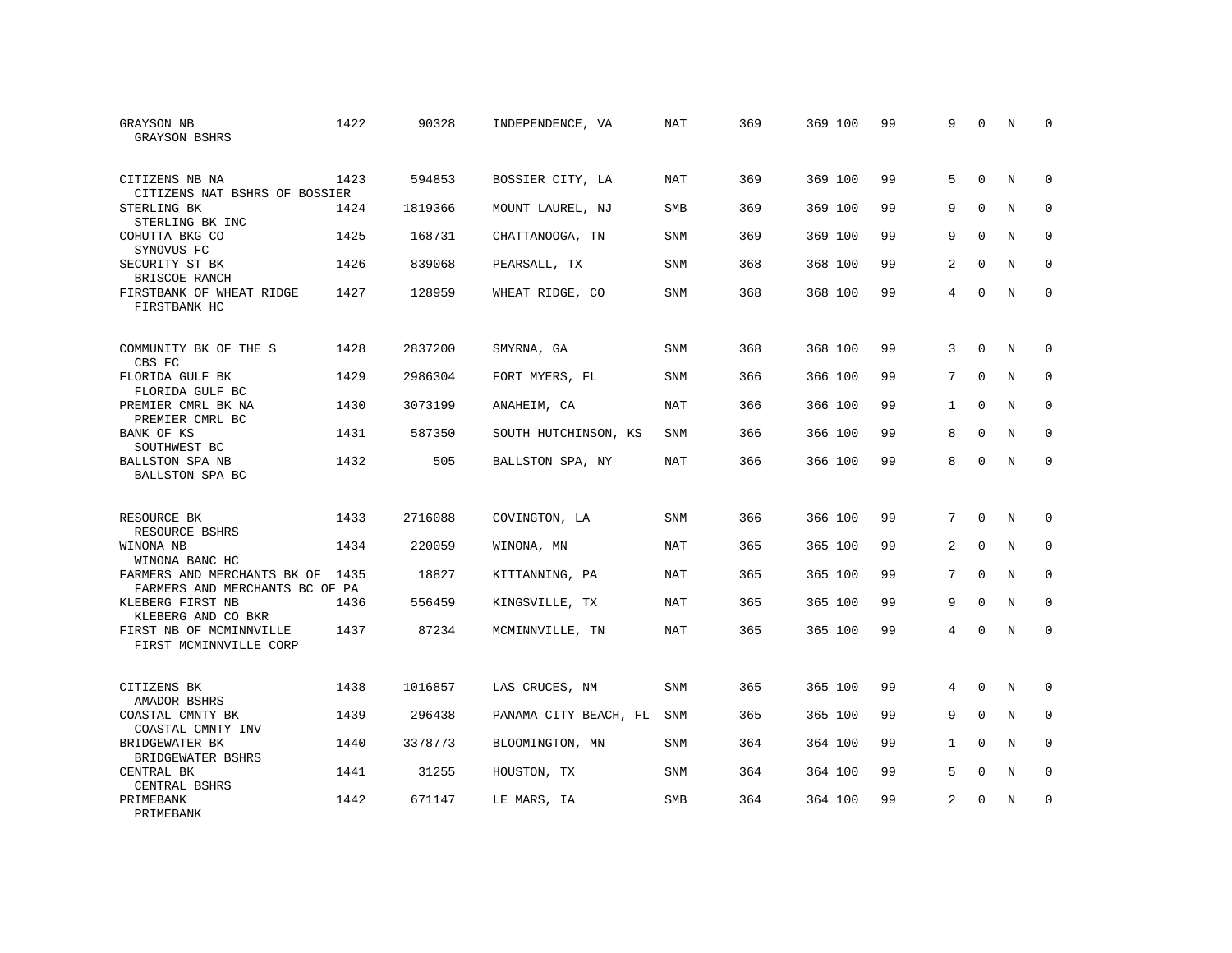| STATE BK OF LIZTON                                             | 1443 | 345747  | LIZTON, IN          | <b>SNM</b> | 364 | 364 100 | 99 | 9               | $\Omega$    | N | $\Omega$    |
|----------------------------------------------------------------|------|---------|---------------------|------------|-----|---------|----|-----------------|-------------|---|-------------|
| LIZTON FC<br>FIRST MN BK                                       | 1444 | 75053   | MINNETONKA, MN      | <b>SNM</b> | 363 | 363 100 | 99 | 8               | $\mathbf 0$ | N | $\mathbf 0$ |
| MCLEOD BSHRS<br>CITY NB                                        | 1445 | 596062  | SULPHUR SPRINGS, TX | <b>NAT</b> | 363 | 363 100 | 99 | 6               | $\mathbf 0$ | N | 0           |
| SULPHUR SPRINGS BSHRS<br>MCFARLAND ST BK                       | 1446 | 663647  | MCFARLAND, WI       | <b>SNM</b> | 363 | 363 100 | 99 | $\mathbf 0$     | $\Omega$    | N | 0           |
| NORTHERN BSHRS<br>DOUGLAS CTY BK                               | 1447 | 201638  | DOUGLASVILLE, GA    | <b>SNM</b> | 363 | 363 100 | 99 | 3               | $\Omega$    | N | $\mathbf 0$ |
| THORNTON HC                                                    |      |         |                     |            |     |         |    |                 |             |   |             |
| CENTERSTATE BK NA                                              | 1448 | 1407512 | ZEPHYRHILLS, FL     | <b>NAT</b> | 363 | 363 100 | 99 | 10              | $\Omega$    | N | 0           |
| CENTERSTATE BK                                                 |      |         |                     |            |     |         |    |                 |             |   |             |
| MCINTOSH CMRL BK<br>MCB FNCL GRP                               | 1449 | 3123106 | CARROLLTON, GA      | SNM        | 363 | 363 100 | 99 | 3               | $\mathbf 0$ | N | 0           |
| BREMER BK NA<br>OTTO BREMER FOUNDATION                         | 1450 | 275750  | BRAINERD, MN        | <b>NAT</b> | 363 | 363 100 | 99 | 4               | $\mathbf 0$ | N | 0           |
| HCSB ST BKG ASSN<br>HALECO BSHRS                               | 1451 | 973364  | PLAINVIEW, TX       | <b>SMB</b> | 363 | 363 100 | 99 | 6               | $\mathbf 0$ | N | 0           |
| <b>BUSINESS BK</b><br>FOX RIVER VALLEY BC                      | 1452 | 2747242 | APPLETON, WI        | SNM        | 363 | 363 100 | 99 | $\mathbf{1}$    | 0           | N | 0           |
|                                                                |      |         |                     |            |     |         |    |                 |             |   |             |
| FIRST B&TC OF IL<br>HERSHENHORN BC                             | 1453 | 646444  | PALATINE, IL        | <b>SNM</b> | 363 | 363 100 | 99 | $\Omega$        | $\Omega$    | N | 0           |
| SILVERGATE BK<br>SILVERGATE CAP CORP                           | 1454 | 1216826 | LA JOLLA, CA        | SNM        | 363 | 363 100 | 99 | 3               | $\mathbf 0$ | N | $\mathbf 0$ |
| <b>CORNERSTONE BK</b><br>CORNERSTONE HC                        | 1455 | 743857  | ENDERLIN, ND        | <b>SNM</b> | 361 | 361 100 | 99 | 7               | $\mathbf 0$ | N | 0           |
| 1ST PACIFIC BK CA<br>1ST PACIFIC BC                            | 1456 | 2912367 | SAN DIEGO, CA       | <b>SMB</b> | 361 | 361 100 | 99 | $7\overline{ }$ | $\Omega$    | N | $\mathbf 0$ |
| FIRST KENTUCKY BK INC<br>EXCHANGE BSHRS                        | 1457 | 263243  | MAYFIELD, KY        | <b>SNM</b> | 361 | 361 100 | 99 | 11              | $\mathbf 0$ | N | 0           |
|                                                                |      |         |                     |            |     |         |    |                 |             |   |             |
| CMNTY BK OAK PARK RIVER FORE 1458<br>OAK PK RIVER FOREST BSHRS |      | 2445052 | OAK PARK, IL        | SNM        | 361 | 361 100 | 99 | $\mathbf{1}$    | $\mathbf 0$ | N | 0           |
| INDUSTRIAL BK<br>IBW FC                                        | 1459 | 536527  | WASHINGTON, DC      | <b>SNM</b> | 361 | 361 100 | 99 | 6               | $\Omega$    | N | $\mathbf 0$ |
| ALMA BK                                                        | 1460 | 3633173 | ASTORIA, NY         | <b>SNM</b> | 361 | 361 100 | 99 | 0               | $\mathbf 0$ | N | 0           |
| PINE BLUFF NB<br><b>JEFFERSON BSHRS</b>                        | 1461 | 49241   | PINE BLUFF, AR      | <b>NAT</b> | 360 | 360 100 | 99 | 8               | $\Omega$    | N | $\mathbf 0$ |
| PLATTE VALLEY BK<br>PLATTE VALLEY FS CO                        | 1462 | 2465881 | SCOTTSBLUFF, NE     | <b>SMB</b> | 360 | 360 100 | 99 | 5               | $\mathbf 0$ | N | 0           |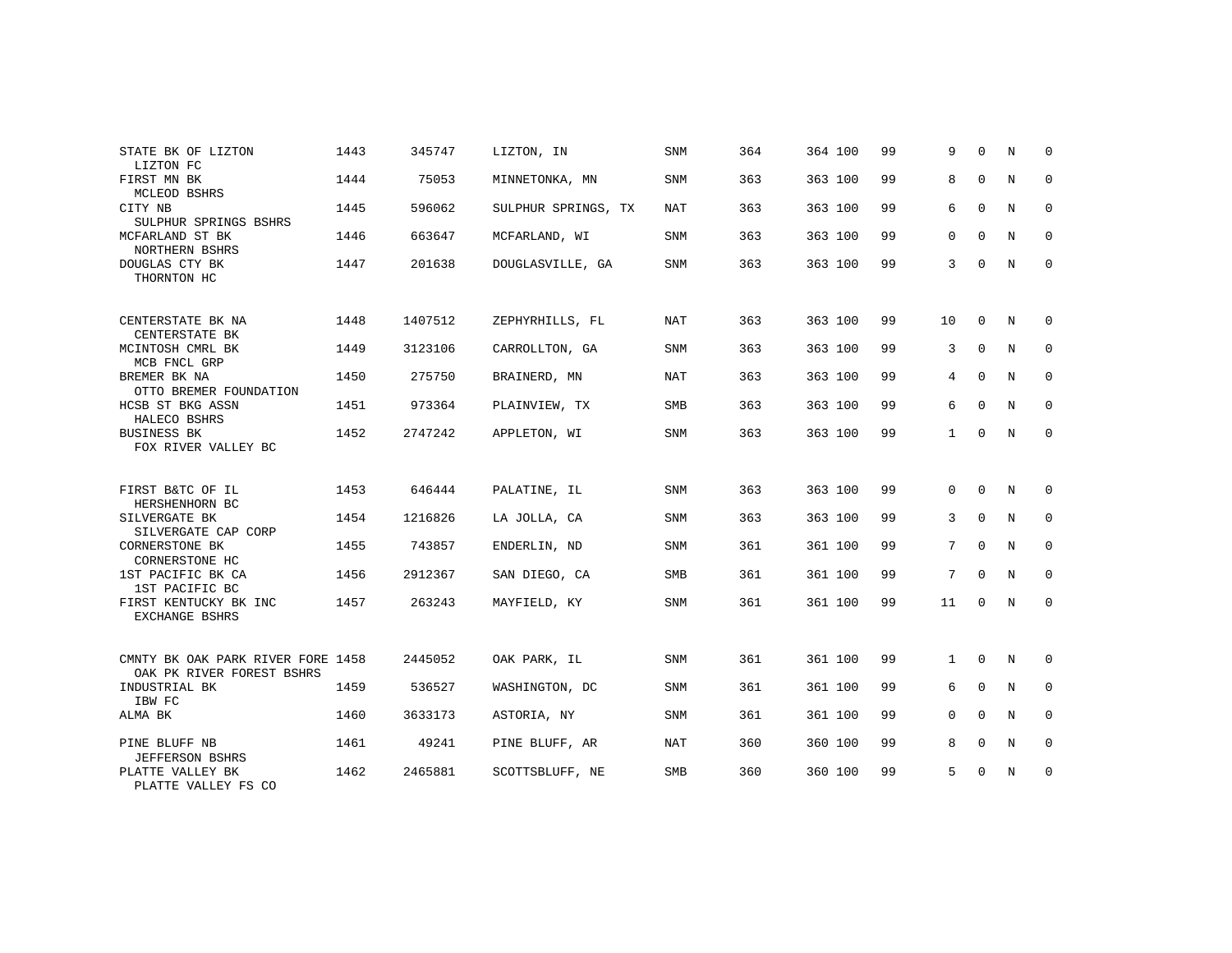| CITIZENS FIRST BK<br>SYNOVUS FC                  | 1463 | 634272  | ROME, GA             | SNM        | 359 | 359 100 | 99 | 1              | $\Omega$    | N           | $\Omega$    |
|--------------------------------------------------|------|---------|----------------------|------------|-----|---------|----|----------------|-------------|-------------|-------------|
| SUTTON BK<br>SUTTON BSHRS                        | 1464 | 110413  | ATTICA, OH           | <b>SNM</b> | 359 | 359 100 | 99 | 8              | $\Omega$    | N           | $\Omega$    |
| PEOPLES ST BK<br>PEOPLES BC                      | 1465 | 262844  | PRAIRIE DU CHIEN, WI | SNM        | 359 | 359 100 | 99 | 9              | $\Omega$    | N           | $\mathbf 0$ |
| FIRST NAT BKRS BK<br>FIRST NAT BKR BSHRS         | 1466 | 734538  | BATON ROUGE, LA      | NAT        | 359 | 359 100 | 99 | $\Omega$       | $\Omega$    | N           | $\Omega$    |
| CHARTER BK<br>BOSTON PRIVATE FNCL HOLD           | 1467 | 2648460 | BELLEVUE, WA         | <b>SNM</b> | 359 | 359 100 | 99 | 3              | $\Omega$    | N           | $\Omega$    |
| RIVER BK<br>RIVER HC                             | 1468 | 279842  | STODDARD, WI         | <b>SNM</b> | 359 | 359 100 | 99 | 10             | $\Omega$    | N           | $\Omega$    |
| DMB CMNTY BK<br>DMB CORP                         | 1469 | 56548   | DEFOREST, WI         | SNM        | 358 | 358 100 | 99 | 2              | $\mathbf 0$ | N           | $\mathbf 0$ |
| HYDE PARK B&TC<br>HPK FC                         | 1470 | 5331    | CHICAGO, IL          | <b>SNM</b> | 358 | 358 100 | 99 | $\mathbf{1}$   | $\Omega$    | N           | $\Omega$    |
| FIRST NB&TC<br>FIRST INDEPENDENT BC              | 1471 | 154154  | CHICKASHA, OK        | <b>NAT</b> | 358 | 358 100 | 99 | 10             | $\mathbf 0$ | N           | $\mathbf 0$ |
| FIRST CMRL BK<br>COMMERCIAL BSHRS                | 1472 | 2802945 | BLOOMINGTON, MN      | <b>SNM</b> | 358 | 358 100 | 99 | $\Omega$       | $\Omega$    | N           | $\Omega$    |
| BENCHMARK BK<br><b>OUINLAN BSHRS</b>             | 1473 | 980960  | PLANO, TX            | <b>SNM</b> | 357 | 357 100 | 99 | $\mathbf{1}$   | $\Omega$    | N           | 0           |
| STILLMAN BANCCORP NA<br>STILLMAN BANCCORP        | 1474 | 407645  | STILLMAN VALLEY, IL  | <b>NAT</b> | 357 | 357 100 | 99 | 5              | $\Omega$    | N           | $\Omega$    |
| SONOMA VALLEY BK<br>SONOMA VALLEY BC             | 1475 | 1191446 | SONOMA, CA           | <b>SNM</b> | 357 | 357 100 | 99 | 2              | $\Omega$    | N           | $\mathbf 0$ |
| SOUTHWEST NB<br>REPUBLIC FC                      | 1476 | 499855  | WICHITA, KS          | <b>NAT</b> | 357 | 357 100 | 99 | 5              | $\Omega$    | N           | $\mathbf 0$ |
| BANK OF SACRAMENTO<br>GREATER SACRAMENTO BC      | 1477 | 2714217 | SACRAMENTO, CA       | SMB        | 357 | 357 100 | 99 | 3              | $\Omega$    | N           | $\mathbf 0$ |
| CLEARFIELD B&TC<br>CBT FNCL CORP                 | 1478 | 975911  | CLEARFIELD, PA       | SNM        | 357 | 357 100 | 99 | 12             | $\mathbf 0$ | N           | $\mathbf 0$ |
| INDEPENDENCE BK                                  | 1479 | 3295320 | NEWPORT BEACH, CA    | SNM        | 356 | 356 100 | 99 | 2              | $\mathbf 0$ | $\mathbf N$ | 0           |
| TRUSTATLANTIC BK<br>TRUSTATLANTIC FC             | 1480 | 2913551 | RALEIGH, NC          | SNM        | 356 | 356 100 | 99 | $\overline{4}$ | $\Omega$    | N           | $\Omega$    |
| SOUTH LA BK<br>SOUTH LA FC                       | 1481 | 616036  | HOUMA, LA            | SNM        | 356 | 356 100 | 99 | 5              | $\Omega$    | N           | $\mathbf 0$ |
| FIRST FNCL BK NA<br>FIRST FNCL BSHRS             | 1482 | 553766  | WEATHERFORD, TX      | <b>NAT</b> | 356 | 356 100 | 99 | 6              | $\Omega$    | N           | $\Omega$    |
| FIRST NB OF MIFFLINTOWN<br>FIRST CMNTY FNCL CORP | 1483 | 212018  | MIFFLINTOWN, PA      | <b>NAT</b> | 355 | 355 100 | 99 | 10             | $\Omega$    | N           | $\Omega$    |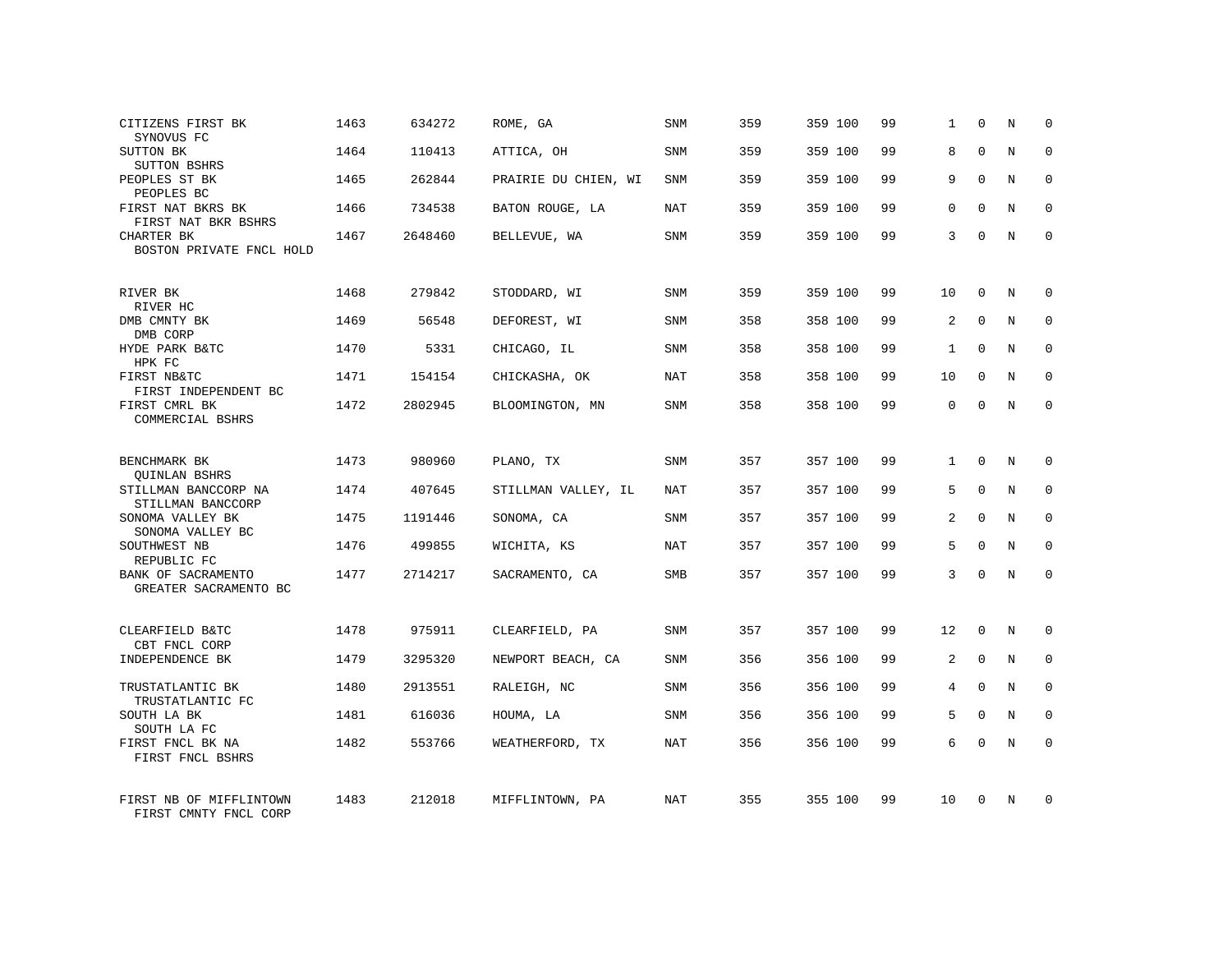| HANCOCK BK OF FL<br>HANCOCK HC                               | 1484 | 3249770 | TALLAHASSEE, FL       | SNM        | 355 | 355 100 | 99 | 6           | $\mathbf 0$ | N           | 0           |
|--------------------------------------------------------------|------|---------|-----------------------|------------|-----|---------|----|-------------|-------------|-------------|-------------|
| WASHINGTONFIRST BK<br>WASHINGTONFIRST BSHRS INC              | 1485 | 3253571 | RESTON, VA            | SNM        | 355 | 355 100 | 99 | 8           | $\Omega$    | N           | $\mathbf 0$ |
| COMMUNITY BK<br>COMMUNITY BSHRS                              | 1486 | 779360  | JOSEPH, OR            | SNM        | 355 | 355 100 | 99 | 14          | 0           | N           | $\mathbf 0$ |
| NORTHERN NECK ST BK<br>UNION BSHRS                           | 1487 | 550327  | WARSAW, VA            | <b>SMB</b> | 355 | 355 100 | 99 | 8           | $\Omega$    | $_{\rm N}$  | $\Omega$    |
| TRADERS & FARMERS BK                                         | 1488 | 390336  | HALEYVILLE, AL        | <b>SNM</b> | 354 | 354 100 | 99 | 8           | $\Omega$    | N           | $\Omega$    |
| TRADERS & FARMERS BSHRS<br>FIRSTBANK OF AVON<br>FIRSTBANK HC | 1489 | 943059  | AVON, CO              | <b>SNM</b> | 354 | 354 100 | 99 | 3           | $\Omega$    | N           | $\mathbf 0$ |
| SECURITY BK<br>PAWNEE HC                                     | 1490 | 516855  | TULSA, OK             | <b>SMB</b> | 354 | 354 100 | 99 | $\Omega$    | $\Omega$    | N           | $\Omega$    |
| FIRST NB OF ALBANY BRECKENRI 1491<br>ALBANY BSHRS            |      | 340751  | ALBANY, TX            | <b>NAT</b> | 354 | 354 100 | 99 | 3           | $\Omega$    | N           | $\mathbf 0$ |
| <b>BANKERS BK</b><br><b>BANKERS BC</b>                       | 1492 | 408642  | MADISON, WI           | <b>SMB</b> | 353 | 353 100 | 99 | $\Omega$    | $\Omega$    | $_{\rm N}$  | $\mathbf 0$ |
| PUEBLO B&TC<br>PUEBLO BC                                     | 1493 | 106452  | PUEBLO, CO            | <b>SNM</b> | 353 | 353 100 | 99 | 9           | $\mathbf 0$ | N           | $\mathbf 0$ |
| SECURITY ST BK<br>SECURITY ST CORP                           | 1494 | 111979  | CENTRALIA, WA         | <b>SNM</b> | 353 | 353 100 | 99 | 12          | $\mathbf 0$ | N           | $\mathbf 0$ |
| CITIZENS BK<br>CITBA FC                                      | 1495 | 44741   | MOORESVILLE, IN       | <b>SNM</b> | 353 | 353 100 | 99 | 13          | $\mathbf 0$ | N           | $\mathbf 0$ |
| BANK OF GLEN BURNIE<br>GLEN BURNIE BC                        | 1496 | 628123  | GLEN BURNIE, MD       | <b>SNM</b> | 353 | 353 100 | 99 | 7           | $\Omega$    | N           | $\mathbf 0$ |
| <b>BANK OF VERSAILLES</b><br>BOV HC                          | 1497 | 625850  | VERSAILLES, MO        | SMB        | 353 | 353 100 | 99 | 3           | $\mathbf 0$ | $\rm N$     | $\mathbf 0$ |
| MVB BK INC<br>MVB FC                                         | 1498 | 2757205 | FAIRMONT, WV          | SNM        | 352 | 352 100 | 99 | 4           | $\mathbf 0$ | N           | $\mathbf 0$ |
| NEW CENTURY BK                                               | 1499 | 2354985 | PHOENIXVILLE, PA      | SMB        | 352 | 352 100 | 99 | 4           | $\Omega$    | N           | 0           |
| TIOGA ST BK<br>TSB SVC                                       | 1500 | 910118  | SPENCER, NY           | SMB        | 352 | 352 100 | 99 | 10          | $\mathbf 0$ | $\mathbf N$ | 0           |
| VALLEY BK OF HELENA<br>GLACIER BC                            | 1501 | 648055  | HELENA, MT            | <b>SMB</b> | 351 | 351 100 | 99 | 5           | $\Omega$    | N           | 0           |
| FNBT.COM BK<br>SOUTHERN NB                                   | 1502 | 697231  | FORT WALTON BEACH, FL | SNM        | 351 | 351 100 | 99 | 10          | $\mathbf 0$ | $\rm N$     | $\mathsf 0$ |
| DEPARTMENT STORES NB<br>CITIGROUP                            | 1503 | 3382547 | SIOUX FALLS, SD       | NAT        | 350 | 350 100 | 99 | $\mathbf 0$ | $\mathbf 0$ | N           | 0           |
| AMERICAN ENT BK<br>A E BC                                    | 1504 | 2339535 | BUFFALO GROVE, IL     | SNM        | 350 | 350 100 | 99 | 3           | $\Omega$    | N           | $\mathbf 0$ |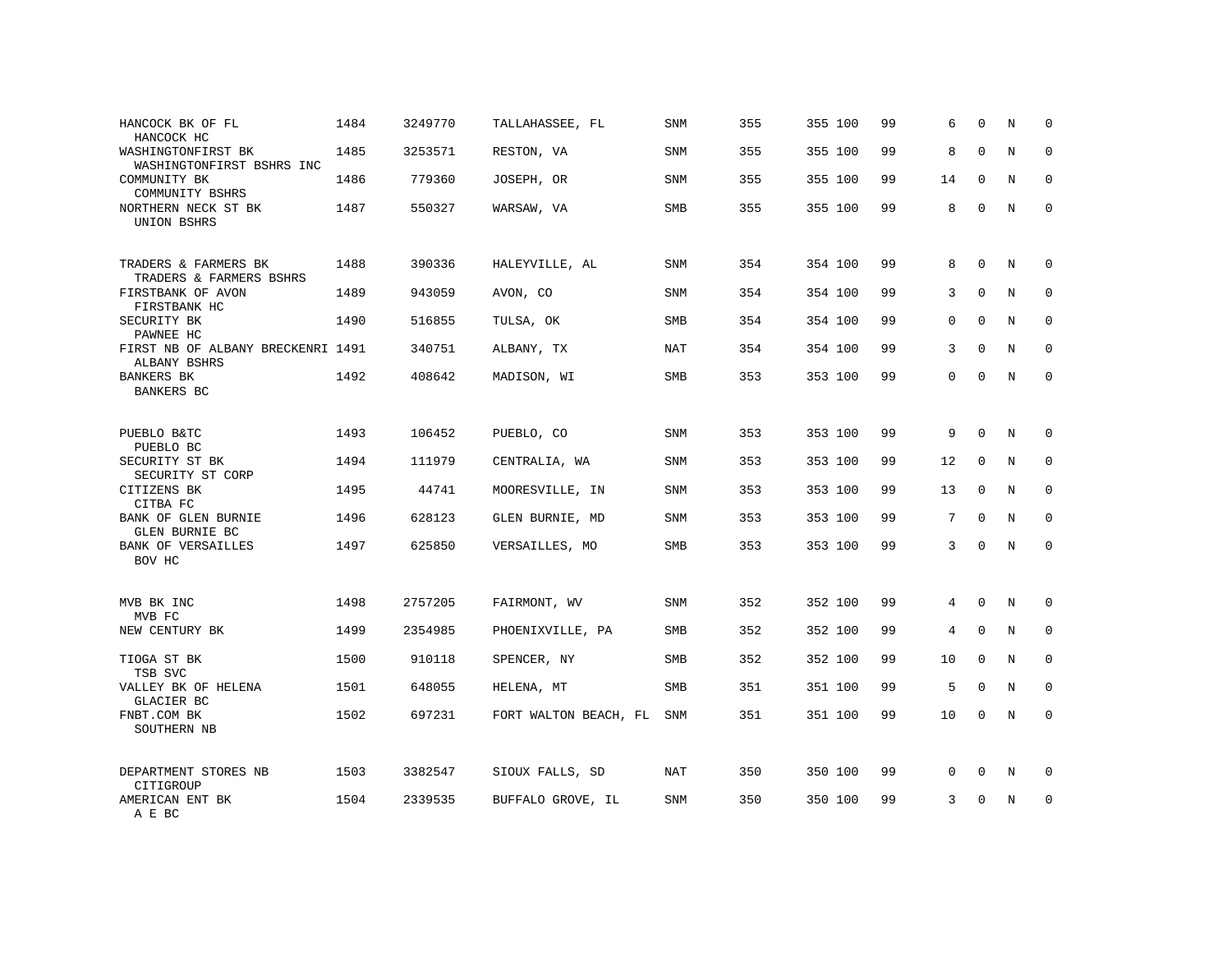| PEOPLES NB<br>PEOPLES BC                            | 1505 | 698322  | EASLEY, SC         | NAT        | 350 | 350 100 | 99 | 5              | $\Omega$    | N           | $\Omega$    |
|-----------------------------------------------------|------|---------|--------------------|------------|-----|---------|----|----------------|-------------|-------------|-------------|
| FIRST FNCL BK NA<br>FIRST FNCL BSHRS                | 1506 | 2562838 | STEPHENVILLE, TX   | NAT        | 350 | 350 100 | 99 | 7              | $\Omega$    | N           | $\Omega$    |
| PILGRIM BK<br>PILGRIM BC                            | 1507 | 911160  | PITTSBURG, TX      | SNM        | 350 | 350 100 | 99 | 7              | $\Omega$    | N           | $\Omega$    |
| PREMIER BK<br>PREMIER BC                            | 1508 | 2869199 | WILMETTE, IL       | SNM        | 350 | 350 100 | 99 | $\mathbf{1}$   | $\mathbf 0$ | $_{\rm N}$  | $\mathbf 0$ |
| COMMERCEWEST BK NA                                  | 1509 | 3052813 | NEWPORT BEACH, CA  | NAT        | 350 | 350 100 | 99 | 5              | $\mathbf 0$ | $\mathbf N$ | $\mathbf 0$ |
| FIRST FNCL BK NA<br>FIRST FNCL BSHRS                | 1510 | 673963  | SAN ANGELO, TX     | NAT        | 350 | 350 100 | 99 | 2              | $\mathbf 0$ | $\mathbf N$ | $\mathbf 0$ |
| MARYLAND B&TC NA<br>MARYLAND BC                     | 1511 | 33727   | LEXINGTON PARK, MD | NAT        | 349 | 349 100 | 99 | 10             | $\mathbf 0$ | $\mathbf N$ | $\mathbf 0$ |
| PEOPLES BK OF CMRC<br>DUKE FNCL GROUP               | 1512 | 151751  | CAMBRIDGE, MN      | SNM        | 349 | 349 100 | 99 | 5              | $\mathbf 0$ | $\mathbf N$ | $\mathbf 0$ |
| CITIZENS CMRC NB<br>CITIZENS CMRC BSHRS             | 1513 | 2512347 | VERSAILLES, KY     | NAT        | 349 | 349 100 | 99 | 3              | $\Omega$    | N           | 0           |
| OLD LINE BK<br>OLD LINE BSHRS                       | 1514 | 1401387 | BOWIE, MD          | <b>SMB</b> | 349 | 349 100 | 99 | 9              | $\Omega$    | $_{\rm N}$  | $\mathbf 0$ |
| HAMLIN B&TC                                         | 1515 | 291611  | SMETHPORT, PA      | SNM        | 349 | 349 100 | 99 | 6              | $\Omega$    | N           | $\mathbf 0$ |
| FIRST NB&TC OF ARDMORE<br>FIRST NAT CORP            | 1516 | 984258  | ARDMORE, OK        | NAT        | 349 | 349 100 | 99 | 9              | $\Omega$    | N           | $\mathbf 0$ |
| BANK OF SUN PRAIRIE<br>BOSP BSHRS                   | 1517 | 124344  | SUN PRAIRIE, WI    | SNM        | 348 | 348 100 | 99 | 3              | $\Omega$    | N           | $\Omega$    |
| FIRST CMNTY BK OF TIFTON                            | 1518 | 284332  | TIFTON, GA         | SNM        | 348 | 348 100 | 99 | $\overline{2}$ | $\mathbf 0$ | N           | $\Omega$    |
| SYNOVUS FC<br>GEORGIA CMRC BK<br>GEORGIA CMRC BSHRS | 1519 | 3165320 | ATLANTA, GA        | SNM        | 347 | 347 100 | 99 | $\mathbf{1}$   | $\mathbf 0$ | N           | $\mathbf 0$ |
| FIRSTIER BK<br>FIRSTIER II BC                       | 1520 | 536554  | KIMBALL, NE        | SNM        | 347 | 347 100 | 99 | 5              | $\Omega$    | N           | $\mathbf 0$ |
| MONONA ST BK<br>MONONA BSHRS                        | 1521 | 1872996 | MONONA, WI         | SNM        | 347 | 347 100 | 99 | 2              | $\Omega$    | N           | 0           |
| WESTERN BK<br>WESTERN BSHRS                         | 1522 | 829256  | SAINT PAUL, MN     | SNM        | 347 | 347 100 | 99 | 4              | $\Omega$    | N           | $\mathbf 0$ |
| CITIZENS BK OF BLOUNT CTY<br>TWIN CITIES FNCL SVC   | 1523 | 218131  | MARYVILLE, TN      | SNM        | 346 | 346 100 | 99 | 11             | $\mathbf 0$ | N           | $\mathbf 0$ |
| GRAND BK NA                                         | 1524 | 3093964 | HAMILTON, NJ       | NAT        | 346 | 346 100 | 99 | 1              | 0           | N           | 0           |
| FIRSTBANK OF SUMMIT CTY<br>FIRSTBANK HC             | 1525 | 409555  | SILVERTHORNE, CO   | SNM        | 346 | 346 100 | 99 | 2              | $\Omega$    | $\mathbf N$ | $\mathbf 0$ |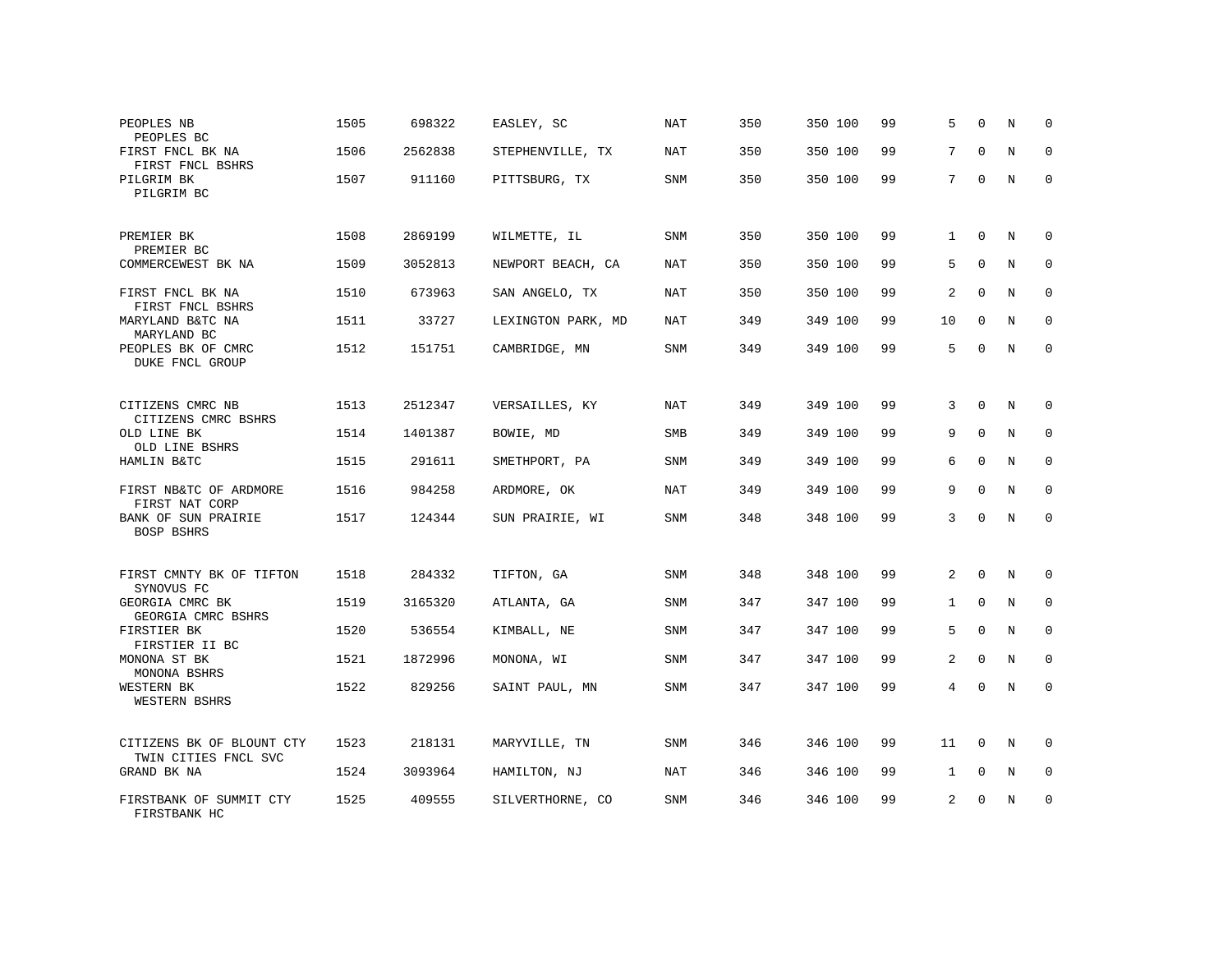| PLANTERSFIRST<br>MID ST BK                 | 1526 | 300933  | CORDELE, GA          | SNM        | 346 | 346 100 | 99 | 7              | $\Omega$    | N           | $\Omega$    |
|--------------------------------------------|------|---------|----------------------|------------|-----|---------|----|----------------|-------------|-------------|-------------|
| COMMERCIAL BK<br>COMMERCIAL NAT FC         | 1527 | 513340  | ALMA, MI             | SNM        | 346 | 346 100 | 99 | 7              | $\Omega$    | $\mathbf N$ | $\mathbf 0$ |
| CAROLINA B&TC<br>FIRST CAROLINA BSHRS CORP | 1528 | 355120  | LAMAR, SC            | SNM        | 346 | 346 100 | 99 | 15             | $\Omega$    | N           | $\Omega$    |
| TALLAHASSEE ST BK<br>SYNOVUS FC            | 1529 | 149235  | TALLAHASSEE, FL      | <b>SNM</b> | 345 | 345 100 | 99 | 3              | $\Omega$    | N           | $\mathbf 0$ |
| CITIZENS B&TC<br>FIRST BK CORP             | 1530 | 192147  | VAN BUREN, AR        | <b>SMB</b> | 344 | 344 100 | 99 | 6              | $\mathbf 0$ | N           | $\mathbf 0$ |
| NORTHWESTERN BK<br>NW BSHRS                | 1531 | 153054  | CHIPPEWA FALLS, WI   | SMB        | 344 | 344 100 | 99 | 6              | $\mathbf 0$ | $\mathbf N$ | $\mathbf 0$ |
| CITIZENS FIRST BK<br>CITIZENS FIRST CORP   | 1532 | 2751007 | BOWLING GREEN, KY    | <b>SNM</b> | 344 | 344 100 | 99 | 10             | $\Omega$    | $_{\rm N}$  | $\mathbf 0$ |
| PEOPLES BK<br>WINTER TR OF 12/3/74         | 1533 | 177957  | LAWRENCE, KS         | <b>SMB</b> | 343 | 343 100 | 99 | 14             | 0           | N           | 0           |
| REGENTS BK NA<br>TRAFALGAR HOLD LLC        | 1534 | 3030697 | LA JOLLA, CA         | NAT        | 343 | 343 100 | 99 | 3              | $\mathbf 0$ | N           | 0           |
| CITIZENS BK<br>CITIZENS CORP               | 1535 | 514132  | COLUMBIA, MS         | SNM        | 343 | 343 100 | 99 | 6              | $\mathbf 0$ | $\mathbf N$ | 0           |
| HOMETOWN BK NA<br>MOODY BSHRS              | 1536 | 393953  | GALVESTON, TX        | NAT        | 343 | 343 100 | 99 | $\overline{4}$ | $\Omega$    | N           | $\mathbf 0$ |
| HOME FED BK CORP<br>HFB FNCL CORP          | 1537 | 902672  | MIDDLESBORO, KY      | SNM        | 342 | 342 100 | 99 | $\overline{4}$ | $\Omega$    | $\mathbf N$ | 0           |
| MINNWEST BK METRO<br>MINNWEST CORP         | 1538 | 790851  | EAGAN, MN            | SNM        | 342 | 342 100 | 99 | 4              | $\mathbf 0$ | N           | 0           |
| DEMOTTE ST BK<br>DEMOTTE BC                | 1539 | 539340  | DEMOTTE, IN          | SMB        | 342 | 342 100 | 99 | 10             | $\mathbf 0$ | N           | 0           |
| CLINTON NB<br>W J YOUNG & CO               | 1540 | 773443  | CLINTON, IA          | NAT        | 341 | 341 100 | 99 | 8              | $\Omega$    | N           | $\mathbf 0$ |
| PEOPLES BK<br>PEOPLES CORP                 | 1541 | 593249  | RIPLEY, MS           | <b>SNM</b> | 341 | 341 100 | 99 | 5              | $\Omega$    | N           | $\Omega$    |
| VIRGINIA HERITAGE BK                       | 1542 | 3374298 | FAIRFAX, VA          | SMB        | 341 | 341 100 | 99 | 3              | $\Omega$    | N           | $\mathbf 0$ |
| FIRST CMRC BK                              | 1543 | 621674  | ENCINO, CA           | <b>SNM</b> | 341 | 341 100 | 99 | 2              | $\mathbf 0$ | $\mathbf N$ | $\mathbf 0$ |
| FIRST CMRC BC<br>NORTH CTY BK<br>COUNTY BC | 1544 | 2796017 | ARLINGTON, WA        | <b>SNM</b> | 341 | 341 100 | 99 | 3              | $\Omega$    | $\mathbf N$ | $\mathbf 0$ |
| SUMMIT ST BK                               | 1545 | 561574  | SANTA ROSA, CA       | <b>SNM</b> | 340 | 340 100 | 99 | 3              | $\Omega$    | N           | $\mathbf 0$ |
| WOODTRUST BK NA<br>WOODTRUST FC            | 1546 | 833749  | WISCONSIN RAPIDS, WI | <b>NAT</b> | 340 | 340 100 | 99 | 4              | U           | N           | $\mathbf 0$ |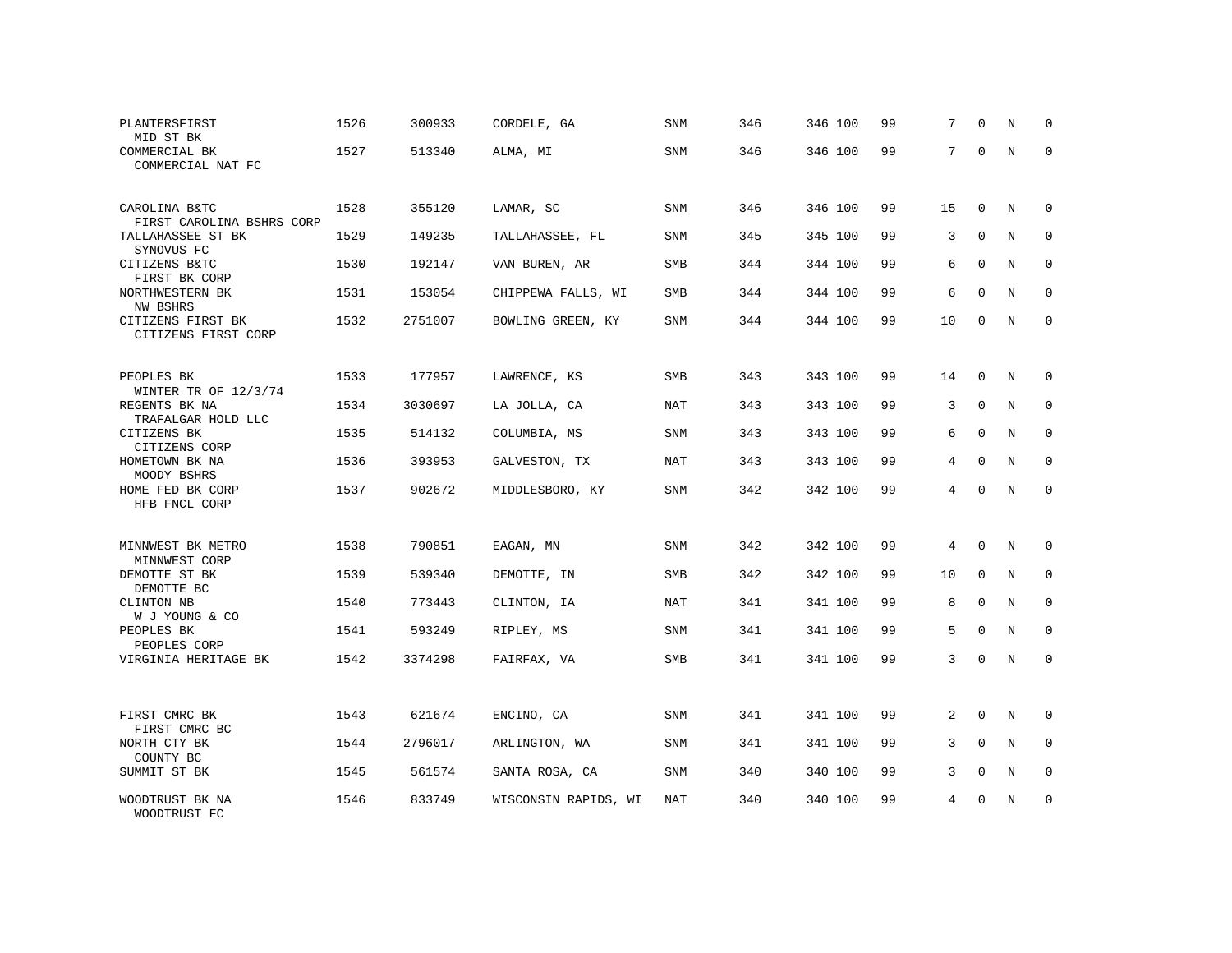| FAIRFIELD NB<br>FAIRFIELD BSHRS                            | 1547 | 640246  | FAIRFIELD, IL      | NAT        | 340 | 340 100 | 99 | 3              | $\Omega$    | N           | $\Omega$    |
|------------------------------------------------------------|------|---------|--------------------|------------|-----|---------|----|----------------|-------------|-------------|-------------|
| VALLEY BUS BK<br>VALLEY CMRC BC                            | 1548 | 2446152 | VISALIA, CA        | SNM        | 340 | 340 100 | 99 | 4              | $\Omega$    | N           | $\mathbf 0$ |
| COMMUNITY BK-WHEATON/GLEN EL 1549<br>COMMUNITY FNCL SHARES |      | 2253725 | GLEN ELLYN, IL     | <b>SNM</b> | 340 | 340 100 | 99 | 3              | $\Omega$    | $_{\rm N}$  | $\mathbf 0$ |
| PEOPLES BK<br>PEOPLES SERVICE CO                           | 1550 | 417149  | NIXA, MO           | <b>SNM</b> | 340 | 340 100 | 99 | 11             | $\Omega$    | N           | $\Omega$    |
| AMERICAN BK NA<br>AMERICAN NAT BSHRS                       | 1551 | 307361  | WACO, TX           | NAT        | 340 | 340 100 | 99 | $\mathbf{1}$   | $\Omega$    | N           | $\Omega$    |
| FIRST UT BK<br>FIRST UT BC                                 | 1552 | 207872  | SALT LAKE CITY, UT | <b>SMB</b> | 339 | 339 100 | 99 | 7              | $\Omega$    | $_{\rm N}$  | $\Omega$    |
| FIRST NB<br>FIRST NAT BSHRS                                | 1553 | 583352  | HUNTSVILLE, TX     | <b>NAT</b> | 339 | 339 100 | 99 | 3              | $\Omega$    | N           | $\Omega$    |
| ROCKY MNT BK<br>ROCKY MNT CAP                              | 1554 | 24453   | WILSON, WY         | <b>SMB</b> | 339 | 339 100 | 99 | 3              | $\mathbf 0$ | N           | $\mathbf 0$ |
| FIRST NB IN GREEN FOREST<br>FIRST NATIONAL BANCORP         | 1555 | 261940  | GREEN FOREST, AR   | NAT        | 339 | 339 100 | 99 | 7              | $\Omega$    | N           | $\Omega$    |
| LONE STAR ST BK W TX<br>LONE STAR ST BSHRS                 | 1556 | 3607062 | LUBBOCK, TX        | SMB        | 339 | 339 100 | 99 | 3              | $\Omega$    | $\mathbf N$ | $\mathbf 0$ |
| STEUBEN TC<br>STEUBEN TR CORP                              | 1557 | 929802  | HORNELL, NY        | <b>SNM</b> | 339 | 339 100 | 99 | 12             | $\Omega$    | N           | $\mathbf 0$ |
| FIRST ST BK<br>JSA FAM LP                                  | 1558 | 264455  | ATHENS, TX         | <b>SNM</b> | 338 | 338 100 | 99 | 8              | $\Omega$    | N           | $\Omega$    |
| FIRST ST BK<br>JANE AUSTIN CHAPMAN LP                      | 1558 | 264455  | ATHENS, TX         | SNM        |     |         |    |                |             |             |             |
| GREENVILLE NB<br>GREENVILLE NAT BC                         | 1559 | 295011  | GREENVILLE, OH     | <b>NAT</b> | 338 | 338 100 | 99 | 6              | $\mathbf 0$ | N           | 0           |
| BANK OF OAK RIDGE<br>OAK RIDGE FS                          | 1560 | 2903123 | OAK RIDGE, NC      | <b>SNM</b> | 338 | 338 100 | 99 | $\overline{4}$ | $\Omega$    | $_{\rm N}$  | $\mathbf 0$ |
| FORT SILL NB<br>J R MONTGOMERY BC                          | 1561 | 125154  | FORT SILL, OK      | <b>NAT</b> | 338 | 338 100 | 99 | 61             | $\mathbf 0$ | $\mathbf N$ | $\mathbf 0$ |
| BANK OF CMRC<br>BANK OF CMRC HOLD                          | 1562 | 2938143 | SARASOTA, FL       | <b>SNM</b> | 338 | 338 100 | 99 | 2              | $\Omega$    | N           | $\Omega$    |
| FIRST NB OF S MIAMI<br>FIRST MIAMI BC                      | 1563 | 794336  | SOUTH MIAMI, FL    | NAT        | 338 | 338 100 | 99 | $\mathbf{1}$   | $\mathbf 0$ | N           | $\mathbf 0$ |
| HOMETOWN BK<br>HOMETOWN BSHRS CORP                         | 1564 | 3357910 | ROANOKE, VA        | <b>SMB</b> | 338 | 338 100 | 99 | 4              | $\Omega$    | N           | $\Omega$    |
| ALLEGIANCE BK TX<br>ALLEGIANCE BSHRS                       | 1565 | 3579589 | HOUSTON, TX        | <b>SNM</b> | 338 | 338 100 | 99 | 4              | 0           | N           | 0           |
| FIRST ST BK<br>FIRST ST BSHRS                              | 1566 | 801047  | NEW LONDON, WI     | <b>SNM</b> | 338 | 338 100 | 99 | 6              | $\Omega$    | N           | $\mathbf 0$ |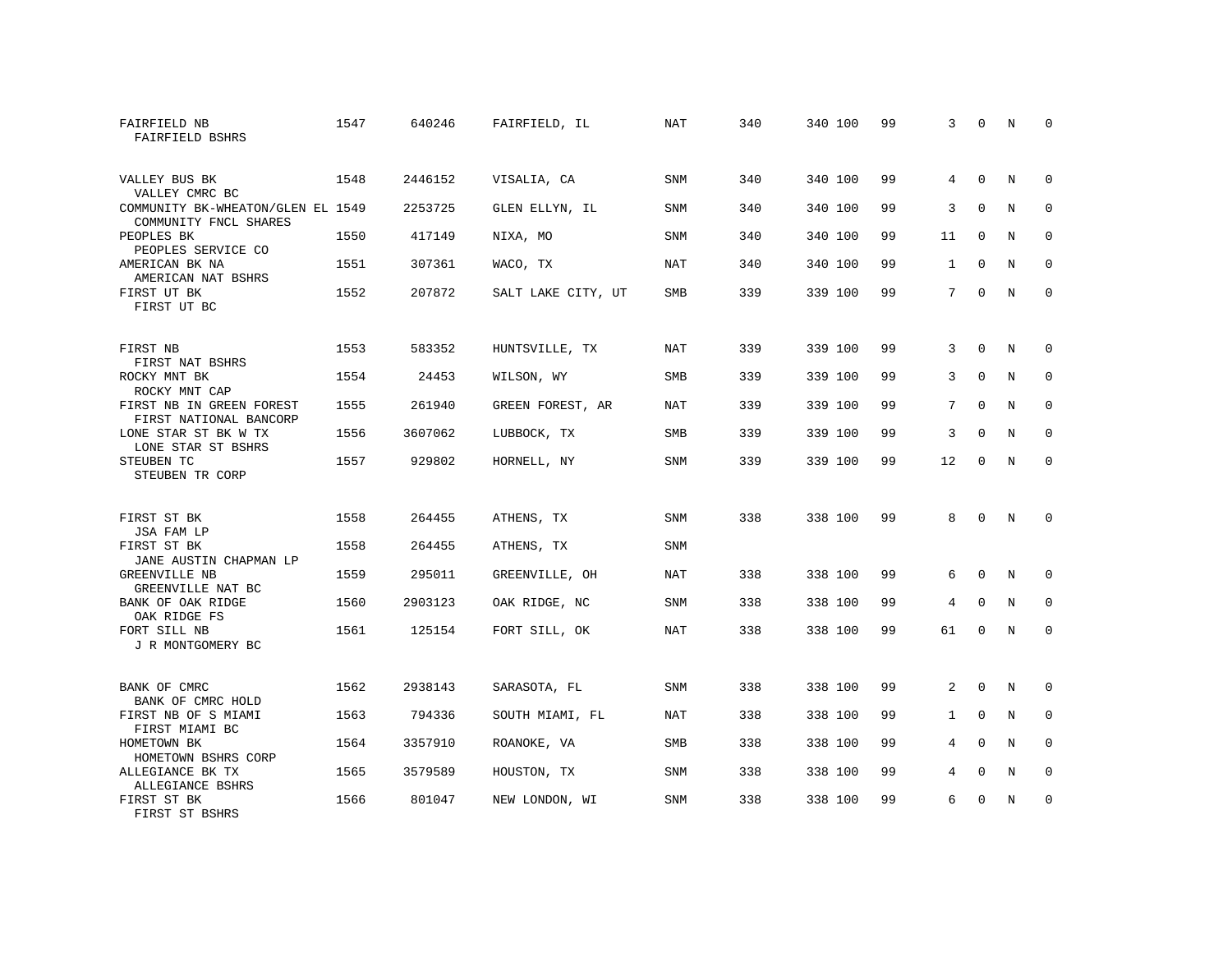| CITIZENS NB OF SOMERSET<br>CITIZENS BSHRS            | 1567 | 410917  | SOMERSET, KY        | NAT        | 337 | 337 100 100 |     | 7            | $\Omega$    | N | 0           |
|------------------------------------------------------|------|---------|---------------------|------------|-----|-------------|-----|--------------|-------------|---|-------------|
| BENNINGTON ST BK<br><b>BERCO</b>                     | 1568 | 1016259 | SALINA, KS          | <b>SNM</b> | 336 | 336 100     | 100 | 4            | $\mathbf 0$ | N | 0           |
| FIRST NB OF SCOTIA<br>GLENVILLE BHC                  | 1569 | 472616  | SCOTIA, NY          | <b>NAT</b> | 336 | 336 100     | 100 | 9            | $\Omega$    | N | $\mathbf 0$ |
| BANK OF COWETA<br>SYNOVUS FC                         | 1570 | 810834  | NEWNAN, GA          | <b>SNM</b> | 336 | 336 100 100 |     | 5            | $\mathbf 0$ | N | $\mathbf 0$ |
| TEXAS CHAMPION BK<br>MESOUITE FNCL SVC               | 1571 | 579364  | ALICE, TX           | <b>SNM</b> | 336 | 336 100     | 100 | 13           | $\mathbf 0$ | N | 0           |
| OLD SOUTHERN BK<br>OLD SOUTHERN BC                   | 1572 | 3414046 | ORLANDO, FL         | <b>SMB</b> | 336 | 336 100 100 |     | 6            | $\mathbf 0$ | N | 0           |
| LUANA SVG BK<br>LUANA BC                             | 1573 | 674849  | LUANA, IA           | <b>SNM</b> | 336 | 336 100     | 100 | 3            | $\mathbf 0$ | N | $\mathbf 0$ |
| LANDMARK BK NA<br>GIANT HOLD                         | 1574 | 2721765 | FORT LAUDERDALE, FL | NAT        | 336 | 336 100     | 100 | $\mathbf{1}$ | $\mathbf 0$ | N | 0           |
| COMMONWEALTH BUS BK                                  | 1575 | 3337097 | LOS ANGELES, CA     | <b>SMB</b> | 336 | 336 100     | 100 | 2            | $\Omega$    | N | $\Omega$    |
| COASTAL CMRC BK<br>COASTAL CMRC BSHRS                | 1576 | 2760102 | HOUMA, LA           | <b>SNM</b> | 335 | 335 100 100 |     | 5            | $\mathbf 0$ | N | $\mathbf 0$ |
| STATE BK                                             | 1577 | 602048  | FENTON, MI          | SNM        | 335 | 335 100 100 |     | 7            | $\Omega$    | N | 0           |
| FENTURA FNCL<br>PROVIDENT MUNICIPAL BK               | 1578 | 3108907 | MONTEBELLO, NY      | SNM        | 335 | 335 100     | 100 | $\mathbf{1}$ | $\mathbf 0$ | N | 0           |
| NORTH CASCADES NB<br>NORTH CASCADES BSHRS            | 1579 | 119274  | CHELAN, WA          | NAT        | 335 | 335 100     | 100 | 10           | $\Omega$    | N | 0           |
| WEST SHORE BK<br>WEST SHORE BK CORP                  | 1580 | 832546  | LUDINGTON, MI       | <b>SNM</b> | 335 | 335 100     | 100 | 6            | $\Omega$    | N | $\mathbf 0$ |
| BANK OF MARION<br>SOUTHWEST VA BSHRS                 | 1581 | 858528  | MARION, VA          | SMB        | 335 | 335 100     | 100 | 14           | $\mathbf 0$ | N | $\mathbf 0$ |
| SOUTHWESTERN NB                                      | 1582 | 2625724 | HOUSTON, TX         | NAT        | 335 | 335 100     | 100 | 5            | $\mathbf 0$ | N | 0           |
| SWNB BC<br>FARMERS BK OF WILLARDS                    | 1583 | 105026  | WILLARDS, MD        | <b>SNM</b> | 334 | 334 100     | 100 | 6            | $\Omega$    | N | 0           |
| AMERICAN ST B&TC OF WILLISTO 1584<br>AMERICAN ST BHC |      | 244251  | WILLISTON, ND       | <b>SNM</b> | 334 | 334 100     | 100 | $\mathbf{1}$ | $\Omega$    | N | $\mathbf 0$ |
| POINTBANK<br>PILOT POINT BC ESOP                     | 1585 | 844567  | PILOT POINT, TX     | SMB        | 334 | 334 100     | 100 | 8            | $\mathbf 0$ | N | 0           |
| VALLEY NB                                            | 1586 | 962854  | ESPANOLA, NM        | <b>NAT</b> | 334 | 334 100 100 |     | $\Omega$     | $\Omega$    | N | $\mathbf 0$ |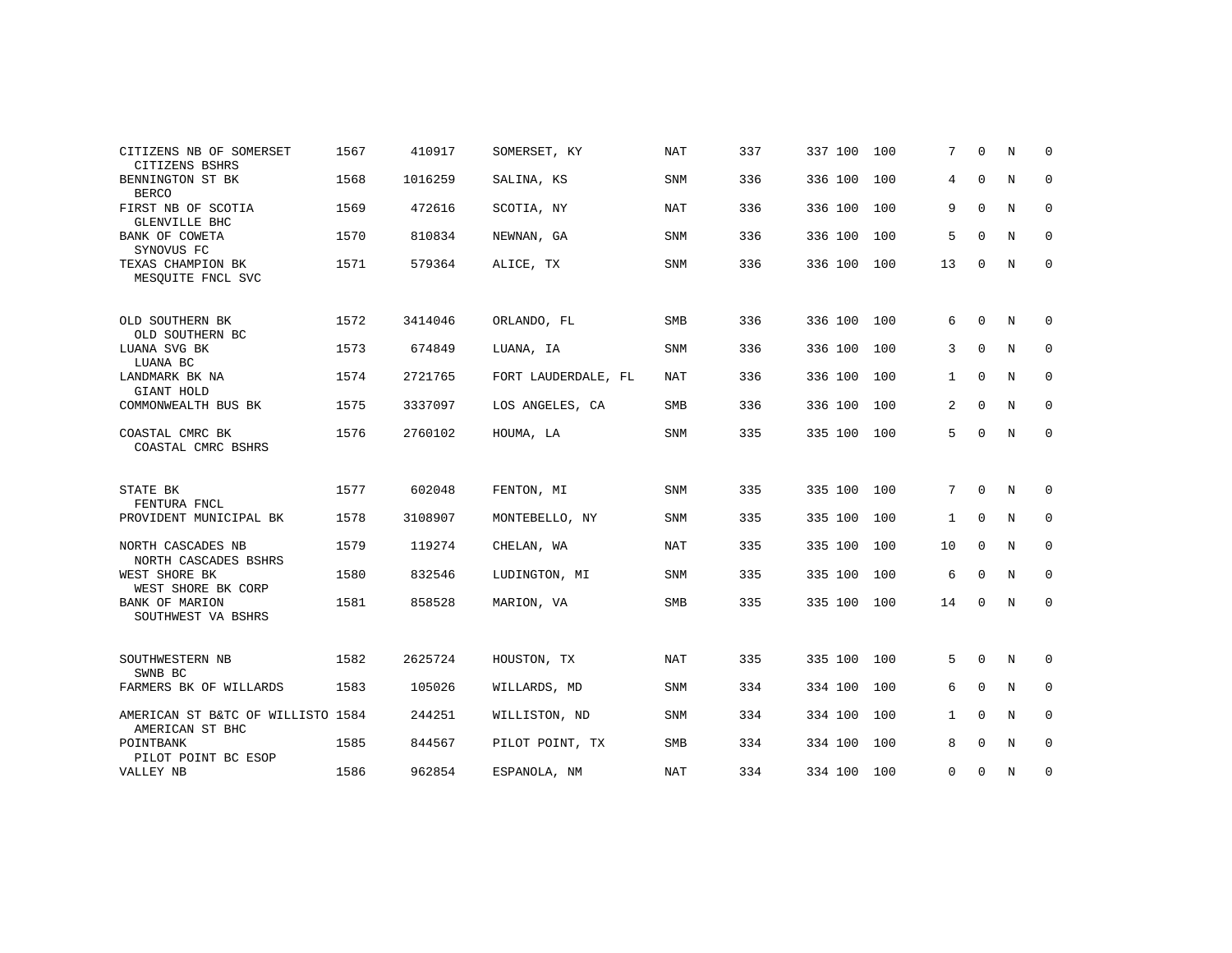| JONESTOWN B&TC                               | 1587 | 653611  | JONESTOWN, PA      | <b>SNM</b> | 334 | 334 100     | 100 | 8            | $\Omega$    | N          | $\Omega$    |
|----------------------------------------------|------|---------|--------------------|------------|-----|-------------|-----|--------------|-------------|------------|-------------|
| FIRSTBANK<br>FIRSTBANK HC                    | 1588 | 1005860 | LITTLETON, CO      | SNM        | 334 | 334 100     | 100 | 5            | $\Omega$    | N          | $\Omega$    |
| OLD FL NB<br>OLD FLORIDA BSHRS               | 1589 | 646837  | LONGWOOD, FL       | <b>NAT</b> | 334 | 334 100     | 100 | 2            | $\Omega$    | N          | $\mathbf 0$ |
| MARINERS BK<br>MARINERS BC                   | 1590 | 3010000 | EDGEWATER, NJ      | <b>SNM</b> | 333 | 333 100     | 100 | 6            | $\Omega$    | N          | $\Omega$    |
| BANK OF PUTNAM CTY<br>BPC CORP               | 1591 | 99536   | COOKEVILLE, TN     | <b>SNM</b> | 333 | 333 100     | 100 | 6            | $\Omega$    | N          | $\Omega$    |
| BANK OF NORTHERN MI<br>LAKE MI FC            | 1592 | 2843724 | PETOSKEY, MI       | <b>SNM</b> | 333 | 333 100     | 100 | $\mathbf{1}$ | $\Omega$    | N          | $\Omega$    |
| FIRST NB IN HOWELL<br>FNBH BC                | 1593 | 755047  | HOWELL, MI         | NAT        | 332 | 332 100     | 100 | 8            | $\mathbf 0$ | N          | $\mathbf 0$ |
| PEOPLES BK WI<br>HAYWARD BSHRS               | 1594 | 456157  | HAYWARD, WI        | <b>SMB</b> | 332 | 332 100     | 100 | $\mathbf{1}$ | $\Omega$    | N          | $\Omega$    |
| COMMUNITY NAT B&T TX<br>COMMUNITY BK HOLD TX | 1595 | 738769  | CORSICANA, TX      | NAT        | 332 | 332 100     | 100 | 5            | $\mathbf 0$ | N          | $\mathbf 0$ |
| FIRST NB<br>PINNACLE BSHRS CORP              | 1596 | 979629  | ALTAVISTA, VA      | <b>NAT</b> | 332 | 332 100     | 100 | 7            | $\Omega$    | N          | $\Omega$    |
| FIRST ST B&TC<br>FIRST ST BANCORP            | 1597 | 489548  | CARUTHERSVILLE, MO | <b>SNM</b> | 332 | 332 100     | 100 | 4            | $\Omega$    | N          | 0           |
| VALLEY B&TC<br>FIRST EXPRESS OF NE           | 1598 | 2472508 | SCOTTSBLUFF, NE    | <b>SNM</b> | 332 | 332 100     | 100 | 11           | $\Omega$    | $_{\rm N}$ | $\Omega$    |
| METROPOLITAN B&TC<br>METROPOLITAN BK GRP     | 1599 | 718930  | CHICAGO, IL        | <b>SNM</b> | 331 | 331 100     | 100 | 8            | $\Omega$    | N          | $\mathbf 0$ |
| CITIZENS ST BK<br>INDUSTRY BSHRS             | 1600 | 54656   | BUFFALO, TX        | SNM        | 331 | 331 100     | 100 | 4            | $\Omega$    | $_{\rm N}$ | $\Omega$    |
| OXFORD BK<br>OXFORD BK CORP                  | 1601 | 448040  | OXFORD, MI         | <b>SNM</b> | 331 | 331 100     | 100 | 7            | $\Omega$    | N          | $\mathbf 0$ |
| HILLSDALE CTY NB<br>CNB CMNTY BC             | 1602 | 682143  | HILLSDALE, MI      | <b>NAT</b> | 331 | 331 100     | 100 | 11           | $\mathbf 0$ | N          | $\mathbf 0$ |
| FIRSTBANK OF DOUGLAS CTY<br>FIRSTBANK HC     | 1603 | 710251  | CASTLE ROCK, CO    | SNM        | 330 | 330 100     | 100 | 3            | $\mathbf 0$ | N          | $\mathbf 0$ |
| REPUBLIC BK & TR<br>IRONHORSE FNCL GRP       | 1604 | 1198605 | NORMAN, OK         | SNM        | 330 | 330 100     | 100 | 4            | $\Omega$    | N          | $\Omega$    |
| FIRST ST BK<br>NEBRASKA BSHRS                | 1605 | 151957  | GOTHENBURG, NE     | SNM        | 330 | 330 100     | 100 | 4            | $\Omega$    | N          | $\mathbf 0$ |
| AMERICAUNITED B&TC USA<br>NATIONAL BC        | 1606 | 397447  | SCHAUMBURG, IL     | <b>SNM</b> | 330 | 330 100     | 100 | 4            | $\Omega$    | N          | $\Omega$    |
| SAINT JOHNS B&TC<br>UNITY BSHRS              | 1607 | 173557  | SAINT JOHN, MO     | <b>SNM</b> | 330 | 330 100 100 |     | 6            | $\Omega$    | N          | $\Omega$    |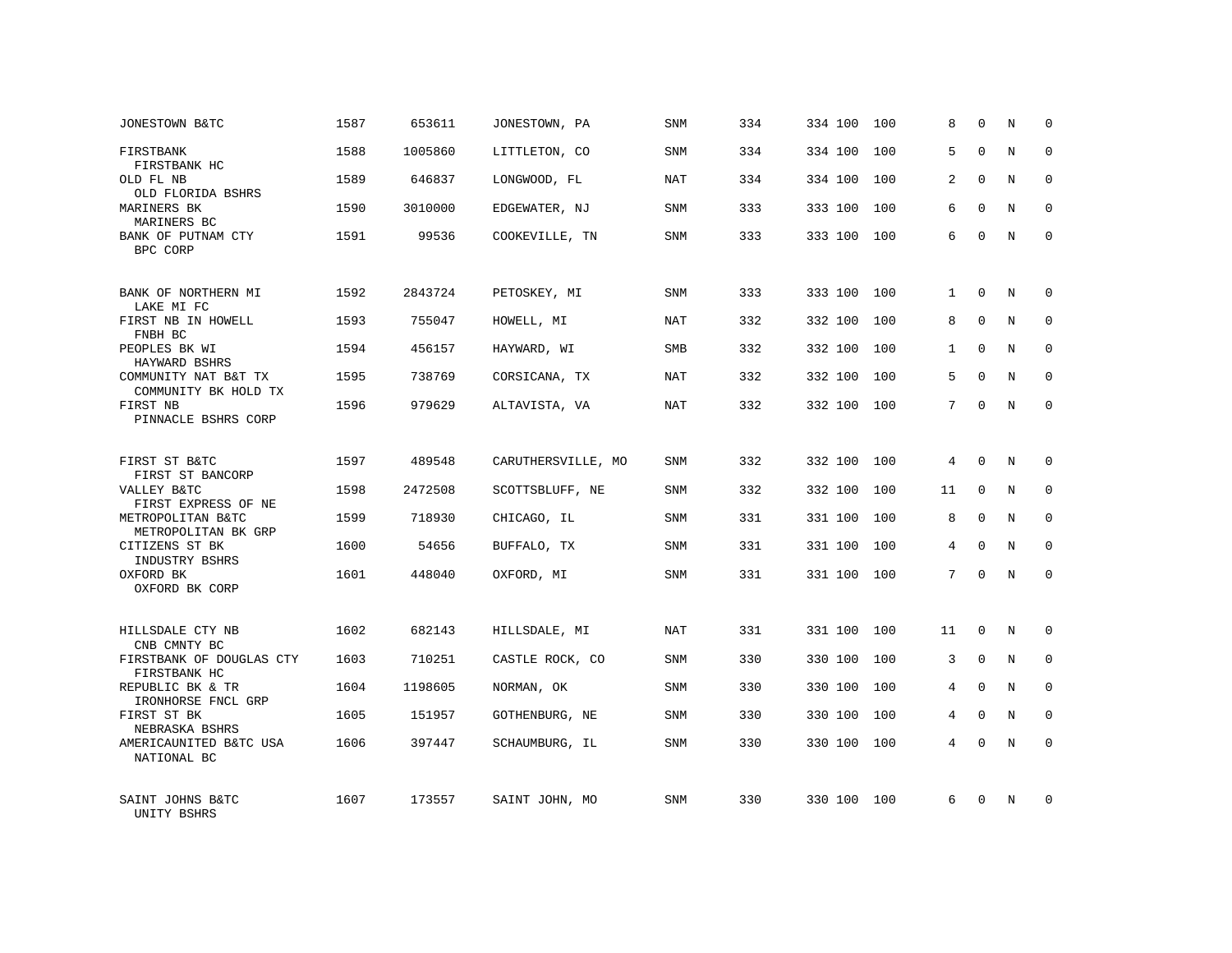| CENTRAL BK OF GA<br>MIDDLE GA CORP                          | 1608 | 66837   | ELLAVILLE, GA         | SNM        | 330 | 330 100     | 100 | 5            | $\Omega$    | N          | $\mathbf 0$  |
|-------------------------------------------------------------|------|---------|-----------------------|------------|-----|-------------|-----|--------------|-------------|------------|--------------|
| LANDMARK BK OF FL<br>LANDMARK FNCL HOLD CO                  | 1609 | 2849212 | SARASOTA, FL          | SMB        | 330 | 330 100     | 100 | 6            | $\Omega$    | N          | $\mathbf{0}$ |
| SOMERSET HILLS BK<br>SOMERSET HILLS BC                      | 1610 | 2751388 | BERNARDSVILLE, NJ     | SNM        | 329 | 329 100     | 100 | 5            | $\Omega$    | N          | $\mathbf 0$  |
| AMERICAN MARINE BK<br>AMB FS CORP ESOP 401K                 | 1611 | 691079  | BAINBRIDGE ISLAND, WA | SNM        | 329 | 329 100     | 100 | 11           | $\Omega$    | N          | $\mathbf{0}$ |
| BANK OF LANCASTER                                           | 1612 | 34425   | KILMARNOCK, VA        | <b>SMB</b> | 329 | 329 100     | 100 | 8            | $\Omega$    | N          | $\mathbf 0$  |
| BAY BK OF VA<br>FIRST CMNTY BK<br>SOUTHWEST BSHRS           | 1613 | 186838  | CHATOM, AL            | SNM        | 329 | 329 100     | 100 | 9            | $\mathbf 0$ | N          | $\mathbf 0$  |
| BANKEAST<br>BANKEAST CORP                                   | 1614 | 230535  | KNOXVILLE, TN         | SMB        | 329 | 329 100     | 100 | 9            | $\Omega$    | N          | $\mathbf 0$  |
| CORNHUSKER BK<br>CORNHUSKER GROWTH CORP                     | 1615 | 544652  | LINCOLN, NE           | SNM        | 329 | 329 100     | 100 | 7            | $\mathbf 0$ | N          | $\mathbf 0$  |
| CITIZENS ST BK<br>CSB BSHRS                                 | 1616 | 261360  | SOMERVILLE, TX        | SNM        | 328 | 328 100 100 |     | 5            | $\Omega$    | N          | $\mathbf{0}$ |
| PEOPLES BK CO<br>PEOPLES HC                                 | 1617 | 702911  | COLDWATER, OH         | SNM        | 328 | 328 100     | 100 | 6            | $\mathbf 0$ | N          | $\mathbf 0$  |
| GREAT PLAINS NB<br>GREAT PLAINS BSHRS                       | 1618 | 2482824 | ELK CITY, OK          | <b>NAT</b> | 327 | 327 100     | 100 | 8            | $\Omega$    | N          | $\Omega$     |
| FARMERS ST BK<br>FARMERS BSHRS                              | 1619 | 875057  | CENTER, TX            | SNM        | 327 | 327 100     | 100 | 5            | $\mathbf 0$ | N          | $\mathbf 0$  |
| PROFINIUM FNCL<br>PROFINIUM FNCL HOLD                       | 1620 | 865450  | TRUMAN, MN            | SMB        | 327 | 327 100     | 100 | 2            | $\Omega$    | N          | $\Omega$     |
| PARADISE BK                                                 | 1621 | 3368635 | BOCA RATON, FL        | <b>SMB</b> | 327 | 327 100 100 |     | 2            | $\mathbf 0$ | N          | $\mathbf 0$  |
| FRONTIER BK                                                 | 1622 | 255136  | LA GRANGE, GA         | SNM        | 326 | 326 100     | 100 | 9            | $\mathbf 0$ | N          | $\mathbf 0$  |
| FRONTIER NAT CORP<br>FIRST S ST BK                          | 1623 | 246134  | STEVENSON, AL         | SNM        | 326 | 326 100     | 100 | 7            | $\Omega$    | $_{\rm N}$ | $\mathbf 0$  |
| FIRST BSHRS OF STEVENSON<br>DECORAH B&TC                    | 1624 | 872047  | DECORAH, IA           | SNM        | 326 | 326 100     | 100 | 2            | $\mathbf 0$ | N          | 0            |
| SECURITY AGY<br>CAPITOL CITY B&TC                           | 1625 | 2243977 | ATLANTA, GA           | SNM        | 326 | 326 100     | 100 | 7            | $\Omega$    | N          | $\mathbf 0$  |
| CAPITOL CITY BSHRS<br>MIDAMERICA NB<br>MIDAMERICA NAT BSHRS | 1626 | 510938  | CANTON, IL            | NAT        | 325 | 325 100 100 |     | 7            | 0           | N          | $\mathbf{0}$ |
| MADISON NAT BK<br>MADISON NAT BC                            | 1627 | 3576337 | HAUPPAUGE, NY         | NAT        | 325 | 325 100     | 100 | 2            | 0           | N          | 0            |
| FIRST EAGLE BK<br>FIRST EAGLE BSHRS                         | 1628 | 759045  | HANOVER PARK, IL      | SMB        | 325 | 325 100 100 |     | $\mathbf{1}$ | $\Omega$    | N          | $\mathbf{0}$ |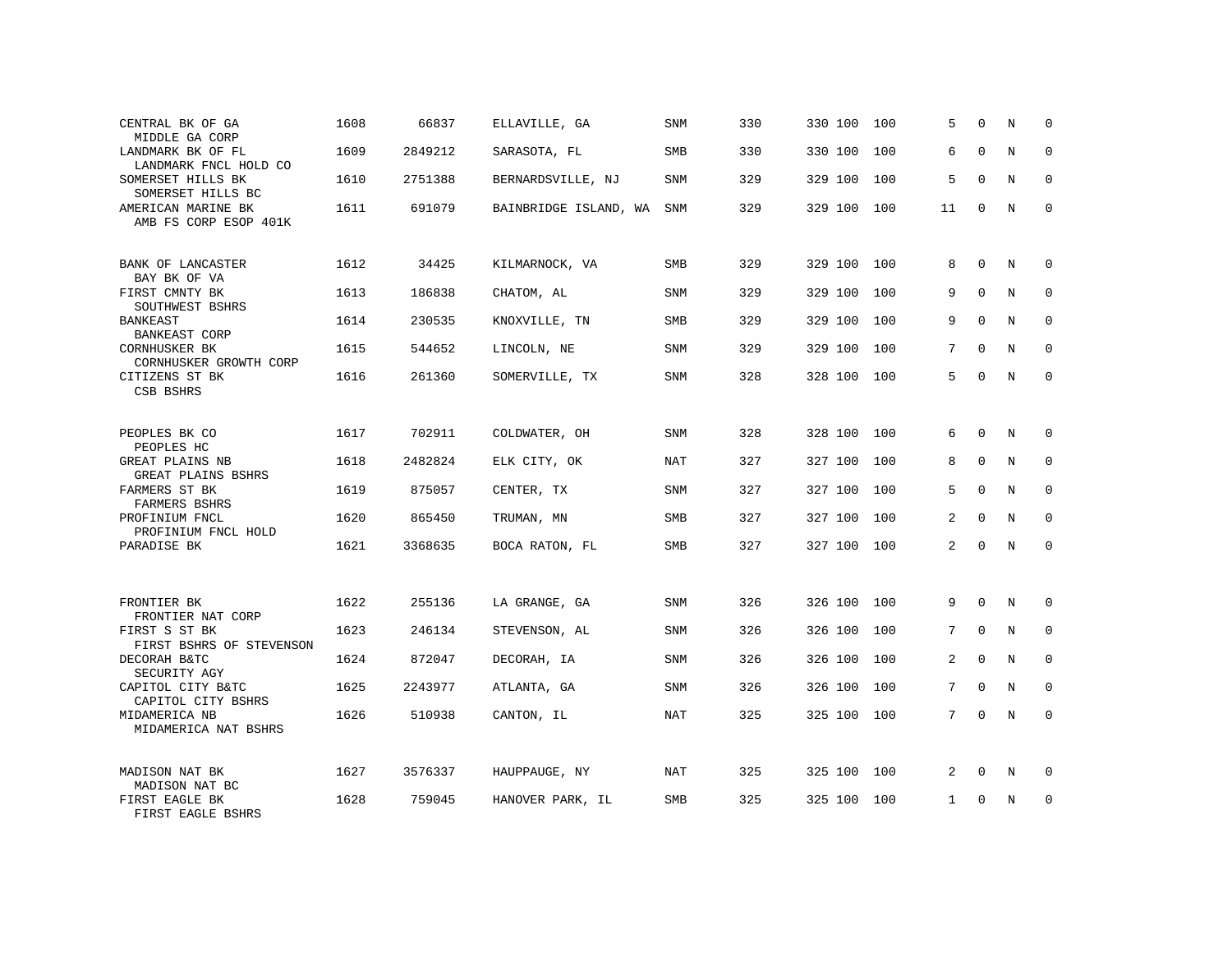| PLATTE VALLEY BK OF MO<br>PLATTE CTY BSHRS  | 1629 | 701259  | PLATTE CITY, MO  | <b>SNM</b> | 325 | 325 100 | 100 | 7 | $\Omega$    | N           | 0           |
|---------------------------------------------|------|---------|------------------|------------|-----|---------|-----|---|-------------|-------------|-------------|
| <b>CNB</b><br>SHORE BSHRS                   | 1630 | 933023  | CENTREVILLE, MD  | SMB        | 325 | 325 100 | 100 | 8 | $\Omega$    | $_{\rm N}$  | $\Omega$    |
| PEOPLES BK<br>PEOPLES BC                    | 1631 | 998844  | ROCK VALLEY, IA  | <b>SNM</b> | 324 | 324 100 | 100 | 6 | $\mathbf 0$ | N           | $\mathbf 0$ |
| PEOPLES BK<br>KREY CO                       | 1632 | 530655  | PRATT, KS        | SNM        | 324 | 324 100 | 100 | 9 | $\Omega$    | N           | 0           |
| METRO CITY BK                               | 1633 | 3437456 | DORAVILLE, GA    | SNM        | 324 | 324 100 | 100 | 3 | $\mathbf 0$ | $\mathbf N$ | $\mathbf 0$ |
| METAIRIE B&TC<br>ALBERT J ORTTE FAM LP      | 1634 | 55336   | METAIRIE, LA     | SNM        | 324 | 324 100 | 100 | 6 | $\Omega$    | N           | $\Omega$    |
| AMERICAN ST B&TC<br>AMERICAN ST BSHRS       | 1635 | 2957014 | GREAT BEND, KS   | SMB        | 324 | 324 100 | 100 | 5 | $\Omega$    | N           | 0           |
| MINNWEST BK CENTRAL<br>MINNWEST CORP        | 1636 | 699552  | MONTEVIDEO, MN   | SNM        | 324 | 324 100 | 100 | 3 | $\Omega$    | N           | $\mathbf 0$ |
| FARMERS CITIZENS BK                         | 1637 | 858210  | BUCYRUS, OH      | SMB        | 324 | 324 100 | 100 | 5 | $\Omega$    | N           | $\Omega$    |
| FC BC<br>C US BK<br>HOW-WIN DEV CO          | 1638 | 900146  | CRESCO, IA       | SNM        | 323 | 323 100 | 100 | 4 | $\Omega$    | N           | 0           |
| WALLIS ST BK<br>WALLIS BSHRS                | 1639 | 283867  | WALLIS, TX       | SNM        | 323 | 323 100 | 100 | 7 | $\Omega$    | N           | $\Omega$    |
| CARROLL CTY ST BK<br>CARROLL CTY BSHRS      | 1640 | 859141  | CARROLL, IA      | SNM        | 322 | 322 100 | 100 | 5 | $\Omega$    | N           | $\mathbf 0$ |
| MILLENNIUM BK<br>MILLENNIUM BC              | 1641 | 2981822 | EDWARDS, CO      | SNM        | 322 | 322 100 | 100 | 5 | $\Omega$    | N           | $\mathbf 0$ |
| FIRST ST BK<br>LONOKE BSHRS                 | 1642 | 10849   | LONOKE, AR       | SNM        | 322 | 322 100 | 100 | 6 | 0           | N           | 0           |
| FRANKLIN B&TC<br>FRANKLIN BANCORP           | 1643 | 493844  | FRANKLIN, KY     | SNM        | 322 | 322 100 | 100 | 4 | $\Omega$    | N           | $\mathbf 0$ |
| FIRST NB S<br>FIRST BSHRS OF THE SE         | 1644 | 12030   | ALMA, GA         | NAT        | 322 | 322 100 | 100 | 4 | $\mathbf 0$ | N           | $\mathbf 0$ |
| IOWA ST BK<br><b>VOGEL BSHRS</b>            | 1645 | 982348  | HULL, IA         | SMB        | 322 | 322 100 | 100 | 6 | $\Omega$    | $_{\rm N}$  | $\mathbf 0$ |
| HNB NB                                      | 1646 | 908553  | HANNIBAL, MO     | <b>NAT</b> | 322 | 322 100 | 100 | 9 | $\Omega$    | N           | $\mathbf 0$ |
| ROCK SPRINGS NB<br>RSNB BC                  | 1647 | 550952  | ROCK SPRINGS, WY | <b>NAT</b> | 322 | 322 100 | 100 | 2 | 0           | N           | 0           |
| SECURITY NB<br>SECURITY FS CORP             | 1648 | 119153  | ENID, OK         | <b>NAT</b> | 322 | 322 100 | 100 | 2 | $\mathbf 0$ | N           | $\mathbf 0$ |
| HIGHLANDS INDEP BK<br>HIGHLANDS INDEP BSHRS | 1649 | 659538  | SEBRING, FL      | SNM        | 322 | 322 100 | 100 | 5 | $\Omega$    | N           | $\mathbf 0$ |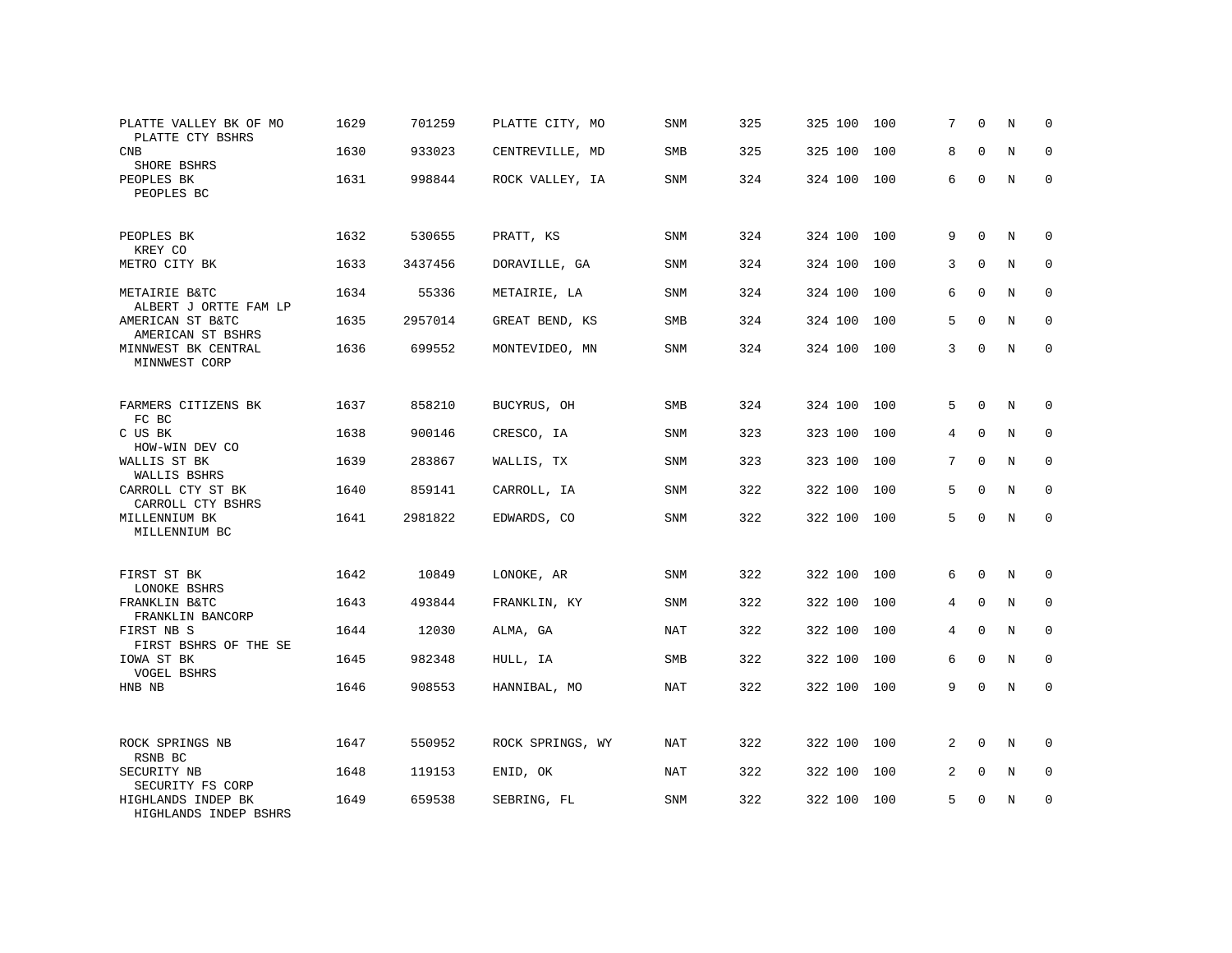| FIRST ST B&TC<br>TONGANOXIE BSHRS              | 1650 | 605656  | TONGANOXIE, KS       | SNM        | 321 | 321 100 | 100 | 8 | $\Omega$    | N           | $\Omega$    |
|------------------------------------------------|------|---------|----------------------|------------|-----|---------|-----|---|-------------|-------------|-------------|
| FARMERS ST BK<br>FARMERS ST FC                 | 1651 | 475354  | VICTOR, MT           | SMB        | 321 | 321 100 | 100 | 6 | $\Omega$    | $\mathbf N$ | $\mathbf 0$ |
| FCN BK NA<br>FCN BANC CORP                     | 1652 | 321947  | BROOKVILLE, IN       | NAT        | 320 | 320 100 | 100 | 4 | $\Omega$    | N           | $\Omega$    |
| MARS NB                                        | 1653 | 978622  | MARS, PA             | NAT        | 320 | 320 100 | 100 | 5 | $\Omega$    | N           | $\mathbf 0$ |
| <b>JEFFERSON BK</b><br>OUTSOURCE HOLD          | 1654 | 2480790 | DALLAS, TX           | <b>SNM</b> | 320 | 320 100 | 100 | 5 | $\mathbf 0$ | N           | $\mathbf 0$ |
| BANK OF NJ<br>BANCORP OF NJ                    | 1655 | 3443345 | FORT LEE, NJ         | SNM        | 320 | 320 100 | 100 | 3 | $\mathbf 0$ | $\mathbf N$ | $\mathbf 0$ |
| GRUNDY NB<br>GNB BSHRS CORP                    | 1656 | 268828  | GRUNDY, VA           | <b>NAT</b> | 319 | 319 100 | 100 | 6 | $\Omega$    | $\mathbf N$ | $\mathbf 0$ |
| MOUNTAIN CMRC BK<br>MOUNTAIN CMRC BC           | 1657 | 1016231 | ERWIN, TN            | SNM        | 319 | 319 100 | 100 | 6 | 0           | N           | 0           |
| HARDIN COUNTY BK<br>HARDIN COUNTY BSHRS        | 1658 | 526854  | SAVANNAH, TN         | SNM        | 319 | 319 100 | 100 | 5 | $\Omega$    | N           | 0           |
| STEELE ST B&T<br>STEELE STREET BK CORP         | 1659 | 3168563 | DENVER, CO           | SNM        | 319 | 319 100 | 100 | 3 | $\mathbf 0$ | $\mathbf N$ | 0           |
| FARMERS & MRCH BK<br>FMB EQUIBANC              | 1660 | 22936   | STATESBORO, GA       | <b>SNM</b> | 318 | 318 100 | 100 | 3 | $\Omega$    | N           | $\mathbf 0$ |
| INDUSTRY ST BK<br>INDUSTRY BSHRS               | 1661 | 733054  | INDUSTRY, TX         | SNM        | 318 | 318 100 | 100 | 2 | $\Omega$    | $\mathbf N$ | $\mathbf 0$ |
| VA COMMONWEALTH BK<br>VIRGINIA BC              | 1662 | 534774  | PETERSBURG, VA       | SMB        | 318 | 318 100 | 100 | 8 | 0           | N           | 0           |
| CORNERSTONE CMNTY BK<br>CORNERSTONE BC         | 1663 | 2791076 | SAINT PETERSBURG, FL | SNM        | 318 | 318 100 | 100 | 7 | $\mathbf 0$ | N           | 0           |
| <b>BANK OF STANLY</b><br>UWHARRIE CAP CORP     | 1664 | 590220  | ALBEMARLE, NC        | SMB        | 317 | 317 100 | 100 | 5 | $\Omega$    | N           | $\mathbf 0$ |
| STATE BK FNCL<br>FIRST BC                      | 1665 | 2631172 | LA CROSSE, WI        | SMB        | 317 | 317 100 | 100 | 6 | $\Omega$    | N           | $\mathbf 0$ |
| FARMERS BK NORTHERN MO NA<br>NORTHERN MO BSHRS | 1666 | 303952  | UNIONVILLE, MO       | NAT        | 317 | 317 100 | 100 | 6 | $\Omega$    | N           | $\mathbf 0$ |
| LEGACY BK OF FL                                | 1667 | 3444539 | BOCA RATON, FL       | SNM        | 317 | 317 100 | 100 | 3 | $\mathbf 0$ | N           | $\mathbf 0$ |
| CHICAGO CMNTY BK<br>METROPOLITAN BK GRP        | 1668 | 287539  | CHICAGO, IL          | <b>SNM</b> | 317 | 317 100 | 100 | 5 | $\Omega$    | $\mathbf N$ | $\mathbf 0$ |
| ROCKWOOD BK<br>ROCKWOOD BSHRS                  | 1669 | 1439456 | EUREKA, MO           | <b>SNM</b> | 316 | 316 100 | 100 | 3 | $\Omega$    | N           | $\mathbf 0$ |
| MORRIS BK<br>MORRIS ST BSHRS                   | 1670 | 423739  | DUBLIN, GA           | SNM        | 316 | 316 100 | 100 | 1 | $\Omega$    | N           | $\mathbf 0$ |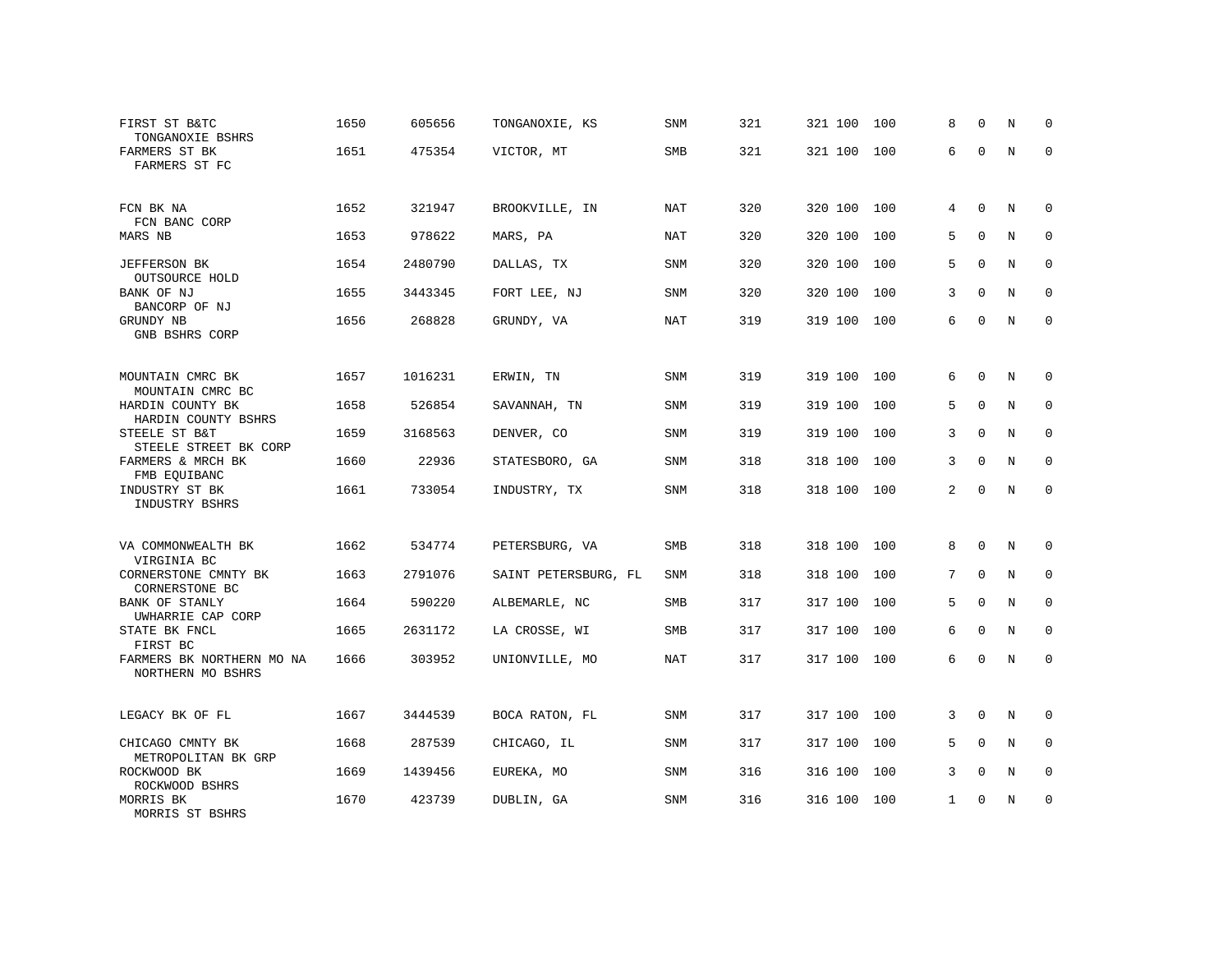| <b>BANK OF UPSON</b><br>SOUTHCREST FNCL GRP          | 1671 | 436131  | THOMASTON, GA         | SNM        | 315 | 315 100 | 100 | 5            | $\Omega$    | N           | $\Omega$    |
|------------------------------------------------------|------|---------|-----------------------|------------|-----|---------|-----|--------------|-------------|-------------|-------------|
| COMMERCIAL B&TC TROUP CTY<br>SYNOVUS FC              | 1672 | 884639  | LA GRANGE, GA         | <b>SNM</b> | 315 | 315 100 | 100 | 4            | $\Omega$    | N           | $\Omega$    |
| FIRST CMRL BK<br>METROPOLITAN BK GRP                 | 1673 | 48730   | CHICAGO, IL           | <b>SNM</b> | 315 | 315 100 | 100 | 6            | $\mathbf 0$ | $\mathbf N$ | $\mathbf 0$ |
| ENTERPRISE BK OF FL<br>ENTERPRISE BC                 | 1674 | 1444580 | NORTH PALM BEACH, FL  | <b>SNM</b> | 315 | 315 100 | 100 | 2            | $\Omega$    | N           | $\Omega$    |
| INTERNATIONAL BK<br>RATON CAP CORP                   | 1675 | 209858  | RATON, NM             | SNM        | 315 | 315 100 | 100 | 6            | $\Omega$    | N           | $\mathbf 0$ |
| CITIZENS B&TC<br>CITIZENS BC OF VA                   | 1676 | 991621  | BLACKSTONE, VA        | <b>SMB</b> | 315 | 315 100 | 100 | 10           | $\Omega$    | N           | $\Omega$    |
| SECURITY BK OF CA<br>SECURITY CA BC                  | 1677 | 3358289 | RIVERSIDE, CA         | <b>SNM</b> | 315 | 315 100 | 100 | $\mathbf{1}$ | $\Omega$    | N           | 0           |
| SWINEFORD NB<br>FULTON FNCL CORP                     | 1678 | 203418  | MIDDLEBURG, PA        | <b>NAT</b> | 314 | 314 100 | 100 | 6            | $\Omega$    | N           | $\mathbf 0$ |
| HOPEWELL VALLEY CMNTY BK                             | 1679 | 2773867 | PENNINGTON, NJ        | <b>SNM</b> | 314 | 314 100 | 100 | 4            | $\Omega$    | N           | $\mathbf 0$ |
| WESTERN CMRC BK<br>WESTERN CMRC BSHRS CARLSBAD       | 1680 | 169756  | CARLSBAD, NM          | <b>SNM</b> | 314 | 314 100 | 100 | 10           | $\Omega$    | $_{\rm N}$  | $\mathbf 0$ |
| CITIZENS BK OF EDMOND<br>CITIZENS BSHRS ESOP         | 1681 | 172457  | EDMOND, OK            | SMB        | 314 | 314 100 | 100 | 5            | $\Omega$    | $_{\rm N}$  | $\Omega$    |
| MIDSTATES BK NA<br>MIDSTATES BSHRS                   | 1682 | 728948  | COUNCIL BLUFFS, IA    | <b>NAT</b> | 314 | 314 100 | 100 | 5            | $\Omega$    | N           | 0           |
| FIRSTBANK OF VAIL<br>FIRSTBANK HC                    | 1683 | 122658  | VAIL, CO              | SMB        | 314 | 314 100 | 100 | 3            | $\mathbf 0$ | N           | 0           |
| PEOPLES EXCH BK<br>GENBEACH CO                       | 1684 | 129910  | STANTON, KY           | <b>SNM</b> | 314 | 314 100 | 100 | 10           | $\Omega$    | N           | $\mathbf 0$ |
| COMMUNITY BK PICKENS CTY<br>COMMUNITY BK OF GA       | 1685 | 2943615 | JASPER, GA            | SNM        | 313 | 313 100 | 100 | $\mathbf{1}$ | $\Omega$    | N           | $\Omega$    |
| APPLIED BK                                           | 1686 | 2467670 | WILMINGTON, DE        | SNM        | 313 | 313 100 | 100 | $\Omega$     | $\Omega$    | N           | $\mathbf 0$ |
| CITIZENS BK<br>CITIZENS BSHRS CORP                   | 1687 | 898627  | OLANTA, SC            | SNM        | 313 | 313 100 | 100 | 13           | $\mathbf 0$ | N           | 0           |
| FREMONT NB&TC<br>LAURITZEN CORP                      | 1688 | 264558  | FREMONT, NE           | <b>NAT</b> | 313 | 313 100 | 100 | 3            | $\mathbf 0$ | N           | $\mathbf 0$ |
| SIMMONS FIRST BK JONESBORO<br>SIMMONS FIRST NAT CORP | 1689 | 471749  | JONESBORO, AR         | <b>SNM</b> | 313 | 313 100 | 100 | 5            | $\Omega$    | N           | $\Omega$    |
| RAVENSWOOD BK<br>CBR HOLD                            | 1690 | 2435615 | CHICAGO, IL           | SNM        | 313 | 313 100 | 100 | $\mathbf{1}$ | $\Omega$    | N           | $\mathbf 0$ |
| SAINT MARTIN B&TC<br>SAINT MARTIN BSHRS              | 1691 | 841539  | SAINT MARTINVILLE, LA | SNM        | 312 | 312 100 | 100 | 10           | $\Omega$    | N           | $\mathbf 0$ |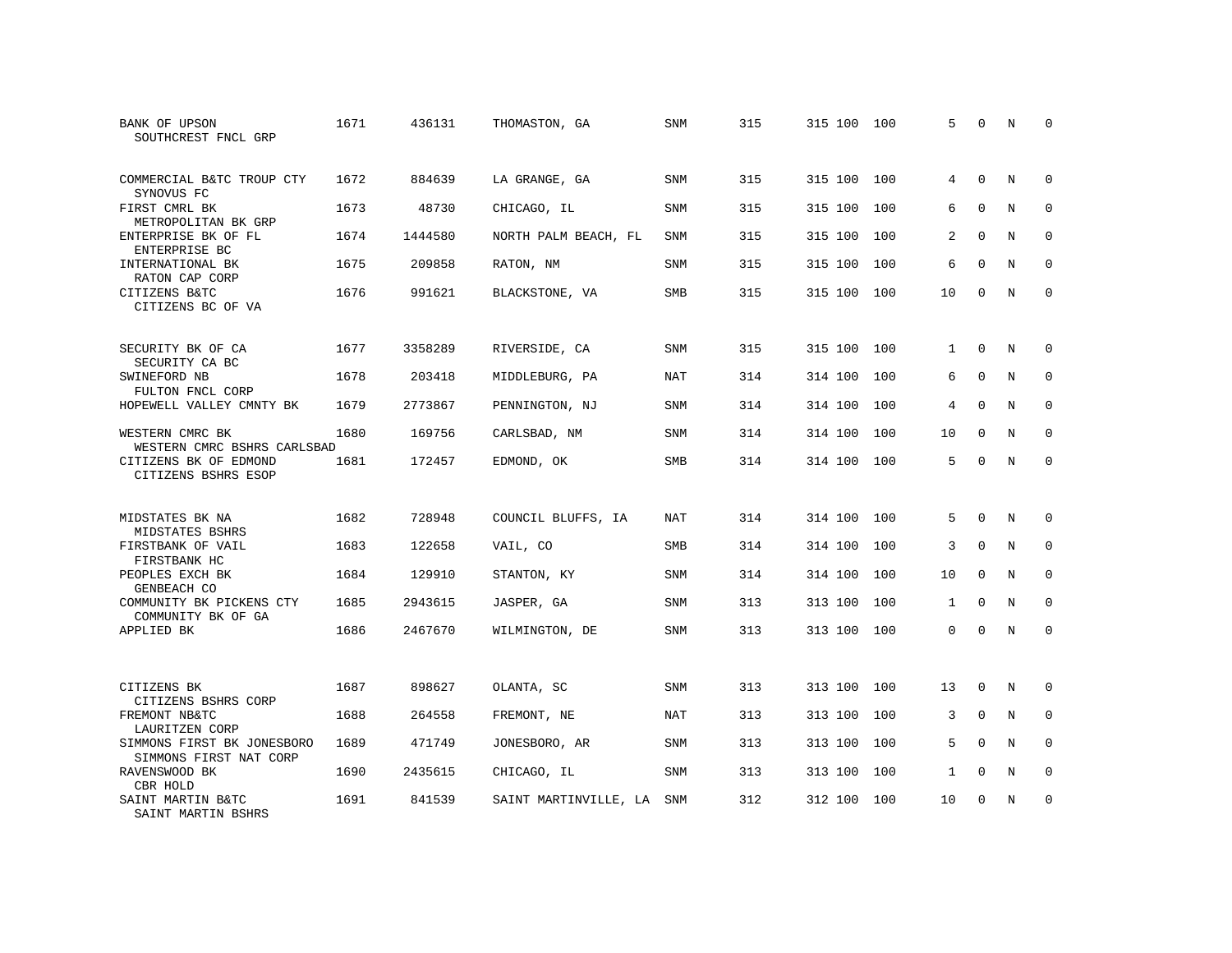| LEADER BK NA<br>LEADER BC                                                 | 1692 | 3109146 | ARLINGTON, MA        | NAT        | 312 | 312 100     | 100 | 4              | $\Omega$     | N | $\Omega$    |
|---------------------------------------------------------------------------|------|---------|----------------------|------------|-----|-------------|-----|----------------|--------------|---|-------------|
| FIRST NB OF CLARKSDALE<br>FIRST VALLEY NAT CORP                           | 1693 | 11640   | CLARKSDALE, MS       | NAT        | 312 | 312 100     | 100 | 4              | $\mathbf 0$  | N | 0           |
| PREMIER BK<br>PREMIER FC                                                  | 1694 | 2687133 | DUBUOUE, IA          | SMB        | 312 | 312 100     | 100 | 2              | $\mathbf 0$  | N | 0           |
| AUSTIN BK CHICAGO<br>GREATER CHICAGO FC                                   | 1695 | 4839    | CHICAGO, IL          | <b>SNM</b> | 311 | 311 100     | 100 | 4              | $\Omega$     | N | 0           |
| VOLUNTEER ST BK<br>VOLUNTEER ST BSHRS                                     | 1696 | 774132  | PORTLAND, TN         | <b>SNM</b> | 311 | 311 100 100 |     | 7              | $\mathbf 0$  | N | $\mathbf 0$ |
| LEGENDS BK<br>LEGENDS FNCL HOLD                                           | 1697 | 2745426 | CLARKSVILLE, TN      | SNM        | 311 | 311 100     | 100 | 5              | $\Omega$     | N | 0           |
| FIRST NB OF EAST ARKANSAS<br>BANCSHARES OF EASTERN AR                     | 1698 | 251745  | FORREST CITY, AR     | NAT        | 310 | 310 100     | 100 | 13             | $\Omega$     | N | $\mathbf 0$ |
| FIRST NB<br><b>BASTROP BSHRS</b>                                          | 1699 | 18050   | BASTROP, TX          | NAT        | 310 | 310 100     | 100 | 5              | $\Omega$     | N | 0           |
| FIRST TX BK<br>FIRST TX BC                                                | 1700 | 444350  | GEORGETOWN, TX       | <b>SNM</b> | 310 | 310 100     | 100 | 3              | $\Omega$     | N | $\mathbf 0$ |
| FIRST CMNTY BK OF SW FL<br>SOUTHWEST FL CMNTY BC                          | 1701 | 2783660 | FORT MYERS, FL       | <b>SNM</b> | 310 | 310 100     | 100 | 6              | $\Omega$     | N | 0           |
| ALARION BK                                                                | 1702 | 3333848 | OCALA, FL            | SNM        | 309 | 309 100     | 100 | 5              | <sup>0</sup> | N | 0           |
| ALARION FNCL SVC<br>TOLLESON PRIV BK                                      | 1703 | 3166699 | DALLAS, TX           | SNM        | 309 | 309 100     | 100 | 0              | $\mathbf 0$  | N | 0           |
| TOLLESON WEALTH MGMT<br>BANK OF BOTETOURT                                 | 1704 | 759625  | BUCHANAN, VA         | <b>SNM</b> | 309 | 309 100     | 100 | 9              | $\Omega$     | N | $\mathbf 0$ |
| BOTETOURT BSHRS<br>DELAWARE PLACE BK                                      | 1705 | 352035  | CHICAGO, IL          | SNM        | 309 | 309 100     | 100 | 0              | $\Omega$     | N | 0           |
| CHICAGO SHORE CORP<br>CITIZENS INDEPENDENT BK<br><b>BAKKEN SECURITIES</b> | 1706 | 825753  | SAINT LOUIS PARK, MN | <b>SNM</b> | 309 | 309 100     | 100 | 3              | $\Omega$     | N | $\Omega$    |
|                                                                           |      |         |                      |            |     |             |     |                |              |   |             |
| SECURITY FNCL BK<br>SECURITY FS CORP                                      | 1707 | 450959  | DURAND, WI           | <b>SMB</b> | 309 | 309 100 100 |     | $\overline{2}$ | $\Omega$     | N | 0           |
| BANK OF UNION<br>UNION CITY CORP                                          | 1708 | 535258  | EL RENO, OK          | SNM        | 309 | 309 100     | 100 | 1              | $\Omega$     | N | 0           |
| FIRST NB OF WATERLOO<br>FIRST WATERLOO BSHRS                              | 1709 | 145545  | WATERLOO, IL         | <b>NAT</b> | 308 | 308 100     | 100 | 4              | $\Omega$     | N | $\Omega$    |
| PRIVATE BK OF THE PENINSULA<br>PENINSULA BHC                              | 1710 | 3214059 | PALO ALTO, CA        | <b>SNM</b> | 308 | 308 100     | 100 | $\Omega$       | $\Omega$     | N | $\mathbf 0$ |
| MARKLEBANK<br>INDEPENDENT ALLI BK                                         | 1711 | 158947  | MARKLE, IN           | <b>SNM</b> | 307 | 307 100     | 100 | 6              | $\mathbf 0$  | N | 0           |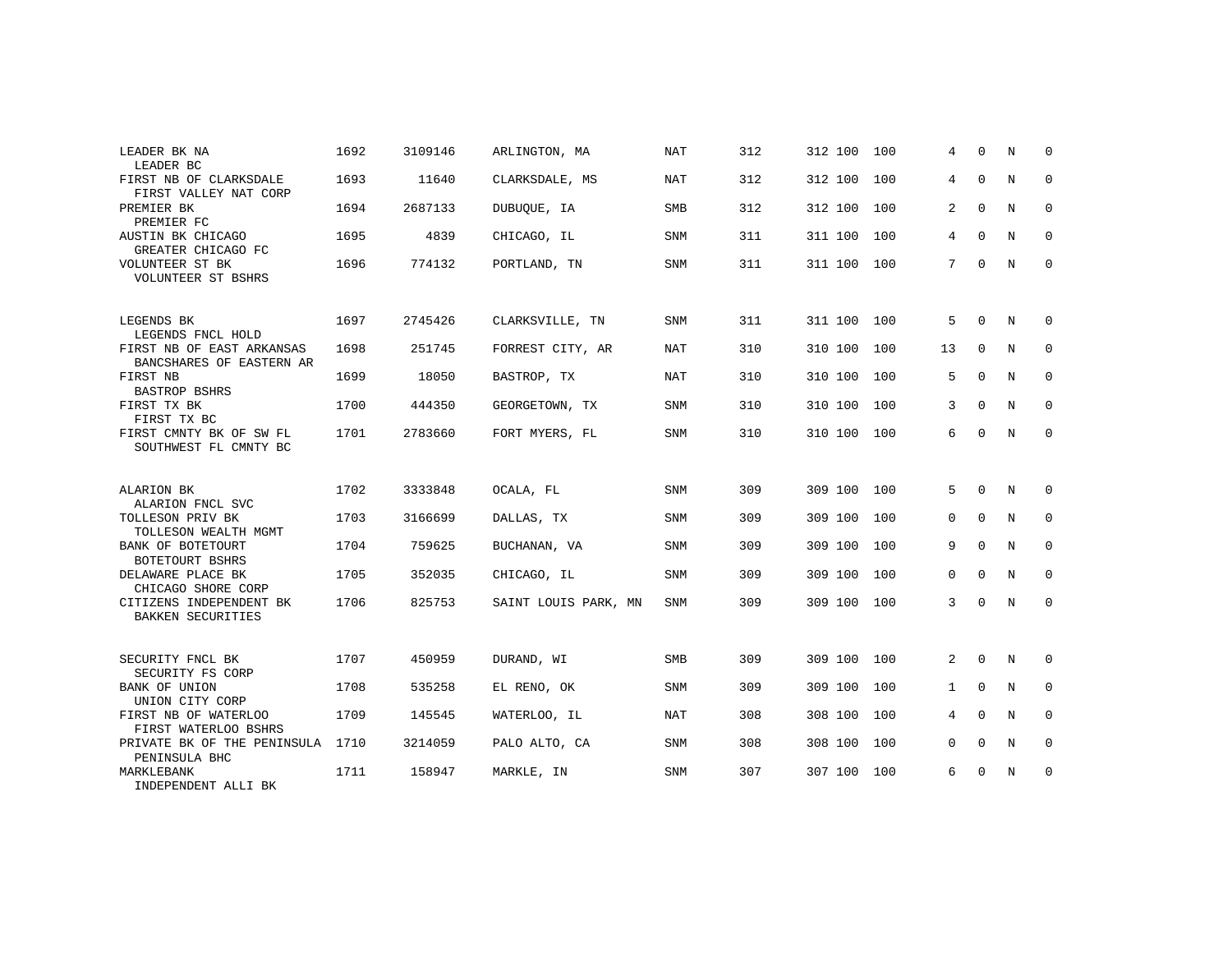| LAKE AREA BK<br>FREEDOM BC                       | 1712 | 987053  | LINDSTROM, MN     | SNM        | 307 | 307 100     | 100 | 9              | $\Omega$     | N          | 0           |
|--------------------------------------------------|------|---------|-------------------|------------|-----|-------------|-----|----------------|--------------|------------|-------------|
| THIRD NB OF SEDALIA<br>CENTRAL BANCOMPANY        | 1713 | 611451  | SEDALIA, MO       | <b>NAT</b> | 306 | 306 100     | 100 | 3              | $\Omega$     | N          | $\Omega$    |
| GERMANTOWN T&SB<br>GERMANTOWN BANC CORP          | 1714 | 830748  | BREESE, IL        | SNM        | 306 | 306 100     | 100 | 3              | $\Omega$     | N          | $\mathbf 0$ |
| CORNERSTONE BK<br>CORNERSTONE FNCL CORP          | 1715 | 2850768 | MOORESTOWN, NJ    | SNM        | 306 | 306 100     | 100 | 5              | $\Omega$     | N          | $\Omega$    |
| SHORE BK<br>HAMPTON ROADS BSHRS                  | 1716 | 310875  | ONLEY, VA         | SMB        | 306 | 306 100     | 100 | 7              | $\Omega$     | N          | $\mathbf 0$ |
| BANK OF CMRC & TC                                | 1717 | 476539  | CROWLEY, LA       | SNM        | 306 | 306 100     | 100 | 4              | $\Omega$     | N          | $\Omega$    |
| CITIZENS ST BK<br>COMMUNITY BSHRS                | 1718 | 572459  | MARYSVILLE, KS    | SNM        | 305 | 305 100     | 100 | 3              | $\Omega$     | N          | $\Omega$    |
| HARBOR BK OF MD<br>HARBOR BSHRS CORP             | 1719 | 533124  | BALTIMORE, MD     | SNM        | 305 | 305 100     | 100 | 6              | $\Omega$     | N          | $\mathbf 0$ |
| HANCOCK B&TC<br>HANCOCK BANCORP                  | 1720 | 545846  | HAWESVILLE, KY    | SNM        | 304 | 304 100     | 100 | 5              | $\Omega$     | N          | $\Omega$    |
| RIVER B&T                                        | 1721 | 3437157 | PRATTVILLE, AL    | SNM        | 303 | 303 100     | 100 | 2              | $\Omega$     | N          | $\mathbf 0$ |
|                                                  |      |         |                   |            |     |             |     |                |              |            |             |
| FIDELITY NB<br>CARLSON BSHRS                     | 1722 | 848248  | WEST MEMPHIS, AR  | <b>NAT</b> | 303 | 303 100     | 100 | 4              | $\Omega$     | N          | $\Omega$    |
| BANK OF MARION<br>MIDWEST COMMUNITY BSHRS        | 1723 | 382649  | MARION, IL        | SNM        | 303 | 303 100     | 100 | 9              | $\Omega$     | N          | $\mathbf 0$ |
| FNB BK<br>FNS BSHRS                              | 1724 | 441434  | SCOTTSBORO, AL    | SNM        | 303 | 303 100     | 100 | 9              | $\Omega$     | N          | $\Omega$    |
| PROFESSIONAL BUS BK<br>BELVEDERE CAP PTNR II LLC | 1725 | 3071391 | PASADENA, CA      | <b>SNM</b> | 303 | 303 100     | 100 | 4              | $\Omega$     | N          | $\mathbf 0$ |
| COMMUNITY BK OF BERGEN CTY                       | 1726 | 275509  | MAYWOOD, NJ       | SMB        | 302 | 302 100     | 100 | $\overline{a}$ | $\Omega$     | $_{\rm N}$ | $\Omega$    |
|                                                  |      |         |                   |            |     |             |     |                |              |            |             |
| GBC INTL BK<br>GBC HOLD                          | 1727 | 972769  | LOS ANGELES, CA   | <b>SNM</b> | 302 | 302 100     | 100 | 5              | $\Omega$     | N          | $\Omega$    |
| BANK OF CHARLES TOWN<br>POTOMAC BSHRS            | 1728 | 1014125 | CHARLES TOWN, WV  | SNM        | 302 | 302 100     | 100 | 4              | $\mathbf 0$  | N          | $\mathbf 0$ |
| FIRST CITIZENS BK<br>FARMERS CAPITAL BK CORP     | 1729 | 786742  | ELIZABETHTOWN, KY | <b>SMB</b> | 302 | 302 100     | 100 | 5              | $\Omega$     | $_{\rm N}$ | $\Omega$    |
| BEVERLY B&TC NA<br>WINTRUST FC                   | 1730 | 3216017 | CHICAGO, IL       | NAT        | 302 | 302 100     | 100 | $\mathbf{1}$   | $\mathbf 0$  | N          | 0           |
| AMERICAN NB OF MN<br>AMERICAN BC MN              | 1731 | 306159  | BAXTER, MN        | <b>NAT</b> | 302 | 302 100 100 |     | 6              | $\Omega$     | N          | $\Omega$    |
| BANK OF EVANSVILLE<br>AMERICAN CMNTY BC INC      | 1732 | 2975269 | EVANSVILLE, IN    | <b>SMB</b> | 302 | 302 100 100 |     | 2              | <sup>0</sup> | N          | $\Omega$    |